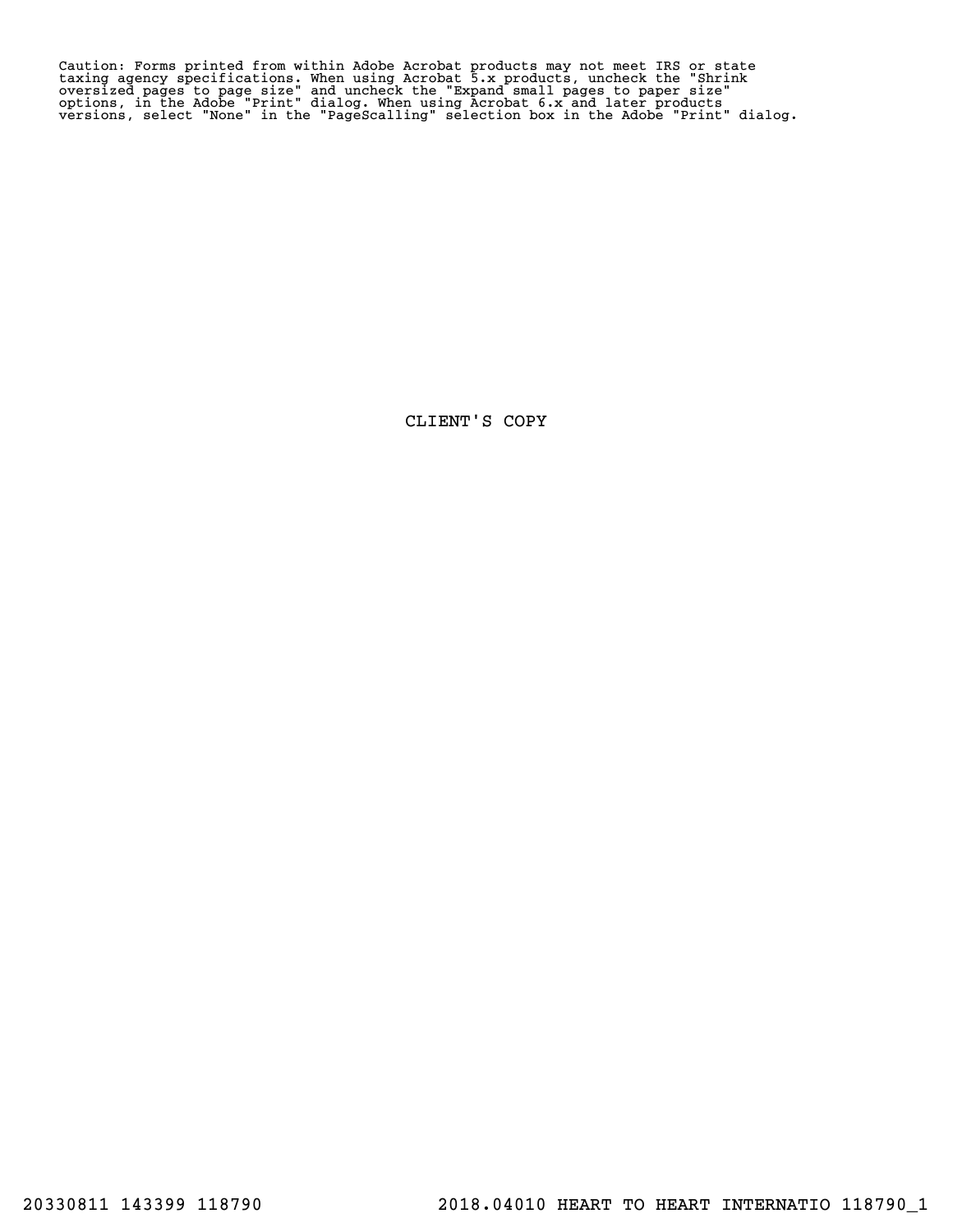

HEART TO HEART INTERNATIONAL PO BOX 15566 LENEXA, KS 66285

HEART TO HEART INTERNATIONAL:

ENCLOSED ARE THE ORIGINAL AND ONE COPY OF THE 2018 EXEMPT ORGANIZATION RETURN, AS FOLLOWS...

2018 FORM 990

EACH ORIGINAL SHOULD BE DATED, SIGNED AND FILED IN ACCORDANCE WITH THE FILING INSTRUCTIONS. THE COPY SHOULD BE RETAINED FOR YOUR FILES.

VERY TRULY YOURS,

CBIZ MHM, LLC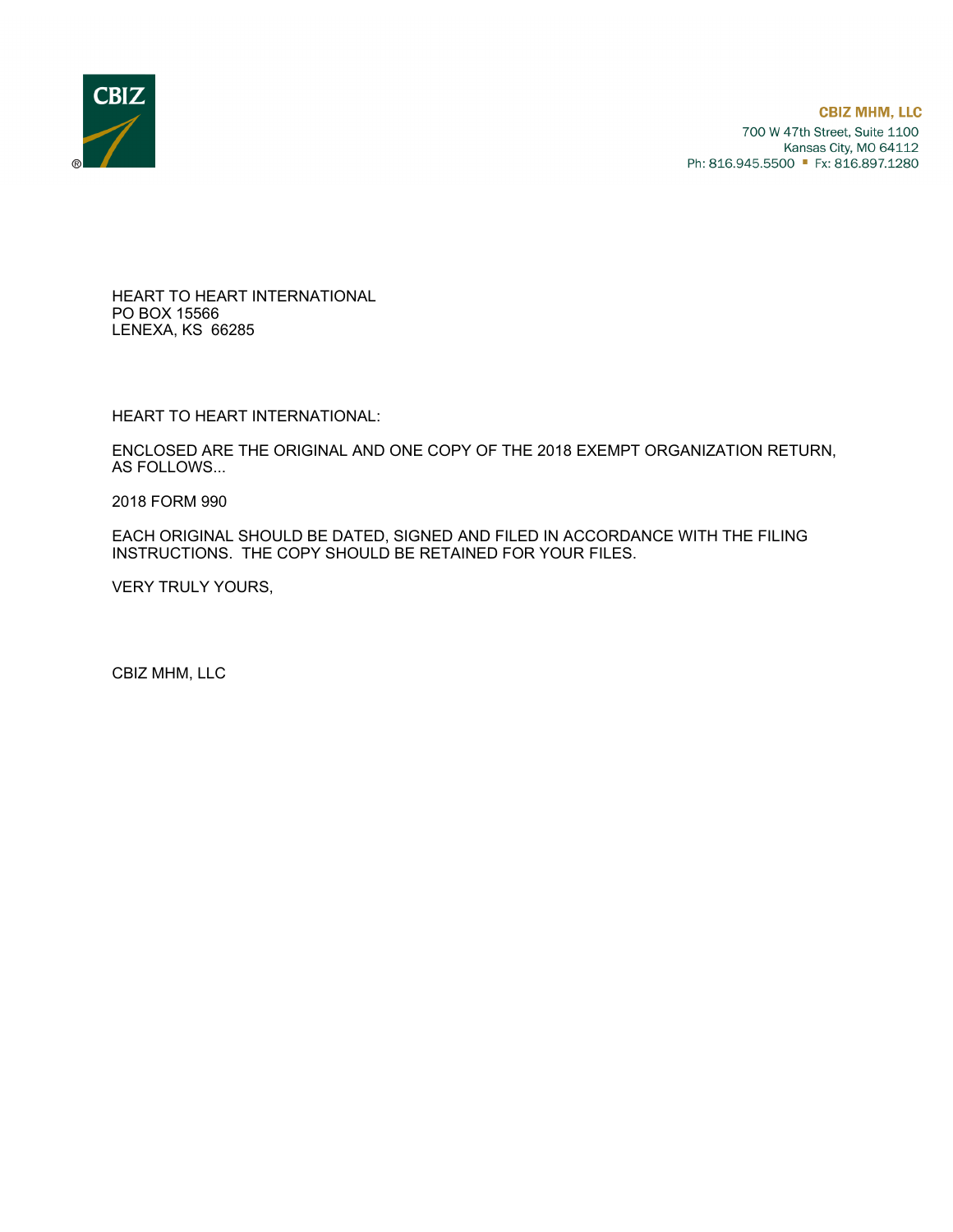# **TAX RETURN FILING INSTRUCTIONS**

FORM 990

# **FOR THE YEAR ENDING**

DECEMBER 31, 2018

### **PREPARED FOR:**

HEART TO HEART INTERNATIONAL PO BOX 15566 LENEXA, KS 66285

## **PREPARED BY:**

CBIZ MHM, LLC 700 WEST 47TH STREET, SUITE 1100 KANSAS CITY, MO 64112

## **AMOUNT DUE OR REFUND:**

NOT APPLICABLE

### **MAKE CHECK PAYABLE TO:**

NOT APPLICABLE

# **MAIL TAX RETURN AND CHECK (IF APPLICABLE) TO:**

NOT APPLICABLE

# **RETURN MUST BE MAILED ON OR BEFORE:**

NOT APPLICABLE

# **SPECIAL INSTRUCTIONS:**

THIS COPY OF THE RETURN IS PROVIDED FOR STATE FILING PURPOSES.

THIS RETURN HAS BEEN PREPARED FOR ELECTRONIC FILING. IF YOU WISH TO HAVE IT TRANSMITTED ELECTRONICALLY TO THE IRS, PLEASE SIGN, DATE, AND RETURN FORM 8879-EO TO OUR OFFICE. WE WILL THEN SUBMIT THE ELECTRONIC RETURN TO THE IRS. DO NOT MAIL A PAPER COPY OF THE RETURN TO THE IRS. RETURN FORM 8879-EO TO US BY NOVEMBER 15, 2019.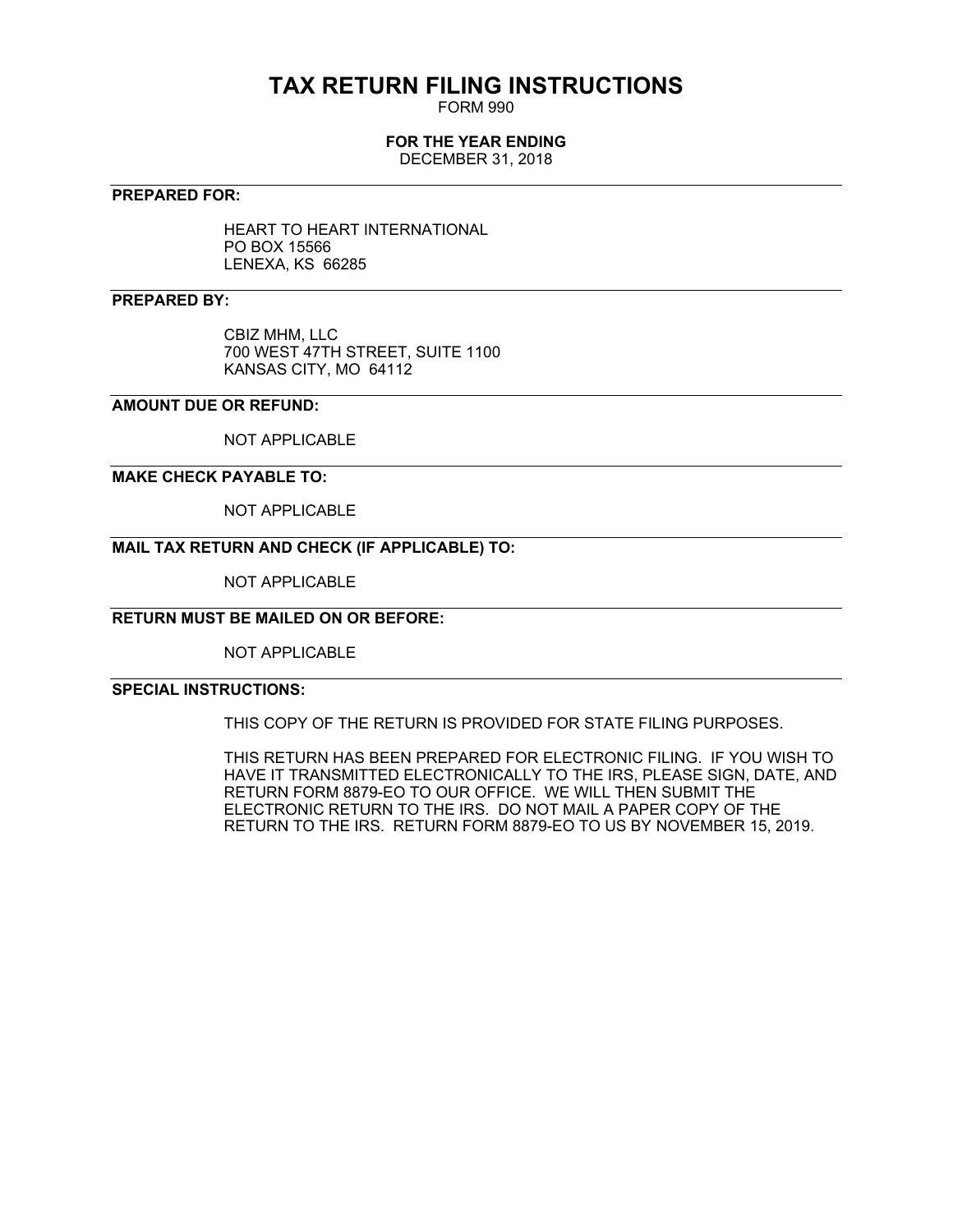| Form 8879-EO |  |
|--------------|--|
|              |  |

# **IRS e-file Signature Authorization for an Exempt Organization**

**2018**

Department of the Treasury Internal Revenue Service

For calendar year 2018, or fiscal year beginning and the state of the state of 2018, and ending calendary pear of 20 **| Do not send to the IRS. Keep for your records.**

**| Go to www.irs.gov/Form8879EO for the latest information.**

Name of exempt organization

**Employer identification number**

## HEART TO HEART INTERNATIONAL 48-1108359

Name and title of officer JIM MITCHUM

#### **Part I** | Type of Return and Return Information (Whole Dollars Only) CEO

on line **1a, 2a, 3a, 4a,** or **5a,** below, and the amount on that line for the return being filed with this form was blank, then leave line **1b, 2b, 3b, 4b,** or **5b,** whichever is applicable, blank (do not enter -0-). But, if you entered -0- on the return, then enter -0- on the applicable line below. **Do not** complete more Check the box for the return for which you are using this Form 8879-EO and enter the applicable amount, if any, from the return. If you check the box than one line in Part I.

| <b>1a</b> Form 990 check here $\triangleright$ $\boxed{X}$                                                                   |    | $1b$ 229, 310, 573. |
|------------------------------------------------------------------------------------------------------------------------------|----|---------------------|
| 2a Form 990-EZ check here $\blacktriangleright$                                                                              | 2b |                     |
| 3a Form 1120-POL check here                                                                                                  | Зb |                     |
| 4a Form 990-PF check here $\blacktriangleright$<br><b>b</b> Tax based on investment income (Form 990-PF, Part VI, line 5) 4b |    |                     |
| 5a Form 8868 check here $\blacktriangleright$<br><b>b</b> Balance Due (Form 8868, line 3c)                                   | 5b |                     |
|                                                                                                                              |    |                     |

#### **Part II Declaration and Signature Authorization of Officer**

**(a)** an acknowledgement of receipt or reason for rejection of the transmission, (b) the reason for any delay in processing the return or refund, and (c) Under penalties of perjury, I declare that I am an officer of the above organization and that I have examined a copy of the organization's 2018 electronic return and accompanying schedules and statements and to the best of my knowledge and belief, they are true, correct, and complete. I further declare that the amount in Part I above is the amount shown on the copy of the organization's electronic return. I consent to allow my intermediate service provider, transmitter, or electronic return originator (ERO) to send the organization's return to the IRS and to receive from the IRS the date of any refund. If applicable, I authorize the U.S. Treasury and its designated Financial Agent to initiate an electronic funds withdrawal (direct debit) entry to the financial institution account indicated in the tax preparation software for payment of the organization's federal taxes owed on this return, and the financial institution to debit the entry to this account. To revoke a payment, I must contact the U.S. Treasury Financial Agent at 1-888-353-4537 no later than 2 business days prior to the payment (settlement) date. I also authorize the financial institutions involved in the processing of the electronic payment of taxes to receive confidential information necessary to answer inquiries and resolve issues related to the payment. I have selected a personal identification number (PIN) as my signature for the organization's electronic return and, if applicable, the organization's consent to electronic funds withdrawal.

#### **Officer's PIN: check one box only**

| lauthorize CBIZ MHM, LLC<br>x                                                                                                                                                                                                                                                                                                                          | 12345<br>to enter my PIN                                                                                                                                                                                                                                                                              |
|--------------------------------------------------------------------------------------------------------------------------------------------------------------------------------------------------------------------------------------------------------------------------------------------------------------------------------------------------------|-------------------------------------------------------------------------------------------------------------------------------------------------------------------------------------------------------------------------------------------------------------------------------------------------------|
| <b>ERO</b> firm name                                                                                                                                                                                                                                                                                                                                   | Enter five numbers, but<br>do not enter all zeros                                                                                                                                                                                                                                                     |
| enter my PIN on the return's disclosure consent screen.                                                                                                                                                                                                                                                                                                | as my signature on the organization's tax year 2018 electronically filed return. If I have indicated within this return that a copy of the return<br>is being filed with a state agency(ies) regulating charities as part of the IRS Fed/State program, I also authorize the aforementioned ERO to    |
| program, I will enter my PIN on the return's disclosure consent screen.                                                                                                                                                                                                                                                                                | As an officer of the organization, I will enter my PIN as my signature on the organization's tax year 2018 electronically filed return. If I have<br>indicated within this return that a copy of the return is being filed with a state agency(ies) regulating charities as part of the IRS Fed/State |
| Officer's signature $\blacktriangleright$<br><u> 1989 - Johann Stein, mars an de Frankrik en fan de Frankrik fan de Frankrik fan de Frankrik fan de Frankrik</u>                                                                                                                                                                                       | Date 1                                                                                                                                                                                                                                                                                                |
| <b>Certification and Authentication</b><br>Part III I                                                                                                                                                                                                                                                                                                  |                                                                                                                                                                                                                                                                                                       |
| <b>ERO's EFIN/PIN.</b> Enter your six-digit electronic filing identification                                                                                                                                                                                                                                                                           |                                                                                                                                                                                                                                                                                                       |
| number (EFIN) followed by your five-digit self-selected PIN.                                                                                                                                                                                                                                                                                           | 48373534187<br>Do not enter all zeros                                                                                                                                                                                                                                                                 |
| I certify that the above numeric entry is my PIN, which is my signature on the 2018 electronically filed return for the organization indicated above. I<br>confirm that I am submitting this return in accordance with the requirements of Pub. 4163, Modernized e-File (MeF) Information for Authorized IRS<br>e-file Providers for Business Returns. |                                                                                                                                                                                                                                                                                                       |
| ERO's signature $\blacktriangleright$                                                                                                                                                                                                                                                                                                                  | Date $\blacktriangleright$                                                                                                                                                                                                                                                                            |
| <b>ERO Must Retain This Form - See Instructions</b>                                                                                                                                                                                                                                                                                                    |                                                                                                                                                                                                                                                                                                       |
| Do Not Submit This Form to the IRS Unless Requested To Do So                                                                                                                                                                                                                                                                                           |                                                                                                                                                                                                                                                                                                       |
| LHA For Paperwork Reduction Act Notice, see instructions.                                                                                                                                                                                                                                                                                              | Form 8879-EO<br>(2018)                                                                                                                                                                                                                                                                                |
| 823051 10-26-18                                                                                                                                                                                                                                                                                                                                        |                                                                                                                                                                                                                                                                                                       |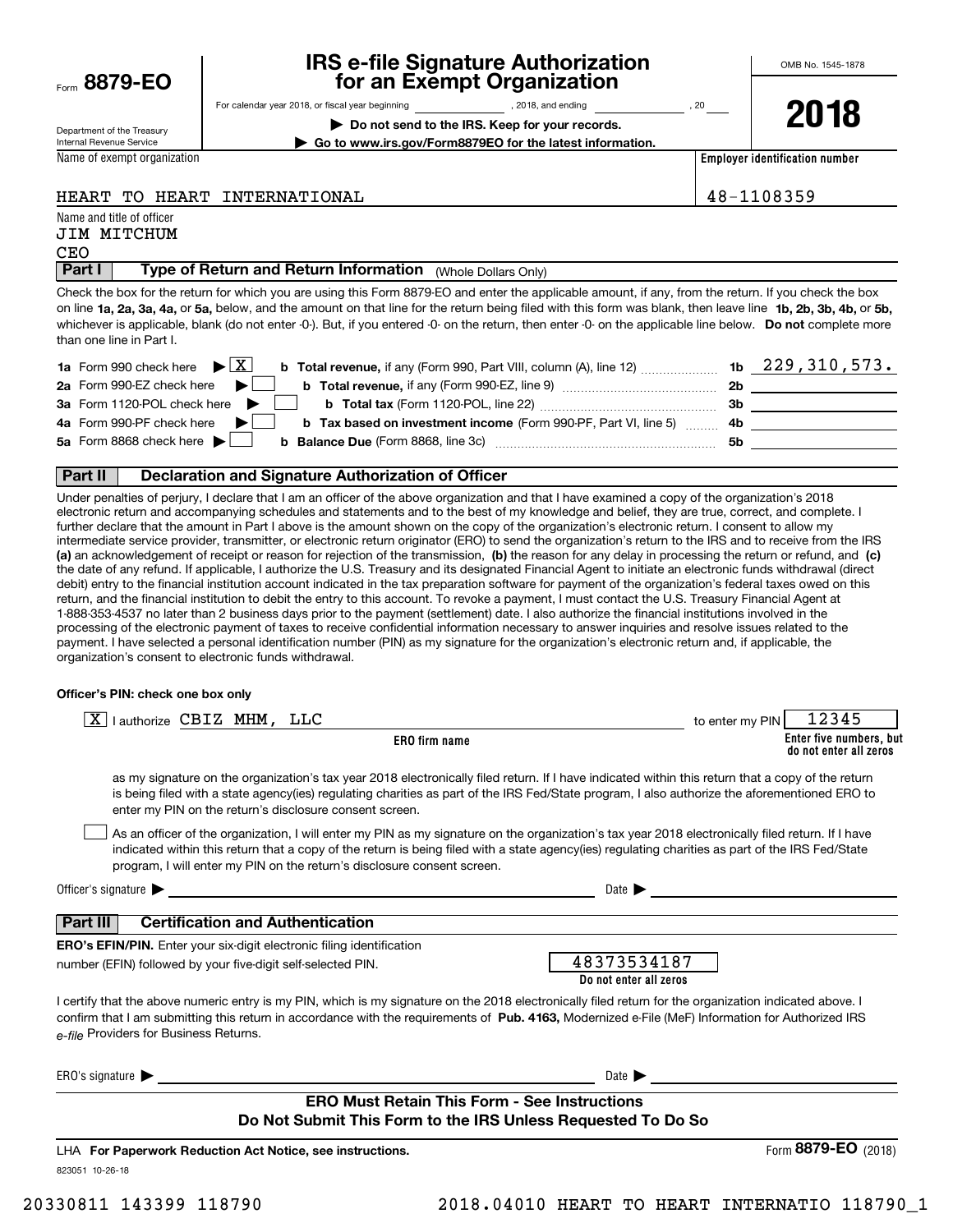| Form |  |
|------|--|

Department of the Treasury Internal Revenue Service

# **Return of Organization Exempt From Income Tax** \*\* PUBLIC DISCLOSURE COPY \*\*

Under section 501(c), 527, or 4947(a)(1) of the Internal Revenue Code (except private foundations) **2018** 

**| Do not enter social security numbers on this form as it may be made public.**

**| Go to www.irs.gov/Form990 for instructions and the latest information. Inspection**



|                         |                         | A For the 2018 calendar year, or tax year beginning                                                                                                                       | and ending |                                                     |                                                           |
|-------------------------|-------------------------|---------------------------------------------------------------------------------------------------------------------------------------------------------------------------|------------|-----------------------------------------------------|-----------------------------------------------------------|
| В                       | Check if<br>applicable: | <b>C</b> Name of organization                                                                                                                                             |            | D Employer identification number                    |                                                           |
|                         | Address<br>change       | HEART TO HEART INTERNATIONAL                                                                                                                                              |            |                                                     |                                                           |
|                         | Name<br>change          | Doing business as                                                                                                                                                         |            |                                                     | 48-1108359                                                |
|                         | Initial<br>]return      | Number and street (or P.O. box if mail is not delivered to street address)                                                                                                | Room/suite | E Telephone number                                  |                                                           |
|                         | Final<br>return/        | PO BOX 15566                                                                                                                                                              |            |                                                     | $913 - 764 - 5200$                                        |
|                         | termin-<br>ated         | City or town, state or province, country, and ZIP or foreign postal code                                                                                                  |            | G Gross receipts \$                                 | 229,591,735.                                              |
|                         | Amended<br>return       | LENEXA, KS<br>66285                                                                                                                                                       |            | $H(a)$ is this a group return                       |                                                           |
|                         | Applica-<br>tion        | F Name and address of principal officer: JIM MITCHUM                                                                                                                      |            | for subordinates?                                   | $\overline{\ }$ Yes $\overline{\phantom{X}}$ No           |
|                         | pending                 | SAME AS C ABOVE                                                                                                                                                           |            | $H(b)$ Are all subordinates included? $\Box$ Yes    | l No                                                      |
|                         |                         | <b>I</b> Tax-exempt status: $\overline{X}$ 501(c)(3)<br>$501(c)$ (<br>$\sqrt{\bullet}$ (insert no.)<br>$4947(a)(1)$ or                                                    | 527        |                                                     | If "No," attach a list. (see instructions)                |
|                         |                         | J Website: WWW.HEARTTOHEART.ORG                                                                                                                                           |            | $H(c)$ Group exemption number $\blacktriangleright$ |                                                           |
|                         |                         | K Form of organization: X Corporation<br>Other $\blacktriangleright$<br>Trust<br>Association                                                                              |            |                                                     | L Year of formation: $1992$ M State of legal domicile: KS |
|                         | Part I                  | Summary                                                                                                                                                                   |            |                                                     |                                                           |
|                         | 1.                      | Briefly describe the organization's mission or most significant activities: TO PROVIDE HUMANITARIAN RELIEF                                                                |            |                                                     |                                                           |
|                         |                         | AND DEVELOPMENT.                                                                                                                                                          |            |                                                     |                                                           |
|                         | 2                       | Check this box $\blacktriangleright$ $\Box$ if the organization discontinued its operations or disposed of more than 25% of its net assets.                               |            |                                                     |                                                           |
|                         | з                       | Number of voting members of the governing body (Part VI, line 1a)                                                                                                         |            | 3                                                   | 10                                                        |
|                         | 4                       |                                                                                                                                                                           |            | $\overline{4}$                                      | 10                                                        |
|                         | 5                       |                                                                                                                                                                           |            | $\overline{5}$                                      | $\overline{41}$                                           |
|                         | 6                       |                                                                                                                                                                           |            | 6                                                   | 9002                                                      |
|                         |                         |                                                                                                                                                                           |            | 7a                                                  | 0.                                                        |
| Activities & Governance |                         |                                                                                                                                                                           |            | 7b                                                  | 0.                                                        |
|                         |                         |                                                                                                                                                                           |            | Prior Year                                          | <b>Current Year</b>                                       |
|                         | 8                       | Contributions and grants (Part VIII, line 1h)                                                                                                                             |            | 137, 221, 659.                                      | $\overline{228,047,099}$ .                                |
|                         | 9                       | Program service revenue (Part VIII, line 2g)                                                                                                                              |            | $\overline{1,270,466}$ .                            | 1,427,094.                                                |
| Revenue                 | 10                      |                                                                                                                                                                           |            | 10,776.                                             | 5, 293.                                                   |
|                         | 11                      | Other revenue (Part VIII, column (A), lines 5, 6d, 8c, 9c, 10c, and 11e)                                                                                                  |            | $-15,906.$                                          | $-168,913.$                                               |
|                         | 12                      | Total revenue - add lines 8 through 11 (must equal Part VIII, column (A), line 12)                                                                                        |            | 138,486,995.                                        | 229, 310, 573.                                            |
|                         | 13                      | Grants and similar amounts paid (Part IX, column (A), lines 1-3)                                                                                                          |            | 94,079,671.                                         | $\overline{227}$ , 081, 504.                              |
|                         | 14                      | Benefits paid to or for members (Part IX, column (A), line 4)                                                                                                             |            | 0.                                                  | 0.                                                        |
|                         | 15                      | Salaries, other compensation, employee benefits (Part IX, column (A), lines 5-10)                                                                                         |            | 1, 231, 831.                                        | 1,445,497.                                                |
|                         |                         |                                                                                                                                                                           |            | Ο.                                                  | 0.                                                        |
| Expenses                |                         | $\blacktriangleright$ 407,705.<br><b>b</b> Total fundraising expenses (Part IX, column (D), line 25)                                                                      |            |                                                     |                                                           |
|                         |                         |                                                                                                                                                                           |            | 6, 766, 112.                                        | 20,943,611.                                               |
|                         | 18                      | Total expenses. Add lines 13-17 (must equal Part IX, column (A), line 25)                                                                                                 |            | 102,077,614.                                        | 249,470,612.                                              |
|                         | 19                      |                                                                                                                                                                           |            | 36,409,381.                                         | $-20, 160, 039.$                                          |
| ăğ                      |                         |                                                                                                                                                                           |            | <b>Beginning of Current Year</b>                    | <b>End of Year</b>                                        |
| Assets<br>Ralano        | 20                      | Total assets (Part X, line 16)                                                                                                                                            |            | 45,655,019.                                         | 35,001,968.                                               |
|                         |                         | 21 Total liabilities (Part X, line 26)                                                                                                                                    |            | 625,637.                                            | 10, 133, 760.                                             |
|                         | 22                      |                                                                                                                                                                           |            | 45,029,382.                                         | 24,868,208.                                               |
|                         |                         | Part II   Signature Block                                                                                                                                                 |            |                                                     |                                                           |
|                         |                         | Under negotion of nexture. I declare that I have avamined this return, including eccompanying sehedules and otatements, and to the heat of my knowledge and helief, it is |            |                                                     |                                                           |

Under penalties of perjury, I declare that I have examined this return, including accompanying schedules and statements, and to the best of my knowledge and belief, it is true, correct, and complete. Declaration of preparer (other than officer) is based on all information of which preparer has any knowledge.

| Sign                                                  | Signature of officer                                                                                         |                      |      | Date                       |  |  |  |  |
|-------------------------------------------------------|--------------------------------------------------------------------------------------------------------------|----------------------|------|----------------------------|--|--|--|--|
| Here                                                  | JIM MITCHUM,<br>CEO                                                                                          |                      |      |                            |  |  |  |  |
|                                                       | Type or print name and title                                                                                 |                      |      |                            |  |  |  |  |
|                                                       | Print/Type preparer's name                                                                                   | Preparer's signature | Date | <b>PTIN</b><br>Check       |  |  |  |  |
| Paid                                                  | LISA BURKE                                                                                                   |                      |      | P00220718<br>self-emploved |  |  |  |  |
| Preparer                                              | Firm's name CBIZ MHM, LLC                                                                                    |                      |      | 34-1874260<br>Firm's $EIN$ |  |  |  |  |
| Use Only                                              | Firm's address > 700 WEST 47TH STREET, SUITE 1100                                                            |                      |      |                            |  |  |  |  |
| Phone no. $816 - 945 - 5500$<br>KANSAS CITY, MO 64112 |                                                                                                              |                      |      |                            |  |  |  |  |
|                                                       | May the IRS discuss this return with the preparer shown above? (see instructions)                            |                      |      | $X \vert Y$ es<br>No       |  |  |  |  |
|                                                       | Form 990 (2018)<br>LHA For Paperwork Reduction Act Notice, see the separate instructions.<br>832001 12-31-18 |                      |      |                            |  |  |  |  |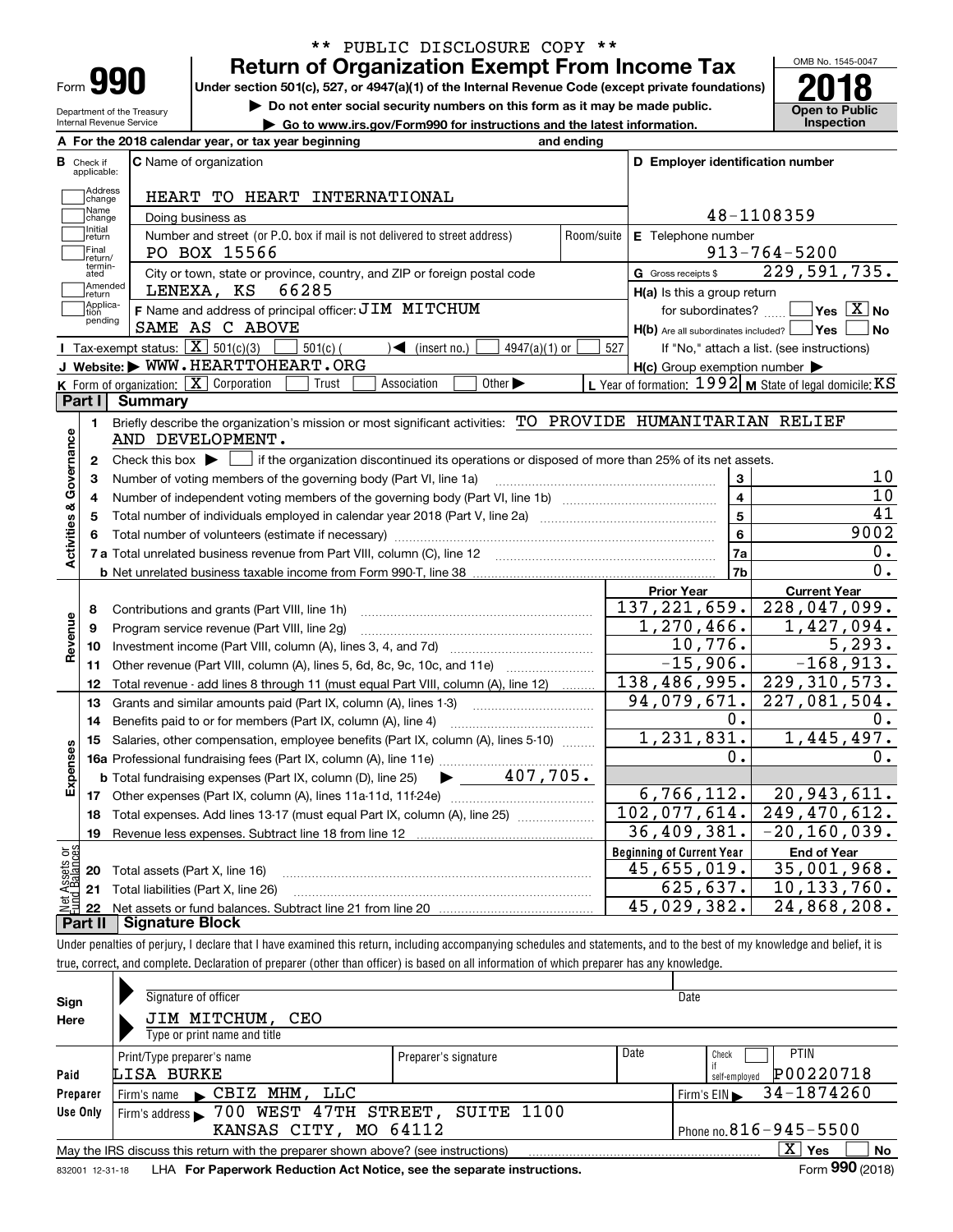|              | HEART TO HEART INTERNATIONAL<br>Form 990 (2018)                                                                                              | 48-1108359 | Page 2                                 |
|--------------|----------------------------------------------------------------------------------------------------------------------------------------------|------------|----------------------------------------|
|              | <b>Statement of Program Service Accomplishments</b><br>Part III                                                                              |            |                                        |
|              |                                                                                                                                              |            |                                        |
| 1            | Briefly describe the organization's mission:<br>HHI STRENGTHENS COMMUNITIES THROUGH IMPROVING HEALTH ACCESS AND                              |            |                                        |
|              | PROVIDING HUMANITARIAN DEVELOPMENT AND CRISIS RELIEF WORLDWIDE.                                                                              |            | WE                                     |
|              | COLLABORATE WITH PARTNERS, ENGAGE VOLUNTEERS AND DEPLOY RESOURCES                                                                            |            | TО                                     |
|              | ACHIEVE THIS MISSION.<br>Did the organization undertake any significant program services during the year which were not listed on the        |            |                                        |
| $\mathbf{2}$ | prior Form 990 or 990-EZ?                                                                                                                    |            | $\sqrt{}$ Yes $\sqrt{}$ X $\sqrt{}$ No |
|              | If "Yes," describe these new services on Schedule O.                                                                                         |            |                                        |
| 3            | Did the organization cease conducting, or make significant changes in how it conducts, any program services?                                 |            | $\sqrt{}$ Yes $\sqrt{}$ X $\sqrt{}$ No |
|              | If "Yes," describe these changes on Schedule O.                                                                                              |            |                                        |
| 4            | Describe the organization's program service accomplishments for each of its three largest program services, as measured by expenses.         |            |                                        |
|              | Section 501(c)(3) and 501(c)(4) organizations are required to report the amount of grants and allocations to others, the total expenses, and |            |                                        |
|              | revenue, if any, for each program service reported.                                                                                          |            |                                        |
|              | 238, 011, 917. including grants of \$218, 285, 440. ) (Revenue \$<br>(Expenses \$<br>$4a$ (Code:                                             |            | $0 \cdot$                              |
|              | INTERNATIONAL HUMANITARIAN ASSISTANCE: HHI STRENGTHENS COMMUNITIES                                                                           |            |                                        |
|              | OUTSIDE THE UNITED STATES THROUGH IMPROVING HEALTH ACCESS, PROVIDING                                                                         |            |                                        |
|              | HUMANITARIAN DEVELOPMENT, AND CRISIS RELIEF.                                                                                                 |            |                                        |
|              |                                                                                                                                              |            |                                        |
|              |                                                                                                                                              |            |                                        |
|              |                                                                                                                                              |            |                                        |
|              |                                                                                                                                              |            |                                        |
|              |                                                                                                                                              |            |                                        |
|              |                                                                                                                                              |            |                                        |
|              |                                                                                                                                              |            |                                        |
|              |                                                                                                                                              |            |                                        |
| 4b           | 10, 427, 100. including grants of \$<br>$8,796,064.$ ) (Revenue \$<br>(Expenses \$<br>(Code:                                                 |            | 1,427,094.                             |
|              | DOMESTIC HUMANITARIAN ASSISTANCE :<br>HHI STRENGTHENS COMMUNITIES WITHIN                                                                     |            |                                        |
|              | THE UNITED STATES THROUGH IMPROVING HEALTH ACCESS, PROVIDING                                                                                 |            |                                        |
|              | HUMANITARIAN DEVELOPMENT, AND CRISIS RELIEF.                                                                                                 |            |                                        |
|              |                                                                                                                                              |            |                                        |
|              |                                                                                                                                              |            |                                        |
|              |                                                                                                                                              |            |                                        |
|              |                                                                                                                                              |            |                                        |
|              |                                                                                                                                              |            |                                        |
|              |                                                                                                                                              |            |                                        |
|              |                                                                                                                                              |            |                                        |
|              |                                                                                                                                              |            |                                        |
| 4с           | (Code: ) (Expenses \$                                                                                                                        |            |                                        |
|              |                                                                                                                                              |            |                                        |
|              |                                                                                                                                              |            |                                        |
|              |                                                                                                                                              |            |                                        |
|              |                                                                                                                                              |            |                                        |
|              |                                                                                                                                              |            |                                        |
|              |                                                                                                                                              |            |                                        |
|              |                                                                                                                                              |            |                                        |
|              |                                                                                                                                              |            |                                        |
|              |                                                                                                                                              |            |                                        |
|              |                                                                                                                                              |            |                                        |
|              |                                                                                                                                              |            |                                        |
|              |                                                                                                                                              |            |                                        |
| 4d           | Other program services (Describe in Schedule O.)<br>(Expenses \$<br>(Revenue \$                                                              |            |                                        |
| 4е           | including grants of \$<br>248, 439, 017.<br>Total program service expenses                                                                   |            |                                        |
|              |                                                                                                                                              |            | Form 990 (2018)                        |
|              | 832002 12-31-18                                                                                                                              |            |                                        |
|              |                                                                                                                                              |            |                                        |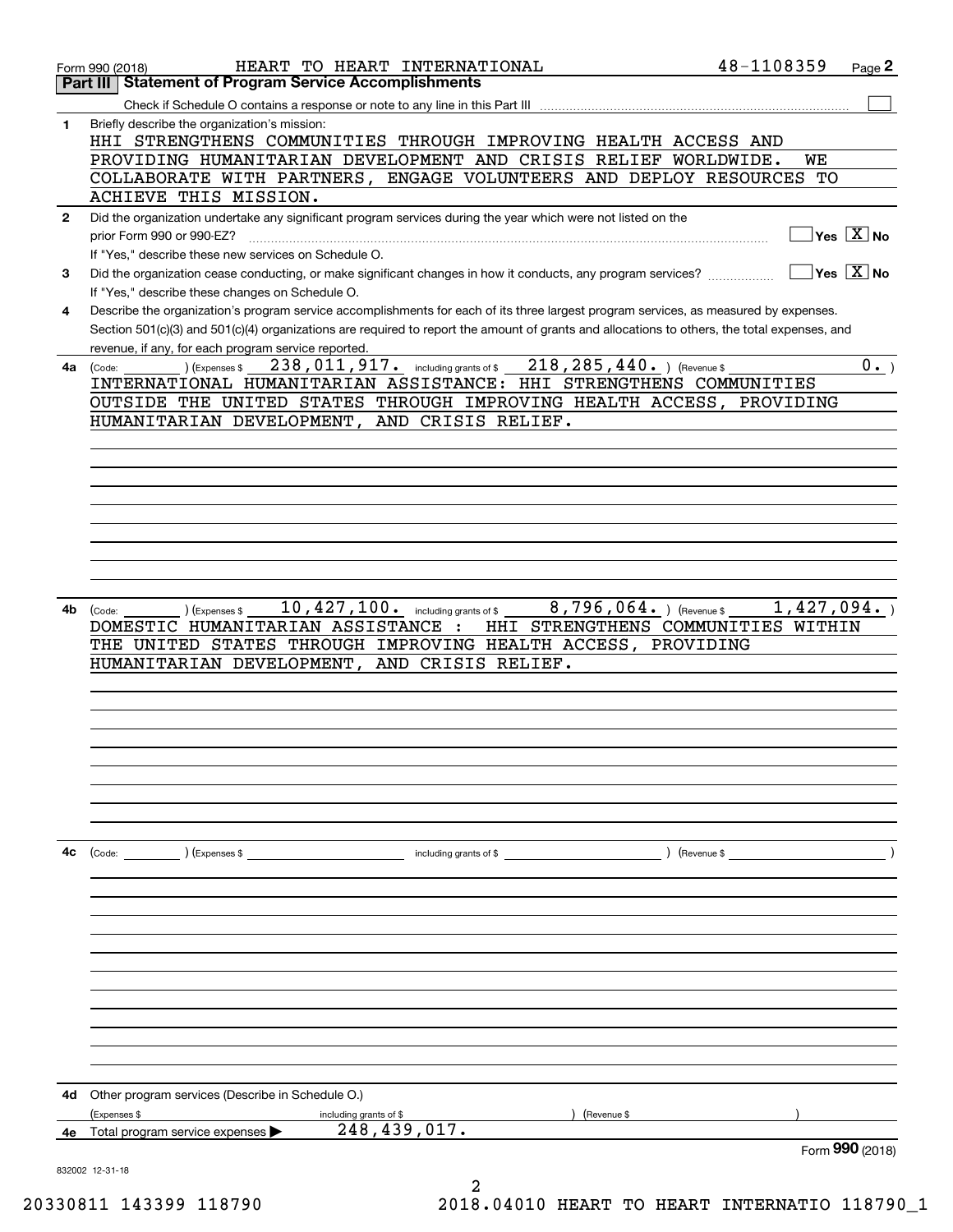| Form 990 (2018) |  |  |
|-----------------|--|--|

Form 990 (2018) Page **3Part IV Checklist of Required Schedules** HEART TO HEART INTERNATIONAL 48-1108359

|     |                                                                                                                                                                                                                                                   |                               | Yes         | No                |
|-----|---------------------------------------------------------------------------------------------------------------------------------------------------------------------------------------------------------------------------------------------------|-------------------------------|-------------|-------------------|
| 1.  | Is the organization described in section $501(c)(3)$ or $4947(a)(1)$ (other than a private foundation)?                                                                                                                                           |                               |             |                   |
|     |                                                                                                                                                                                                                                                   | 1                             | X           |                   |
| 2   |                                                                                                                                                                                                                                                   | $\overline{2}$                | $\mathbf X$ |                   |
| 3   | Did the organization engage in direct or indirect political campaign activities on behalf of or in opposition to candidates for                                                                                                                   |                               |             |                   |
|     |                                                                                                                                                                                                                                                   | 3                             |             | x                 |
| 4   | Section 501(c)(3) organizations. Did the organization engage in lobbying activities, or have a section 501(h) election in effect                                                                                                                  |                               |             | x                 |
|     | Is the organization a section 501(c)(4), 501(c)(5), or 501(c)(6) organization that receives membership dues, assessments, or                                                                                                                      | 4                             |             |                   |
| 5   |                                                                                                                                                                                                                                                   | 5                             |             | x                 |
| 6   | Did the organization maintain any donor advised funds or any similar funds or accounts for which donors have the right to                                                                                                                         |                               |             |                   |
|     | provide advice on the distribution or investment of amounts in such funds or accounts? If "Yes," complete Schedule D, Part I                                                                                                                      | 6                             |             | x                 |
| 7   | Did the organization receive or hold a conservation easement, including easements to preserve open space,                                                                                                                                         |                               |             |                   |
|     |                                                                                                                                                                                                                                                   | $\overline{7}$                |             | x                 |
| 8   | Did the organization maintain collections of works of art, historical treasures, or other similar assets? If "Yes," complete                                                                                                                      |                               |             |                   |
|     |                                                                                                                                                                                                                                                   | 8                             |             | x                 |
| 9   | Did the organization report an amount in Part X, line 21, for escrow or custodial account liability, serve as a custodian for                                                                                                                     |                               |             |                   |
|     | amounts not listed in Part X; or provide credit counseling, debt management, credit repair, or debt negotiation services?                                                                                                                         |                               |             |                   |
|     | If "Yes," complete Schedule D, Part IV                                                                                                                                                                                                            | 9                             |             | x                 |
| 10  | Did the organization, directly or through a related organization, hold assets in temporarily restricted endowments, permanent                                                                                                                     |                               |             |                   |
|     |                                                                                                                                                                                                                                                   | 10                            | x           |                   |
| 11  | If the organization's answer to any of the following questions is "Yes," then complete Schedule D, Parts VI, VII, VIII, IX, or X                                                                                                                  |                               |             |                   |
|     | as applicable.                                                                                                                                                                                                                                    |                               |             |                   |
|     | a Did the organization report an amount for land, buildings, and equipment in Part X, line 10? If "Yes," complete Schedule D,                                                                                                                     |                               |             |                   |
|     |                                                                                                                                                                                                                                                   | 11a                           | X           |                   |
|     | <b>b</b> Did the organization report an amount for investments - other securities in Part X, line 12 that is 5% or more of its total                                                                                                              |                               |             |                   |
|     |                                                                                                                                                                                                                                                   | 11 <sub>b</sub>               |             | x                 |
|     | c Did the organization report an amount for investments - program related in Part X, line 13 that is 5% or more of its total                                                                                                                      |                               |             |                   |
|     |                                                                                                                                                                                                                                                   | 11c                           |             | X.                |
|     | d Did the organization report an amount for other assets in Part X, line 15 that is 5% or more of its total assets reported in                                                                                                                    |                               |             |                   |
|     |                                                                                                                                                                                                                                                   | 11d                           |             | х<br>$\mathbf{x}$ |
|     |                                                                                                                                                                                                                                                   | 11e                           |             |                   |
|     | Did the organization's separate or consolidated financial statements for the tax year include a footnote that addresses<br>the organization's liability for uncertain tax positions under FIN 48 (ASC 740)? If "Yes," complete Schedule D, Part X | 11f                           | X           |                   |
|     | 12a Did the organization obtain separate, independent audited financial statements for the tax year? If "Yes," complete                                                                                                                           |                               |             |                   |
|     | Schedule D, Parts XI and XII                                                                                                                                                                                                                      | 12a                           | X           |                   |
|     | b Was the organization included in consolidated, independent audited financial statements for the tax year?                                                                                                                                       |                               |             |                   |
|     | If "Yes," and if the organization answered "No" to line 12a, then completing Schedule D, Parts XI and XII is optional                                                                                                                             | 12b                           |             | ᅀ                 |
| 13  |                                                                                                                                                                                                                                                   | 13                            |             | х                 |
| 14a | Did the organization maintain an office, employees, or agents outside of the United States?                                                                                                                                                       | 14a                           | X           |                   |
| b   | Did the organization have aggregate revenues or expenses of more than \$10,000 from grantmaking, fundraising, business,                                                                                                                           |                               |             |                   |
|     | investment, and program service activities outside the United States, or aggregate foreign investments valued at \$100,000                                                                                                                        |                               |             |                   |
|     |                                                                                                                                                                                                                                                   | 14b                           | х           |                   |
| 15  | Did the organization report on Part IX, column (A), line 3, more than \$5,000 of grants or other assistance to or for any                                                                                                                         |                               |             |                   |
|     |                                                                                                                                                                                                                                                   | 15                            | x           |                   |
| 16  | Did the organization report on Part IX, column (A), line 3, more than \$5,000 of aggregate grants or other assistance to                                                                                                                          |                               |             |                   |
|     |                                                                                                                                                                                                                                                   | 16                            |             | x                 |
| 17  | Did the organization report a total of more than \$15,000 of expenses for professional fundraising services on Part IX,                                                                                                                           |                               |             |                   |
|     |                                                                                                                                                                                                                                                   | 17                            |             | x                 |
| 18  | Did the organization report more than \$15,000 total of fundraising event gross income and contributions on Part VIII, lines                                                                                                                      |                               |             |                   |
|     |                                                                                                                                                                                                                                                   | 18                            | х           |                   |
| 19  | Did the organization report more than \$15,000 of gross income from gaming activities on Part VIII, line 9a? If "Yes."                                                                                                                            |                               |             |                   |
|     |                                                                                                                                                                                                                                                   | 19                            |             | X<br>x            |
| 20a |                                                                                                                                                                                                                                                   | <b>20a</b><br>20 <sub>b</sub> |             |                   |
| 21  | b If "Yes" to line 20a, did the organization attach a copy of its audited financial statements to this return?<br>Did the organization report more than \$5,000 of grants or other assistance to any domestic organization or                     |                               |             |                   |
|     |                                                                                                                                                                                                                                                   | 21                            | х           |                   |
|     | 832003 12-31-18                                                                                                                                                                                                                                   |                               |             | Form 990 (2018)   |

832003 12-31-18

3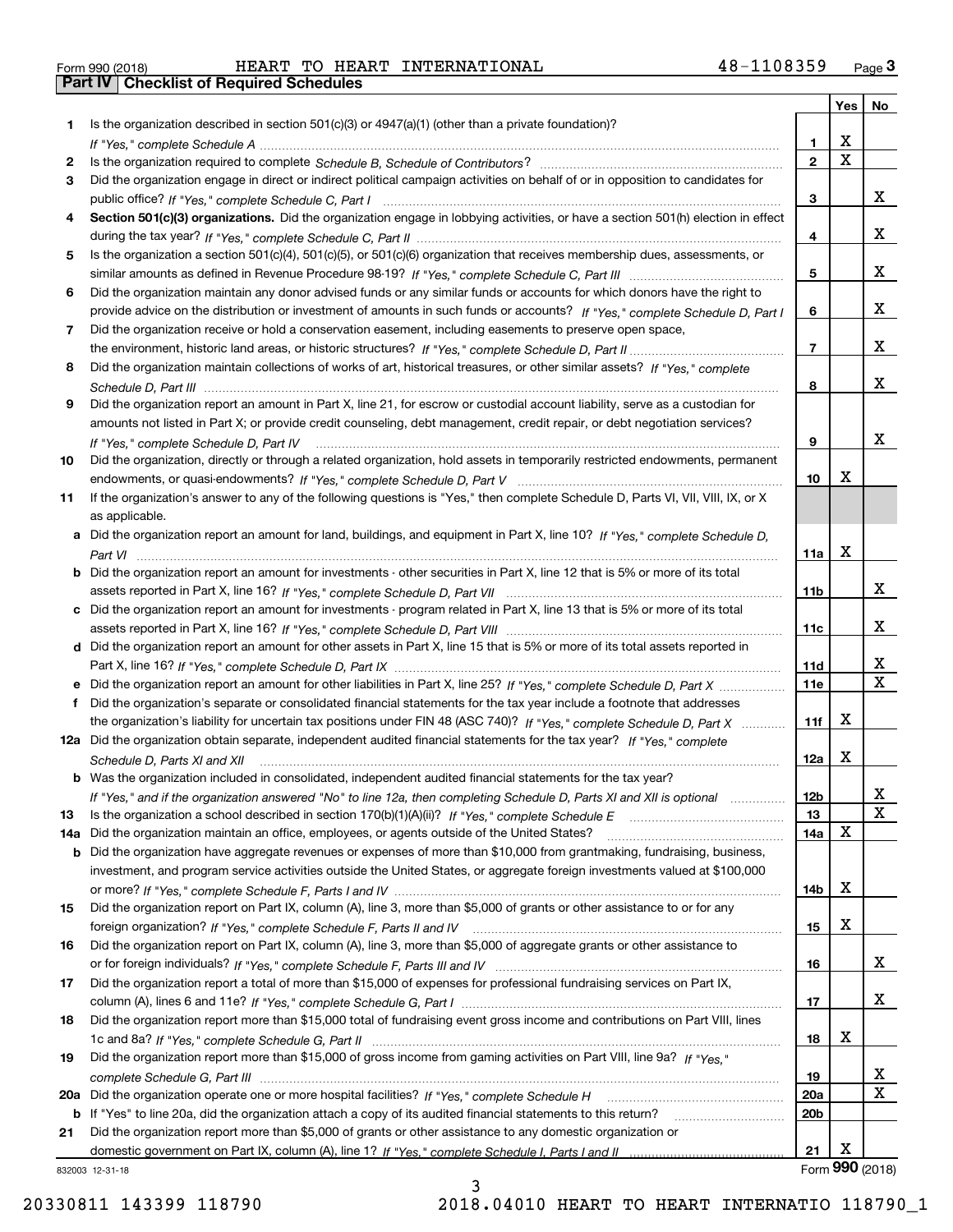| Form 990 (2018) |  |  |
|-----------------|--|--|

Form 990 (2018) HEART TO HEART INTERNATIONAL 4 8-1108359 <sub>Page</sub> 4<br>**Part IV | Checklist of Required Schedules** <sub>(continued)</sub>

*(continued)*

|          |                                                                                                                                                                             |                 | Yes | No              |
|----------|-----------------------------------------------------------------------------------------------------------------------------------------------------------------------------|-----------------|-----|-----------------|
| 22       | Did the organization report more than \$5,000 of grants or other assistance to or for domestic individuals on                                                               |                 |     |                 |
|          | Part IX, column (A), line 2? If "Yes," complete Schedule I, Parts I and III [11] [11] [12] [12] Part IX, column (A), line 2? If "Yes," complete Schedule I, Parts I and III | 22              |     | x               |
| 23       | Did the organization answer "Yes" to Part VII, Section A, line 3, 4, or 5 about compensation of the organization's current                                                  |                 |     |                 |
|          | and former officers, directors, trustees, key employees, and highest compensated employees? If "Yes," complete                                                              |                 |     |                 |
|          |                                                                                                                                                                             | 23              | x   |                 |
|          | 24a Did the organization have a tax-exempt bond issue with an outstanding principal amount of more than \$100,000 as of the                                                 |                 |     |                 |
|          | last day of the year, that was issued after December 31, 2002? If "Yes," answer lines 24b through 24d and complete                                                          |                 |     |                 |
|          |                                                                                                                                                                             | 24a             |     | x               |
|          |                                                                                                                                                                             |                 |     |                 |
|          | b Did the organization invest any proceeds of tax-exempt bonds beyond a temporary period exception?                                                                         | 24b             |     |                 |
|          | c Did the organization maintain an escrow account other than a refunding escrow at any time during the year to defease                                                      |                 |     |                 |
|          |                                                                                                                                                                             | 24c             |     |                 |
|          |                                                                                                                                                                             | 24d             |     |                 |
|          | 25a Section 501(c)(3), 501(c)(4), and 501(c)(29) organizations. Did the organization engage in an excess benefit                                                            |                 |     |                 |
|          |                                                                                                                                                                             | 25a             |     | x               |
|          | b Is the organization aware that it engaged in an excess benefit transaction with a disqualified person in a prior year, and                                                |                 |     |                 |
|          | that the transaction has not been reported on any of the organization's prior Forms 990 or 990-EZ? If "Yes," complete                                                       |                 |     |                 |
|          | Schedule L, Part I                                                                                                                                                          | 25b             |     | x               |
| 26       | Did the organization report any amount on Part X, line 5, 6, or 22 for receivables from or payables to any current or                                                       |                 |     |                 |
|          | former officers, directors, trustees, key employees, highest compensated employees, or disqualified persons? If "Yes."                                                      |                 |     |                 |
|          | complete Schedule L. Part II manufactured and complete Schedule L. Part II manufactured and complete Schedule L. Part II                                                    | 26              |     | x               |
| 27       | Did the organization provide a grant or other assistance to an officer, director, trustee, key employee, substantial                                                        |                 |     |                 |
|          |                                                                                                                                                                             |                 |     |                 |
|          | contributor or employee thereof, a grant selection committee member, or to a 35% controlled entity or family member                                                         |                 |     | х               |
|          |                                                                                                                                                                             | 27              |     |                 |
| 28       | Was the organization a party to a business transaction with one of the following parties (see Schedule L, Part IV                                                           |                 |     |                 |
|          | instructions for applicable filing thresholds, conditions, and exceptions):                                                                                                 |                 |     |                 |
|          | a A current or former officer, director, trustee, or key employee? If "Yes," complete Schedule L, Part IV                                                                   | 28a             |     | x               |
|          | b A family member of a current or former officer, director, trustee, or key employee? If "Yes," complete Schedule L, Part IV                                                | 28 <sub>b</sub> |     | $\mathbf X$     |
|          | c An entity of which a current or former officer, director, trustee, or key employee (or a family member thereof) was an officer,                                           |                 |     |                 |
|          |                                                                                                                                                                             | 28c             |     | х               |
| 29       |                                                                                                                                                                             | 29              | X   |                 |
| 30       | Did the organization receive contributions of art, historical treasures, or other similar assets, or qualified conservation                                                 |                 |     |                 |
|          |                                                                                                                                                                             | 30              |     | x               |
| 31       | Did the organization liquidate, terminate, or dissolve and cease operations?                                                                                                |                 |     |                 |
|          |                                                                                                                                                                             | 31              |     | х               |
| 32       | Did the organization sell, exchange, dispose of, or transfer more than 25% of its net assets? If "Yes," complete                                                            |                 |     |                 |
|          |                                                                                                                                                                             |                 |     | х               |
|          |                                                                                                                                                                             | 32              |     |                 |
| 33       | Did the organization own 100% of an entity disregarded as separate from the organization under Regulations                                                                  |                 |     |                 |
|          |                                                                                                                                                                             | 33              |     | х               |
| 34       | Was the organization related to any tax-exempt or taxable entity? If "Yes," complete Schedule R, Part II, III, or IV, and                                                   |                 |     |                 |
|          |                                                                                                                                                                             | 34              |     | X               |
|          | 35a Did the organization have a controlled entity within the meaning of section 512(b)(13)?                                                                                 | 35a             |     | X               |
|          | b If "Yes" to line 35a, did the organization receive any payment from or engage in any transaction with a controlled entity                                                 |                 |     |                 |
|          |                                                                                                                                                                             | 35b             |     |                 |
| 36       | Section 501(c)(3) organizations. Did the organization make any transfers to an exempt non-charitable related organization?                                                  |                 |     |                 |
|          |                                                                                                                                                                             | 36              |     | x               |
| 37       | Did the organization conduct more than 5% of its activities through an entity that is not a related organization                                                            |                 |     |                 |
|          | and that is treated as a partnership for federal income tax purposes? If "Yes," complete Schedule R, Part VI                                                                | 37              |     | x               |
| 38       | Did the organization complete Schedule O and provide explanations in Schedule O for Part VI, lines 11b and 19?                                                              |                 |     |                 |
|          |                                                                                                                                                                             | 38              | х   |                 |
| ∣ Part V | Note. All Form 990 filers are required to complete Schedule O<br><b>Statements Regarding Other IRS Filings and Tax Compliance</b>                                           |                 |     |                 |
|          | Check if Schedule O contains a response or note to any line in this Part V                                                                                                  |                 |     |                 |
|          |                                                                                                                                                                             |                 |     |                 |
|          |                                                                                                                                                                             |                 | Yes | No              |
|          | 25<br>1a Enter the number reported in Box 3 of Form 1096. Enter -0- if not applicable<br>1a                                                                                 |                 |     |                 |
|          | 0<br><b>b</b> Enter the number of Forms W-2G included in line 1a. Enter -0- if not applicable<br>1b                                                                         |                 |     |                 |
|          | Did the organization comply with backup withholding rules for reportable payments to vendors and reportable gaming                                                          |                 |     |                 |
|          | (gambling) winnings to prize winners?                                                                                                                                       | 1c              | х   |                 |
|          | 832004 12-31-18                                                                                                                                                             |                 |     | Form 990 (2018) |
|          |                                                                                                                                                                             |                 |     |                 |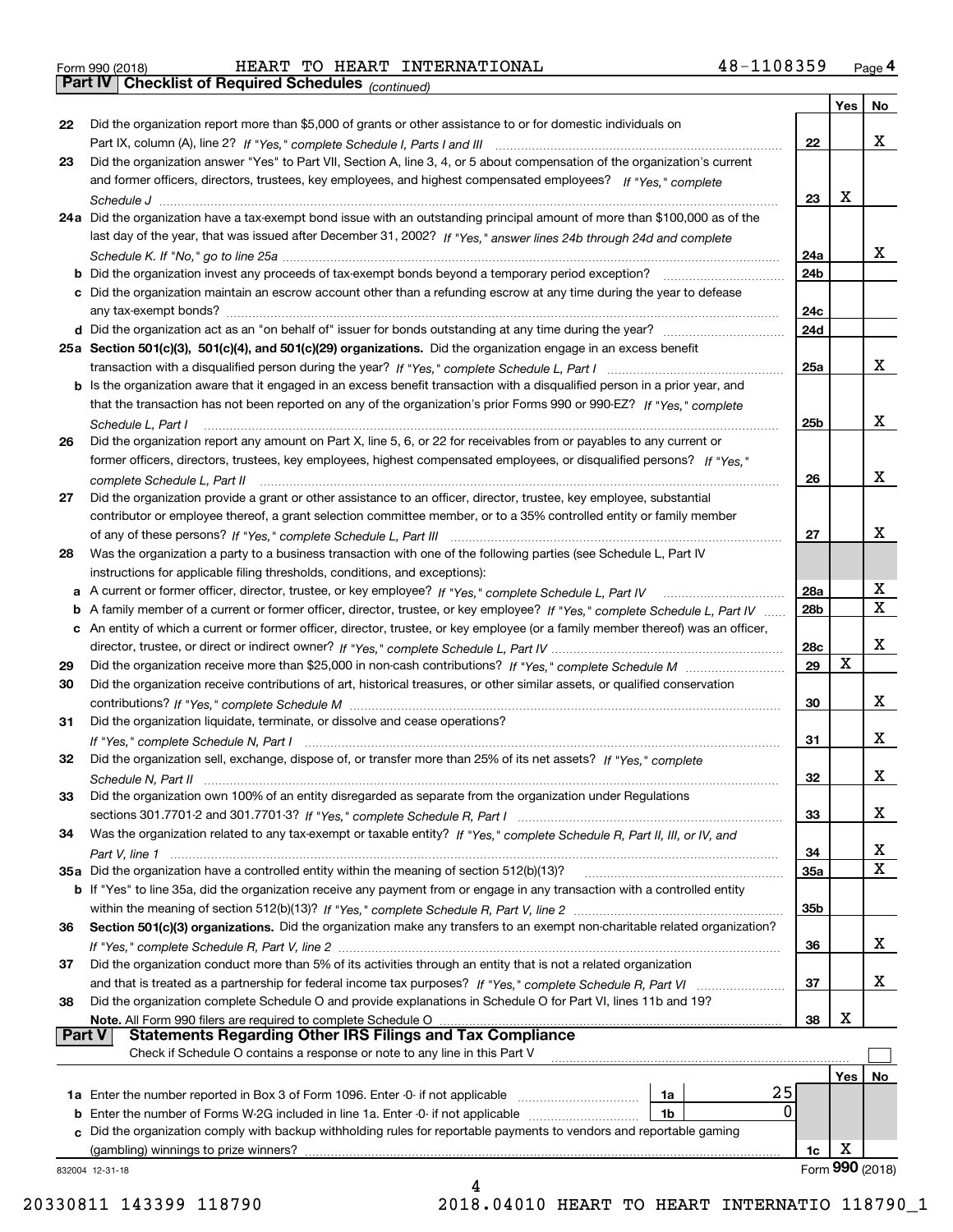|               | 48-1108359<br>HEART TO HEART INTERNATIONAL<br>Form 990 (2018)                                                                                                                                                                           |     |     | $_{\text{Page}}$ 5 |
|---------------|-----------------------------------------------------------------------------------------------------------------------------------------------------------------------------------------------------------------------------------------|-----|-----|--------------------|
| <b>Part V</b> | Statements Regarding Other IRS Filings and Tax Compliance (continued)                                                                                                                                                                   |     |     |                    |
|               |                                                                                                                                                                                                                                         |     | Yes | No                 |
|               | 2a Enter the number of employees reported on Form W-3, Transmittal of Wage and Tax Statements,                                                                                                                                          |     |     |                    |
|               | 41<br>filed for the calendar year ending with or within the year covered by this return<br>2a                                                                                                                                           |     |     |                    |
|               |                                                                                                                                                                                                                                         | 2b  | х   |                    |
|               |                                                                                                                                                                                                                                         |     |     |                    |
|               | 3a Did the organization have unrelated business gross income of \$1,000 or more during the year?                                                                                                                                        | 3a  |     | х                  |
|               |                                                                                                                                                                                                                                         | 3b  |     |                    |
|               | 4a At any time during the calendar year, did the organization have an interest in, or a signature or other authority over, a                                                                                                            |     |     |                    |
|               | financial account in a foreign country (such as a bank account, securities account, or other financial account)?                                                                                                                        | 4a  | х   |                    |
|               | <b>b</b> If "Yes," enter the name of the foreign country: $\blacktriangleright$ HAITI                                                                                                                                                   |     |     |                    |
|               | See instructions for filing requirements for FinCEN Form 114, Report of Foreign Bank and Financial Accounts (FBAR).                                                                                                                     |     |     |                    |
|               |                                                                                                                                                                                                                                         | 5a  |     | х                  |
| b             |                                                                                                                                                                                                                                         | 5b  |     | X                  |
| c             |                                                                                                                                                                                                                                         | 5c  |     |                    |
|               | 6a Does the organization have annual gross receipts that are normally greater than \$100,000, and did the organization solicit                                                                                                          |     |     |                    |
|               |                                                                                                                                                                                                                                         | 6a  |     | х                  |
|               | <b>b</b> If "Yes," did the organization include with every solicitation an express statement that such contributions or gifts                                                                                                           |     |     |                    |
|               | were not tax deductible?                                                                                                                                                                                                                | 6b  |     |                    |
| 7             | Organizations that may receive deductible contributions under section 170(c).                                                                                                                                                           |     |     |                    |
| а             | Did the organization receive a payment in excess of \$75 made partly as a contribution and partly for goods and services provided to the payor?                                                                                         | 7a  | х   |                    |
| b             | If "Yes," did the organization notify the donor of the value of the goods or services provided?                                                                                                                                         | 7b  | х   |                    |
|               | c Did the organization sell, exchange, or otherwise dispose of tangible personal property for which it was required                                                                                                                     |     |     |                    |
|               |                                                                                                                                                                                                                                         | 7c  |     | х                  |
|               | 7d  <br>d If "Yes," indicate the number of Forms 8282 filed during the year [11] [11] No. 2010 [12] Henry Manuscover, 1                                                                                                                 |     |     |                    |
| е             | Did the organization receive any funds, directly or indirectly, to pay premiums on a personal benefit contract?                                                                                                                         | 7e  |     | х                  |
| f             | Did the organization, during the year, pay premiums, directly or indirectly, on a personal benefit contract?                                                                                                                            | 7f  |     | х                  |
|               | If the organization received a contribution of qualified intellectual property, did the organization file Form 8899 as required?                                                                                                        | 7g  |     |                    |
| g             | If the organization received a contribution of cars, boats, airplanes, or other vehicles, did the organization file a Form 1098-C?<br>h.                                                                                                |     |     |                    |
| 8             | Sponsoring organizations maintaining donor advised funds. Did a donor advised fund maintained by the                                                                                                                                    | 7h  |     |                    |
|               | sponsoring organization have excess business holdings at any time during the year?                                                                                                                                                      | 8   |     |                    |
| 9             | Sponsoring organizations maintaining donor advised funds.                                                                                                                                                                               |     |     |                    |
|               | Did the sponsoring organization make any taxable distributions under section 4966?                                                                                                                                                      | 9а  |     |                    |
| а<br>b        | Did the sponsoring organization make a distribution to a donor, donor advisor, or related person?                                                                                                                                       | 9b  |     |                    |
| 10            | Section 501(c)(7) organizations. Enter:                                                                                                                                                                                                 |     |     |                    |
|               | 10a<br>a Initiation fees and capital contributions included on Part VIII, line 12 [111] [11] [11] Initiation fees and capital contributions included on Part VIII, line 12                                                              |     |     |                    |
|               | 10 <sub>b</sub>  <br>Gross receipts, included on Form 990, Part VIII, line 12, for public use of club facilities                                                                                                                        |     |     |                    |
|               |                                                                                                                                                                                                                                         |     |     |                    |
| 11            | Section 501(c)(12) organizations. Enter:                                                                                                                                                                                                |     |     |                    |
| a             | 11a<br>b Gross income from other sources (Do not net amounts due or paid to other sources against                                                                                                                                       |     |     |                    |
|               | <b>11b</b>                                                                                                                                                                                                                              |     |     |                    |
|               | 12a Section 4947(a)(1) non-exempt charitable trusts. Is the organization filing Form 990 in lieu of Form 1041?                                                                                                                          | 12a |     |                    |
|               | 12b                                                                                                                                                                                                                                     |     |     |                    |
|               | <b>b</b> If "Yes," enter the amount of tax-exempt interest received or accrued during the year <i>manument</i> of the set of the set of the set of the set of the set of the set of the set of the set of the set of the set of the set |     |     |                    |
| 13            | Section 501(c)(29) qualified nonprofit health insurance issuers.                                                                                                                                                                        | 13a |     |                    |
|               | a Is the organization licensed to issue qualified health plans in more than one state?                                                                                                                                                  |     |     |                    |
|               | Note. See the instructions for additional information the organization must report on Schedule O.                                                                                                                                       |     |     |                    |
|               | <b>b</b> Enter the amount of reserves the organization is required to maintain by the states in which the                                                                                                                               |     |     |                    |
|               | 13b                                                                                                                                                                                                                                     |     |     |                    |
|               | 13 <sub>c</sub>                                                                                                                                                                                                                         |     |     | х                  |
| 14a           | Did the organization receive any payments for indoor tanning services during the tax year?                                                                                                                                              | 14a |     |                    |
|               |                                                                                                                                                                                                                                         | 14b |     |                    |
| 15            | Is the organization subject to the section 4960 tax on payment(s) of more than \$1,000,000 in remuneration or                                                                                                                           |     |     | x                  |
|               |                                                                                                                                                                                                                                         | 15  |     |                    |
|               | If "Yes," see instructions and file Form 4720, Schedule N.                                                                                                                                                                              |     |     | х                  |
| 16            | Is the organization an educational institution subject to the section 4968 excise tax on net investment income?                                                                                                                         | 16  |     |                    |
|               | If "Yes," complete Form 4720, Schedule O.                                                                                                                                                                                               |     |     |                    |

5

Form (2018) **990**

832005 12-31-18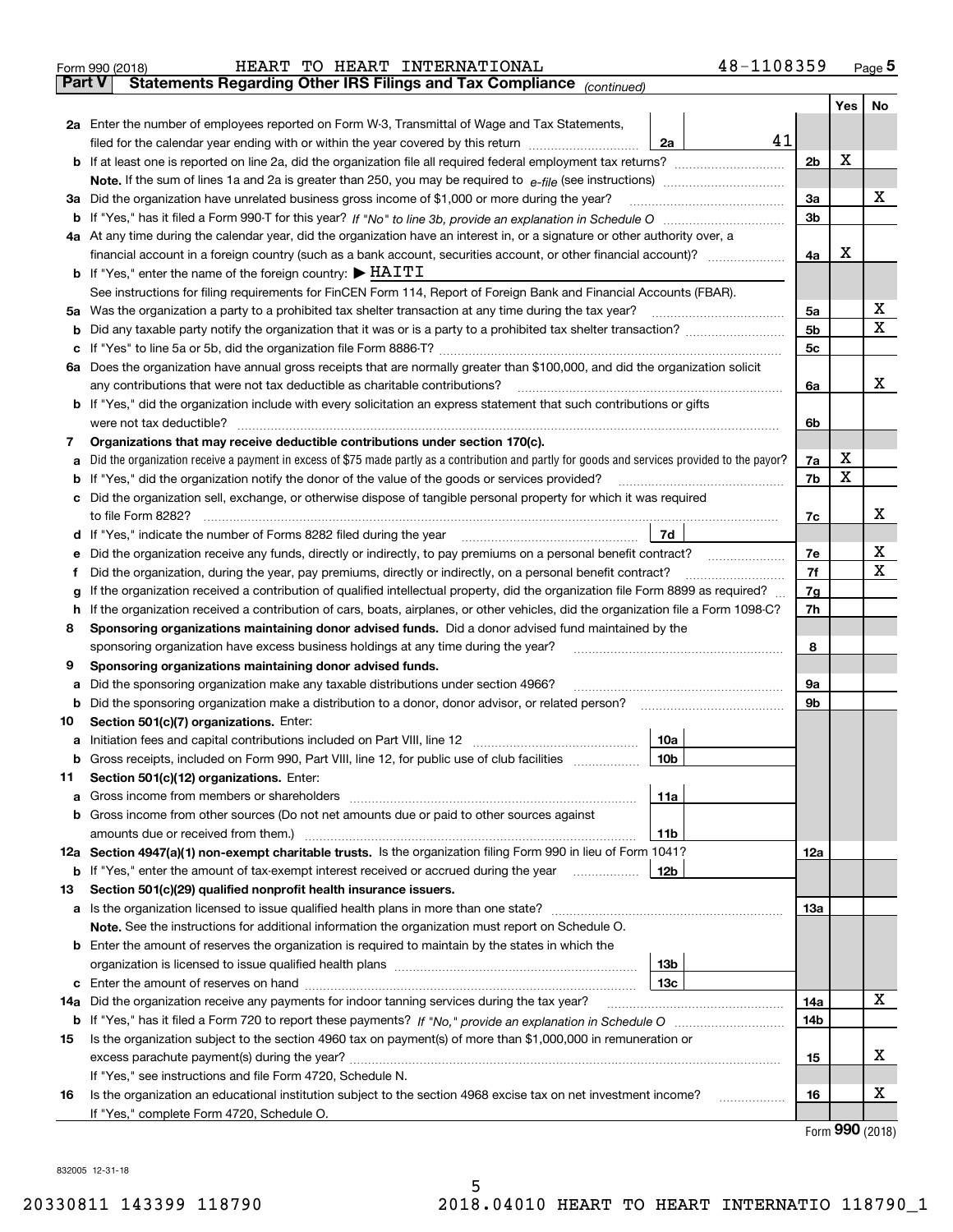|  | Form 990 (2018) |
|--|-----------------|
|  |                 |

HEART TO HEART INTERNATIONAL 48-1108359

*For each "Yes" response to lines 2 through 7b below, and for a "No" response to line 8a, 8b, or 10b below, describe the circumstances, processes, or changes in Schedule O. See instructions.* Form 990 (2018) **Form 990 (2018)** HEART TO HEART INTERNATIONAL 48-1108359 Page 6<br>**Part VI Governance, Management, and Disclosure** For each "Yes" response to lines 2 through 7b below, and for a "No" response

|                 |                                                                                                                                                                                                                                |                               |    |                         | Yes <sub>1</sub> | No           |
|-----------------|--------------------------------------------------------------------------------------------------------------------------------------------------------------------------------------------------------------------------------|-------------------------------|----|-------------------------|------------------|--------------|
|                 | <b>1a</b> Enter the number of voting members of the governing body at the end of the tax year <i>manumum</i>                                                                                                                   | 1a                            | 10 |                         |                  |              |
|                 | If there are material differences in voting rights among members of the governing body, or if the governing                                                                                                                    |                               |    |                         |                  |              |
|                 | body delegated broad authority to an executive committee or similar committee, explain in Schedule O.                                                                                                                          |                               |    |                         |                  |              |
|                 | Enter the number of voting members included in line 1a, above, who are independent                                                                                                                                             | 1b                            | 10 |                         |                  |              |
| 2               | Did any officer, director, trustee, or key employee have a family relationship or a business relationship with any other                                                                                                       |                               |    |                         |                  |              |
|                 | officer, director, trustee, or key employee?                                                                                                                                                                                   |                               |    | $\overline{2}$          |                  | х            |
| 3               | Did the organization delegate control over management duties customarily performed by or under the direct supervision                                                                                                          |                               |    |                         |                  |              |
|                 |                                                                                                                                                                                                                                |                               |    | 3                       |                  | х            |
| 4               | Did the organization make any significant changes to its governing documents since the prior Form 990 was filed?                                                                                                               |                               |    | $\overline{\mathbf{4}}$ |                  | $\mathbf X$  |
| 5               |                                                                                                                                                                                                                                |                               |    | 5                       |                  | $\mathbf X$  |
| 6               |                                                                                                                                                                                                                                |                               |    | 6                       |                  | $\mathbf{x}$ |
| 7a              | Did the organization have members, stockholders, or other persons who had the power to elect or appoint one or                                                                                                                 |                               |    |                         |                  |              |
|                 |                                                                                                                                                                                                                                |                               |    | 7a                      |                  | х            |
|                 | <b>b</b> Are any governance decisions of the organization reserved to (or subject to approval by) members, stockholders, or                                                                                                    |                               |    |                         |                  |              |
|                 | persons other than the governing body?                                                                                                                                                                                         |                               |    | 7b                      |                  | x            |
| 8               | Did the organization contemporaneously document the meetings held or written actions undertaken during the year by the following:                                                                                              |                               |    |                         |                  |              |
| a               |                                                                                                                                                                                                                                |                               |    | 8a                      | х                |              |
|                 |                                                                                                                                                                                                                                |                               |    | 8b                      | X                |              |
| 9               | Is there any officer, director, trustee, or key employee listed in Part VII, Section A, who cannot be reached at the                                                                                                           |                               |    |                         |                  |              |
|                 |                                                                                                                                                                                                                                |                               |    | 9                       |                  | х            |
|                 | Section B. Policies (This Section B requests information about policies not required by the Internal Revenue Code.)                                                                                                            |                               |    |                         |                  |              |
|                 |                                                                                                                                                                                                                                |                               |    |                         | Yes              | No           |
|                 |                                                                                                                                                                                                                                |                               |    | 10a                     |                  | X            |
|                 | <b>b</b> If "Yes," did the organization have written policies and procedures governing the activities of such chapters, affiliates,                                                                                            |                               |    |                         |                  |              |
|                 |                                                                                                                                                                                                                                |                               |    | 10 <sub>b</sub>         |                  |              |
|                 | 11a Has the organization provided a complete copy of this Form 990 to all members of its governing body before filing the form?                                                                                                |                               |    | 11a                     | X                |              |
|                 | <b>b</b> Describe in Schedule O the process, if any, used by the organization to review this Form 990.                                                                                                                         |                               |    |                         |                  |              |
| 12a             |                                                                                                                                                                                                                                |                               |    | <b>12a</b>              | х                |              |
| b               |                                                                                                                                                                                                                                |                               |    | 12b                     | X                |              |
|                 | c Did the organization regularly and consistently monitor and enforce compliance with the policy? If "Yes," describe                                                                                                           |                               |    |                         |                  |              |
|                 | in Schedule O how this was done measured and contained a strategie of the state of the state of the strategie o                                                                                                                |                               |    | 12c                     | х                |              |
| 13              | Did the organization have a written whistleblower policy?<br>The content of the content of the content of the content of the content of the content of the content of the c                                                    |                               |    | 13                      | X                |              |
| 14              | Did the organization have a written document retention and destruction policy? manufactured and the organization have a written document retention and destruction policy?                                                     |                               |    | 14                      | X                |              |
| 15              | Did the process for determining compensation of the following persons include a review and approval by independent                                                                                                             |                               |    |                         |                  |              |
|                 | persons, comparability data, and contemporaneous substantiation of the deliberation and decision?                                                                                                                              |                               |    |                         |                  |              |
|                 | a The organization's CEO, Executive Director, or top management official [11] [12] The organization's CEO, Executive Director, or top management official [12] [12] [12] [12] The organization's CEO, Executive Director, or t |                               |    | 15a                     | х                |              |
|                 | <b>b</b> Other officers or key employees of the organization entering contained and the organization of the organization                                                                                                       |                               |    | 15 <sub>b</sub>         |                  | Х            |
|                 | If "Yes" to line 15a or 15b, describe the process in Schedule O (see instructions).                                                                                                                                            |                               |    |                         |                  |              |
|                 | 16a Did the organization invest in, contribute assets to, or participate in a joint venture or similar arrangement with a                                                                                                      |                               |    |                         |                  |              |
|                 | taxable entity during the year?                                                                                                                                                                                                |                               |    | 16a                     |                  | х            |
|                 | b If "Yes," did the organization follow a written policy or procedure requiring the organization to evaluate its participation                                                                                                 |                               |    |                         |                  |              |
|                 | in joint venture arrangements under applicable federal tax law, and take steps to safeguard the organization's                                                                                                                 |                               |    |                         |                  |              |
|                 |                                                                                                                                                                                                                                |                               |    | 16b                     |                  |              |
|                 | <b>Section C. Disclosure</b>                                                                                                                                                                                                   |                               |    |                         |                  |              |
| 17              | List the states with which a copy of this Form 990 is required to be filed SEE SCHEDULE O                                                                                                                                      |                               |    |                         |                  |              |
| 18              | Section 6104 requires an organization to make its Forms 1023 (1024 or 1024-A if applicable), 990, and 990-T (Section 501(c)(3)s only) available                                                                                |                               |    |                         |                  |              |
|                 | for public inspection. Indicate how you made these available. Check all that apply.                                                                                                                                            |                               |    |                         |                  |              |
|                 | $ X $ Own website<br>$X$ Another's website<br>$X$ Upon request                                                                                                                                                                 | Other (explain in Schedule O) |    |                         |                  |              |
| 19              | Describe in Schedule O whether (and if so, how) the organization made its governing documents, conflict of interest policy, and financial                                                                                      |                               |    |                         |                  |              |
|                 | statements available to the public during the tax year.                                                                                                                                                                        |                               |    |                         |                  |              |
| 20              | State the name, address, and telephone number of the person who possesses the organization's books and records                                                                                                                 |                               |    |                         |                  |              |
|                 | THERESA BENUS - 913-764-5200                                                                                                                                                                                                   |                               |    |                         |                  |              |
|                 | PO BOX 15566, LENEXA, KS<br>66285                                                                                                                                                                                              |                               |    |                         |                  |              |
| 832006 12-31-18 |                                                                                                                                                                                                                                |                               |    |                         | Form 990 (2018)  |              |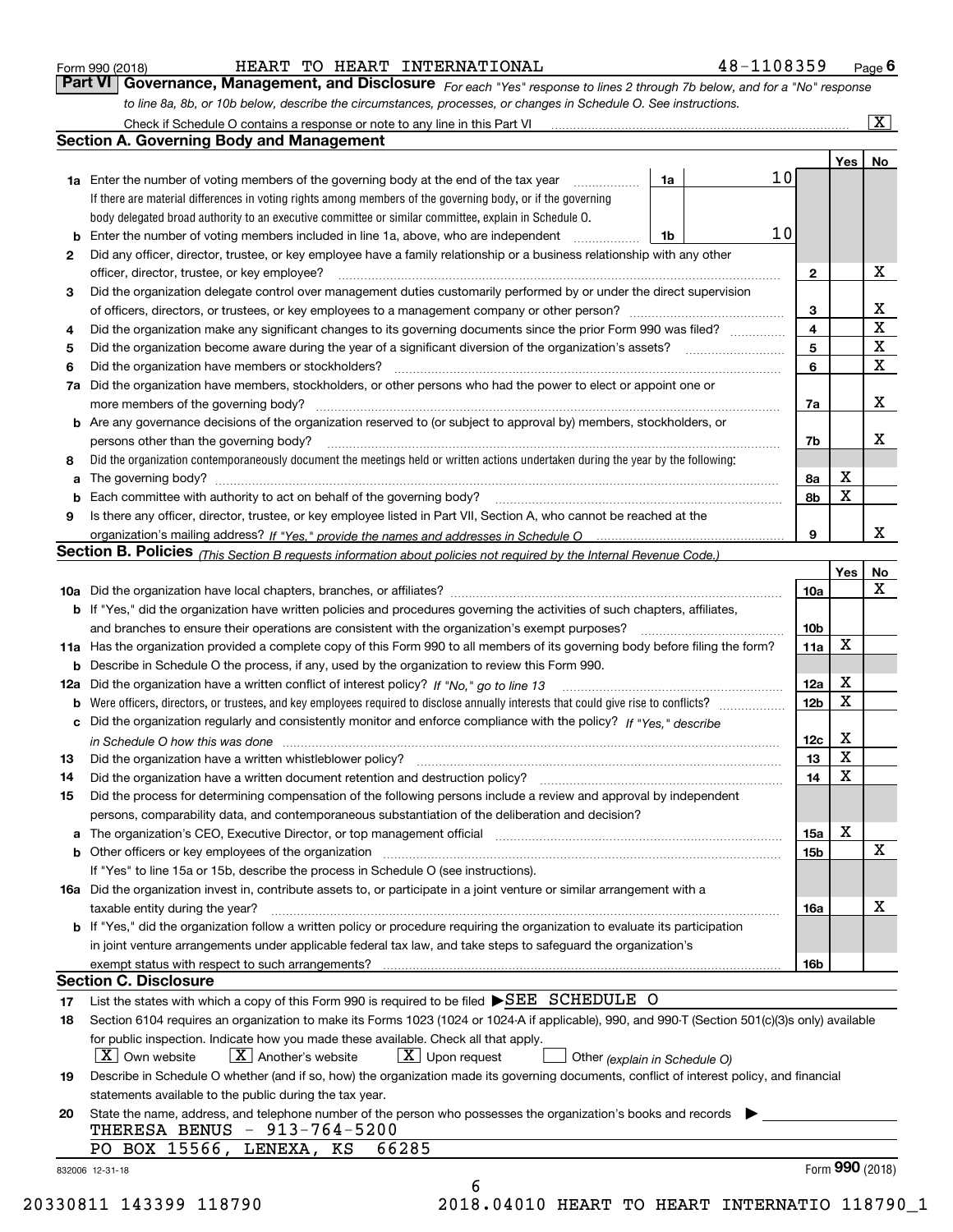**(A)**

Form 990 (2018) HEART TO HEART INTERNATIONAL 48-1108359 Page

 $\mathcal{L}^{\text{max}}$ 

# **7Part VII Compensation of Officers, Directors, Trustees, Key Employees, Highest Compensated Employees, and Independent Contractors**

Check if Schedule O contains a response or note to any line in this Part VII

**Section A. Officers, Directors, Trustees, Key Employees, and Highest Compensated Employees**

**1a**  Complete this table for all persons required to be listed. Report compensation for the calendar year ending with or within the organization's tax year.

**•** List all of the organization's current officers, directors, trustees (whether individuals or organizations), regardless of amount of compensation.

● List all of the organization's **current** key employees, if any. See instructions for definition of "key employee." Enter -0- in columns  $(D)$ ,  $(E)$ , and  $(F)$  if no compensation was paid.

**•** List the organization's five current highest compensated employees (other than an officer, director, trustee, or key employee) who received reportable compensation (Box 5 of Form W-2 and/or Box 7 of Form 1099-MISC) of more than \$100,000 from the organization and any related organizations.

 $\bullet$  List all of the organization's **former** officers, key employees, and highest compensated employees who received more than \$100,000 of reportable compensation from the organization and any related organizations.

**•** List all of the organization's former directors or trustees that received, in the capacity as a former director or trustee of the organization, more than \$10,000 of reportable compensation from the organization and any related organizations.

List persons in the following order: individual trustees or directors; institutional trustees; officers; key employees; highest compensated employees; and former such persons.

Check this box if neither the organization nor any related organization compensated any current officer, director, or trustee.  $\mathcal{L}^{\text{max}}$ 

| (A)                           | (B)                                                                  |                                |                                                                                                 | (C)         |              |                                  |        | (D)                                    | (E)                                        | (F)                                                                      |
|-------------------------------|----------------------------------------------------------------------|--------------------------------|-------------------------------------------------------------------------------------------------|-------------|--------------|----------------------------------|--------|----------------------------------------|--------------------------------------------|--------------------------------------------------------------------------|
| Name and Title                | Average<br>hours per<br>week                                         |                                | (do not check more than one<br>box, unless person is both an<br>officer and a director/trustee) | Position    |              |                                  |        | Reportable<br>compensation<br>from     | Reportable<br>compensation<br>from related | Estimated<br>amount of<br>other                                          |
|                               | (list any<br>hours for<br>related<br>organizations<br>below<br>line) | Individual trustee or director | Institutional trustee                                                                           | Officer     | Key employee | Highest compensated<br> employee | Former | the<br>organization<br>(W-2/1099-MISC) | organizations<br>(W-2/1099-MISC)           | compensation<br>from the<br>organization<br>and related<br>organizations |
| ROBERT LAMBRECHTS<br>(1)      | 1.00                                                                 |                                |                                                                                                 |             |              |                                  |        |                                        |                                            |                                                                          |
| CHAIRMAN                      |                                                                      | $\mathbf x$                    |                                                                                                 | X           |              |                                  |        | 0.                                     | 0.                                         | 0.                                                                       |
| GARY MORSCH<br>(2)            | 1.00                                                                 |                                |                                                                                                 |             |              |                                  |        |                                        |                                            |                                                                          |
| <b>EMERITUS</b>               |                                                                      | $\mathbf X$                    |                                                                                                 | X           |              |                                  |        | 0.                                     | 0.                                         | $\mathbf 0$ .                                                            |
| (3)<br>CARLA DURYEE           | 1.00                                                                 |                                |                                                                                                 |             |              |                                  |        |                                        |                                            |                                                                          |
| <b>SECRETARY</b>              |                                                                      | $\mathbf x$                    |                                                                                                 | X           |              |                                  |        | 0.                                     | 0.                                         | $\mathbf 0$ .                                                            |
| ART CHAUDRY<br>(4)            | 1.00                                                                 |                                |                                                                                                 |             |              |                                  |        |                                        |                                            |                                                                          |
| <b>TREASURER</b>              |                                                                      | $\mathbf x$                    |                                                                                                 | X           |              |                                  |        | 0.                                     | 0.                                         | $\mathbf 0$ .                                                            |
| (5)<br>JAN MARK CREIDENBERG   | 1.00                                                                 |                                |                                                                                                 |             |              |                                  |        |                                        |                                            |                                                                          |
| <b>DIRECTOR</b>               |                                                                      | $\mathbf X$                    |                                                                                                 |             |              |                                  |        | 0.                                     | 0.                                         | $0_{.}$                                                                  |
| DAVID ALLYN<br>(6)            | 1.00                                                                 |                                |                                                                                                 |             |              |                                  |        |                                        |                                            |                                                                          |
| <b>DIRECTOR</b>               |                                                                      | $\mathbf x$                    |                                                                                                 |             |              |                                  |        | $\mathbf 0$ .                          | 0.                                         | $\mathbf 0$ .                                                            |
| LEE NORMAN<br>(7)             | 1.00                                                                 |                                |                                                                                                 |             |              |                                  |        |                                        |                                            |                                                                          |
| <b>DIRECTOR</b>               |                                                                      | $\mathbf X$                    |                                                                                                 |             |              |                                  |        | $\mathbf 0$ .                          | 0.                                         | $0_{.}$                                                                  |
| <b>JIM KERR</b><br>(8)        | 1.00                                                                 |                                |                                                                                                 |             |              |                                  |        |                                        |                                            |                                                                          |
| <b>EMERITUS</b>               |                                                                      | $\mathbf X$                    |                                                                                                 |             |              |                                  |        | 0.                                     | 0.                                         | $\mathbf 0$ .                                                            |
| JON NORTH<br>(9)              | 1.00                                                                 |                                |                                                                                                 |             |              |                                  |        |                                        |                                            |                                                                          |
| <b>DIRECTOR</b>               |                                                                      | $\mathbf X$                    |                                                                                                 |             |              |                                  |        | 0.                                     | 0.                                         | $\mathbf 0$ .                                                            |
| (10) JOHN VANDERWALLE         | 1.00                                                                 |                                |                                                                                                 |             |              |                                  |        |                                        |                                            |                                                                          |
| <b>DIRECTOR</b>               |                                                                      | $\mathbf x$                    |                                                                                                 |             |              |                                  |        | 0.                                     | 0.                                         | $\mathbf 0$ .                                                            |
| (11) RICK RANDOLPH, MD        | 20.00                                                                |                                |                                                                                                 |             |              |                                  |        |                                        |                                            |                                                                          |
| <b>DIRECTOR</b>               |                                                                      | $\mathbf X$                    |                                                                                                 |             |              |                                  |        | 24,000.                                | 0.                                         | 0.                                                                       |
| (12) JIM MITCHUM (NON-VOTING) | 40.00                                                                |                                |                                                                                                 |             |              |                                  |        |                                        |                                            |                                                                          |
| CEO                           |                                                                      |                                |                                                                                                 | $\mathbf X$ |              |                                  |        | 154,119.                               | 0.                                         | 5,400.                                                                   |
| (13) KIM CARROLL (NON-VOTING) | 40.00                                                                |                                |                                                                                                 |             |              |                                  |        |                                        |                                            |                                                                          |
| COO                           |                                                                      |                                |                                                                                                 | X           |              |                                  |        | 96,128.                                | 0.                                         | 4,800.                                                                   |
|                               |                                                                      |                                |                                                                                                 |             |              |                                  |        |                                        |                                            |                                                                          |
|                               |                                                                      |                                |                                                                                                 |             |              |                                  |        |                                        |                                            |                                                                          |
|                               |                                                                      |                                |                                                                                                 |             |              |                                  |        |                                        |                                            |                                                                          |
|                               |                                                                      |                                |                                                                                                 |             |              |                                  |        |                                        |                                            |                                                                          |
|                               |                                                                      |                                |                                                                                                 |             |              |                                  |        |                                        |                                            |                                                                          |
|                               |                                                                      |                                |                                                                                                 |             |              |                                  |        |                                        |                                            |                                                                          |
|                               |                                                                      |                                |                                                                                                 |             |              |                                  |        |                                        |                                            |                                                                          |
|                               |                                                                      |                                |                                                                                                 |             |              |                                  |        |                                        |                                            |                                                                          |
|                               |                                                                      |                                |                                                                                                 |             |              |                                  |        |                                        |                                            | $\Omega$                                                                 |

832007 12-31-18

Form (2018) **990**

20330811 143399 118790 2018.04010 HEART TO HEART INTERNATIO 118790\_1

7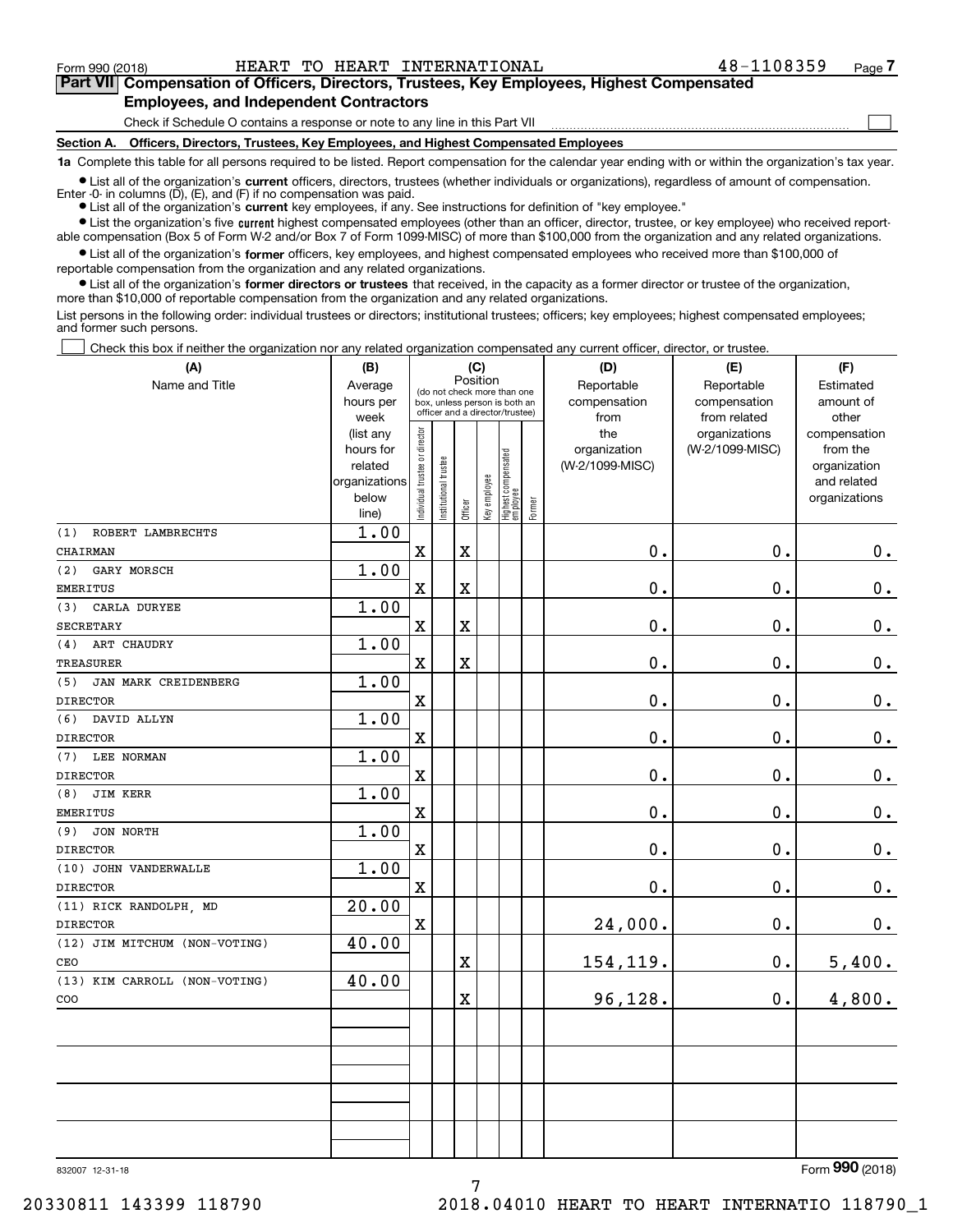|        | Form 990 (2018)                                                                                                                                                                                                                                        | HEART TO HEART INTERNATIONAL                            |                                |                       |                                                                                                                    |              |                                  |        |                                                  | 48-1108359                                                         |                           |                                           | Page 8            |
|--------|--------------------------------------------------------------------------------------------------------------------------------------------------------------------------------------------------------------------------------------------------------|---------------------------------------------------------|--------------------------------|-----------------------|--------------------------------------------------------------------------------------------------------------------|--------------|----------------------------------|--------|--------------------------------------------------|--------------------------------------------------------------------|---------------------------|-------------------------------------------|-------------------|
|        | Part VII<br>Section A. Officers, Directors, Trustees, Key Employees, and Highest Compensated Employees (continued)                                                                                                                                     |                                                         |                                |                       |                                                                                                                    |              |                                  |        |                                                  |                                                                    |                           |                                           |                   |
|        | (A)<br>Name and title                                                                                                                                                                                                                                  | (B)<br>Average<br>hours per<br>week<br>(list any        |                                |                       | (C)<br>Position<br>(do not check more than one<br>box, unless person is both an<br>officer and a director/trustee) |              |                                  |        | (D)<br>Reportable<br>compensation<br>from<br>the | (E)<br>Reportable<br>compensation<br>from related<br>organizations |                           | (F)<br>Estimated<br>other<br>compensation | amount of         |
|        |                                                                                                                                                                                                                                                        | hours for<br>related<br>organizations<br>below<br>line) | Individual trustee or director | Institutional trustee | Officer                                                                                                            | Key employee | Highest compensated<br> employee | Former | organization<br>(W-2/1099-MISC)                  | (W-2/1099-MISC)                                                    |                           | from the<br>and related<br>organizations  | organization      |
|        |                                                                                                                                                                                                                                                        |                                                         |                                |                       |                                                                                                                    |              |                                  |        |                                                  |                                                                    |                           |                                           |                   |
|        |                                                                                                                                                                                                                                                        |                                                         |                                |                       |                                                                                                                    |              |                                  |        |                                                  |                                                                    |                           |                                           |                   |
|        |                                                                                                                                                                                                                                                        |                                                         |                                |                       |                                                                                                                    |              |                                  |        |                                                  |                                                                    |                           |                                           |                   |
|        |                                                                                                                                                                                                                                                        |                                                         |                                |                       |                                                                                                                    |              |                                  |        |                                                  |                                                                    |                           |                                           |                   |
|        |                                                                                                                                                                                                                                                        |                                                         |                                |                       |                                                                                                                    |              |                                  |        |                                                  |                                                                    |                           |                                           |                   |
|        |                                                                                                                                                                                                                                                        |                                                         |                                |                       |                                                                                                                    |              |                                  |        | 274,247.                                         |                                                                    | $0$ .                     |                                           | 10, 200.          |
|        | c Total from continuation sheets to Part VII, Section A<br>d Total (add lines 1b and 1c)                                                                                                                                                               |                                                         |                                |                       |                                                                                                                    |              |                                  |        | 0.<br>274,247.                                   |                                                                    | $0$ .<br>$\overline{0}$ . |                                           | $0$ .<br>10, 200. |
| 2      | Total number of individuals (including but not limited to those listed above) who received more than \$100,000 of reportable<br>compensation from the organization $\blacktriangleright$                                                               |                                                         |                                |                       |                                                                                                                    |              |                                  |        |                                                  |                                                                    |                           |                                           | No                |
| з      | Did the organization list any former officer, director, or trustee, key employee, or highest compensated employee on<br>line 1a? If "Yes," complete Schedule J for such individual                                                                     |                                                         |                                |                       |                                                                                                                    |              |                                  |        |                                                  |                                                                    |                           | Yes<br>3                                  | X                 |
| 4<br>5 | For any individual listed on line 1a, is the sum of reportable compensation and other compensation from the organization<br>Did any person listed on line 1a receive or accrue compensation from any unrelated organization or individual for services |                                                         |                                |                       |                                                                                                                    |              |                                  |        |                                                  |                                                                    |                           | х<br>4                                    |                   |
|        | <b>Section B. Independent Contractors</b>                                                                                                                                                                                                              |                                                         |                                |                       |                                                                                                                    |              |                                  |        |                                                  |                                                                    |                           | 5                                         | X                 |
| 1      | Complete this table for your five highest compensated independent contractors that received more than \$100,000 of compensation from<br>the organization. Report compensation for the calendar year ending with or within the organization's tax year. |                                                         |                                |                       |                                                                                                                    |              |                                  |        |                                                  |                                                                    |                           |                                           |                   |
|        | (A)<br>Name and business address                                                                                                                                                                                                                       |                                                         |                                | <b>NONE</b>           |                                                                                                                    |              |                                  |        | (B)<br>Description of services                   |                                                                    |                           | (C)<br>Compensation                       |                   |
|        |                                                                                                                                                                                                                                                        |                                                         |                                |                       |                                                                                                                    |              |                                  |        |                                                  |                                                                    |                           |                                           |                   |
|        |                                                                                                                                                                                                                                                        |                                                         |                                |                       |                                                                                                                    |              |                                  |        |                                                  |                                                                    |                           |                                           |                   |
|        |                                                                                                                                                                                                                                                        |                                                         |                                |                       |                                                                                                                    |              |                                  |        |                                                  |                                                                    |                           |                                           |                   |
| 2      | Total number of independent contractors (including but not limited to those listed above) who received more than<br>\$100,000 of compensation from the organization                                                                                    |                                                         |                                |                       |                                                                                                                    |              |                                  |        |                                                  |                                                                    |                           |                                           | Form 990 (2018)   |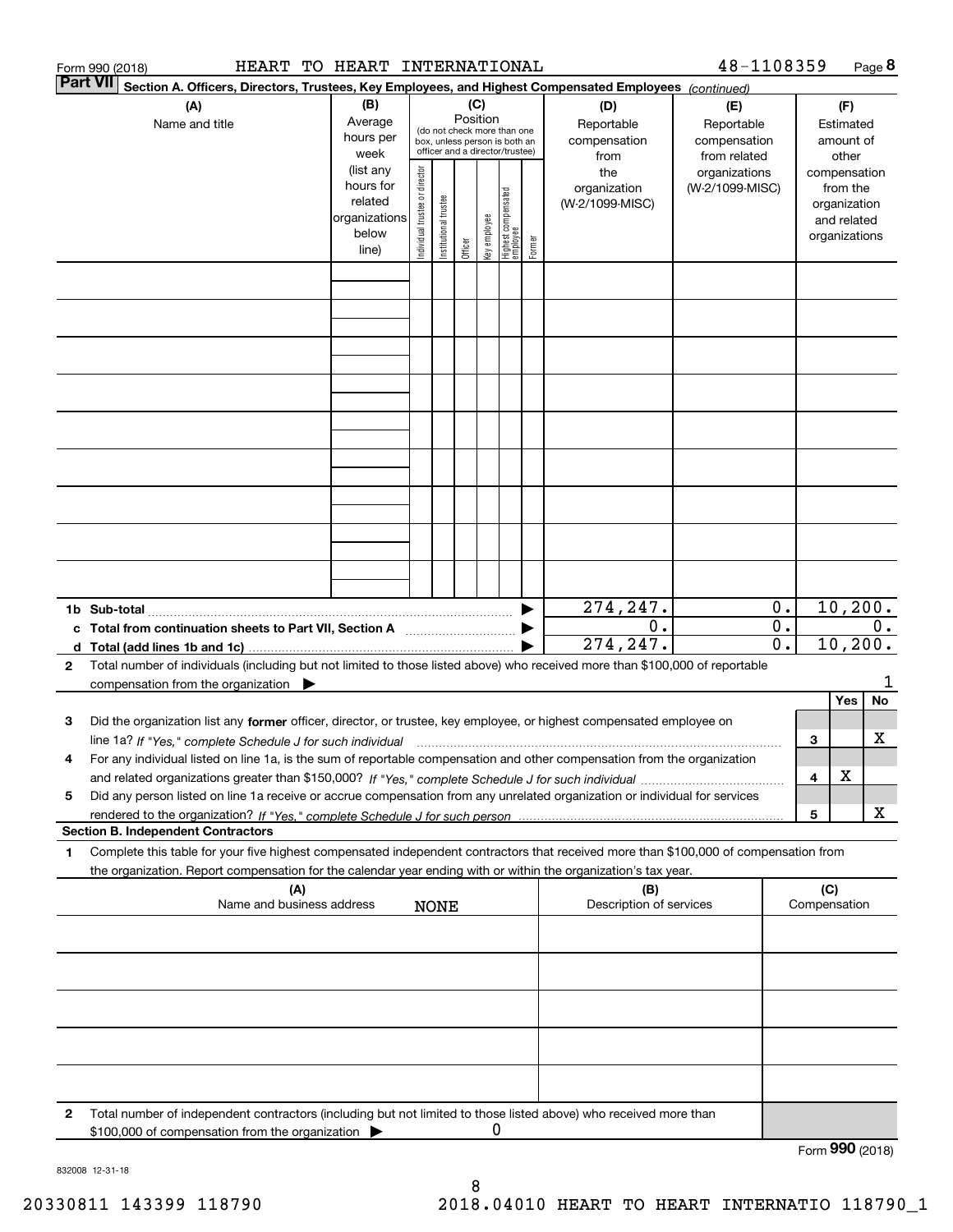|                                                           |                 | Check if Schedule O contains a response or note to any line in this Part VIII                  |  |                        |                      |                |                                                              |                                         |                                                                    |
|-----------------------------------------------------------|-----------------|------------------------------------------------------------------------------------------------|--|------------------------|----------------------|----------------|--------------------------------------------------------------|-----------------------------------------|--------------------------------------------------------------------|
|                                                           |                 |                                                                                                |  |                        |                      | Total revenue  | $\overline{(B)}$<br>Related or<br>exempt function<br>revenue | (C)<br>Unrelated<br>business<br>revenue | (D)<br>Revenuè excluded<br>from tax under<br>sections<br>512 - 514 |
|                                                           |                 | 1 a Federated campaigns                                                                        |  | 1a                     | 17,789.              |                |                                                              |                                         |                                                                    |
| Contributions, Gifts, Grants<br>and Other Similar Amounts |                 | <b>b</b> Membership dues                                                                       |  | 1b                     |                      |                |                                                              |                                         |                                                                    |
|                                                           |                 | c Fundraising events                                                                           |  | 1 <sub>c</sub>         | 152,077.             |                |                                                              |                                         |                                                                    |
|                                                           |                 | d Related organizations                                                                        |  | 1 <sub>d</sub>         |                      |                |                                                              |                                         |                                                                    |
|                                                           |                 | e Government grants (contributions)                                                            |  | 1e                     | 6,017,219.           |                |                                                              |                                         |                                                                    |
|                                                           |                 | f All other contributions, gifts, grants, and                                                  |  |                        |                      |                |                                                              |                                         |                                                                    |
|                                                           |                 | similar amounts not included above                                                             |  | 1f                     | 221,860,014.         |                |                                                              |                                         |                                                                    |
|                                                           |                 | Noncash contributions included in lines 1a-1f: \$                                              |  |                        | 215, 369, 476.       |                |                                                              |                                         |                                                                    |
|                                                           |                 |                                                                                                |  |                        |                      | 228,047,099.   |                                                              |                                         |                                                                    |
|                                                           |                 |                                                                                                |  |                        | <b>Business Code</b> |                |                                                              |                                         |                                                                    |
|                                                           | 2a              | ADMINISTRATION FEE                                                                             |  |                        | 493000               | 1,420,177.     | 1,420,177.                                                   |                                         |                                                                    |
|                                                           | b               | MISCELLANEOUS PROGRAM REVENUE                                                                  |  |                        | 900099               | 6,917.         | 6,917.                                                       |                                         |                                                                    |
| Program Service<br>Revenue                                | c               |                                                                                                |  |                        |                      |                |                                                              |                                         |                                                                    |
|                                                           | d               |                                                                                                |  |                        |                      |                |                                                              |                                         |                                                                    |
|                                                           | е               |                                                                                                |  |                        |                      |                |                                                              |                                         |                                                                    |
|                                                           |                 | f All other program service revenue                                                            |  |                        |                      |                |                                                              |                                         |                                                                    |
|                                                           |                 |                                                                                                |  |                        |                      | 1,427,094.     |                                                              |                                         |                                                                    |
|                                                           | З               | Investment income (including dividends, interest, and                                          |  |                        |                      |                |                                                              |                                         |                                                                    |
|                                                           |                 |                                                                                                |  |                        |                      | 9,418.         |                                                              |                                         | 9,418.                                                             |
|                                                           | 4               | Income from investment of tax-exempt bond proceeds                                             |  |                        |                      |                |                                                              |                                         |                                                                    |
|                                                           | 5               |                                                                                                |  |                        |                      |                |                                                              |                                         |                                                                    |
|                                                           |                 |                                                                                                |  | (i) Real               | (ii) Personal        |                |                                                              |                                         |                                                                    |
|                                                           |                 | <b>6 a</b> Gross rents                                                                         |  |                        |                      |                |                                                              |                                         |                                                                    |
|                                                           |                 | <b>b</b> Less: rental expenses  [                                                              |  |                        |                      |                |                                                              |                                         |                                                                    |
|                                                           |                 | c Rental income or (loss)                                                                      |  |                        |                      |                |                                                              |                                         |                                                                    |
|                                                           |                 |                                                                                                |  |                        |                      |                |                                                              |                                         |                                                                    |
|                                                           |                 | 7 a Gross amount from sales of                                                                 |  | (i) Securities         | (ii) Other           |                |                                                              |                                         |                                                                    |
|                                                           |                 | assets other than inventory                                                                    |  | 299.                   | 69,388.              |                |                                                              |                                         |                                                                    |
|                                                           |                 | <b>b</b> Less: cost or other basis                                                             |  |                        |                      |                |                                                              |                                         |                                                                    |
|                                                           |                 | and sales expenses                                                                             |  | $\mathbf{0}$ .<br>299. | 73,812.              |                |                                                              |                                         |                                                                    |
|                                                           |                 |                                                                                                |  |                        | $-4,424.$            |                |                                                              |                                         | $-4, 125.$                                                         |
|                                                           |                 |                                                                                                |  |                        | ▶                    | $-4, 125.$     |                                                              |                                         |                                                                    |
| g                                                         |                 | 8 a Gross income from fundraising events (not<br>including $$ 152,077.$ of                     |  |                        |                      |                |                                                              |                                         |                                                                    |
| Other Reven                                               |                 |                                                                                                |  |                        |                      |                |                                                              |                                         |                                                                    |
|                                                           |                 | contributions reported on line 1c). See                                                        |  |                        | 32,100.              |                |                                                              |                                         |                                                                    |
|                                                           |                 |                                                                                                |  | $\mathbf b$            | 207,350.             |                |                                                              |                                         |                                                                    |
|                                                           |                 | <b>b</b> Less: direct expenses <i></i>                                                         |  |                        |                      | $-175, 250.$   |                                                              |                                         | $-175, 250.$                                                       |
|                                                           |                 | c Net income or (loss) from fundraising events<br>9 a Gross income from gaming activities. See |  |                        | ___________ ▶        |                |                                                              |                                         |                                                                    |
|                                                           |                 |                                                                                                |  |                        |                      |                |                                                              |                                         |                                                                    |
|                                                           |                 |                                                                                                |  | b                      |                      |                |                                                              |                                         |                                                                    |
|                                                           |                 |                                                                                                |  |                        |                      |                |                                                              |                                         |                                                                    |
|                                                           |                 | 10 a Gross sales of inventory, less returns                                                    |  |                        |                      |                |                                                              |                                         |                                                                    |
|                                                           |                 |                                                                                                |  |                        |                      |                |                                                              |                                         |                                                                    |
|                                                           |                 |                                                                                                |  | b                      |                      |                |                                                              |                                         |                                                                    |
|                                                           |                 |                                                                                                |  |                        |                      |                |                                                              |                                         |                                                                    |
|                                                           |                 | Miscellaneous Revenue                                                                          |  |                        | <b>Business Code</b> |                |                                                              |                                         |                                                                    |
|                                                           |                 | 11 a GAIN/LOSS ON CURRENCY CONVERSION                                                          |  |                        | 900099               | 6,337.         |                                                              |                                         | 6,337.                                                             |
|                                                           | b               |                                                                                                |  |                        |                      |                |                                                              |                                         |                                                                    |
|                                                           | c               |                                                                                                |  |                        |                      |                |                                                              |                                         |                                                                    |
|                                                           | d               |                                                                                                |  |                        |                      |                |                                                              |                                         |                                                                    |
|                                                           |                 |                                                                                                |  |                        |                      | 6,337.         |                                                              |                                         |                                                                    |
|                                                           | 12              |                                                                                                |  |                        |                      | 229, 310, 573. | 1,427,094.                                                   | 0.                                      | $-163,620.$                                                        |
|                                                           | 832009 12-31-18 |                                                                                                |  |                        |                      |                |                                                              |                                         | Form 990 (2018)                                                    |

Form 990 (2018) HEART TO HEART INTERNATIONAL 4 8-110 8 3 5 9 Page

**9**

48-1108359

**Part VIII Statement of Revenue**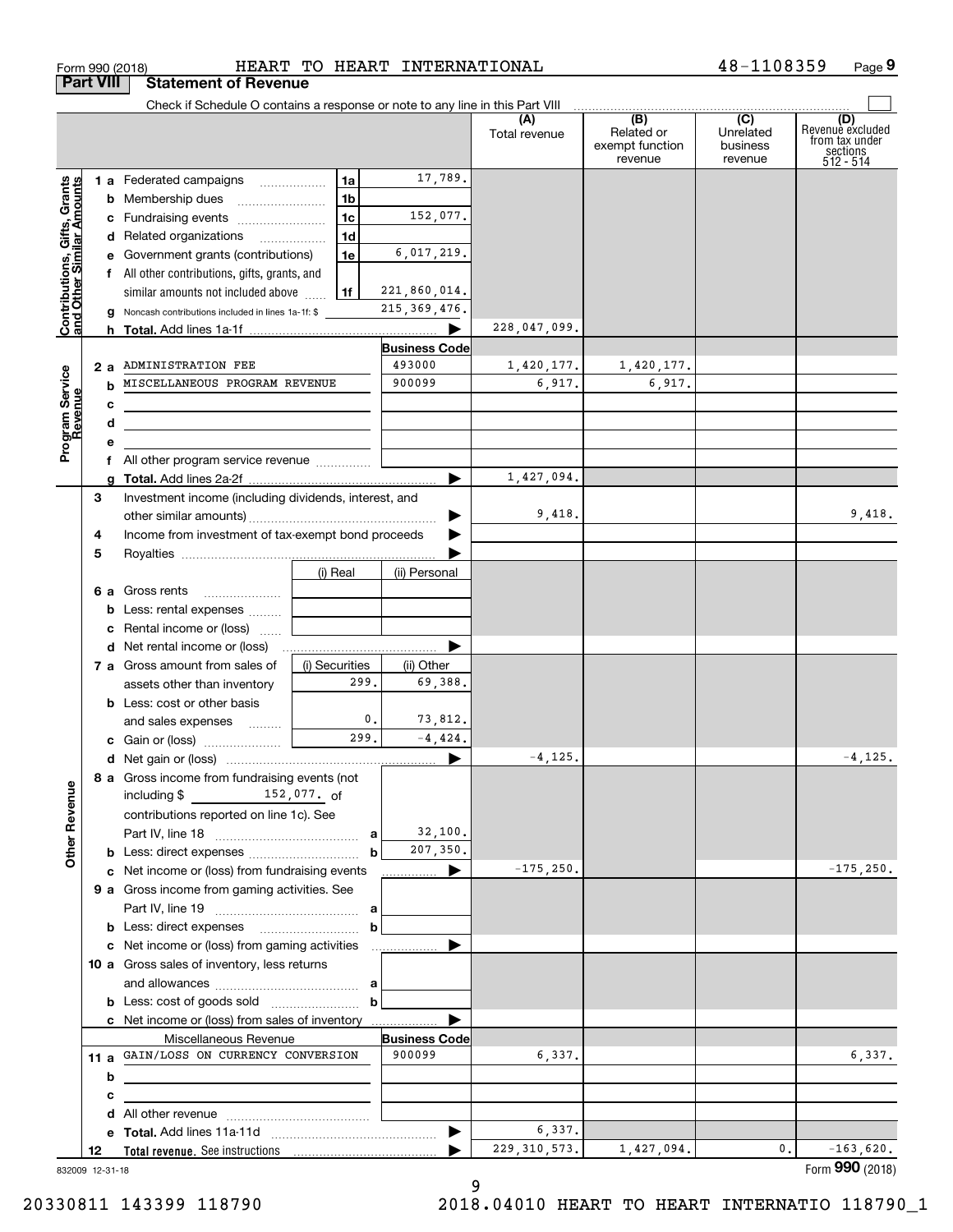Form 990 (2018) HEART TO HEART INTERNATIONAL 4 8-1108359 <sub>Page</sub> **Part IX Statement of Functional Expenses**

*Section 501(c)(3) and 501(c)(4) organizations must complete all columns. All other organizations must complete column (A).*

|                 | Check if Schedule O contains a response or note to any line in this Part IX                                                                                                                                 |                               |                                    |                           |                                    |                                |
|-----------------|-------------------------------------------------------------------------------------------------------------------------------------------------------------------------------------------------------------|-------------------------------|------------------------------------|---------------------------|------------------------------------|--------------------------------|
|                 | Do not include amounts reported on lines 6b,<br>7b, 8b, 9b, and 10b of Part VIII.                                                                                                                           | Total expenses                | (B)<br>Program service<br>expenses |                           | Management and<br>general expenses | (D)<br>Fundraising<br>expenses |
| 1.              | Grants and other assistance to domestic organizations                                                                                                                                                       |                               |                                    |                           |                                    |                                |
|                 | and domestic governments. See Part IV, line 21                                                                                                                                                              | 8,796,064.                    | 8,796,064.                         |                           |                                    |                                |
| $\mathbf{2}$    | Grants and other assistance to domestic                                                                                                                                                                     |                               |                                    |                           |                                    |                                |
|                 | individuals. See Part IV, line 22                                                                                                                                                                           |                               |                                    |                           |                                    |                                |
| 3               | Grants and other assistance to foreign                                                                                                                                                                      |                               |                                    |                           |                                    |                                |
|                 | organizations, foreign governments, and foreign                                                                                                                                                             |                               |                                    |                           |                                    |                                |
|                 | individuals. See Part IV, lines 15 and 16                                                                                                                                                                   | 218, 285, 440. 218, 285, 440. |                                    |                           |                                    |                                |
| 4               | Benefits paid to or for members                                                                                                                                                                             |                               |                                    |                           |                                    |                                |
| 5               | Compensation of current officers, directors,                                                                                                                                                                |                               |                                    |                           |                                    |                                |
|                 |                                                                                                                                                                                                             | 260,447.                      | 146,626.                           |                           | 82,115.                            | 31,706.                        |
| 6               | Compensation not included above, to disqualified                                                                                                                                                            |                               |                                    |                           |                                    |                                |
|                 | persons (as defined under section 4958(f)(1)) and                                                                                                                                                           |                               |                                    |                           |                                    |                                |
|                 | persons described in section 4958(c)(3)(B)                                                                                                                                                                  |                               |                                    |                           |                                    |                                |
| 7               |                                                                                                                                                                                                             | 1,074,469.                    |                                    | 604,905.                  | 338,761.                           | 130,803.                       |
| 8               | Pension plan accruals and contributions (include                                                                                                                                                            |                               |                                    |                           |                                    |                                |
|                 | section 401(k) and 403(b) employer contributions)                                                                                                                                                           |                               |                                    |                           |                                    |                                |
| 9               |                                                                                                                                                                                                             | 110,581.                      |                                    | 62, 255.                  | 34,864.                            | 13,462.                        |
| 10              |                                                                                                                                                                                                             |                               |                                    |                           |                                    |                                |
| 11              | Fees for services (non-employees):                                                                                                                                                                          |                               |                                    |                           |                                    |                                |
| a               |                                                                                                                                                                                                             |                               |                                    |                           | 1,787.                             |                                |
| b<br>c          |                                                                                                                                                                                                             | $\frac{17,304.}{29,900.}$     |                                    | $\frac{12,102.}{20,919.}$ | 3,086.                             | $\frac{3,415}{5,895}$ .        |
| d               |                                                                                                                                                                                                             |                               |                                    |                           |                                    |                                |
| e               | Professional fundraising services. See Part IV, line 17                                                                                                                                                     |                               |                                    |                           |                                    |                                |
| f               | Investment management fees                                                                                                                                                                                  | 250.                          |                                    | 250.                      |                                    |                                |
| a               | Other. (If line 11g amount exceeds 10% of line 25,                                                                                                                                                          |                               |                                    |                           |                                    |                                |
|                 | column (A) amount, list line 11g expenses on Sch 0.)                                                                                                                                                        | 1,723,562.                    | 1,659,130.                         |                           |                                    |                                |
| 12 <sup>°</sup> |                                                                                                                                                                                                             | 18,890.                       |                                    | 12,675.                   | 2,270.                             | $\frac{64,432}{3,945}$         |
| 13              |                                                                                                                                                                                                             | 501, 753.                     | 400, 343.                          |                           | $\overline{28,643}$ .              | 72, 767.                       |
| 14              |                                                                                                                                                                                                             |                               |                                    |                           |                                    |                                |
| 15              |                                                                                                                                                                                                             |                               |                                    |                           |                                    |                                |
| 16              |                                                                                                                                                                                                             | 426,713.                      |                                    | 397,700.                  | 8,970.                             | 20,043.                        |
| 17              | Travel                                                                                                                                                                                                      | 709,036.                      | 673,061.                           |                           | 9,255.                             | 26,720.                        |
| 18              | Payments of travel or entertainment expenses                                                                                                                                                                |                               |                                    |                           |                                    |                                |
|                 | for any federal, state, or local public officials                                                                                                                                                           |                               |                                    |                           |                                    |                                |
| 19              | Conferences, conventions, and meetings                                                                                                                                                                      | 18,727.                       |                                    | 10,621.                   | 8,106.                             |                                |
| 20              | Interest                                                                                                                                                                                                    | 56, 206.                      |                                    | 12,905.                   | 11,494.                            | 31,807.                        |
| 21              |                                                                                                                                                                                                             |                               |                                    |                           |                                    |                                |
| 22              | Depreciation, depletion, and amortization                                                                                                                                                                   | 145,837.                      |                                    | 59,512.                   | 86, 325.                           |                                |
| 23              | Insurance                                                                                                                                                                                                   | 54,862.                       |                                    | 44,202.                   | 7,995.                             | 2,665.                         |
| 24              | Other expenses. Itemize expenses not covered<br>above. (List miscellaneous expenses in line 24e. If line<br>24e amount exceeds 10% of line 25, column (A)<br>amount, list line 24e expenses on Schedule O.) |                               |                                    |                           |                                    |                                |
| a               | OBSOLETE INVENTORY                                                                                                                                                                                          | 17,238,017.                   | 17,238,017.                        |                           |                                    |                                |
| b               | STAFF DEVELOPMENT                                                                                                                                                                                           | 2,554.                        |                                    | 2,290.                    | 219.                               | 45.                            |
| c               |                                                                                                                                                                                                             |                               |                                    |                           |                                    |                                |
| d               |                                                                                                                                                                                                             |                               |                                    |                           |                                    |                                |
| е               | All other expenses                                                                                                                                                                                          |                               |                                    |                           |                                    |                                |
| 25              | Total functional expenses. Add lines 1 through 24e                                                                                                                                                          | 249, 470, 612. 248, 439, 017. |                                    |                           | 623,890.                           | 407,705.                       |
| 26              | Joint costs. Complete this line only if the organization                                                                                                                                                    |                               |                                    |                           |                                    |                                |
|                 | reported in column (B) joint costs from a combined                                                                                                                                                          |                               |                                    |                           |                                    |                                |
|                 | educational campaign and fundraising solicitation.                                                                                                                                                          |                               |                                    |                           |                                    |                                |
|                 | Check here $\blacktriangleright$<br>if following SOP 98-2 (ASC 958-720)                                                                                                                                     |                               |                                    |                           |                                    | $\sim$                         |

832010 12-31-18

Form (2018) **990**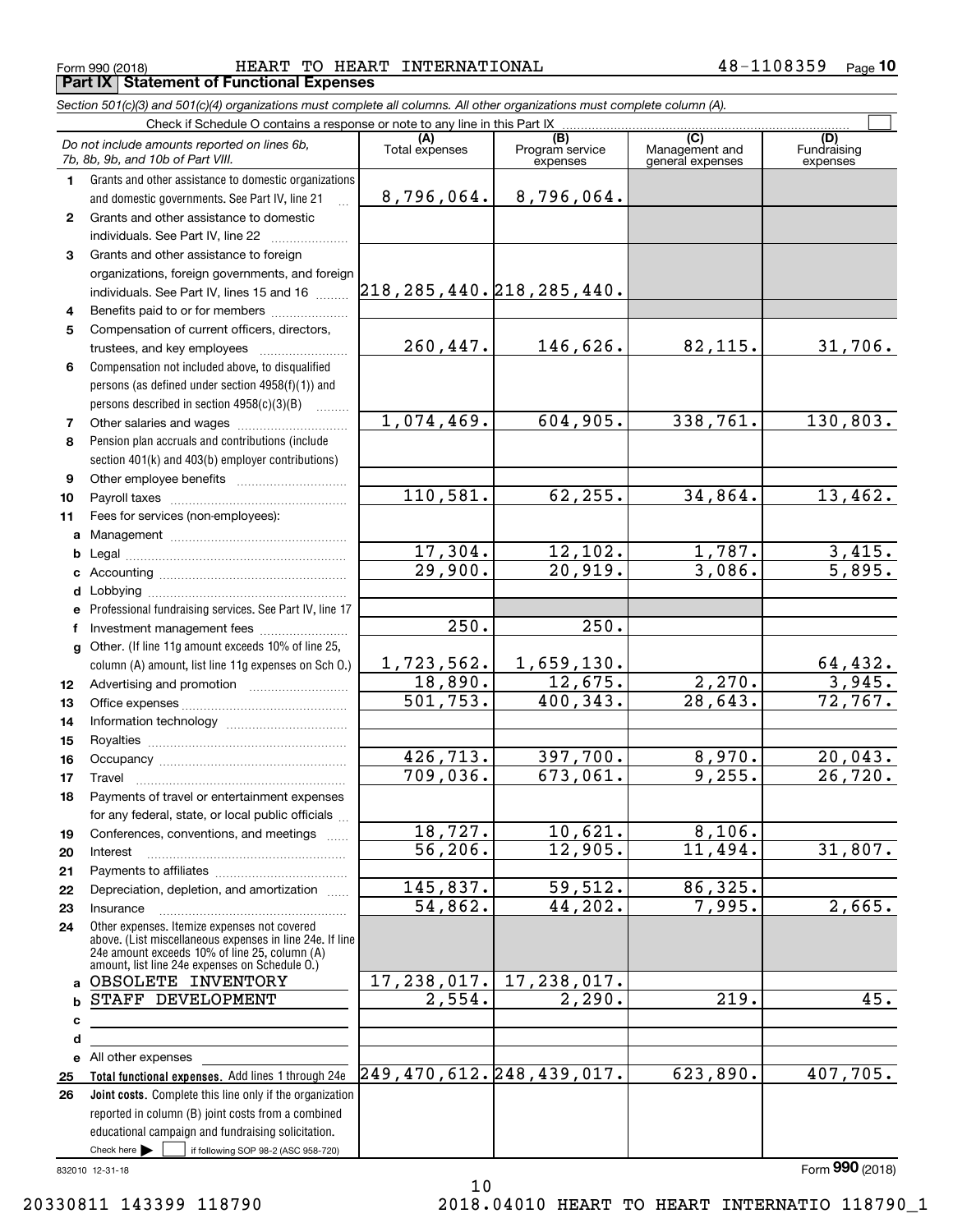**34**

Total liabilities and net assets/fund balances

**Net Assets or Fund Balances**

**Net Assets or Fund Balances** 

**34**

 $45,655,019.$   $34 \mid 35,001,968.$ 

Form (2018) **990**

| Form 990 (2018) |                       | <b>HEART</b> | TO. | HEART | INTERNATIONAL | 108359<br>48– | Page |
|-----------------|-----------------------|--------------|-----|-------|---------------|---------------|------|
| <b>Part X</b>   | <b>∣Balance Sheet</b> |              |     |       |               |               |      |

Check if Schedule O contains a response or note to any line in this Part X

**(A) (B) 123** Pledges and grants receivable, net  $\ldots$  **multimes contained and grants receivable**, net **multimes contained and grants receivable**, net **multimes contained and grants receivable 45678910a**Land, buildings, and equipment: cost or other **111213141516171819202122232425262728293031323312345678910c11121314151617181920212223242526b** Less: accumulated depreciation \_\_\_\_\_\_\_\_\_\_\_\_\_\_\_ Lub basis. Complete Part VI of Schedule D will aller **Total assets.**  Add lines 1 through 15 (must equal line 34) **Total liabilities.**  Add lines 17 through 25 Organizations that follow SFAS 117 (ASC 958), check here  $\blacktriangleright$   $\boxed{\text{X}}$  and **complete lines 27 through 29, and lines 33 and 34. 272829Organizations that do not follow SFAS 117 (ASC 958), check here** | **and complete lines 30 through 34. 30313233**Beginning of year | | End of year Cash - non-interest-bearing ~~~~~~~~~~~~~~~~~~~~~~~~~ Savings and temporary cash investments ~~~~~~~~~~~~~~~~~~Accounts receivable, net ~~~~~~~~~~~~~~~~~~~~~~~~~~ Loans and other receivables from current and former officers, directors, trustees, key employees, and highest compensated employees. Complete Part II of Schedule L ~~~~~~~~~~~~~~~~~~~~~~~~~~~~ Loans and other receivables from other disqualified persons (as defined under section 4958(f)(1)), persons described in section 4958(c)(3)(B), and contributing employers and sponsoring organizations of section 501(c)(9) voluntary employees' beneficiary organizations (see instr). Complete Part II of Sch L Notes and loans receivable, net ~~~~~~~~~~~~~~~~~~~~~~~ Inventories for sale or use ~~~~~~~~~~~~~~~~~~~~~~~~~~ Prepaid expenses and deferred charges Investments - publicly traded securities ~~~~~~~~~~~~~~~~~~~ Investments - other securities. See Part IV, line 11 ~~~~~~~~~~~~~~Investments - program-related. See Part IV, line 11 Intangible assets …………………………………………………………………………………… Other assets. See Part IV, line 11 ~~~~~~~~~~~~~~~~~~~~~~ Accounts payable and accrued expenses ~~~~~~~~~~~~~~~~~~Grants payable ~~~~~~~~~~~~~~~~~~~~~~~~~~~~~~~ Deferred revenue et al. **Deferred** revenue et al. **Deferred** revenue et al. **Deferred** revenue Tax-exempt bond liabilities …………………………………………………………… Escrow or custodial account liability. Complete Part IV of Schedule D Loans and other payables to current and former officers, directors, trustees, key employees, highest compensated employees, and disqualified persons. Complete Part II of Schedule L <sub>…………………………………………………………</sub> Secured mortgages and notes payable to unrelated third parties Unsecured notes and loans payable to unrelated third parties ~~~~~~~~~~~~~~~~~~~~ Other liabilities (including federal income tax, payables to related third parties, and other liabilities not included on lines 17-24). Complete Part X of Schedule D ~~~~~~~~~~~~~~~~~~~~~~~~~~~~~~~~ Unrestricted net assets ~~~~~~~~~~~~~~~~~~~~~~~~~~~ Temporarily restricted net assets ~~~~~~~~~~~~~~~~~~~~~~ Permanently restricted net assets …………………………………………………… Capital stock or trust principal, or current funds ~~~~~~~~~~~~~~~ Paid-in or capital surplus, or land, building, or equipment fund will concurred. Retained earnings, endowment, accumulated income, or other funds www.com Total net assets or fund balances ~~~~~~~~~~~~~~~~~~~~~~  $6,270,362.$   $1$  6,139,306.  $9,018. | 4 | 104,379.$  $423,376.$   $3 \mid 2,789,006.$  $37,792,141. | 8 | 15,485,623.$ 65,095. 78,689.  $41,714.$   $11$   $40,628.$ 11,732,754. 1,428,533. 1,014,816. 10,304,221.  $45,655,019.$   $16 \mid 35,001,968.$  $38,497. | 2 | 60,116.$  $222,131.$  17 1,972,903.  $66,837.$  19 185,857.  $336,669.$  23 7,975,000.  $625,637. |26 | 10,133,760.$  $41, 106, 535.$  27  $21, 836, 383.$  $3,851,238. |28 | 2,962,250.$  $71,609.$  29 69,575. 45,029,382. 24,868,208.

 $\mathcal{L}^{\text{max}}$ 

**Assets**

**Liabilities**

Liabilities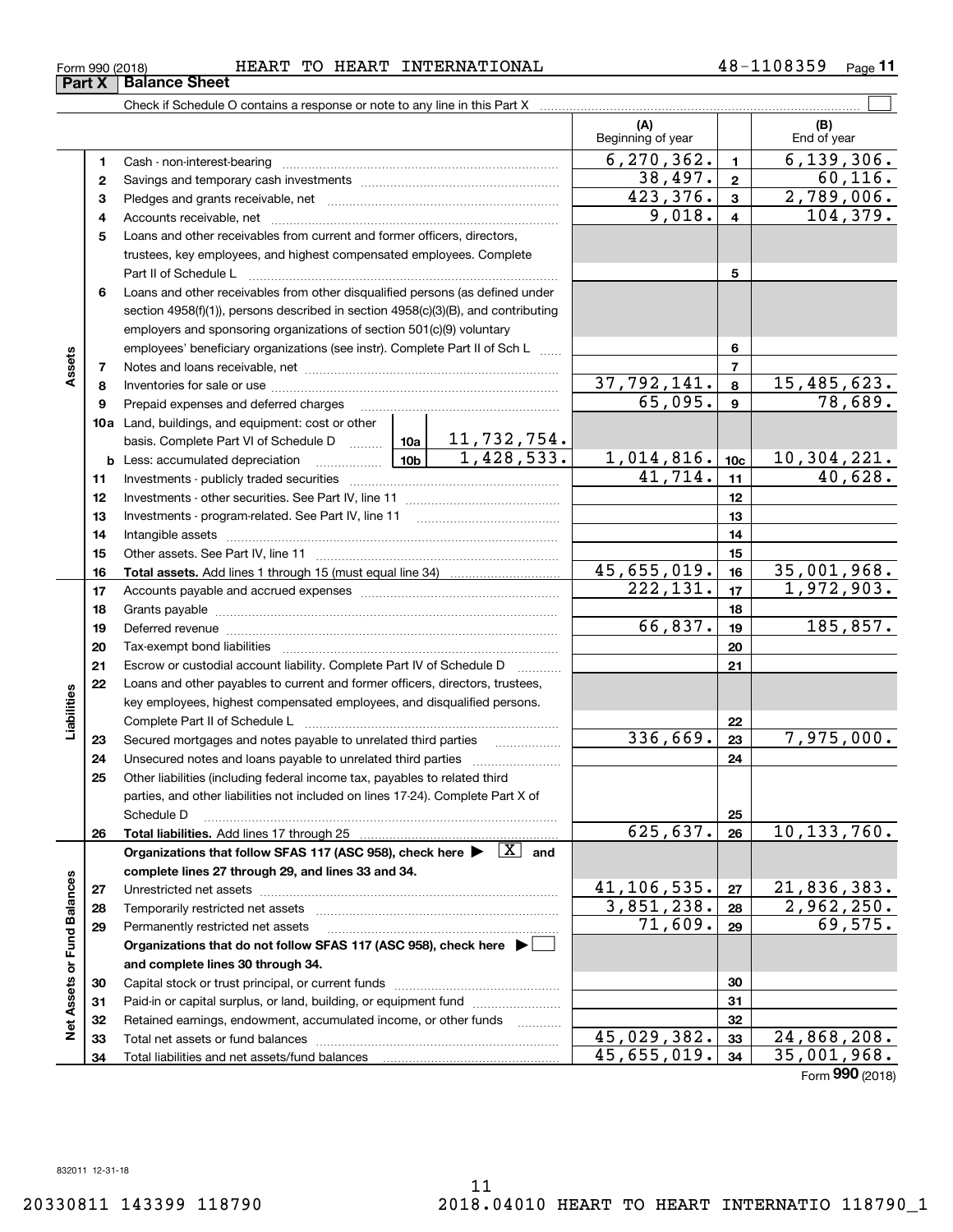|    | HEART TO HEART INTERNATIONAL<br>Form 990 (2018)                                                                                 |                | 48-1108359 |                              |         | Page $12$ |  |  |  |  |
|----|---------------------------------------------------------------------------------------------------------------------------------|----------------|------------|------------------------------|---------|-----------|--|--|--|--|
|    | Part XI<br><b>Reconciliation of Net Assets</b>                                                                                  |                |            |                              |         |           |  |  |  |  |
|    | Check if Schedule O contains a response or note to any line in this Part XI                                                     |                |            |                              |         |           |  |  |  |  |
|    |                                                                                                                                 |                |            |                              |         |           |  |  |  |  |
| 1  |                                                                                                                                 | $\mathbf{1}$   |            | 229, 310, 573.               |         |           |  |  |  |  |
| 2  | Total expenses (must equal Part IX, column (A), line 25)                                                                        | $\overline{2}$ |            | 249,470,612.                 |         |           |  |  |  |  |
| з  | Revenue less expenses. Subtract line 2 from line 1                                                                              | 3              |            | $\overline{-20}$ , 160, 039. |         |           |  |  |  |  |
| 4  | 45,029,382.<br>4                                                                                                                |                |            |                              |         |           |  |  |  |  |
| 5  | Net unrealized gains (losses) on investments                                                                                    |                |            | $-1, 135.$                   |         |           |  |  |  |  |
| 6  | Donated services and use of facilities                                                                                          | 6              |            |                              |         |           |  |  |  |  |
| 7  | Investment expenses                                                                                                             | $\overline{7}$ |            |                              |         |           |  |  |  |  |
| 8  | Prior period adjustments                                                                                                        | 8              |            |                              |         |           |  |  |  |  |
| 9  | Other changes in net assets or fund balances (explain in Schedule O)                                                            | 9              |            |                              |         | 0.        |  |  |  |  |
| 10 | Net assets or fund balances at end of year. Combine lines 3 through 9 (must equal Part X, line 33,                              |                |            |                              |         |           |  |  |  |  |
|    | column (B))                                                                                                                     | 10             |            | 24,868,208.                  |         |           |  |  |  |  |
|    | Part XII Financial Statements and Reporting                                                                                     |                |            |                              |         |           |  |  |  |  |
|    |                                                                                                                                 |                |            |                              |         |           |  |  |  |  |
|    |                                                                                                                                 |                |            |                              | Yes     | No        |  |  |  |  |
| 1  | $\boxed{\text{X}}$ Accrual<br>Accounting method used to prepare the Form 990: <u>I</u> Cash<br>Other                            |                |            |                              |         |           |  |  |  |  |
|    | If the organization changed its method of accounting from a prior year or checked "Other," explain in Schedule O.               |                |            |                              |         |           |  |  |  |  |
|    | 2a Were the organization's financial statements compiled or reviewed by an independent accountant?                              |                |            | 2a                           |         | х         |  |  |  |  |
|    | If "Yes," check a box below to indicate whether the financial statements for the year were compiled or reviewed on a            |                |            |                              |         |           |  |  |  |  |
|    | separate basis, consolidated basis, or both:                                                                                    |                |            |                              |         |           |  |  |  |  |
|    | Separate basis<br>Consolidated basis<br>Both consolidated and separate basis                                                    |                |            |                              |         |           |  |  |  |  |
|    | <b>b</b> Were the organization's financial statements audited by an independent accountant?                                     |                |            | 2 <sub>b</sub>               | x       |           |  |  |  |  |
|    | If "Yes," check a box below to indicate whether the financial statements for the year were audited on a separate basis,         |                |            |                              |         |           |  |  |  |  |
|    | consolidated basis, or both:                                                                                                    |                |            |                              |         |           |  |  |  |  |
|    | $ \mathbf{X} $ Separate basis<br>Consolidated basis<br>Both consolidated and separate basis                                     |                |            |                              |         |           |  |  |  |  |
|    | c If "Yes" to line 2a or 2b, does the organization have a committee that assumes responsibility for oversight of the audit,     |                |            |                              |         |           |  |  |  |  |
|    |                                                                                                                                 |                |            | 2c                           | Х       |           |  |  |  |  |
|    | If the organization changed either its oversight process or selection process during the tax year, explain in Schedule O.       |                |            |                              |         |           |  |  |  |  |
|    | 3a As a result of a federal award, was the organization required to undergo an audit or audits as set forth in the Single Audit |                |            |                              |         |           |  |  |  |  |
|    |                                                                                                                                 |                |            | 3a                           |         | x         |  |  |  |  |
|    | b If "Yes," did the organization undergo the required audit or audits? If the organization did not undergo the required audit   |                |            |                              |         |           |  |  |  |  |
|    |                                                                                                                                 |                |            | 3b                           | $000 -$ |           |  |  |  |  |

Form (2018) **990**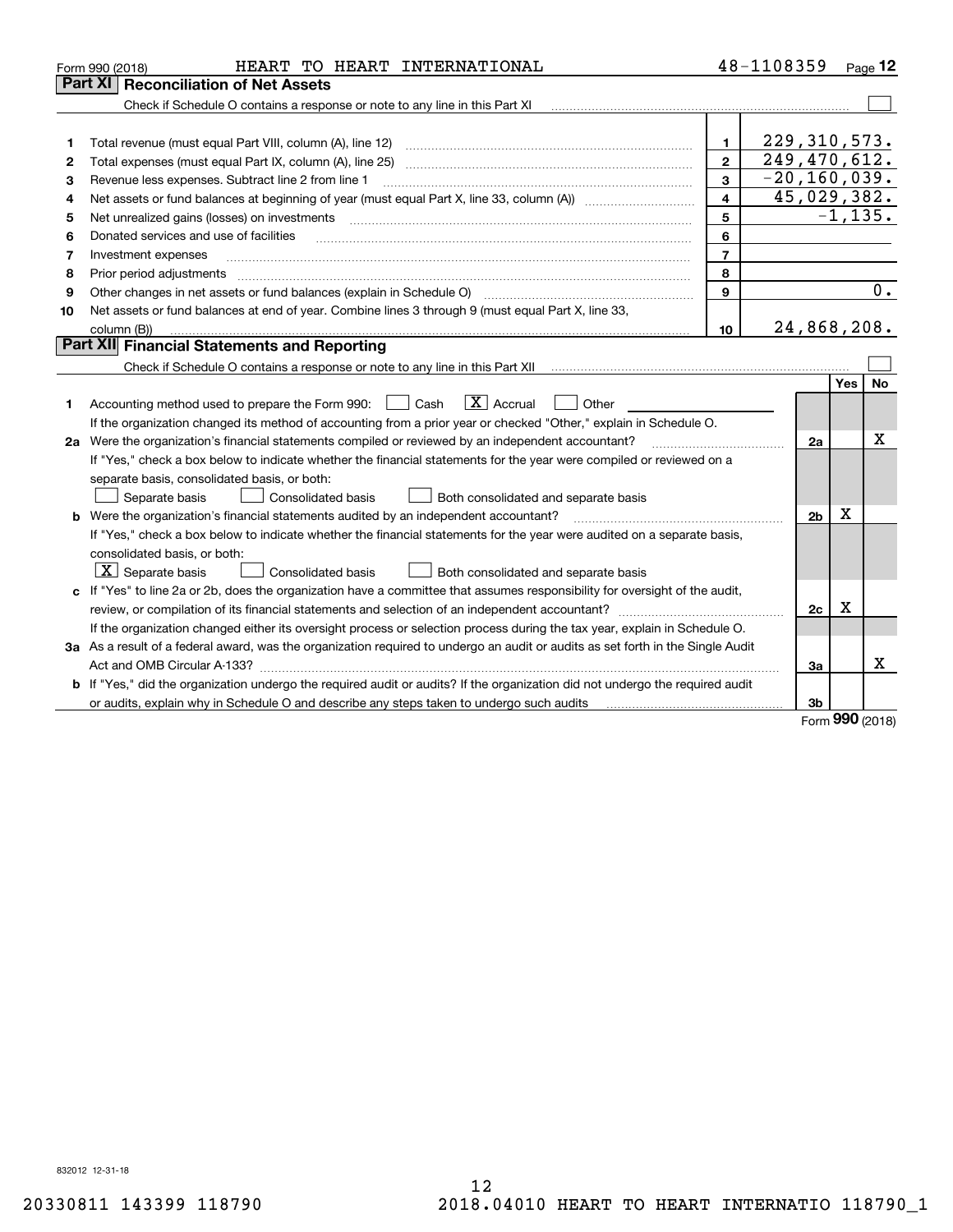| <b>SCHEDULE A</b> |
|-------------------|
|-------------------|

Department of the Treasury Internal Revenue Service

**(Form 990 or 990-EZ)**

# **Public Charity Status and Public Support**

**Complete if the organization is a section 501(c)(3) organization or a section 4947(a)(1) nonexempt charitable trust.**

**| Attach to Form 990 or Form 990-EZ.** 

**| Go to www.irs.gov/Form990 for instructions and the latest information.**

| OMB No. 1545-0047                   |
|-------------------------------------|
| 11<br>ı                             |
| <b>Open to Public</b><br>Inspection |

|                | Name of the organization<br><b>Employer identification number</b> |                                                                                                                                               |          |                                                       |     |                                                                |                            |  |                            |  |  |  |  |
|----------------|-------------------------------------------------------------------|-----------------------------------------------------------------------------------------------------------------------------------------------|----------|-------------------------------------------------------|-----|----------------------------------------------------------------|----------------------------|--|----------------------------|--|--|--|--|
|                |                                                                   |                                                                                                                                               |          | HEART TO HEART INTERNATIONAL                          |     |                                                                |                            |  | 48-1108359                 |  |  |  |  |
|                | Part I                                                            | Reason for Public Charity Status (All organizations must complete this part.) See instructions.                                               |          |                                                       |     |                                                                |                            |  |                            |  |  |  |  |
|                |                                                                   | The organization is not a private foundation because it is: (For lines 1 through 12, check only one box.)                                     |          |                                                       |     |                                                                |                            |  |                            |  |  |  |  |
| 1              |                                                                   | A church, convention of churches, or association of churches described in section 170(b)(1)(A)(i).                                            |          |                                                       |     |                                                                |                            |  |                            |  |  |  |  |
| 2              |                                                                   | A school described in section 170(b)(1)(A)(ii). (Attach Schedule E (Form 990 or 990-EZ).)                                                     |          |                                                       |     |                                                                |                            |  |                            |  |  |  |  |
| 3              |                                                                   | A hospital or a cooperative hospital service organization described in section 170(b)(1)(A)(iii).                                             |          |                                                       |     |                                                                |                            |  |                            |  |  |  |  |
| 4              |                                                                   | A medical research organization operated in conjunction with a hospital described in section 170(b)(1)(A)(iii). Enter the hospital's name,    |          |                                                       |     |                                                                |                            |  |                            |  |  |  |  |
|                |                                                                   | city, and state:                                                                                                                              |          |                                                       |     |                                                                |                            |  |                            |  |  |  |  |
|                |                                                                   | An organization operated for the benefit of a college or university owned or operated by a governmental unit described in                     |          |                                                       |     |                                                                |                            |  |                            |  |  |  |  |
| 5              |                                                                   |                                                                                                                                               |          |                                                       |     |                                                                |                            |  |                            |  |  |  |  |
|                |                                                                   | section 170(b)(1)(A)(iv). (Complete Part II.)                                                                                                 |          |                                                       |     |                                                                |                            |  |                            |  |  |  |  |
| 6              |                                                                   | A federal, state, or local government or governmental unit described in section 170(b)(1)(A)(v).                                              |          |                                                       |     |                                                                |                            |  |                            |  |  |  |  |
| $\overline{7}$ | $\sqrt{\text{X}}$                                                 | An organization that normally receives a substantial part of its support from a governmental unit or from the general public described in     |          |                                                       |     |                                                                |                            |  |                            |  |  |  |  |
|                |                                                                   | section 170(b)(1)(A)(vi). (Complete Part II.)                                                                                                 |          |                                                       |     |                                                                |                            |  |                            |  |  |  |  |
| 8              |                                                                   | A community trust described in section 170(b)(1)(A)(vi). (Complete Part II.)                                                                  |          |                                                       |     |                                                                |                            |  |                            |  |  |  |  |
| 9              |                                                                   | An agricultural research organization described in section 170(b)(1)(A)(ix) operated in conjunction with a land-grant college                 |          |                                                       |     |                                                                |                            |  |                            |  |  |  |  |
|                |                                                                   | or university or a non-land-grant college of agriculture (see instructions). Enter the name, city, and state of the college or                |          |                                                       |     |                                                                |                            |  |                            |  |  |  |  |
|                |                                                                   | university:                                                                                                                                   |          |                                                       |     |                                                                |                            |  |                            |  |  |  |  |
| 10             |                                                                   | An organization that normally receives: (1) more than 33 1/3% of its support from contributions, membership fees, and gross receipts from     |          |                                                       |     |                                                                |                            |  |                            |  |  |  |  |
|                |                                                                   | activities related to its exempt functions - subject to certain exceptions, and (2) no more than 33 1/3% of its support from gross investment |          |                                                       |     |                                                                |                            |  |                            |  |  |  |  |
|                |                                                                   | income and unrelated business taxable income (less section 511 tax) from businesses acquired by the organization after June 30, 1975.         |          |                                                       |     |                                                                |                            |  |                            |  |  |  |  |
|                |                                                                   | See section 509(a)(2). (Complete Part III.)                                                                                                   |          |                                                       |     |                                                                |                            |  |                            |  |  |  |  |
| 11             |                                                                   | An organization organized and operated exclusively to test for public safety. See section 509(a)(4).                                          |          |                                                       |     |                                                                |                            |  |                            |  |  |  |  |
| 12             |                                                                   | An organization organized and operated exclusively for the benefit of, to perform the functions of, or to carry out the purposes of one or    |          |                                                       |     |                                                                |                            |  |                            |  |  |  |  |
|                |                                                                   | more publicly supported organizations described in section 509(a)(1) or section 509(a)(2). See section 509(a)(3). Check the box in            |          |                                                       |     |                                                                |                            |  |                            |  |  |  |  |
|                |                                                                   | lines 12a through 12d that describes the type of supporting organization and complete lines 12e, 12f, and 12g.                                |          |                                                       |     |                                                                |                            |  |                            |  |  |  |  |
| а              |                                                                   | Type I. A supporting organization operated, supervised, or controlled by its supported organization(s), typically by giving                   |          |                                                       |     |                                                                |                            |  |                            |  |  |  |  |
|                |                                                                   | the supported organization(s) the power to regularly appoint or elect a majority of the directors or trustees of the supporting               |          |                                                       |     |                                                                |                            |  |                            |  |  |  |  |
|                |                                                                   | organization. You must complete Part IV, Sections A and B.                                                                                    |          |                                                       |     |                                                                |                            |  |                            |  |  |  |  |
| b              |                                                                   | Type II. A supporting organization supervised or controlled in connection with its supported organization(s), by having                       |          |                                                       |     |                                                                |                            |  |                            |  |  |  |  |
|                |                                                                   | control or management of the supporting organization vested in the same persons that control or manage the supported                          |          |                                                       |     |                                                                |                            |  |                            |  |  |  |  |
|                |                                                                   | organization(s). You must complete Part IV, Sections A and C.                                                                                 |          |                                                       |     |                                                                |                            |  |                            |  |  |  |  |
| с              |                                                                   | Type III functionally integrated. A supporting organization operated in connection with, and functionally integrated with,                    |          |                                                       |     |                                                                |                            |  |                            |  |  |  |  |
|                |                                                                   | its supported organization(s) (see instructions). You must complete Part IV, Sections A, D, and E.                                            |          |                                                       |     |                                                                |                            |  |                            |  |  |  |  |
| d              |                                                                   | Type III non-functionally integrated. A supporting organization operated in connection with its supported organization(s)                     |          |                                                       |     |                                                                |                            |  |                            |  |  |  |  |
|                |                                                                   | that is not functionally integrated. The organization generally must satisfy a distribution requirement and an attentiveness                  |          |                                                       |     |                                                                |                            |  |                            |  |  |  |  |
|                |                                                                   | requirement (see instructions). You must complete Part IV, Sections A and D, and Part V.                                                      |          |                                                       |     |                                                                |                            |  |                            |  |  |  |  |
| е              |                                                                   | Check this box if the organization received a written determination from the IRS that it is a Type I, Type II, Type III                       |          |                                                       |     |                                                                |                            |  |                            |  |  |  |  |
|                |                                                                   | functionally integrated, or Type III non-functionally integrated supporting organization.                                                     |          |                                                       |     |                                                                |                            |  |                            |  |  |  |  |
|                |                                                                   | f Enter the number of supported organizations                                                                                                 |          |                                                       |     |                                                                |                            |  |                            |  |  |  |  |
| a              |                                                                   | Provide the following information about the supported organization(s).                                                                        |          |                                                       |     |                                                                |                            |  |                            |  |  |  |  |
|                |                                                                   | (i) Name of supported                                                                                                                         | (ii) EIN | (iii) Type of organization                            |     | (iv) Is the organization listed<br>in your governing document? | (v) Amount of monetary     |  | (vi) Amount of other       |  |  |  |  |
|                |                                                                   | organization                                                                                                                                  |          | (described on lines 1-10<br>above (see instructions)) | Yes | No                                                             | support (see instructions) |  | support (see instructions) |  |  |  |  |
|                |                                                                   |                                                                                                                                               |          |                                                       |     |                                                                |                            |  |                            |  |  |  |  |
|                |                                                                   |                                                                                                                                               |          |                                                       |     |                                                                |                            |  |                            |  |  |  |  |
|                |                                                                   |                                                                                                                                               |          |                                                       |     |                                                                |                            |  |                            |  |  |  |  |
|                |                                                                   |                                                                                                                                               |          |                                                       |     |                                                                |                            |  |                            |  |  |  |  |
|                |                                                                   |                                                                                                                                               |          |                                                       |     |                                                                |                            |  |                            |  |  |  |  |
|                |                                                                   |                                                                                                                                               |          |                                                       |     |                                                                |                            |  |                            |  |  |  |  |
|                |                                                                   |                                                                                                                                               |          |                                                       |     |                                                                |                            |  |                            |  |  |  |  |
|                |                                                                   |                                                                                                                                               |          |                                                       |     |                                                                |                            |  |                            |  |  |  |  |
|                |                                                                   |                                                                                                                                               |          |                                                       |     |                                                                |                            |  |                            |  |  |  |  |

LHA For Paperwork Reduction Act Notice, see the Instructions for Form 990 or 990-EZ. 832021 10-11-18 Schedule A (Form 990 or 990-EZ) 2018 **Total** 13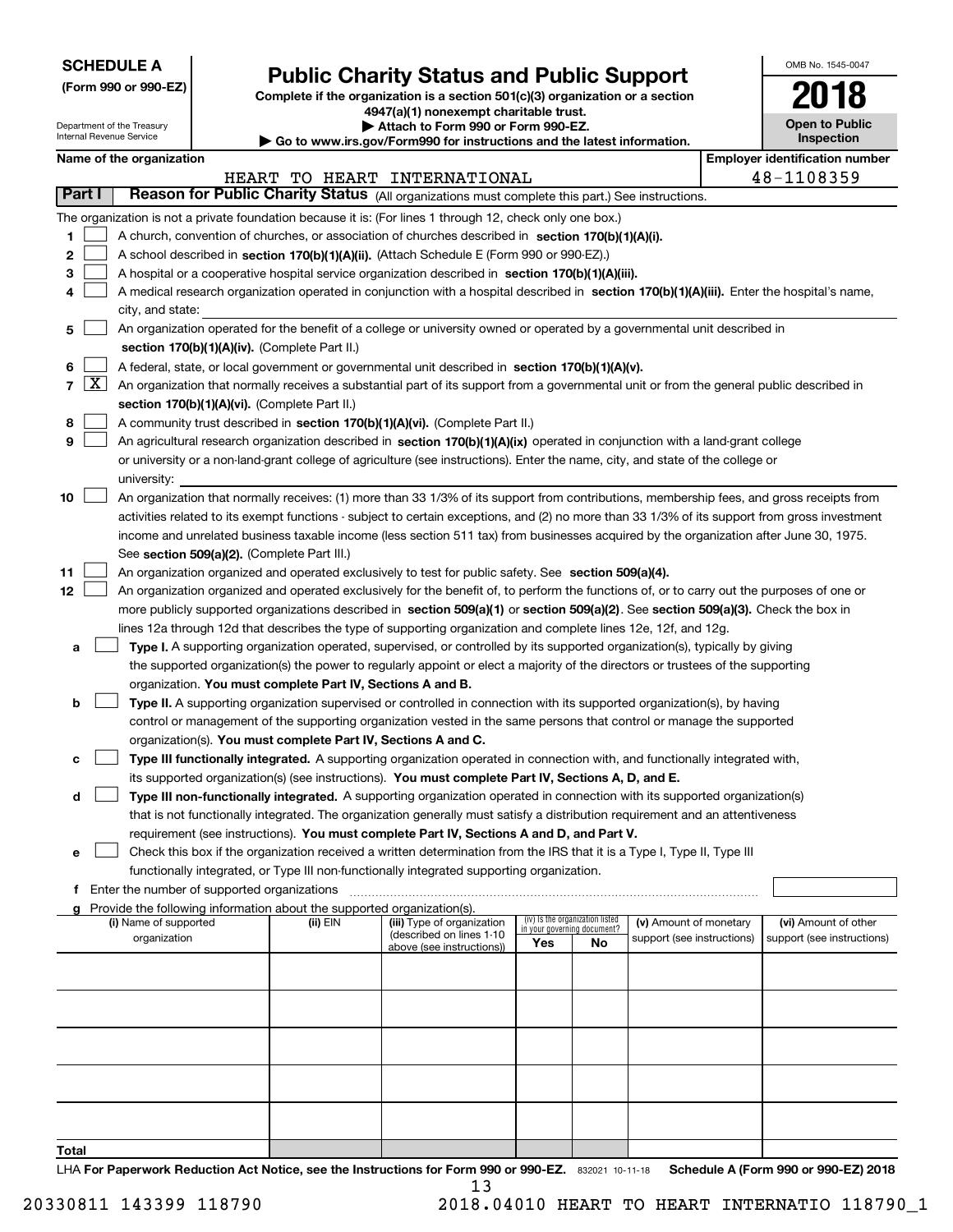#### Schedule A (Form 990 or 990-EZ) 2018  $\rm{HEART\_TO}$   $\rm{HEART\_INTERNATIONAL}$   $\rm{48-1108359}$   $\rm{Page}$

 $48 - 1108359$  Page 2

(Complete only if you checked the box on line 5, 7, or 8 of Part I or if the organization failed to qualify under Part III. If the organization fails to qualify under the tests listed below, please complete Part III.) **Part II** | Support Schedule for Organizations Described in Sections 170(b)(1)(A)(iv) and 170(b)(1)(A)(vi)

|    | <b>Section A. Public Support</b>                                                                                                                                                                                               |                                                                    |            |            |            |          |                                          |
|----|--------------------------------------------------------------------------------------------------------------------------------------------------------------------------------------------------------------------------------|--------------------------------------------------------------------|------------|------------|------------|----------|------------------------------------------|
|    | Calendar year (or fiscal year beginning in)                                                                                                                                                                                    | (a) 2014                                                           | $(b)$ 2015 | $(c)$ 2016 | $(d)$ 2017 | (e) 2018 | (f) Total                                |
|    | 1 Gifts, grants, contributions, and<br>membership fees received. (Do not                                                                                                                                                       |                                                                    |            |            |            |          |                                          |
|    | include any "unusual grants.")                                                                                                                                                                                                 | 98756704.12633483075419662.137221659228047099665779954             |            |            |            |          |                                          |
|    | 2 Tax revenues levied for the organ-<br>ization's benefit and either paid to                                                                                                                                                   |                                                                    |            |            |            |          |                                          |
|    | or expended on its behalf                                                                                                                                                                                                      |                                                                    |            |            |            |          |                                          |
|    | 3 The value of services or facilities                                                                                                                                                                                          |                                                                    |            |            |            |          |                                          |
|    | furnished by a governmental unit to                                                                                                                                                                                            |                                                                    |            |            |            |          |                                          |
|    | the organization without charge                                                                                                                                                                                                | 98756704.12633483075419662.137221659228047099665779954             |            |            |            |          |                                          |
|    | 4 Total. Add lines 1 through 3                                                                                                                                                                                                 |                                                                    |            |            |            |          |                                          |
| 5  | The portion of total contributions                                                                                                                                                                                             |                                                                    |            |            |            |          |                                          |
|    | by each person (other than a                                                                                                                                                                                                   |                                                                    |            |            |            |          |                                          |
|    | governmental unit or publicly                                                                                                                                                                                                  |                                                                    |            |            |            |          |                                          |
|    | supported organization) included                                                                                                                                                                                               |                                                                    |            |            |            |          |                                          |
|    | on line 1 that exceeds 2% of the                                                                                                                                                                                               |                                                                    |            |            |            |          |                                          |
|    | amount shown on line 11,                                                                                                                                                                                                       |                                                                    |            |            |            |          |                                          |
|    | column (f)                                                                                                                                                                                                                     |                                                                    |            |            |            |          | 542774290                                |
|    | 6 Public support. Subtract line 5 from line 4.<br><b>Section B. Total Support</b>                                                                                                                                              |                                                                    |            |            |            |          | 123005664                                |
|    |                                                                                                                                                                                                                                |                                                                    |            |            |            |          |                                          |
|    | Calendar year (or fiscal year beginning in)                                                                                                                                                                                    | (a) 2014<br>98756704.12633483075419662.137221659228047099665779954 | $(b)$ 2015 | $(c)$ 2016 | $(d)$ 2017 | (e) 2018 | (f) Total                                |
|    | <b>7</b> Amounts from line 4                                                                                                                                                                                                   |                                                                    |            |            |            |          |                                          |
|    | Gross income from interest,                                                                                                                                                                                                    |                                                                    |            |            |            |          |                                          |
|    | dividends, payments received on                                                                                                                                                                                                |                                                                    |            |            |            |          |                                          |
|    | securities loans, rents, royalties,                                                                                                                                                                                            |                                                                    |            |            |            |          |                                          |
|    | and income from similar sources                                                                                                                                                                                                | 815.                                                               | 4,445.     | 4,545.     | 2,870.     | 9,418.   | 22,093.                                  |
|    | 9 Net income from unrelated business                                                                                                                                                                                           |                                                                    |            |            |            |          |                                          |
|    | activities, whether or not the                                                                                                                                                                                                 |                                                                    |            |            |            |          |                                          |
|    | business is regularly carried on                                                                                                                                                                                               |                                                                    |            |            |            |          |                                          |
|    | 10 Other income. Do not include gain                                                                                                                                                                                           |                                                                    |            |            |            |          |                                          |
|    | or loss from the sale of capital                                                                                                                                                                                               |                                                                    |            |            |            |          |                                          |
|    | assets (Explain in Part VI.)                                                                                                                                                                                                   | 20,862.                                                            | 580,789.   | 5,795.     | 2,197.     |          | 609,643.                                 |
|    | 11 Total support. Add lines 7 through 10                                                                                                                                                                                       |                                                                    |            |            |            |          | 666411690                                |
|    | 12 Gross receipts from related activities, etc. (see instructions)                                                                                                                                                             |                                                                    |            |            |            | 12       | 5, 195, 238.                             |
|    | 13 First five years. If the Form 990 is for the organization's first, second, third, fourth, or fifth tax year as a section 501(c)(3)                                                                                          |                                                                    |            |            |            |          |                                          |
|    | organization, check this box and stop here<br>Section C. Computation of Public Support Percentage                                                                                                                              |                                                                    |            |            |            |          |                                          |
|    | 14 Public support percentage for 2018 (line 6, column (f) divided by line 11, column (f) <i></i>                                                                                                                               |                                                                    |            |            |            | 14       | 18.46<br>$\frac{9}{6}$                   |
|    |                                                                                                                                                                                                                                |                                                                    |            |            |            | 15       | 21.41<br>$\%$                            |
|    | 16a 33 1/3% support test - 2018. If the organization did not check the box on line 13, and line 14 is 33 1/3% or more, check this box and                                                                                      |                                                                    |            |            |            |          |                                          |
|    | stop here. The organization qualifies as a publicly supported organization                                                                                                                                                     |                                                                    |            |            |            |          |                                          |
|    | b 33 1/3% support test - 2017. If the organization did not check a box on line 13 or 16a, and line 15 is 33 1/3% or more, check this box                                                                                       |                                                                    |            |            |            |          |                                          |
|    | and stop here. The organization qualifies as a publicly supported organization [11] manuscription manuscription manuscription manuscription manuscription manuscription manuscription manuscription manuscription manuscriptio |                                                                    |            |            |            |          |                                          |
|    | 17a 10% -facts-and-circumstances test - 2018. If the organization did not check a box on line 13, 16a, or 16b, and line 14 is 10% or more,                                                                                     |                                                                    |            |            |            |          |                                          |
|    | and if the organization meets the "facts-and-circumstances" test, check this box and stop here. Explain in Part VI how the organization                                                                                        |                                                                    |            |            |            |          |                                          |
|    | meets the "facts-and-circumstances" test. The organization qualifies as a publicly supported organization                                                                                                                      |                                                                    |            |            |            |          | $\blacktriangleright$ $\boxed{\text{X}}$ |
|    | <b>b 10% -facts-and-circumstances test - 2017.</b> If the organization did not check a box on line 13, 16a, 16b, or 17a, and line 15 is 10% or                                                                                 |                                                                    |            |            |            |          |                                          |
|    | more, and if the organization meets the "facts-and-circumstances" test, check this box and stop here. Explain in Part VI how the                                                                                               |                                                                    |            |            |            |          |                                          |
|    | organization meets the "facts-and-circumstances" test. The organization qualifies as a publicly supported organization                                                                                                         |                                                                    |            |            |            |          |                                          |
| 18 | Private foundation. If the organization did not check a box on line 13, 16a, 16b, 17a, or 17b, check this box and see instructions                                                                                             |                                                                    |            |            |            |          |                                          |
|    |                                                                                                                                                                                                                                |                                                                    |            |            |            |          | Schedule A (Form 990 or 990-EZ) 2018     |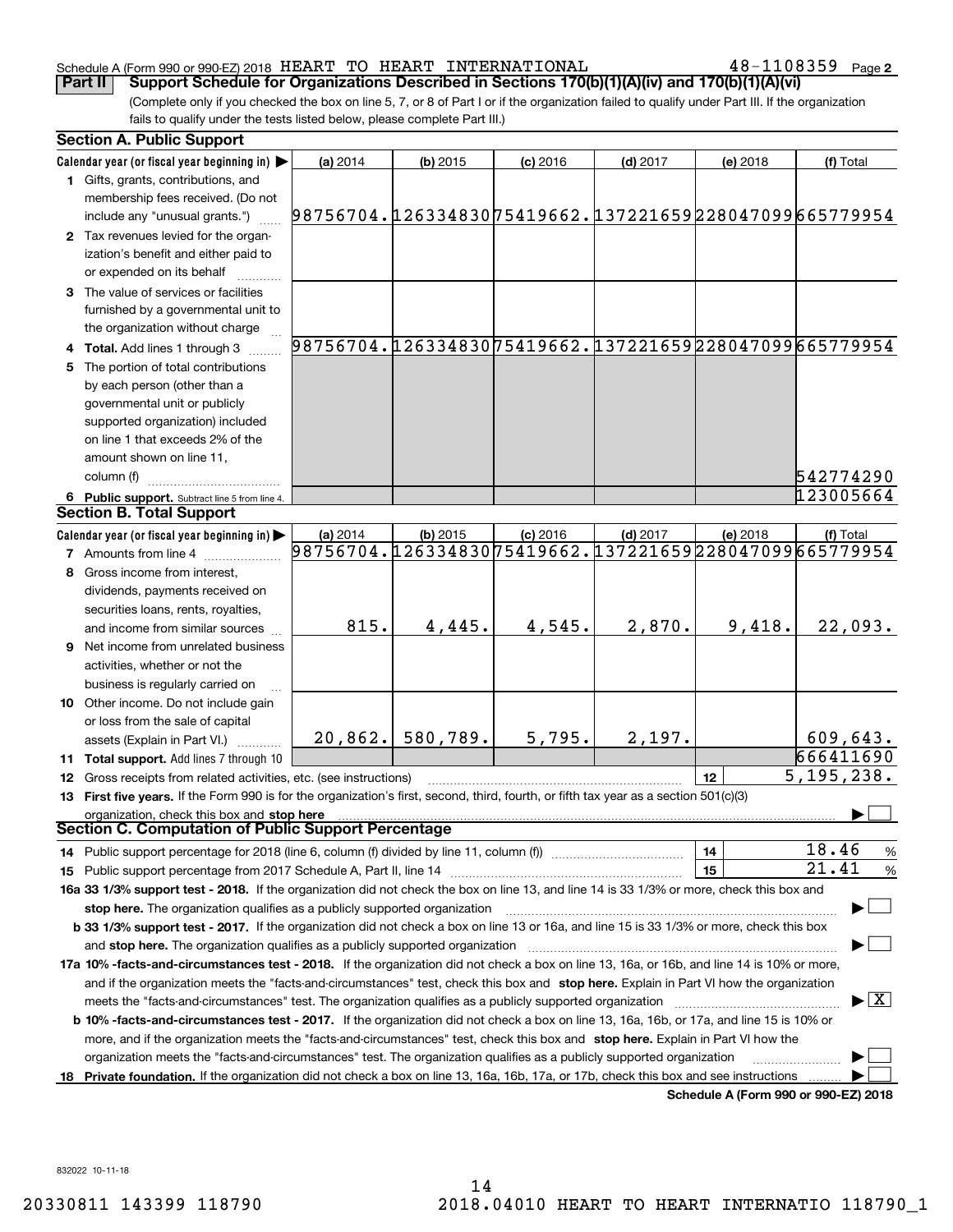#### Schedule A (Form 990 or 990-EZ) 2018  $\rm{HEART\_TO}$   $\rm{HEART\_INTERNATIONAL}$   $\rm{48-1108359}$   $\rm{Page}$ **Part III Support Schedule for Organizations Described in Section 509(a)(2)**

(Complete only if you checked the box on line 10 of Part I or if the organization failed to qualify under Part II. If the organization fails to qualify under the tests listed below, please complete Part II.)

|    | <b>Section A. Public Support</b>                                                                                                                                                         |            |            |            |            |          |                                      |
|----|------------------------------------------------------------------------------------------------------------------------------------------------------------------------------------------|------------|------------|------------|------------|----------|--------------------------------------|
|    | Calendar year (or fiscal year beginning in) $\blacktriangleright$                                                                                                                        | (a) 2014   | $(b)$ 2015 | $(c)$ 2016 | $(d)$ 2017 | (e) 2018 | (f) Total                            |
|    | 1 Gifts, grants, contributions, and                                                                                                                                                      |            |            |            |            |          |                                      |
|    | membership fees received. (Do not                                                                                                                                                        |            |            |            |            |          |                                      |
|    | include any "unusual grants.")                                                                                                                                                           |            |            |            |            |          |                                      |
|    | 2 Gross receipts from admissions,<br>merchandise sold or services per-<br>formed, or facilities furnished in<br>any activity that is related to the<br>organization's tax-exempt purpose |            |            |            |            |          |                                      |
|    | 3 Gross receipts from activities that                                                                                                                                                    |            |            |            |            |          |                                      |
|    | are not an unrelated trade or bus-                                                                                                                                                       |            |            |            |            |          |                                      |
|    | iness under section 513                                                                                                                                                                  |            |            |            |            |          |                                      |
|    | 4 Tax revenues levied for the organ-                                                                                                                                                     |            |            |            |            |          |                                      |
|    | ization's benefit and either paid to                                                                                                                                                     |            |            |            |            |          |                                      |
|    | or expended on its behalf<br>.                                                                                                                                                           |            |            |            |            |          |                                      |
|    | 5 The value of services or facilities<br>furnished by a governmental unit to                                                                                                             |            |            |            |            |          |                                      |
|    | the organization without charge                                                                                                                                                          |            |            |            |            |          |                                      |
|    |                                                                                                                                                                                          |            |            |            |            |          |                                      |
|    | <b>6 Total.</b> Add lines 1 through 5                                                                                                                                                    |            |            |            |            |          |                                      |
|    | 7a Amounts included on lines 1, 2, and<br>3 received from disqualified persons                                                                                                           |            |            |            |            |          |                                      |
|    | <b>b</b> Amounts included on lines 2 and 3 received<br>from other than disqualified persons that<br>exceed the greater of \$5,000 or 1% of the<br>amount on line 13 for the year         |            |            |            |            |          |                                      |
|    | c Add lines 7a and 7b                                                                                                                                                                    |            |            |            |            |          |                                      |
|    | 8 Public support. (Subtract line 7c from line 6.)                                                                                                                                        |            |            |            |            |          |                                      |
|    | <b>Section B. Total Support</b>                                                                                                                                                          |            |            |            |            |          |                                      |
|    | Calendar year (or fiscal year beginning in) $\blacktriangleright$                                                                                                                        | (a) $2014$ | $(b)$ 2015 | $(c)$ 2016 | $(d)$ 2017 | (e) 2018 | (f) Total                            |
|    | 9 Amounts from line 6                                                                                                                                                                    |            |            |            |            |          |                                      |
|    | 10a Gross income from interest,<br>dividends, payments received on<br>securities loans, rents, royalties,<br>and income from similar sources                                             |            |            |            |            |          |                                      |
|    | <b>b</b> Unrelated business taxable income                                                                                                                                               |            |            |            |            |          |                                      |
|    | (less section 511 taxes) from businesses                                                                                                                                                 |            |            |            |            |          |                                      |
|    | acquired after June 30, 1975                                                                                                                                                             |            |            |            |            |          |                                      |
|    | c Add lines 10a and 10b<br>11 Net income from unrelated business<br>activities not included in line 10b,<br>whether or not the business is<br>regularly carried on                       |            |            |            |            |          |                                      |
|    | 12 Other income. Do not include gain<br>or loss from the sale of capital<br>assets (Explain in Part VI.)                                                                                 |            |            |            |            |          |                                      |
|    | <b>13</b> Total support. (Add lines 9, 10c, 11, and 12.)                                                                                                                                 |            |            |            |            |          |                                      |
|    | 14 First five years. If the Form 990 is for the organization's first, second, third, fourth, or fifth tax year as a section 501(c)(3) organization,                                      |            |            |            |            |          |                                      |
|    | check this box and stop here measurements are constructed as the state of the state of the state of the state o                                                                          |            |            |            |            |          |                                      |
|    | Section C. Computation of Public Support Percentage                                                                                                                                      |            |            |            |            |          |                                      |
|    | 15 Public support percentage for 2018 (line 8, column (f), divided by line 13, column (f))                                                                                               |            |            |            |            | 15       | %                                    |
|    | 16 Public support percentage from 2017 Schedule A, Part III, line 15                                                                                                                     |            |            |            |            | 16       | 21.41<br>%                           |
|    | <b>Section D. Computation of Investment Income Percentage</b>                                                                                                                            |            |            |            |            |          |                                      |
|    | 17 Investment income percentage for 2018 (line 10c, column (f), divided by line 13, column (f))                                                                                          |            |            |            |            | 17       | %                                    |
|    | <b>18</b> Investment income percentage from <b>2017</b> Schedule A, Part III, line 17                                                                                                    |            |            |            |            | 18       | %                                    |
|    | 19a 33 1/3% support tests - 2018. If the organization did not check the box on line 14, and line 15 is more than 33 1/3%, and line 17 is not                                             |            |            |            |            |          |                                      |
|    | more than 33 1/3%, check this box and stop here. The organization qualifies as a publicly supported organization                                                                         |            |            |            |            |          | ▶                                    |
|    | b 33 1/3% support tests - 2017. If the organization did not check a box on line 14 or line 19a, and line 16 is more than 33 1/3%, and                                                    |            |            |            |            |          |                                      |
|    | line 18 is not more than 33 1/3%, check this box and stop here. The organization qualifies as a publicly supported organization                                                          |            |            |            |            |          |                                      |
| 20 | <b>Private foundation.</b> If the organization did not check a box on line 14, 19a, or 19b, check this box and see instructions                                                          |            |            |            |            |          |                                      |
|    | 832023 10-11-18                                                                                                                                                                          |            |            |            |            |          | Schedule A (Form 990 or 990-EZ) 2018 |
|    |                                                                                                                                                                                          |            | 15         |            |            |          |                                      |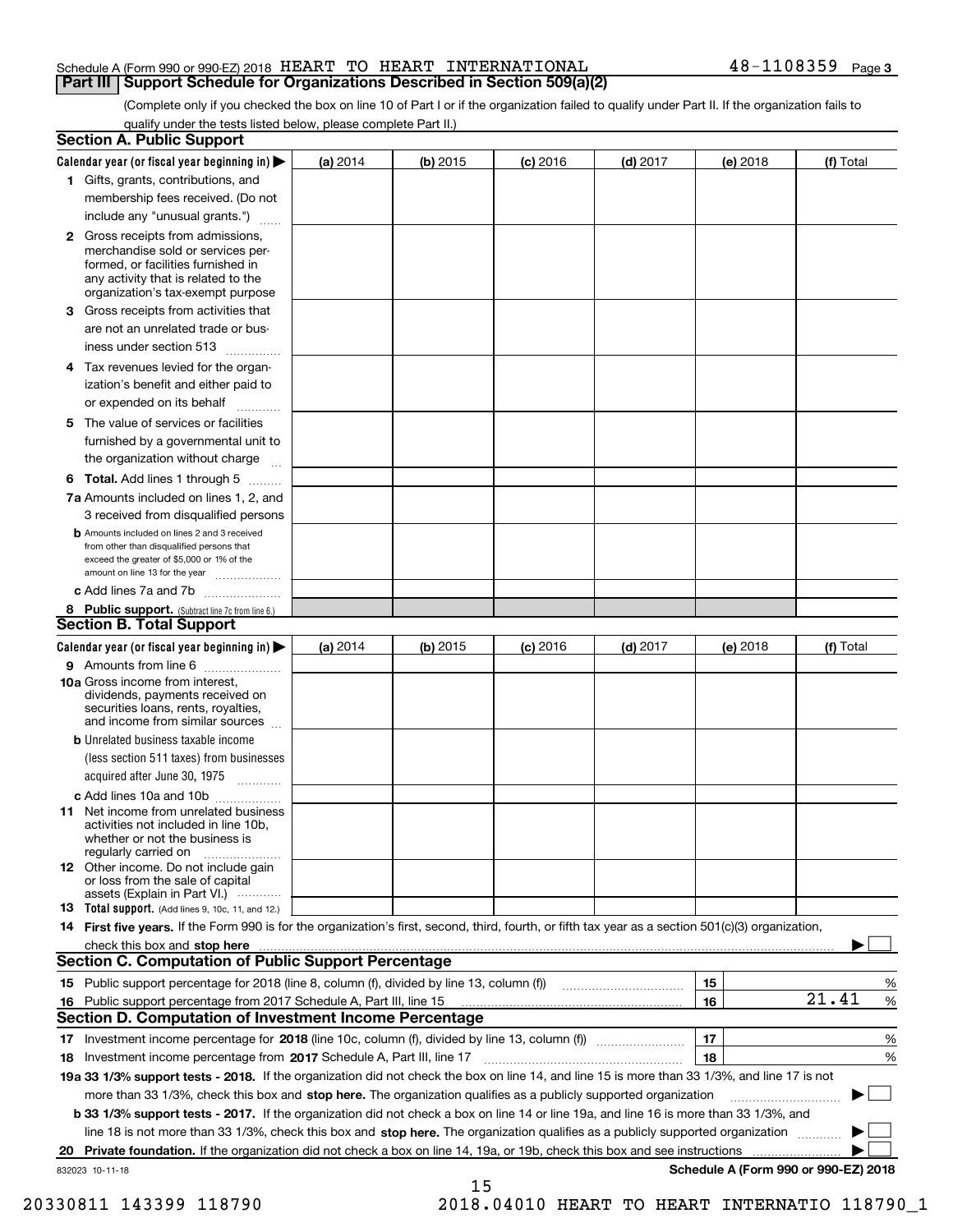### Schedule A (Form 990 or 990-EZ) 2018  $\rm{HEART\_TO}$   $\rm{HEART\_INTERNATIONAL}$   $\rm{48-1108359}$   $\rm{Page}$

# **Part IV Supporting Organizations**

(Complete only if you checked a box in line 12 on Part I. If you checked 12a of Part I, complete Sections A and B. If you checked 12b of Part I, complete Sections A and C. If you checked 12c of Part I, complete Sections A, D, and E. If you checked 12d of Part I, complete Sections A and D, and complete Part V.)

#### **Section A. All Supporting Organizations**

- **1** Are all of the organization's supported organizations listed by name in the organization's governing documents? If "No," describe in **Part VI** how the supported organizations are designated. If designated by *class or purpose, describe the designation. If historic and continuing relationship, explain.*
- **2** Did the organization have any supported organization that does not have an IRS determination of status under section 509(a)(1) or (2)? If "Yes," explain in Part VI how the organization determined that the supported *organization was described in section 509(a)(1) or (2).*
- **3a** Did the organization have a supported organization described in section 501(c)(4), (5), or (6)? If "Yes," answer *(b) and (c) below.*
- **b** Did the organization confirm that each supported organization qualified under section 501(c)(4), (5), or (6) and satisfied the public support tests under section 509(a)(2)? If "Yes," describe in **Part VI** when and how the *organization made the determination.*
- **c**Did the organization ensure that all support to such organizations was used exclusively for section 170(c)(2)(B) purposes? If "Yes," explain in **Part VI** what controls the organization put in place to ensure such use.
- **4a***If* Was any supported organization not organized in the United States ("foreign supported organization")? *"Yes," and if you checked 12a or 12b in Part I, answer (b) and (c) below.*
- **b** Did the organization have ultimate control and discretion in deciding whether to make grants to the foreign supported organization? If "Yes," describe in **Part VI** how the organization had such control and discretion *despite being controlled or supervised by or in connection with its supported organizations.*
- **c** Did the organization support any foreign supported organization that does not have an IRS determination under sections 501(c)(3) and 509(a)(1) or (2)? If "Yes," explain in **Part VI** what controls the organization used *to ensure that all support to the foreign supported organization was used exclusively for section 170(c)(2)(B) purposes.*
- **5a** Did the organization add, substitute, or remove any supported organizations during the tax year? If "Yes," answer (b) and (c) below (if applicable). Also, provide detail in **Part VI,** including (i) the names and EIN *numbers of the supported organizations added, substituted, or removed; (ii) the reasons for each such action; (iii) the authority under the organization's organizing document authorizing such action; and (iv) how the action was accomplished (such as by amendment to the organizing document).*
- **b** Type I or Type II only. Was any added or substituted supported organization part of a class already designated in the organization's organizing document?
- **cSubstitutions only.**  Was the substitution the result of an event beyond the organization's control?
- **6** Did the organization provide support (whether in the form of grants or the provision of services or facilities) to **Part VI.** *If "Yes," provide detail in* support or benefit one or more of the filing organization's supported organizations? anyone other than (i) its supported organizations, (ii) individuals that are part of the charitable class benefited by one or more of its supported organizations, or (iii) other supporting organizations that also
- **7**Did the organization provide a grant, loan, compensation, or other similar payment to a substantial contributor *If "Yes," complete Part I of Schedule L (Form 990 or 990-EZ).* regard to a substantial contributor? (as defined in section 4958(c)(3)(C)), a family member of a substantial contributor, or a 35% controlled entity with
- **8** Did the organization make a loan to a disqualified person (as defined in section 4958) not described in line 7? *If "Yes," complete Part I of Schedule L (Form 990 or 990-EZ).*
- **9a** Was the organization controlled directly or indirectly at any time during the tax year by one or more in section 509(a)(1) or (2))? If "Yes," *provide detail in* <code>Part VI.</code> disqualified persons as defined in section 4946 (other than foundation managers and organizations described
- **b** Did one or more disqualified persons (as defined in line 9a) hold a controlling interest in any entity in which the supporting organization had an interest? If "Yes," provide detail in P**art VI**.
- **c**Did a disqualified person (as defined in line 9a) have an ownership interest in, or derive any personal benefit from, assets in which the supporting organization also had an interest? If "Yes," provide detail in P**art VI.**
- **10a** Was the organization subject to the excess business holdings rules of section 4943 because of section supporting organizations)? If "Yes," answer 10b below. 4943(f) (regarding certain Type II supporting organizations, and all Type III non-functionally integrated
- **b** Did the organization have any excess business holdings in the tax year? (Use Schedule C, Form 4720, to *determine whether the organization had excess business holdings.)*

832024 10-11-18

**3a3b3c4a4b4c5a 5b5c6789a 9b9c10a**

**Schedule A (Form 990 or 990-EZ) 2018**

**10b**

**1**

**2**

**YesNo**

16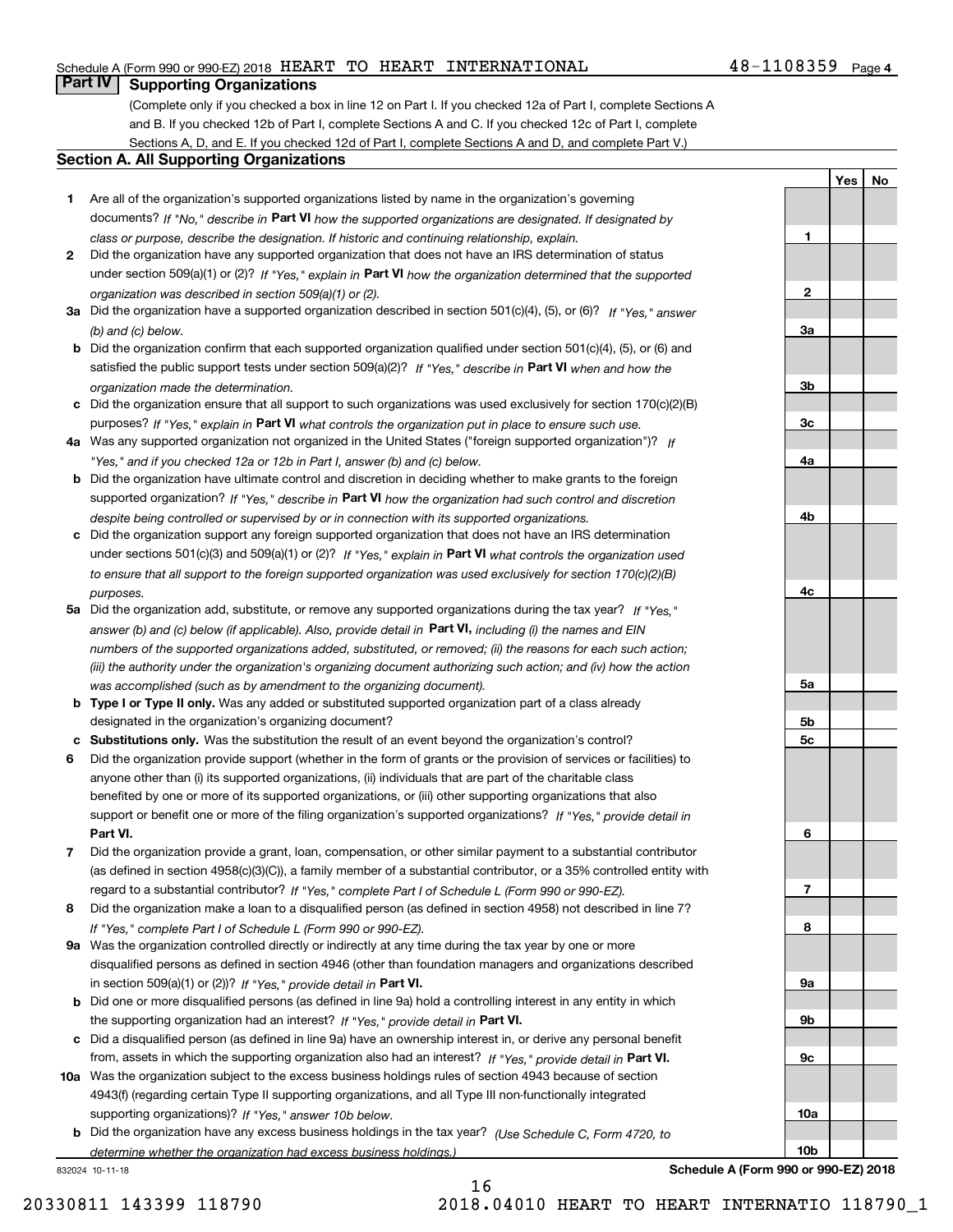### Schedule A (Form 990 or 990-EZ) 2018  $\rm{HEART\_TO}$   $\rm{HEART\_INTERNATIONAL}$   $\rm{48-1108359}$   $\rm{Page}$ **Part IV Supporting Organizations** *(continued)*

|    |                                                                                                                                                                                                                      |              | Yes | No |
|----|----------------------------------------------------------------------------------------------------------------------------------------------------------------------------------------------------------------------|--------------|-----|----|
| 11 | Has the organization accepted a gift or contribution from any of the following persons?                                                                                                                              |              |     |    |
|    | a A person who directly or indirectly controls, either alone or together with persons described in (b) and (c)                                                                                                       |              |     |    |
|    | below, the governing body of a supported organization?                                                                                                                                                               | 11a          |     |    |
|    | <b>b</b> A family member of a person described in (a) above?                                                                                                                                                         | 11b          |     |    |
|    | c A 35% controlled entity of a person described in (a) or (b) above? If "Yes" to a, b, or c, provide detail in Part VI.                                                                                              | 11c          |     |    |
|    | <b>Section B. Type I Supporting Organizations</b>                                                                                                                                                                    |              |     |    |
|    |                                                                                                                                                                                                                      |              | Yes | No |
| 1  | Did the directors, trustees, or membership of one or more supported organizations have the power to                                                                                                                  |              |     |    |
|    | regularly appoint or elect at least a majority of the organization's directors or trustees at all times during the                                                                                                   |              |     |    |
|    |                                                                                                                                                                                                                      |              |     |    |
|    | tax year? If "No," describe in Part VI how the supported organization(s) effectively operated, supervised, or                                                                                                        |              |     |    |
|    | controlled the organization's activities. If the organization had more than one supported organization,                                                                                                              |              |     |    |
|    | describe how the powers to appoint and/or remove directors or trustees were allocated among the supported                                                                                                            |              |     |    |
|    | organizations and what conditions or restrictions, if any, applied to such powers during the tax year.                                                                                                               | 1            |     |    |
| 2  | Did the organization operate for the benefit of any supported organization other than the supported                                                                                                                  |              |     |    |
|    | organization(s) that operated, supervised, or controlled the supporting organization? If "Yes," explain in                                                                                                           |              |     |    |
|    | Part VI how providing such benefit carried out the purposes of the supported organization(s) that operated,                                                                                                          |              |     |    |
|    | supervised, or controlled the supporting organization.                                                                                                                                                               | $\mathbf{2}$ |     |    |
|    | <b>Section C. Type II Supporting Organizations</b>                                                                                                                                                                   |              |     |    |
|    |                                                                                                                                                                                                                      |              | Yes | No |
| 1  | Were a majority of the organization's directors or trustees during the tax year also a majority of the directors                                                                                                     |              |     |    |
|    | or trustees of each of the organization's supported organization(s)? If "No," describe in Part VI how control                                                                                                        |              |     |    |
|    | or management of the supporting organization was vested in the same persons that controlled or managed                                                                                                               |              |     |    |
|    | the supported organization(s).                                                                                                                                                                                       | 1            |     |    |
|    | Section D. All Type III Supporting Organizations                                                                                                                                                                     |              |     |    |
|    |                                                                                                                                                                                                                      |              | Yes | No |
| 1  | Did the organization provide to each of its supported organizations, by the last day of the fifth month of the                                                                                                       |              |     |    |
|    | organization's tax year, (i) a written notice describing the type and amount of support provided during the prior tax                                                                                                |              |     |    |
|    | year, (ii) a copy of the Form 990 that was most recently filed as of the date of notification, and (iii) copies of the                                                                                               |              |     |    |
|    | organization's governing documents in effect on the date of notification, to the extent not previously provided?                                                                                                     | 1            |     |    |
|    | Were any of the organization's officers, directors, or trustees either (i) appointed or elected by the supported                                                                                                     |              |     |    |
| 2  |                                                                                                                                                                                                                      |              |     |    |
|    | organization(s) or (ii) serving on the governing body of a supported organization? If "No," explain in Part VI how                                                                                                   |              |     |    |
| 3  | the organization maintained a close and continuous working relationship with the supported organization(s).<br>By reason of the relationship described in (2), did the organization's supported organizations have a | 2            |     |    |
|    | significant voice in the organization's investment policies and in directing the use of the organization's                                                                                                           |              |     |    |
|    | income or assets at all times during the tax year? If "Yes," describe in Part VI the role the organization's                                                                                                         |              |     |    |
|    | supported organizations played in this regard.                                                                                                                                                                       | З            |     |    |
|    | Section E. Type III Functionally Integrated Supporting Organizations                                                                                                                                                 |              |     |    |
| 1  | Check the box next to the method that the organization used to satisfy the Integral Part Test during the year (see instructions).                                                                                    |              |     |    |
| a  | The organization satisfied the Activities Test. Complete line 2 below.                                                                                                                                               |              |     |    |
| b  | The organization is the parent of each of its supported organizations. Complete line 3 below.                                                                                                                        |              |     |    |
| c  | The organization supported a governmental entity. Describe in Part VI how you supported a government entity (see instructions),                                                                                      |              |     |    |
| 2  | Activities Test. Answer (a) and (b) below.                                                                                                                                                                           |              | Yes | No |
| a  | Did substantially all of the organization's activities during the tax year directly further the exempt purposes of                                                                                                   |              |     |    |
|    | the supported organization(s) to which the organization was responsive? If "Yes," then in Part VI identify                                                                                                           |              |     |    |
|    | those supported organizations and explain how these activities directly furthered their exempt purposes,                                                                                                             |              |     |    |
|    | how the organization was responsive to those supported organizations, and how the organization determined                                                                                                            |              |     |    |
|    |                                                                                                                                                                                                                      | 2a           |     |    |
|    | that these activities constituted substantially all of its activities.<br><b>b</b> Did the activities described in (a) constitute activities that, but for the organization's involvement, one or more               |              |     |    |
|    |                                                                                                                                                                                                                      |              |     |    |
|    | of the organization's supported organization(s) would have been engaged in? If "Yes," explain in Part VI the                                                                                                         |              |     |    |
|    | reasons for the organization's position that its supported organization(s) would have engaged in these                                                                                                               |              |     |    |
|    | activities but for the organization's involvement.                                                                                                                                                                   | 2b           |     |    |
| 3  | Parent of Supported Organizations. Answer (a) and (b) below.                                                                                                                                                         |              |     |    |
| a  | Did the organization have the power to regularly appoint or elect a majority of the officers, directors, or                                                                                                          |              |     |    |
|    | trustees of each of the supported organizations? Provide details in Part VI.                                                                                                                                         | За           |     |    |
|    | <b>b</b> Did the organization exercise a substantial degree of direction over the policies, programs, and activities of each                                                                                         |              |     |    |
|    | of its supported organizations? If "Yes," describe in Part VI the role played by the organization in this regard                                                                                                     | 3b           |     |    |
|    | Schedule A (Form 990 or 990-EZ) 2018<br>832025 10-11-18                                                                                                                                                              |              |     |    |

17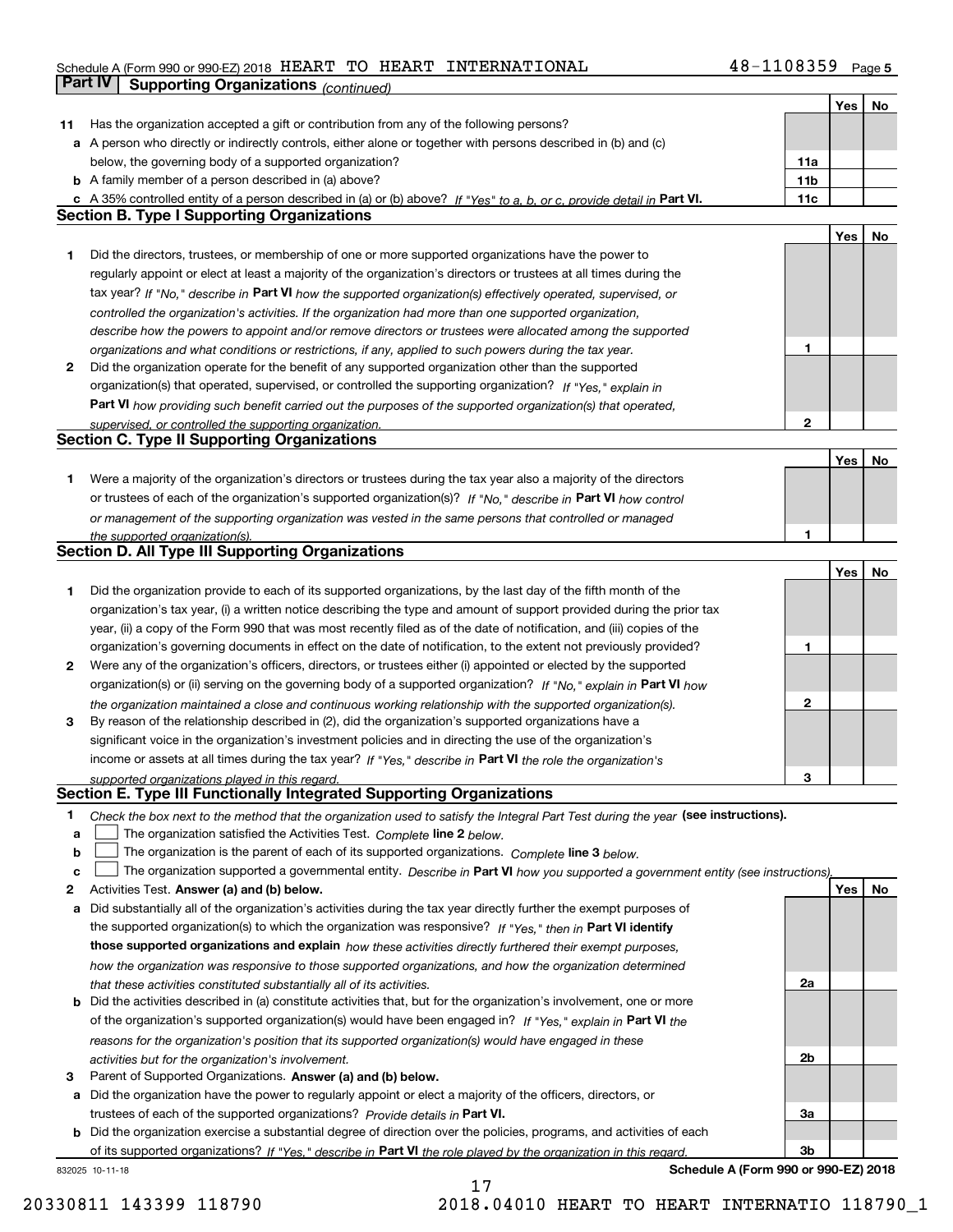|  |  | Part V   Type III Non-Functionally Integrated 509(a)(3) Supporting Organizations |                       |  |
|--|--|----------------------------------------------------------------------------------|-----------------------|--|
|  |  | Schedule A (Form 990 or 990-EZ) 2018 HEART TO HEART INTERNATIONAL                | $48 - 1108359$ Page 6 |  |

## 1 Check here if the organization satisfied the Integral Part Test as a qualifying trust on Nov. 20, 1970 (explain in Part VI.) See instructions. All other Type III non-functionally integrated supporting organizations must complete Sections A through E.

|              | Section A - Adjusted Net Income                                                                                                   |                | (A) Prior Year | (B) Current Year<br>(optional) |
|--------------|-----------------------------------------------------------------------------------------------------------------------------------|----------------|----------------|--------------------------------|
| 1.           | Net short-term capital gain                                                                                                       | 1.             |                |                                |
| $\mathbf{2}$ | Recoveries of prior-year distributions                                                                                            | $\overline{2}$ |                |                                |
| 3            | Other gross income (see instructions)                                                                                             | 3              |                |                                |
| 4            | Add lines 1 through 3                                                                                                             | 4              |                |                                |
| 5            | Depreciation and depletion                                                                                                        | 5              |                |                                |
| 6            | Portion of operating expenses paid or incurred for production or                                                                  |                |                |                                |
|              | collection of gross income or for management, conservation, or                                                                    |                |                |                                |
|              | maintenance of property held for production of income (see instructions)                                                          | 6              |                |                                |
| 7            | Other expenses (see instructions)                                                                                                 | $\overline{7}$ |                |                                |
| 8            | Adjusted Net Income (subtract lines 5, 6, and 7 from line 4)                                                                      | 8              |                |                                |
|              | <b>Section B - Minimum Asset Amount</b>                                                                                           |                | (A) Prior Year | (B) Current Year<br>(optional) |
| 1            | Aggregate fair market value of all non-exempt-use assets (see                                                                     |                |                |                                |
|              | instructions for short tax year or assets held for part of year):                                                                 |                |                |                                |
|              | a Average monthly value of securities                                                                                             | 1a             |                |                                |
|              | <b>b</b> Average monthly cash balances                                                                                            | 1 <sub>b</sub> |                |                                |
|              | c Fair market value of other non-exempt-use assets                                                                                | 1c             |                |                                |
|              | d Total (add lines 1a, 1b, and 1c)                                                                                                | 1d             |                |                                |
|              | e Discount claimed for blockage or other                                                                                          |                |                |                                |
|              | factors (explain in detail in Part VI):                                                                                           |                |                |                                |
| $\mathbf{2}$ | Acquisition indebtedness applicable to non-exempt-use assets                                                                      | $\mathbf{2}$   |                |                                |
| 3            | Subtract line 2 from line 1d                                                                                                      | 3              |                |                                |
| 4            | Cash deemed held for exempt use. Enter 1-1/2% of line 3 (for greater amount,                                                      |                |                |                                |
|              | see instructions)                                                                                                                 | 4              |                |                                |
| 5            | Net value of non-exempt-use assets (subtract line 4 from line 3)                                                                  | 5              |                |                                |
| 6            | Multiply line 5 by .035                                                                                                           | 6              |                |                                |
| 7            | Recoveries of prior-year distributions                                                                                            | $\overline{7}$ |                |                                |
| 8            | Minimum Asset Amount (add line 7 to line 6)                                                                                       | 8              |                |                                |
|              | <b>Section C - Distributable Amount</b>                                                                                           |                |                | <b>Current Year</b>            |
| 1.           | Adjusted net income for prior year (from Section A, line 8, Column A)                                                             | 1              |                |                                |
| 2            | Enter 85% of line 1                                                                                                               | $\overline{2}$ |                |                                |
| 3            | Minimum asset amount for prior year (from Section B, line 8, Column A)                                                            | 3              |                |                                |
| 4            | Enter greater of line 2 or line 3                                                                                                 | 4              |                |                                |
| 5            | Income tax imposed in prior year                                                                                                  | 5              |                |                                |
| 6            | <b>Distributable Amount.</b> Subtract line 5 from line 4, unless subject to                                                       |                |                |                                |
|              | emergency temporary reduction (see instructions)                                                                                  | 6              |                |                                |
| 7            | Check here if the current year is the organization's first as a non-functionally integrated Type III supporting organization (see |                |                |                                |

instructions).

**1**

**Schedule A (Form 990 or 990-EZ) 2018**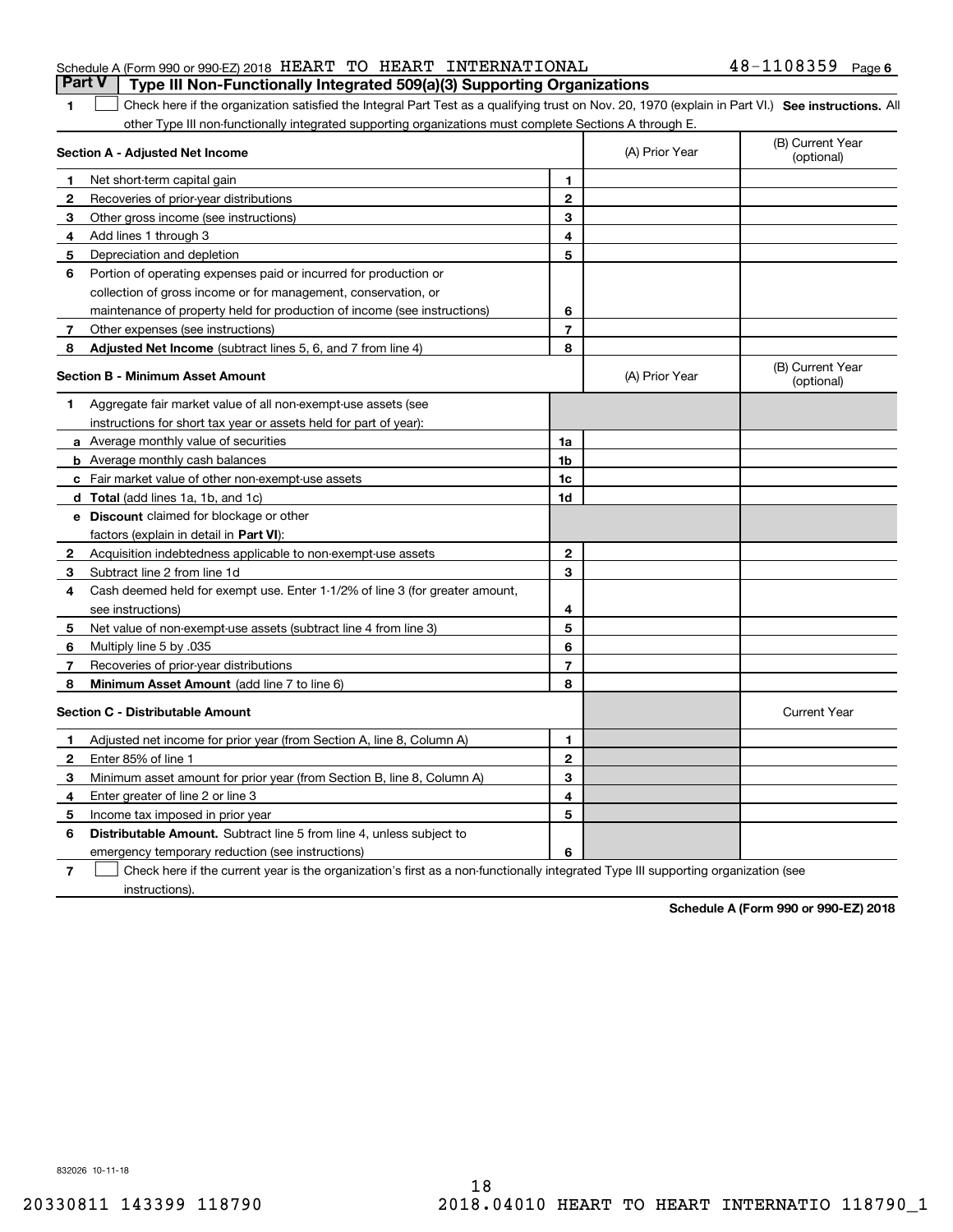#### Schedule A (Form 990 or 990-EZ) 2018  $\rm{HEART\_TO}$   $\rm{HEART\_INTERNATIONAL}$   $\rm{48-1108359}$   $\rm{Page}$

| <b>Part V</b> | Type III Non-Functionally Integrated 509(a)(3) Supporting Organizations                    |                             | (continued)                           |                                         |  |  |  |  |  |
|---------------|--------------------------------------------------------------------------------------------|-----------------------------|---------------------------------------|-----------------------------------------|--|--|--|--|--|
|               | <b>Section D - Distributions</b>                                                           |                             |                                       | <b>Current Year</b>                     |  |  |  |  |  |
| 1             | Amounts paid to supported organizations to accomplish exempt purposes                      |                             |                                       |                                         |  |  |  |  |  |
| 2             | Amounts paid to perform activity that directly furthers exempt purposes of supported       |                             |                                       |                                         |  |  |  |  |  |
|               | organizations, in excess of income from activity                                           |                             |                                       |                                         |  |  |  |  |  |
| з             | Administrative expenses paid to accomplish exempt purposes of supported organizations      |                             |                                       |                                         |  |  |  |  |  |
| 4             | Amounts paid to acquire exempt-use assets                                                  |                             |                                       |                                         |  |  |  |  |  |
| 5             | Qualified set-aside amounts (prior IRS approval required)                                  |                             |                                       |                                         |  |  |  |  |  |
| 6             | Other distributions (describe in Part VI). See instructions.                               |                             |                                       |                                         |  |  |  |  |  |
| 7             | Total annual distributions. Add lines 1 through 6.                                         |                             |                                       |                                         |  |  |  |  |  |
| 8             | Distributions to attentive supported organizations to which the organization is responsive |                             |                                       |                                         |  |  |  |  |  |
|               | (provide details in Part VI). See instructions.                                            |                             |                                       |                                         |  |  |  |  |  |
| 9             | Distributable amount for 2018 from Section C, line 6                                       |                             |                                       |                                         |  |  |  |  |  |
| 10            | Line 8 amount divided by line 9 amount                                                     |                             |                                       |                                         |  |  |  |  |  |
|               |                                                                                            | (i)                         | (iii)                                 | (iii)                                   |  |  |  |  |  |
|               | <b>Section E - Distribution Allocations</b> (see instructions)                             | <b>Excess Distributions</b> | <b>Underdistributions</b><br>Pre-2018 | <b>Distributable</b><br>Amount for 2018 |  |  |  |  |  |
| 1             | Distributable amount for 2018 from Section C, line 6                                       |                             |                                       |                                         |  |  |  |  |  |
| 2             | Underdistributions, if any, for years prior to 2018 (reason-                               |                             |                                       |                                         |  |  |  |  |  |
|               | able cause required- explain in Part VI). See instructions.                                |                             |                                       |                                         |  |  |  |  |  |
| з             | Excess distributions carryover, if any, to 2018                                            |                             |                                       |                                         |  |  |  |  |  |
|               | <b>a</b> From 2013                                                                         |                             |                                       |                                         |  |  |  |  |  |
|               | <b>b</b> From $2014$                                                                       |                             |                                       |                                         |  |  |  |  |  |
|               | $c$ From 2015                                                                              |                             |                                       |                                         |  |  |  |  |  |
|               | <b>d</b> From 2016                                                                         |                             |                                       |                                         |  |  |  |  |  |
|               | e From 2017                                                                                |                             |                                       |                                         |  |  |  |  |  |
|               | Total of lines 3a through e                                                                |                             |                                       |                                         |  |  |  |  |  |
|               | <b>g</b> Applied to underdistributions of prior years                                      |                             |                                       |                                         |  |  |  |  |  |
|               | <b>h</b> Applied to 2018 distributable amount                                              |                             |                                       |                                         |  |  |  |  |  |
|               | Carryover from 2013 not applied (see instructions)                                         |                             |                                       |                                         |  |  |  |  |  |
|               | Remainder. Subtract lines 3g, 3h, and 3i from 3f.                                          |                             |                                       |                                         |  |  |  |  |  |
| 4             | Distributions for 2018 from Section D,                                                     |                             |                                       |                                         |  |  |  |  |  |
|               | line $7:$                                                                                  |                             |                                       |                                         |  |  |  |  |  |
|               | <b>a</b> Applied to underdistributions of prior years                                      |                             |                                       |                                         |  |  |  |  |  |
|               | <b>b</b> Applied to 2018 distributable amount                                              |                             |                                       |                                         |  |  |  |  |  |
| c             | Remainder. Subtract lines 4a and 4b from 4.                                                |                             |                                       |                                         |  |  |  |  |  |
| 5             | Remaining underdistributions for years prior to 2018, if                                   |                             |                                       |                                         |  |  |  |  |  |
|               | any. Subtract lines 3g and 4a from line 2. For result greater                              |                             |                                       |                                         |  |  |  |  |  |
|               | than zero, explain in Part VI. See instructions.                                           |                             |                                       |                                         |  |  |  |  |  |
| 6             | Remaining underdistributions for 2018. Subtract lines 3h                                   |                             |                                       |                                         |  |  |  |  |  |
|               | and 4b from line 1. For result greater than zero, explain in                               |                             |                                       |                                         |  |  |  |  |  |
|               | Part VI. See instructions.                                                                 |                             |                                       |                                         |  |  |  |  |  |
| 7             | Excess distributions carryover to 2019. Add lines 3j                                       |                             |                                       |                                         |  |  |  |  |  |
|               | and 4c.                                                                                    |                             |                                       |                                         |  |  |  |  |  |
| 8             | Breakdown of line 7:                                                                       |                             |                                       |                                         |  |  |  |  |  |
|               | a Excess from 2014                                                                         |                             |                                       |                                         |  |  |  |  |  |
|               | <b>b</b> Excess from 2015                                                                  |                             |                                       |                                         |  |  |  |  |  |
|               | c Excess from 2016                                                                         |                             |                                       |                                         |  |  |  |  |  |
|               | d Excess from 2017                                                                         |                             |                                       |                                         |  |  |  |  |  |
|               | e Excess from 2018                                                                         |                             |                                       |                                         |  |  |  |  |  |

**Schedule A (Form 990 or 990-EZ) 2018**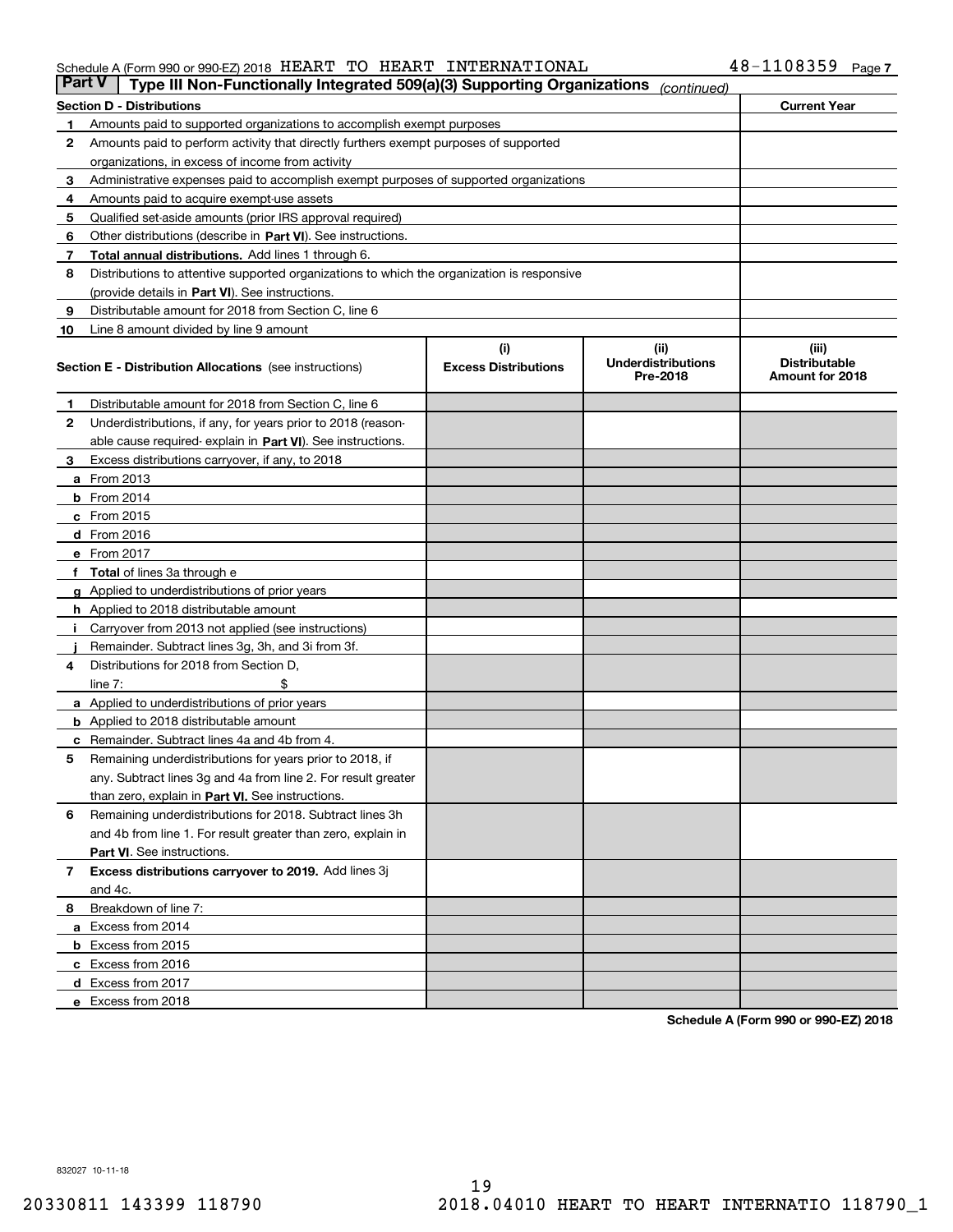Part VI | Supplemental Information. Provide the explanations required by Part II, line 10; Part II, line 17a or 17b; Part III, line 12; Part IV, Section A, lines 1, 2, 3b, 3c, 4b, 4c, 5a, 6, 9a, 9b, 9c, 11a, 11b, and 11c; Part IV, Section B, lines 1 and 2; Part IV, Section C, line 1; Part IV, Section D, lines 2 and 3; Part IV, Section E, lines 1c, 2a, 2b, 3a, and 3b; Part V, line 1; Part V, Section B, line 1e; Part V, Section D, lines 5, 6, and 8; and Part V, Section E, lines 2, 5, and 6. Also complete this part for any additional information. (See instructions.)

SCHEDULE A, PART II, LINE 10, EXPLANATION FOR OTHER INCOME:

MISCELLANEOUS REVENUE

SALES OF FIXED ASSETS

PART II, SECTION C, LINE 17A, FACTS AND CIRCUMSTANCES TEST:

THE ORGANIZATION IS BROADLY SUPPORTED AND HAS A DIVERSE BOARD OF

DIRECTORS. THE ORGANIZATION'S PUBLIC SUPPORT PERCENTAGE IS JUST BELOW THE

33 1/3% THRESHOLD DUE TO THE LARGE NONCASH CONTRIBUTIONS IT HAS RECEIVED

FOR PHARMACEUTICAL AND MEDICAL SUPPLIES. THE ORGANIZATION IS PURSUING

FUNDRAISING EFFORTS TO BROADEN ITS SUPPORT AND INCREASE ITS PUBLIC SUPPORT

PERCENTAGE.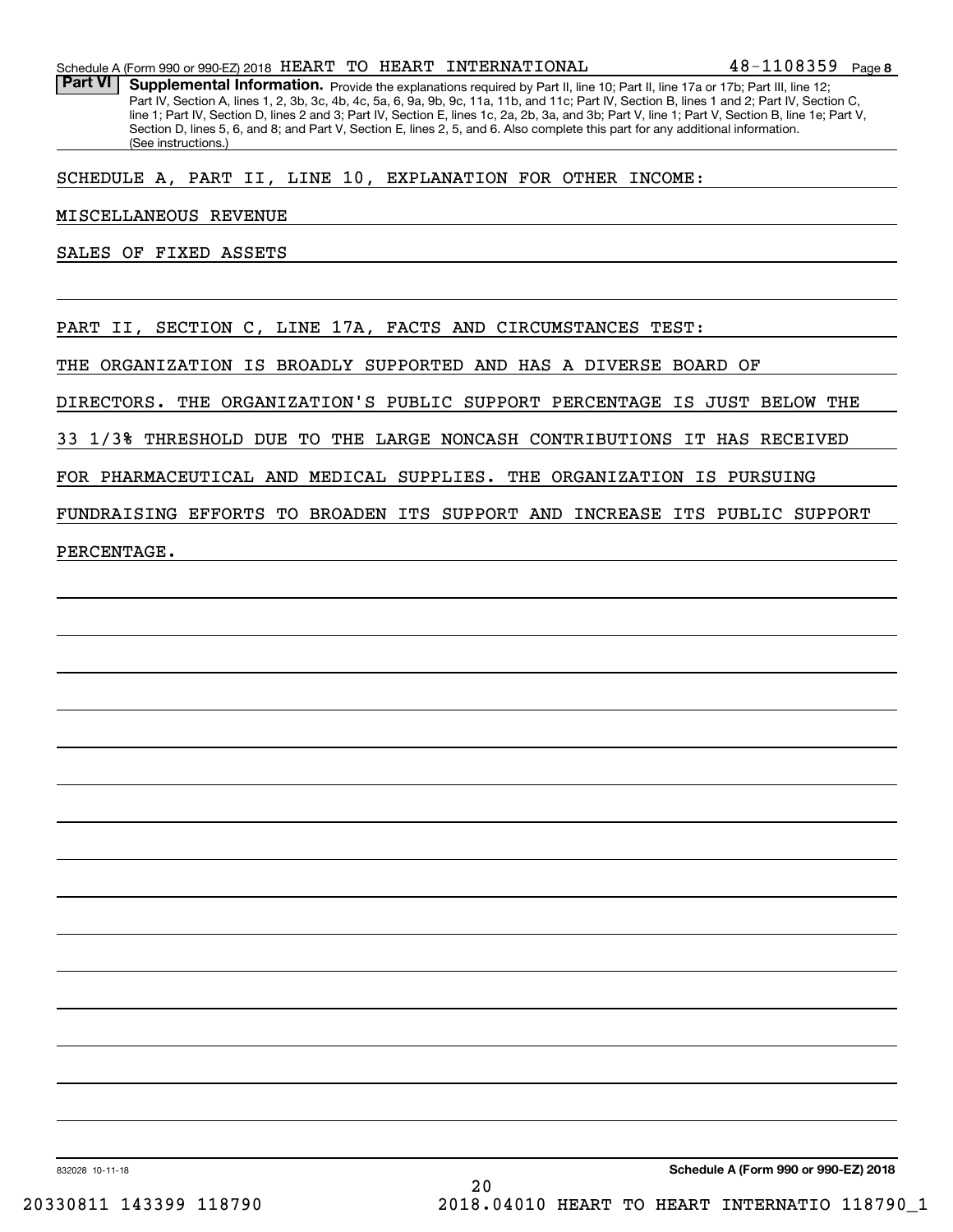Department of the Treasury Internal Revenue Service **(Form 990, 990-EZ, or 990-PF)**

Name of the organization

## \*\* PUBLIC DISCLOSURE COPY \*\*

# **Schedule B Schedule of Contributors**

**| Attach to Form 990, Form 990-EZ, or Form 990-PF. | Go to www.irs.gov/Form990 for the latest information.** OMB No. 1545-0047

**2018**

**Employer identification number**

|  |  | 18-1108359 |  |  |  |
|--|--|------------|--|--|--|
|  |  |            |  |  |  |

|                                       |  |  |  | HEART TO HEART INTERNATIONAL |  | 48-1108359 |
|---------------------------------------|--|--|--|------------------------------|--|------------|
| <b>Organization type (check one):</b> |  |  |  |                              |  |            |

| Filers of:         | Section:                                                                    |
|--------------------|-----------------------------------------------------------------------------|
| Form 990 or 990-EZ | $\lfloor X \rfloor$ 501(c)( 3) (enter number) organization                  |
|                    | $4947(a)(1)$ nonexempt charitable trust not treated as a private foundation |
|                    | 527 political organization                                                  |
| Form 990-PF        | 501(c)(3) exempt private foundation                                         |
|                    | 4947(a)(1) nonexempt charitable trust treated as a private foundation       |
|                    | 501(c)(3) taxable private foundation                                        |

Check if your organization is covered by the **General Rule** or a **Special Rule. Note:**  Only a section 501(c)(7), (8), or (10) organization can check boxes for both the General Rule and a Special Rule. See instructions.

#### **General Rule**

 $\boxed{\textbf{X}}$  For an organization filing Form 990, 990-EZ, or 990-PF that received, during the year, contributions totaling \$5,000 or more (in money or property) from any one contributor. Complete Parts I and II. See instructions for determining a contributor's total contributions.

#### **Special Rules**

| For an organization described in section 501(c)(3) filing Form 990 or 990-EZ that met the 33 1/3% support test of the regulations under               |
|-------------------------------------------------------------------------------------------------------------------------------------------------------|
| sections 509(a)(1) and 170(b)(1)(A)(vi), that checked Schedule A (Form 990 or 990-EZ), Part II, line 13, 16a, or 16b, and that received from          |
| any one contributor, during the year, total contributions of the greater of (1) \$5,000; or (2) 2% of the amount on (i) Form 990, Part VIII, line 1h; |
| or (ii) Form 990-EZ, line 1. Complete Parts I and II.                                                                                                 |

year, total contributions of more than \$1,000 *exclusively* for religious, charitable, scientific, literary, or educational purposes, or for the For an organization described in section 501(c)(7), (8), or (10) filing Form 990 or 990-EZ that received from any one contributor, during the prevention of cruelty to children or animals. Complete Parts I (entering "N/A" in column (b) instead of the contributor name and address), II, and III.  $\mathcal{L}^{\text{max}}$ 

purpose. Don't complete any of the parts unless the **General Rule** applies to this organization because it received *nonexclusively* year, contributions <sub>exclusively</sub> for religious, charitable, etc., purposes, but no such contributions totaled more than \$1,000. If this box is checked, enter here the total contributions that were received during the year for an  $\;$ exclusively religious, charitable, etc., For an organization described in section 501(c)(7), (8), or (10) filing Form 990 or 990-EZ that received from any one contributor, during the religious, charitable, etc., contributions totaling \$5,000 or more during the year  $\Box$ — $\Box$  =  $\Box$  $\mathcal{L}^{\text{max}}$ 

**Caution:**  An organization that isn't covered by the General Rule and/or the Special Rules doesn't file Schedule B (Form 990, 990-EZ, or 990-PF),  **must** but it answer "No" on Part IV, line 2, of its Form 990; or check the box on line H of its Form 990-EZ or on its Form 990-PF, Part I, line 2, to certify that it doesn't meet the filing requirements of Schedule B (Form 990, 990-EZ, or 990-PF).

**For Paperwork Reduction Act Notice, see the instructions for Form 990, 990-EZ, or 990-PF. Schedule B (Form 990, 990-EZ, or 990-PF) (2018)** LHA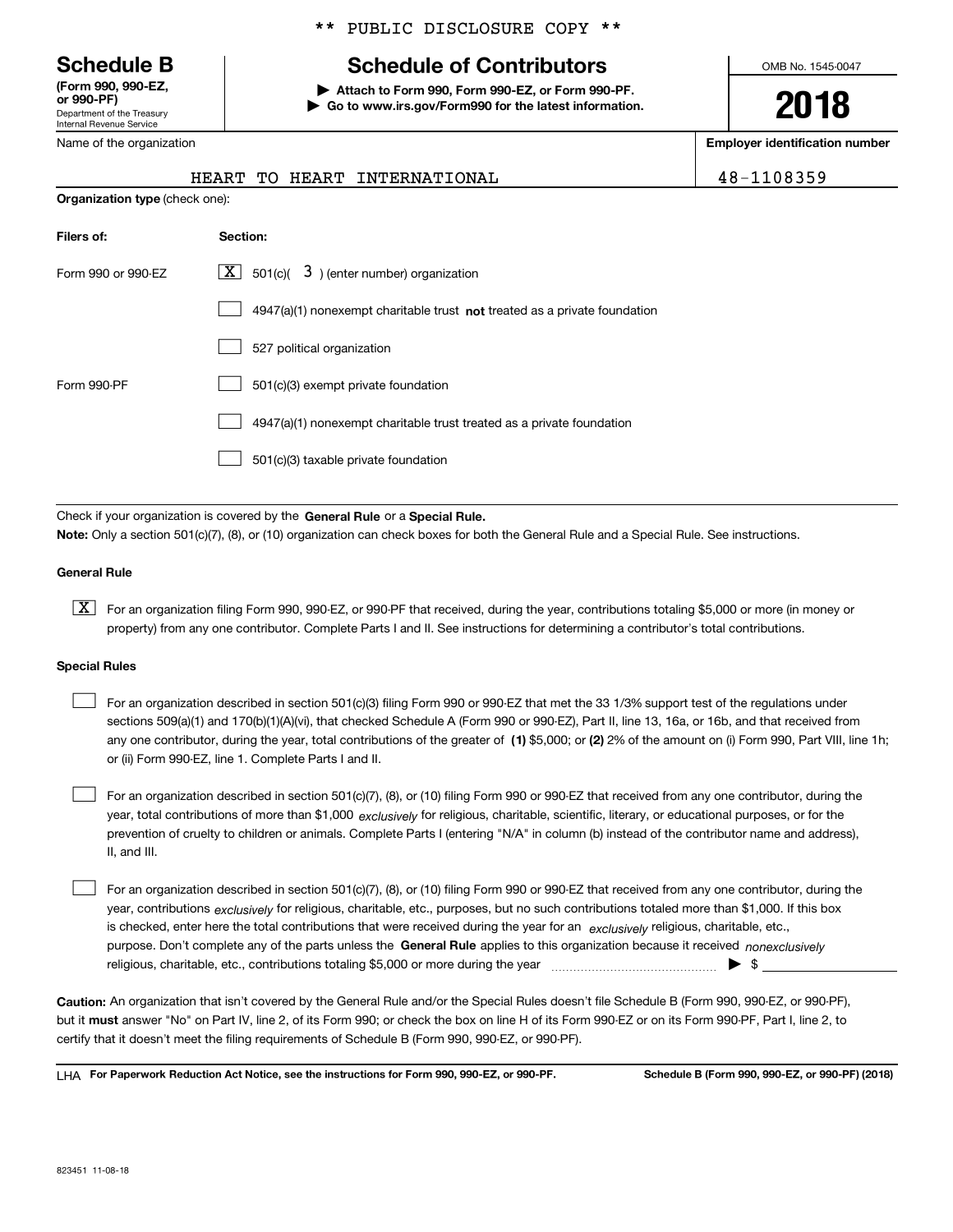# Schedule B (Form 990, 990-EZ, or 990-PF) (2018) **Page 2** Page 2

Name of organization

**Employer identification number**

**(d) Type of contribution**

### HEART TO HEART INTERNATIONAL 28-1108359

**(a) No.(b) Name, address, and ZIP + 4 (c) Total contributions Contributors** (see instructions). Use duplicate copies of Part I if additional space is needed. Chedule B (Form 990, 990-EZ, or 990-PF) (2018)<br>Iame of organization<br>**IEART TO HEART INTERNATIONAL**<br>**Part I** Contributors (see instructions). Use duplicate copies of Part I if additional space is needed.<br>**Part I** Contributo

| NO.                  | Name, address, and $\mathsf{ZIP}$ + 4 | <b>TOTAL CONTRIBUTIONS</b>                  | Type or contribution                                                                                                                                         |
|----------------------|---------------------------------------|---------------------------------------------|--------------------------------------------------------------------------------------------------------------------------------------------------------------|
| 1                    |                                       | 257,919.<br>$\$\$                           | Person<br>Payroll<br>Noncash<br>$\overline{\mathbf{X}}$<br>(Complete Part II for<br>noncash contributions.)                                                  |
| (a)                  | (b)                                   | (c)<br><b>Total contributions</b>           | (d)                                                                                                                                                          |
| No.<br>2             | Name, address, and ZIP + 4            | 6,909,726.<br>$\mathfrak{S}$                | Type of contribution<br>$\boxed{\text{X}}$<br>Person<br>Payroll<br>Noncash<br>$\overline{\mathbf{X}}$<br>(Complete Part II for<br>noncash contributions.)    |
| (a)                  | (b)                                   | (c)                                         | (d)                                                                                                                                                          |
| No.                  | Name, address, and ZIP + 4            | <b>Total contributions</b>                  | Type of contribution                                                                                                                                         |
| 3                    |                                       | 5,810.<br>$\mathsf{\$}$                     | $\overline{\mathbf{X}}$<br>Person<br>Payroll<br>Noncash<br>(Complete Part II for<br>noncash contributions.)                                                  |
| (a)                  | (b)                                   | (c)                                         | (d)                                                                                                                                                          |
| No.                  | Name, address, and ZIP + 4            | <b>Total contributions</b>                  | Type of contribution                                                                                                                                         |
| 4                    |                                       | 6,019.<br>$\mathsf{\$}$                     | $\overline{\mathbf{x}}$<br>Person<br>Payroll<br>Noncash<br>(Complete Part II for<br>noncash contributions.)                                                  |
| (a)                  | (b)                                   | (c)                                         | (d)                                                                                                                                                          |
| No.<br>5             | Name, address, and ZIP + 4            | <b>Total contributions</b><br>59,454.<br>\$ | Type of contribution<br>Person<br>Payroll<br>$\overline{\text{X}}$<br>Noncash<br>(Complete Part II for<br>noncash contributions.)                            |
| (a)<br>No.           | (b)<br>Name, address, and ZIP + 4     | (c)<br><b>Total contributions</b>           | (d)<br>Type of contribution                                                                                                                                  |
| 6<br>823452 11-08-18 |                                       | 55,000.<br>\$                               | $\overline{\text{X}}$<br>Person<br>Payroll<br>Noncash<br>(Complete Part II for<br>noncash contributions.)<br>Schedule B (Form 990, 990-EZ, or 990-PF) (2018) |

20330811 143399 118790 2018.04010 HEART TO HEART INTERNATIO 118790\_1

23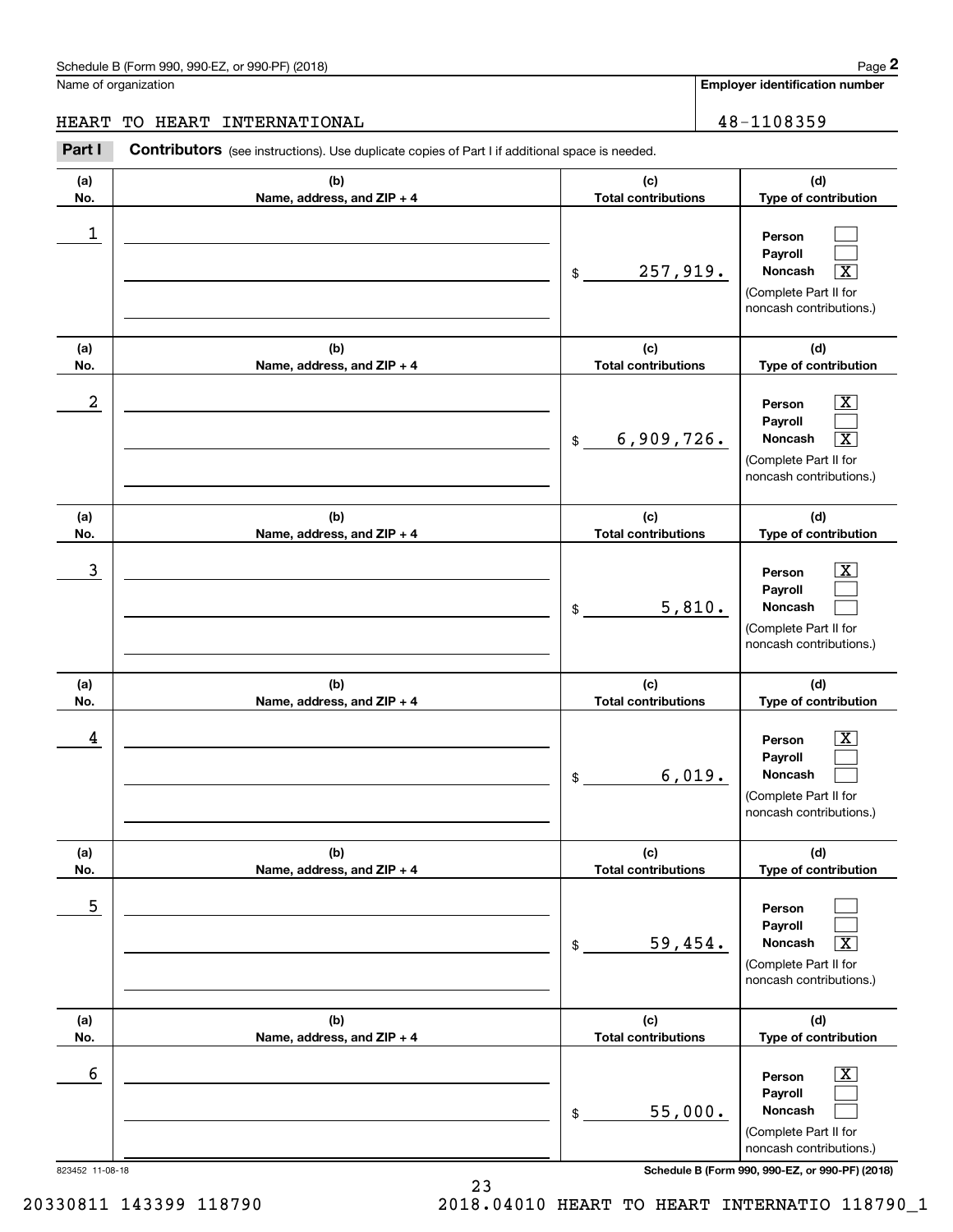$\boxed{\text{X}}$  $\mathcal{L}^{\text{max}}$  $\mathcal{L}^{\text{max}}$ 

 $\boxed{\text{X}}$  $\mathcal{L}^{\text{max}}$  $\mathcal{L}^{\text{max}}$ 

 $|X|$  $\mathcal{L}^{\text{max}}$  $\mathcal{L}^{\text{max}}$ 

 $\boxed{\text{X}}$  $\mathcal{L}^{\text{max}}$  $\mathcal{L}^{\text{max}}$ 

**(d)**

**Employer identification number (a)No.(b)Name, address, and ZIP + 4 (c)Total contributions (d)Type of contribution PersonPayrollNoncash (a)No.(b)Name, address, and ZIP + 4 (c)Total contributions (d)Type of contribution PersonPayrollNoncash (a)No.(b)Name, address, and ZIP + 4 (c)Total contributions (d)Type of contribution PersonPayrollNoncash (a) No.(b) Name, address, and ZIP + 4 (c) Total contributions Type of contribution PersonPayrollNoncash (a)No.(b)(c)**Schedule B (Form 990, 990-EZ, or 990-PF) (2018) **Page 2** Page 1 and the state of the state of the state of the state of the state of the state of the state of the state of the state of the state of the state of the state o Name of organization Contributors (see instructions). Use duplicate copies of Part I if additional space is needed. \$(Complete Part II for noncash contributions.) \$(Complete Part II for noncash contributions.) \$(Complete Part II for noncash contributions.) \$(Complete Part II for noncash contributions.) Chedule B (Form 990, 990-EZ, or 990-PF) (2018)<br>Iame of organization<br>**IEART TO HEART INTERNATIONAL**<br>**Part I** Contributors (see instructions). Use duplicate copies of Part I if additional space is needed.<br>**Part I** Contributo 7 X 550,217. 8 X 10,973. end to the second state of the second state of the second state of the second state of the second state of the second state of the second state of the second state of the second state of the second state of the second stat 8,000.  $10$  Person  $\overline{\text{X}}$ 13,500. HEART TO HEART INTERNATIONAL 48-1108359

| (a) | (b)                          | (c)                        | (d)                                                                                                                                           |
|-----|------------------------------|----------------------------|-----------------------------------------------------------------------------------------------------------------------------------------------|
| No. | Name, address, and $ZIP + 4$ | <b>Total contributions</b> | <b>Type of contribution</b>                                                                                                                   |
| 11  |                              | 5,000.<br>\$               | $\overline{\mathbf{X}}$<br>Person<br><b>Payroll</b><br>Noncash<br>(Complete Part II for<br>noncash contributions.)                            |
| (a) | (b)                          | (c)                        | (d)                                                                                                                                           |
| No. | Name, address, and $ZIP + 4$ | <b>Total contributions</b> | Type of contribution                                                                                                                          |
| 12  |                              | 1,493,231.<br>\$           | $\overline{\mathbf{X}}$<br>Person<br><b>Payroll</b><br>$\overline{\mathbf{x}}$<br>Noncash<br>(Complete Part II for<br>noncash contributions.) |

823452 11-08-18 **Schedule B (Form 990, 990-EZ, or 990-PF) (2018)**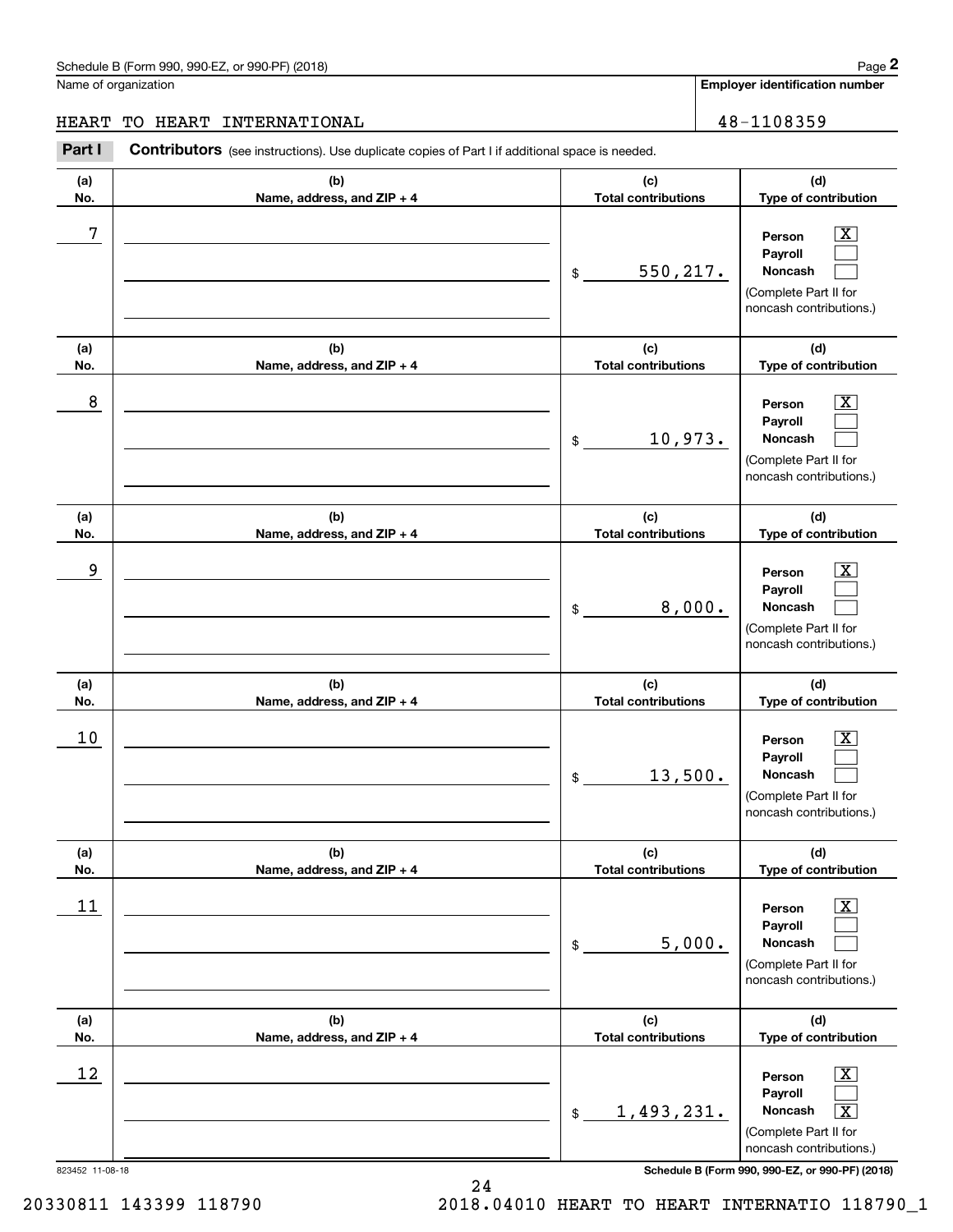# Schedule B (Form 990, 990-EZ, or 990-PF) (2018) **Page 2** Page 2

Name of organization

**Employer identification number**

**(d)**

 $\boxed{\text{X}}$  $\mathcal{L}^{\text{max}}$  $\mathcal{L}^{\text{max}}$ 

 $\mathcal{L}_{\text{max}}$ 

**(d)**

**(a) No.(b) Name, address, and ZIP + 4 (c) Total contributions Type of contribution Person PayrollNoncash (a) No.(b) Name, address, and ZIP + 4 (c) Total contributions Type of contribution Person(a)(b)(c)**Contributors (see instructions). Use duplicate copies of Part I if additional space is needed. \$(Complete Part II for noncash contributions.) \$Chedule B (Form 990, 990-EZ, or 990-PF) (2018)<br>Iame of organization<br>**IEART TO HEART INTERNATIONAL**<br>**Part I** Contributors (see instructions). Use duplicate copies of Part I if additional space is needed.<br>**Part I** Contributo  $13$  Person X 5,000. 14 HEART TO HEART INTERNATIONAL 48-1108359

|                 |                                   | 10, 136.<br>$$\mathbb{S}$$        | Payroll<br>$\overline{\textbf{x}}$<br><b>Noncash</b><br>(Complete Part II for<br>noncash contributions.)    |
|-----------------|-----------------------------------|-----------------------------------|-------------------------------------------------------------------------------------------------------------|
| (a)<br>No.      | (b)<br>Name, address, and ZIP + 4 | (c)<br><b>Total contributions</b> | (d)<br>Type of contribution                                                                                 |
| 15              |                                   | 139,718.<br>\$                    | Person<br>Payroll<br>Noncash<br>$\overline{\mathbf{x}}$<br>(Complete Part II for<br>noncash contributions.) |
| (a)<br>No.      | (b)<br>Name, address, and ZIP + 4 | (c)<br><b>Total contributions</b> | (d)<br>Type of contribution                                                                                 |
| 16              |                                   | 6,017,219.<br>$$^{\circ}$         | X<br>Person<br>Payroll<br>Noncash<br>(Complete Part II for<br>noncash contributions.)                       |
| (a)<br>No.      | (b)<br>Name, address, and ZIP + 4 | (c)<br><b>Total contributions</b> | (d)<br>Type of contribution                                                                                 |
| 17              |                                   | 14,385.<br>$\frac{1}{2}$          | Person<br>Payroll<br>$\overline{\mathbf{X}}$<br>Noncash<br>(Complete Part II for<br>noncash contributions.) |
| (a)<br>No.      | (b)<br>Name, address, and ZIP + 4 | (c)<br><b>Total contributions</b> | (d)<br>Type of contribution                                                                                 |
| 18              |                                   | 98,575.<br>$\mathsf{\$}$          | $\boxed{\text{X}}$<br>Person<br>Payroll<br>Noncash<br>(Complete Part II for<br>noncash contributions.)      |
| 823452 11-08-18 | 25                                |                                   | Schedule B (Form 990, 990-EZ, or 990-PF) (2018)                                                             |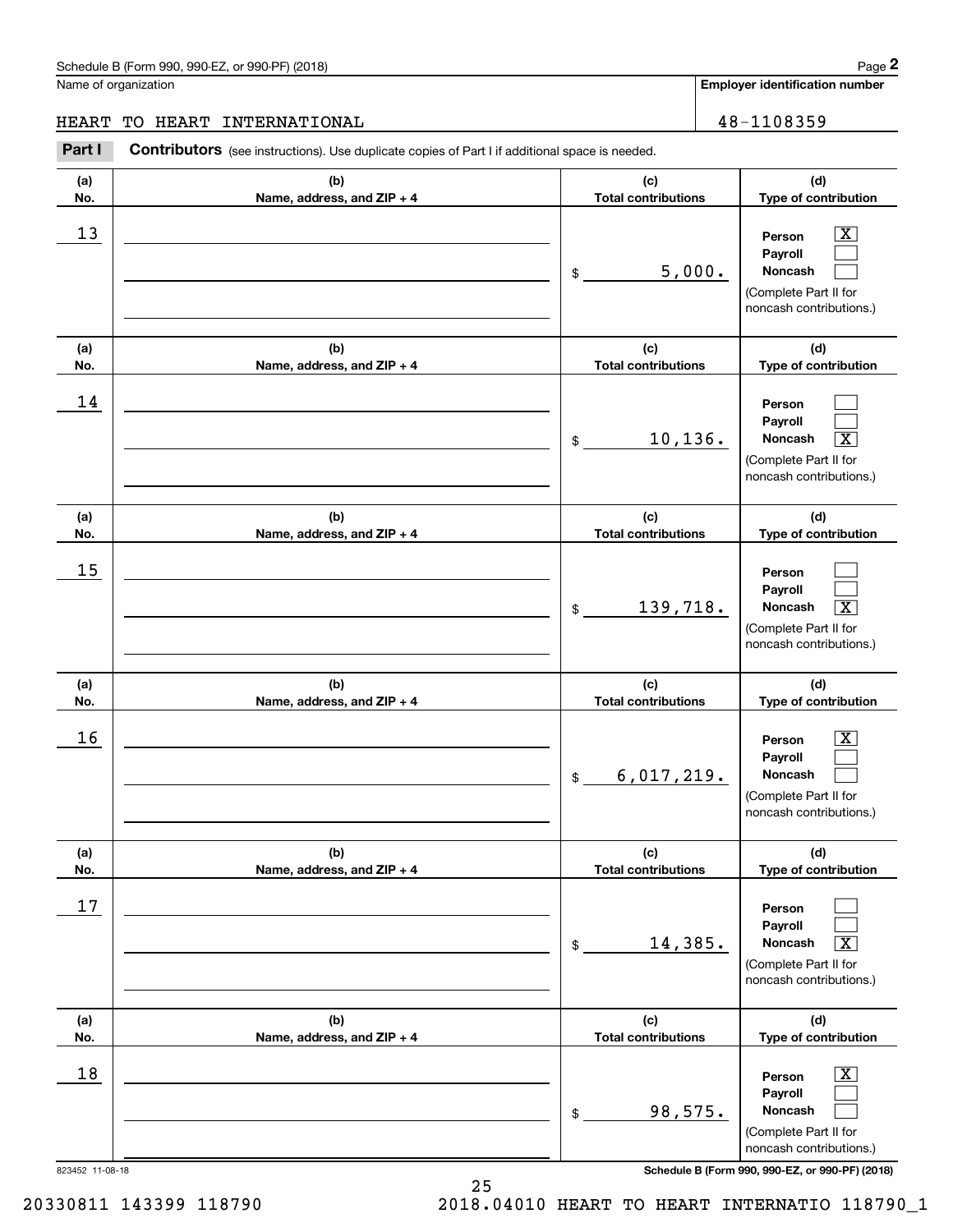# Schedule B (Form 990, 990-EZ, or 990-PF) (2018) **Page 2**

Name of organization

**Employer identification number**

**(d)**

 $\boxed{\text{X}}$  $\mathcal{L}^{\text{max}}$  $\mathcal{L}^{\text{max}}$ 

**(d)**

**(a) No.(b) Name, address, and ZIP + 4 (c) Total contributions Type of contribution Person PayrollNoncash (a) No.(b) Name, address, and ZIP + 4 (c) Total contributions Type of contribution Contributors** (see instructions). Use duplicate copies of Part I if additional space is needed. \$(Complete Part II for noncash contributions.) \$Chedule B (Form 990, 990-EZ, or 990-PF) (2018)<br>Iame of organization<br>**IEART TO HEART INTERNATIONAL**<br>**Part I** Contributors (see instructions). Use duplicate copies of Part I if additional space is needed.<br>**Part I** Contributo 19 X 21,334. 5,000. HEART TO HEART INTERNATIONAL 48-1108359

| 20                                                                       |                                   | 5,000.<br>$\mathsf{\$}$           | X.<br>Person<br>Payroll<br>Noncash<br>(Complete Part II for<br>noncash contributions.)                 |
|--------------------------------------------------------------------------|-----------------------------------|-----------------------------------|--------------------------------------------------------------------------------------------------------|
| (a)<br>No.                                                               | (b)<br>Name, address, and ZIP + 4 | (c)<br><b>Total contributions</b> | (d)<br>Type of contribution                                                                            |
| 21                                                                       |                                   | 12,000.<br>\$                     | x<br>Person<br>Payroll<br>Noncash<br>(Complete Part II for<br>noncash contributions.)                  |
| (a)<br>No.                                                               | (b)<br>Name, address, and ZIP + 4 | (c)<br><b>Total contributions</b> | (d)<br>Type of contribution                                                                            |
| 22                                                                       |                                   | 7,000.<br>$\frac{1}{2}$           | X.<br>Person<br>Payroll<br>Noncash<br>(Complete Part II for<br>noncash contributions.)                 |
| (a)<br>No.                                                               | (b)<br>Name, address, and ZIP + 4 | (c)<br><b>Total contributions</b> | (d)<br>Type of contribution                                                                            |
| 23                                                                       |                                   | 11,684.<br>$\mathsf{\$}$          | X<br>Person<br>Payroll<br>Noncash<br>(Complete Part II for<br>noncash contributions.)                  |
| (a)<br>No.                                                               | (b)<br>Name, address, and ZIP + 4 | (c)<br><b>Total contributions</b> | (d)<br>Type of contribution                                                                            |
| 24                                                                       |                                   | 8,236.<br>\$                      | $\boxed{\text{X}}$<br>Person<br>Payroll<br>Noncash<br>(Complete Part II for<br>noncash contributions.) |
| Schedule B (Form 990, 990-EZ, or 990-PF) (2018)<br>823452 11-08-18<br>26 |                                   |                                   |                                                                                                        |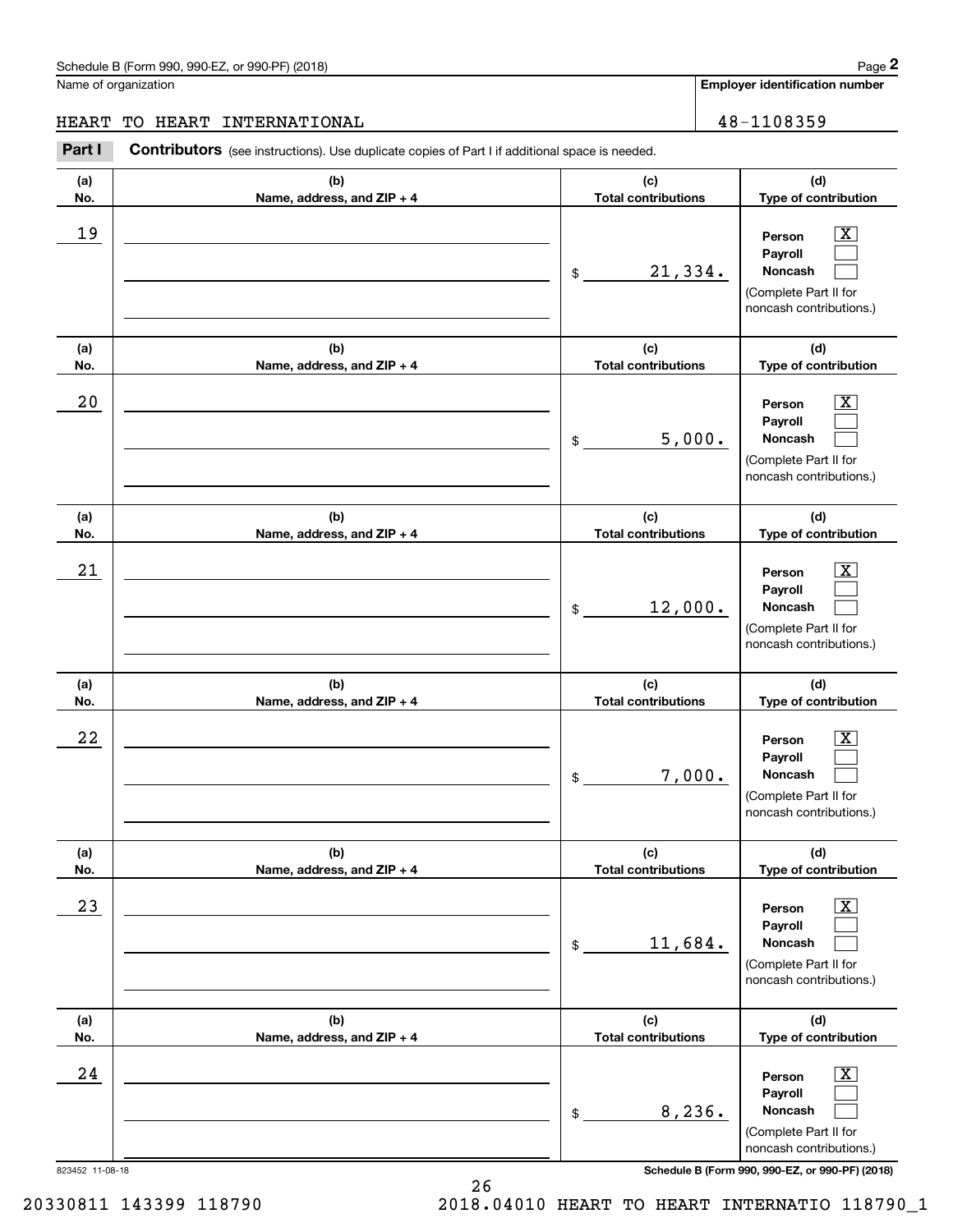#### Schedule B (Form 990, 990-EZ, or 990-PF) (2018) **Page 2** Page 1 and the state of the state of the state of the state of the state of the state of the state of the state of the state of the state of the state of the state o

Name of organization

**Employer identification number**

**(a)No.(b)Name, address, and ZIP + 4 (c)Total contributions (d)Type of contribution PersonPayrollNoncash (a)No.(b)Name, address, and ZIP + 4 (c)Total contributions (d)Type of contribution PersonPayrollNoncash (a)No.(b)Name, address, and ZIP + 4 (c)Total contributions (d)Type of contribution PersonPayrollNoncash (a) No.(b) Name, address, and ZIP + 4 (c) Total contributions (d) Type of contribution PersonPayrollNoncash (a) No.(b) Name, address, and ZIP + 4 (c) Total contributions (d) Type of contribution PersonPayrollNoncash (a) No.(b)Name, address, and ZIP + 4 (c) Total contributions (d)Type of contribution PersonPayrollNoncash Contributors** (see instructions). Use duplicate copies of Part I if additional space is needed. \$(Complete Part II for noncash contributions.) \$(Complete Part II for noncash contributions.) \$(Complete Part II for noncash contributions.) \$(Complete Part II for noncash contributions.) \$(Complete Part II for noncash contributions.) \$(Complete Part II for Chedule B (Form 990, 990-EZ, or 990-PF) (2018)<br>Iame of organization<br>**IEART TO HEART INTERNATIONAL**<br>**Part I** Contributors (see instructions). Use duplicate copies of Part I if additional space is needed.<br>**Part I** Contributo  $|X|$  $\mathcal{L}^{\text{max}}$  $\mathcal{L}^{\text{max}}$  $\boxed{\text{X}}$  $\mathcal{L}^{\text{max}}$  $\mathcal{L}^{\text{max}}$  $|X|$  $\mathcal{L}^{\text{max}}$  $\mathcal{L}^{\text{max}}$  $\boxed{\text{X}}$  $\mathcal{L}^{\text{max}}$  $\mathcal{L}^{\text{max}}$  $\boxed{\text{X}}$  $\mathcal{L}^{\text{max}}$  $\mathcal{L}^{\text{max}}$  $\boxed{\text{X}}$  $\mathcal{L}^{\text{max}}$  $\mathcal{L}^{\text{max}}$  $25$  | Person  $\overline{\text{X}}$ 7,500.  $26$  Person  $\overline{\text{X}}$ 50,000.  $27$  | Person  $\overline{\text{X}}$ 5,000.  $28$  | Person  $\overline{\text{X}}$ 10,000.  $29$  | Person  $\overline{\text{X}}$ 10,000. 30 Person X 10,000. HEART TO HEART INTERNATIONAL 48-1108359

823452 11-08-18 **Schedule B (Form 990, 990-EZ, or 990-PF) (2018)**

noncash contributions.)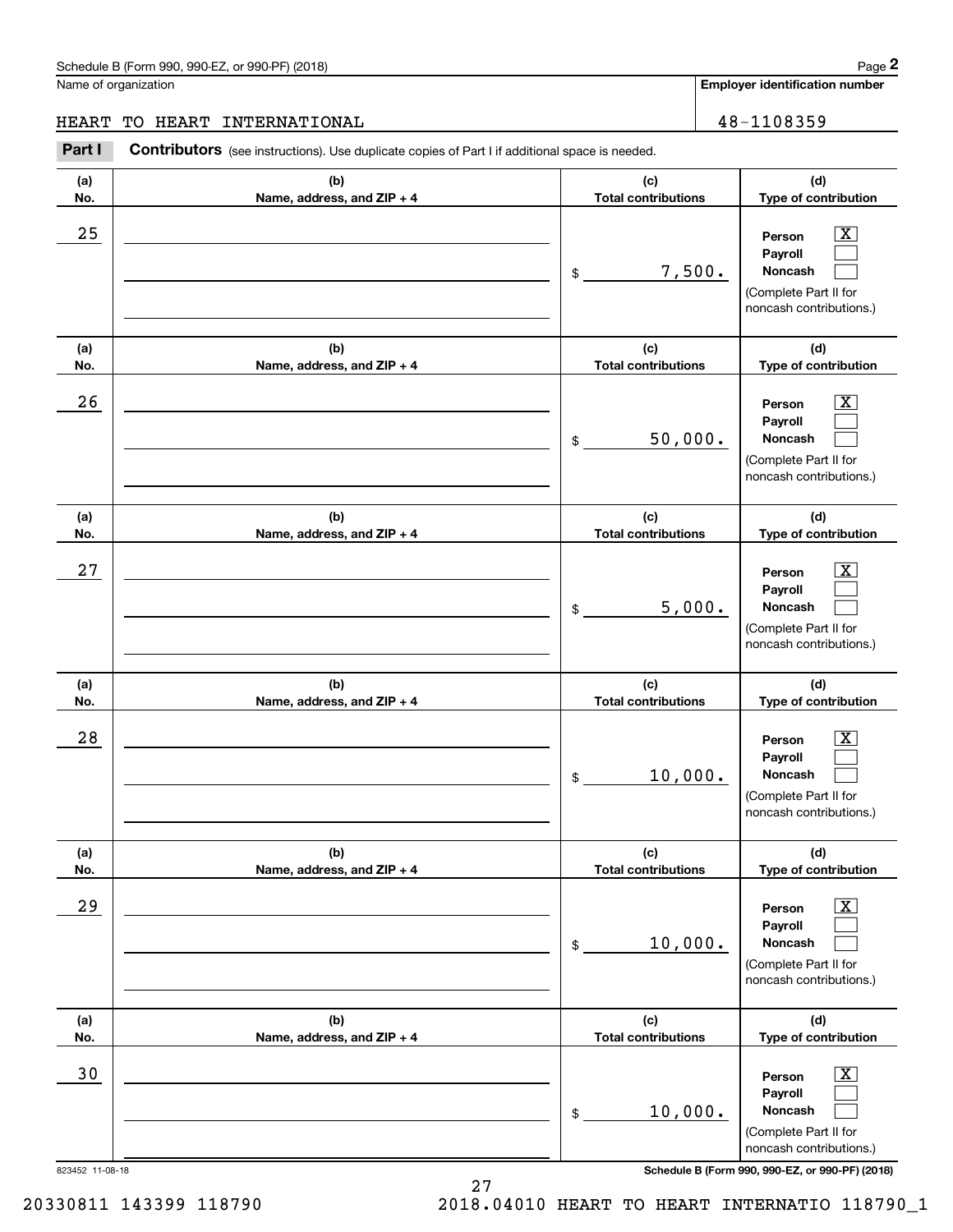#### Schedule B (Form 990, 990-EZ, or 990-PF) (2018) **Page 2** Page 1 and 2018 Page 2

**Employer identification number (a)No.(b)Name, address, and ZIP + 4 (c)Total contributions (d)Type of contribution PersonPayrollNoncash (a)No.(b)Name, address, and ZIP + 4 (c)Total contributions (d)Type of contribution PersonPayrollNoncash (a)No.(b)Name, address, and ZIP + 4 (c)Total contributions (d)Type of contribution PersonPayrollNoncash (a) No.(b) Name, address, and ZIP + 4 (c) Total contributions (d) Type of contribution PersonPayrollNoncash (a) No.(b) Name, address, and ZIP + 4 (c) Total contributions (d) Type of contribution PersonPayrollNoncash (a) No.(b)Name, address, and ZIP + 4 (c) Total contributions (d)Type of contribution PersonPayroll**Name of organization **Contributors** (see instructions). Use duplicate copies of Part I if additional space is needed. \$(Complete Part II for noncash contributions.) \$(Complete Part II for noncash contributions.) \$(Complete Part II for noncash contributions.) \$(Complete Part II for noncash contributions.) \$(Complete Part II for noncash contributions.) Chedule B (Form 990, 990-EZ, or 990-PF) (2018)<br>Iame of organization<br>**IEART TO HEART INTERNATIONAL**<br>**Part I** Contributors (see instructions). Use duplicate copies of Part I if additional space is needed.<br>**Part I** Contributo  $|X|$  $\mathcal{L}^{\text{max}}$  $\mathcal{L}^{\text{max}}$  $\boxed{\text{X}}$  $\mathcal{L}^{\text{max}}$  $\mathcal{L}^{\text{max}}$  $|X|$  $\mathcal{L}^{\text{max}}$  $\mathcal{L}^{\text{max}}$  $\boxed{\text{X}}$  $\mathcal{L}^{\text{max}}$  $\mathcal{L}^{\text{max}}$  $\boxed{\text{X}}$  $\mathcal{L}^{\text{max}}$  $\mathcal{L}^{\text{max}}$  $\boxed{\text{X}}$  $\mathcal{L}^{\text{max}}$ 31 Person X 10,000.  $32$  | Person  $\overline{\text{X}}$ 25,000. 33 Person X 6,000.  $34$  | Person  $\overline{\text{X}}$ 10,000.  $35$  | Person  $\overline{\text{X}}$ 100,000.  $36$  Person X HEART TO HEART INTERNATIONAL 48-1108359

823452 11-08-18 **Schedule B (Form 990, 990-EZ, or 990-PF) (2018)** noncash contributions.)

**Noncash**

(Complete Part II for

 $\mathcal{L}^{\text{max}}$ 

20330811 143399 118790 2018.04010 HEART TO HEART INTERNATIO 118790\_1

8,719.

\$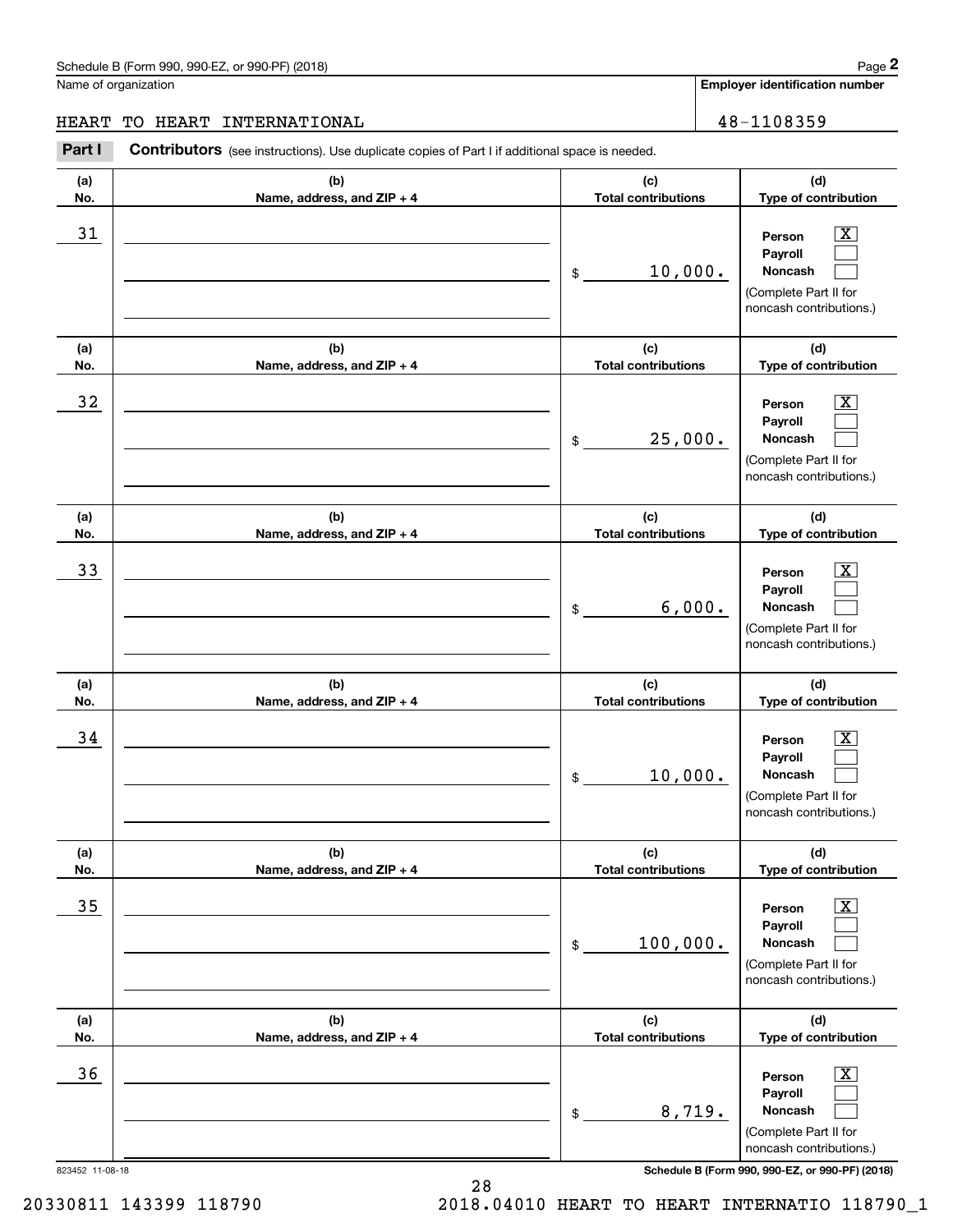# Schedule B (Form 990, 990-EZ, or 990-PF) (2018) **Page 2** Page 2

Name of organization

**Employer identification number**

**(d)**

 $\boxed{\text{X}}$  $\mathcal{L}^{\text{max}}$  $\mathcal{L}^{\text{max}}$ 

 $\mathcal{L}^{\text{max}}$ 

**(d)**

**(a) No.(b) Name, address, and ZIP + 4 (c) Total contributions Type of contribution Person PayrollNoncash (a) No.(b) Name, address, and ZIP + 4 (c) Total contributions Type of contribution Person(a)No.(b)Name, address, and ZIP + 4 (c)Total contributions Contributors** (see instructions). Use duplicate copies of Part I if additional space is needed. \$(Complete Part II for noncash contributions.) \$Chedule B (Form 990, 990-EZ, or 990-PF) (2018)<br>Iame of organization<br>**IEART TO HEART INTERNATIONAL**<br>**Part I** Contributors (see instructions). Use duplicate copies of Part I if additional space is needed.<br>**Part I** Contributo 37 X 5,000. 38 39 HEART TO HEART INTERNATIONAL 48-1108359

|                 |                                     | Payroll<br>303,936.<br><b>Noncash</b><br>$\overline{\text{x}}$<br>$\$\$<br>(Complete Part II for<br>noncash contributions.)               |
|-----------------|-------------------------------------|-------------------------------------------------------------------------------------------------------------------------------------------|
| (a)<br>No.      | (b)<br>Name, address, and ZIP + 4   | (c)<br>(d)<br><b>Total contributions</b><br>Type of contribution                                                                          |
| 39              |                                     | Person<br>Payroll<br>232,500.<br>$\overline{\texttt{X}}$<br>Noncash<br>$$\mathbb{S}$$<br>(Complete Part II for<br>noncash contributions.) |
| (a)<br>No.      | (b)<br>Name, address, and $ZIP + 4$ | (c)<br>(d)<br><b>Total contributions</b><br>Type of contribution                                                                          |
| 40              |                                     | Person<br>X.<br>Payroll<br>225,000.<br><b>Noncash</b><br>\$<br>(Complete Part II for<br>noncash contributions.)                           |
| (a)<br>No.      | (b)<br>Name, address, and ZIP + 4   | (c)<br>(d)<br><b>Total contributions</b><br>Type of contribution                                                                          |
| 41              |                                     | х<br>Person<br>Payroll<br>10,000.<br>Noncash<br>\$<br>(Complete Part II for<br>noncash contributions.)                                    |
| (a)<br>No.      | (b)<br>Name, address, and ZIP + 4   | (c)<br>(d)<br><b>Total contributions</b><br>Type of contribution                                                                          |
| 42              |                                     | $\overline{\mathbf{x}}$<br>Person<br>Payroll<br>5,450.<br>Noncash<br>\$<br>(Complete Part II for<br>noncash contributions.)               |
| 823452 11-08-18 | 29                                  | Schedule B (Form 990, 990-EZ, or 990-PF) (2018)                                                                                           |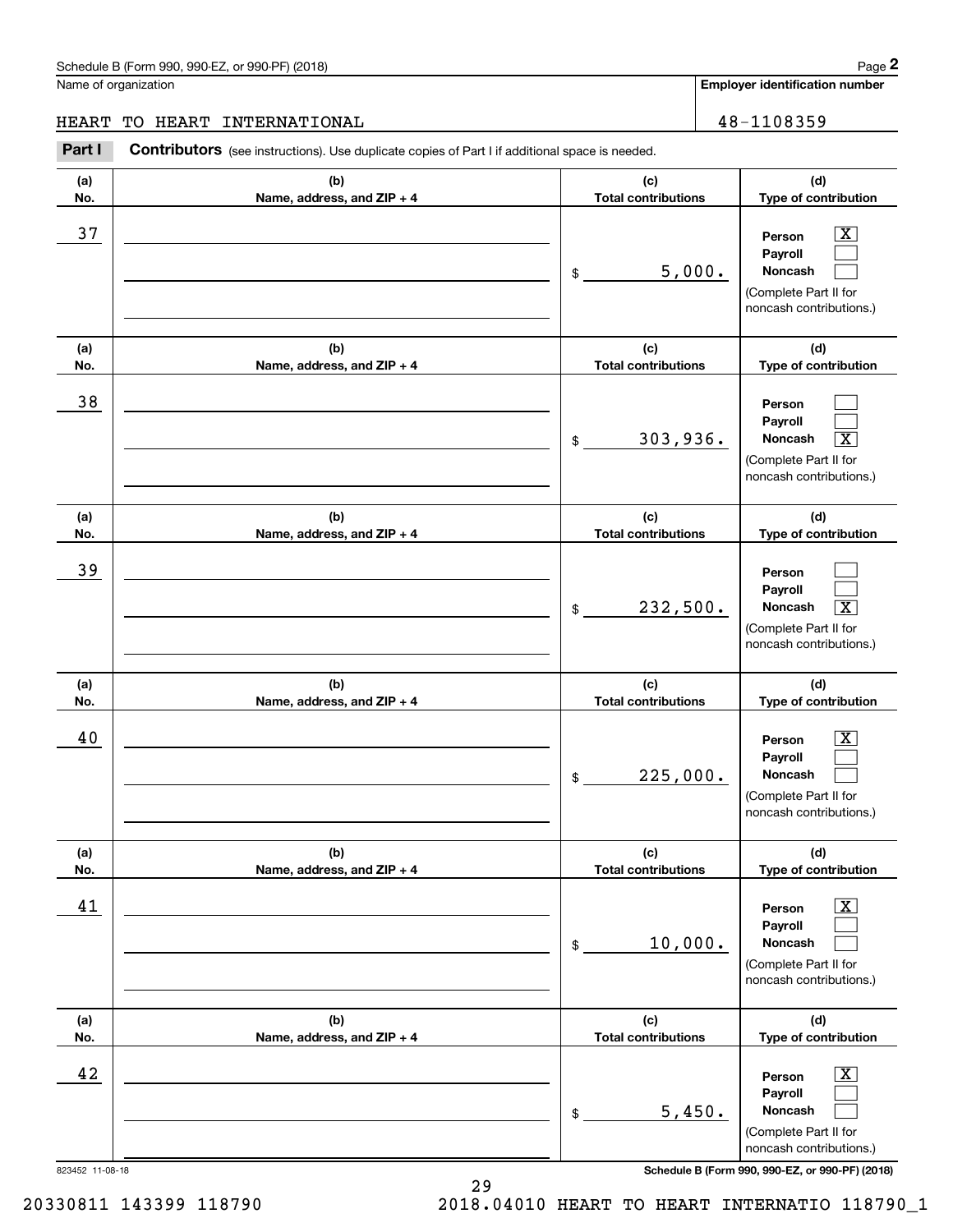**(d)**

 $\boxed{\text{X}}$  $\mathcal{L}^{\text{max}}$  $\mathcal{L}^{\text{max}}$ 

 $\boxed{\text{X}}$  $\mathcal{L}^{\text{max}}$  $\mathcal{L}^{\text{max}}$ 

 $|X|$  $\mathcal{L}^{\text{max}}$  $\mathcal{L}^{\text{max}}$ 

 $\boxed{\text{X}}$  $\mathcal{L}^{\text{max}}$  $\mathcal{L}^{\text{max}}$ 

**(d)**

**(d)**

**(d)**

**Employer identification number (a)No.(b)Name, address, and ZIP + 4 (c)Total contributions Type of contribution PersonPayrollNoncash (a)No.(b)Name, address, and ZIP + 4 (c)Total contributions Type of contribution PersonPayrollNoncash (a)No.(b)Name, address, and ZIP + 4 (c)Total contributions Type of contribution PersonPayrollNoncash (a) No.(b) Name, address, and ZIP + 4 (c) Total contributions Type of contribution PersonPayrollNoncash** Schedule B (Form 990, 990-EZ, or 990-PF) (2018) **Page 2** Name of organization Contributors (see instructions). Use duplicate copies of Part I if additional space is needed. \$(Complete Part II for noncash contributions.) \$(Complete Part II for noncash contributions.) \$(Complete Part II for noncash contributions.) \$Chedule B (Form 990, 990-EZ, or 990-PF) (2018)<br>Iame of organization<br>**IEART TO HEART INTERNATIONAL**<br>**Part I** Contributors (see instructions). Use duplicate copies of Part I if additional space is needed.<br>**Part I** Contributo 43 Person X 5,000. 44 X 5,500. 45 X 6,349. 46 X 5,000. HEART TO HEART INTERNATIONAL 48-1108359

|     |                              |                            | (Complete Part II for<br>noncash contributions.)                                                                                   |
|-----|------------------------------|----------------------------|------------------------------------------------------------------------------------------------------------------------------------|
| (a) | (b)                          | (c)                        | (d)                                                                                                                                |
| No. | Name, address, and $ZIP + 4$ | <b>Total contributions</b> | Type of contribution                                                                                                               |
| 47  |                              | 308, 367.<br>\$            | $\overline{\text{x}}$<br>Person<br>Payroll<br>$\overline{\text{X}}$<br>Noncash<br>(Complete Part II for<br>noncash contributions.) |
| (a) | (b)                          | (c)                        | (d)                                                                                                                                |
| No. | Name, address, and $ZIP + 4$ | <b>Total contributions</b> | Type of contribution                                                                                                               |
| 48  |                              | 77,419.<br>\$              | Person<br><b>Payroll</b><br>$\vert X \vert$<br>Noncash<br>(Complete Part II for<br>noncash contributions.)                         |

823452 11-08-18 **Schedule B (Form 990, 990-EZ, or 990-PF) (2018)**

20330811 143399 118790 2018.04010 HEART TO HEART INTERNATIO 118790\_1

30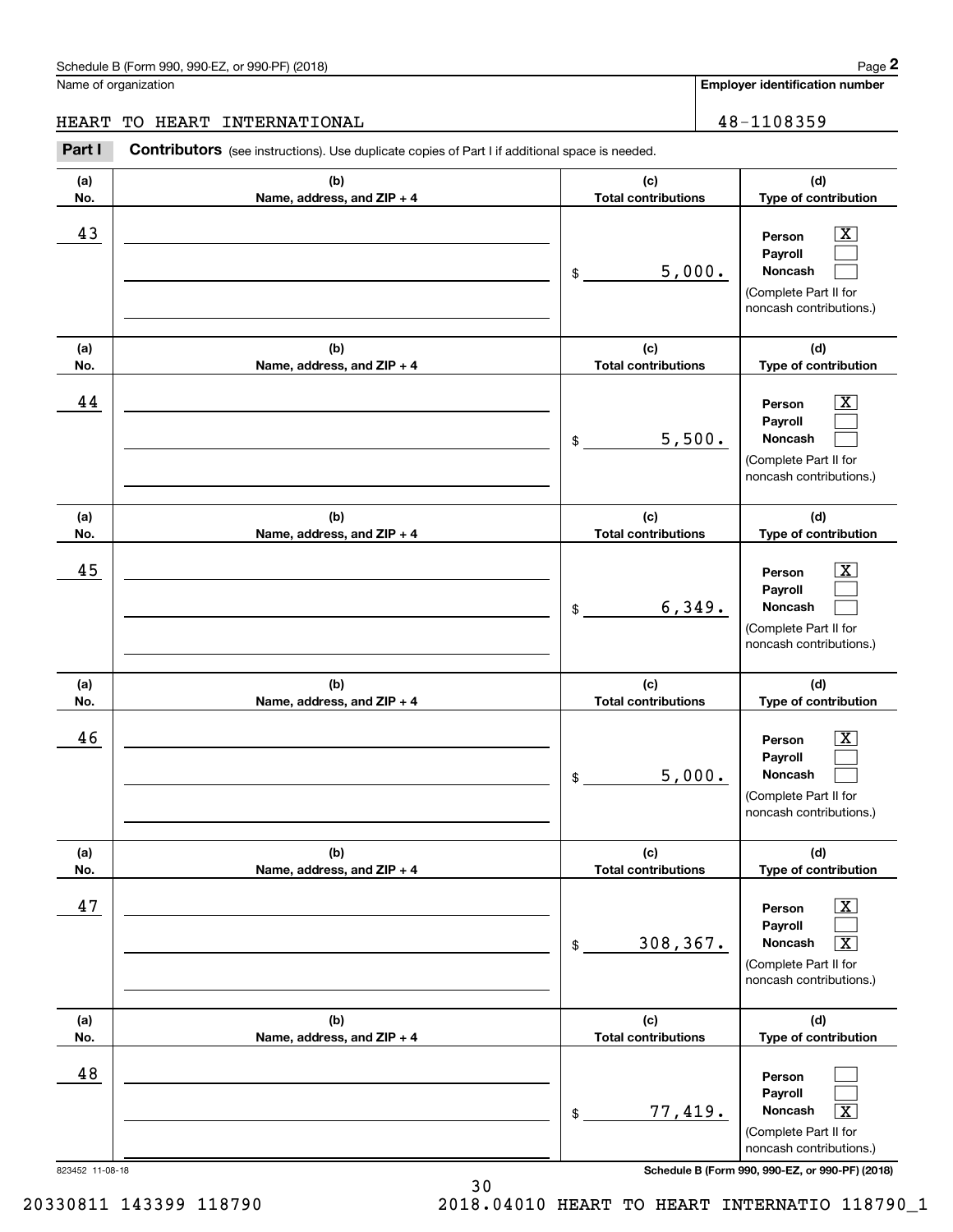$\mathcal{L}^{\text{max}}$  $\mathcal{L}^{\text{max}}$ 

 $\mathcal{L}^{\text{max}}$  $\mathcal{L}^{\text{max}}$ 

 $\mathcal{L}^{\text{max}}$  $\mathcal{L}^{\text{max}}$ 

 $\mathcal{L}^{\text{max}}$  $\mathcal{L}^{\text{max}}$ 

 $\mathcal{L}^{\text{max}}$  $\mathcal{L}^{\text{max}}$ 

 $\mathcal{L}^{\text{max}}$  $\mathcal{L}^{\text{max}}$  $\mathbf{X}$ 

**Employer identification number (a)No.(b)Name, address, and ZIP + 4 (c)Total contributions (d)Type of contribution PersonPayrollNoncash (a)No.(b)Name, address, and ZIP + 4 (c)Total contributions (d)Type of contribution PersonPayrollNoncash (a)No.(b)Name, address, and ZIP + 4 (c)Total contributions (d)Type of contribution PersonPayrollNoncash (a) No.(b) Name, address, and ZIP + 4 (c) Total contributions (d) Type of contribution PersonPayrollNoncash (a) No.(b) Name, address, and ZIP + 4 (c) Total contributions (d) Type of contribution PersonPayrollNoncash (a) No.(b)Name, address, and ZIP + 4 (c) Total contributions (d)Type of contribution Person**Schedule B (Form 990, 990-EZ, or 990-PF) (2018) **Page 2** Page 1 and the state of the state of the state of the state of the state of the state of the state of the state of the state of the state of the state of the state o Name of organization **Contributors** (see instructions). Use duplicate copies of Part I if additional space is needed. \$(Complete Part II for noncash contributions.) \$(Complete Part II for noncash contributions.) \$(Complete Part II for noncash contributions.) \$(Complete Part II for noncash contributions.) \$(Complete Part II for noncash contributions.) Chedule B (Form 990, 990-EZ, or 990-PF) (2018)<br>Iame of organization<br>**IEART TO HEART INTERNATIONAL**<br>**Part I** Contributors (see instructions). Use duplicate copies of Part I if additional space is needed.<br>**Part I** Contributo  $|X|$  $\mathbf{X}$  $\boxed{\text{X}}$  $\boxed{\text{X}}$  $\boxed{\text{X}}$ 49 X 5,000. 50 68,625. X 51 401,117. X 52 | Person X 5,000. 53 | Person X 50,000. 54 HEART TO HEART INTERNATIONAL 48-1108359

823452 11-08-18 **Schedule B (Form 990, 990-EZ, or 990-PF) (2018)**

**PayrollNoncash**

(Complete Part II for noncash contributions.)

31

20330811 143399 118790 2018.04010 HEART TO HEART INTERNATIO 118790\_1

769,471. X

\$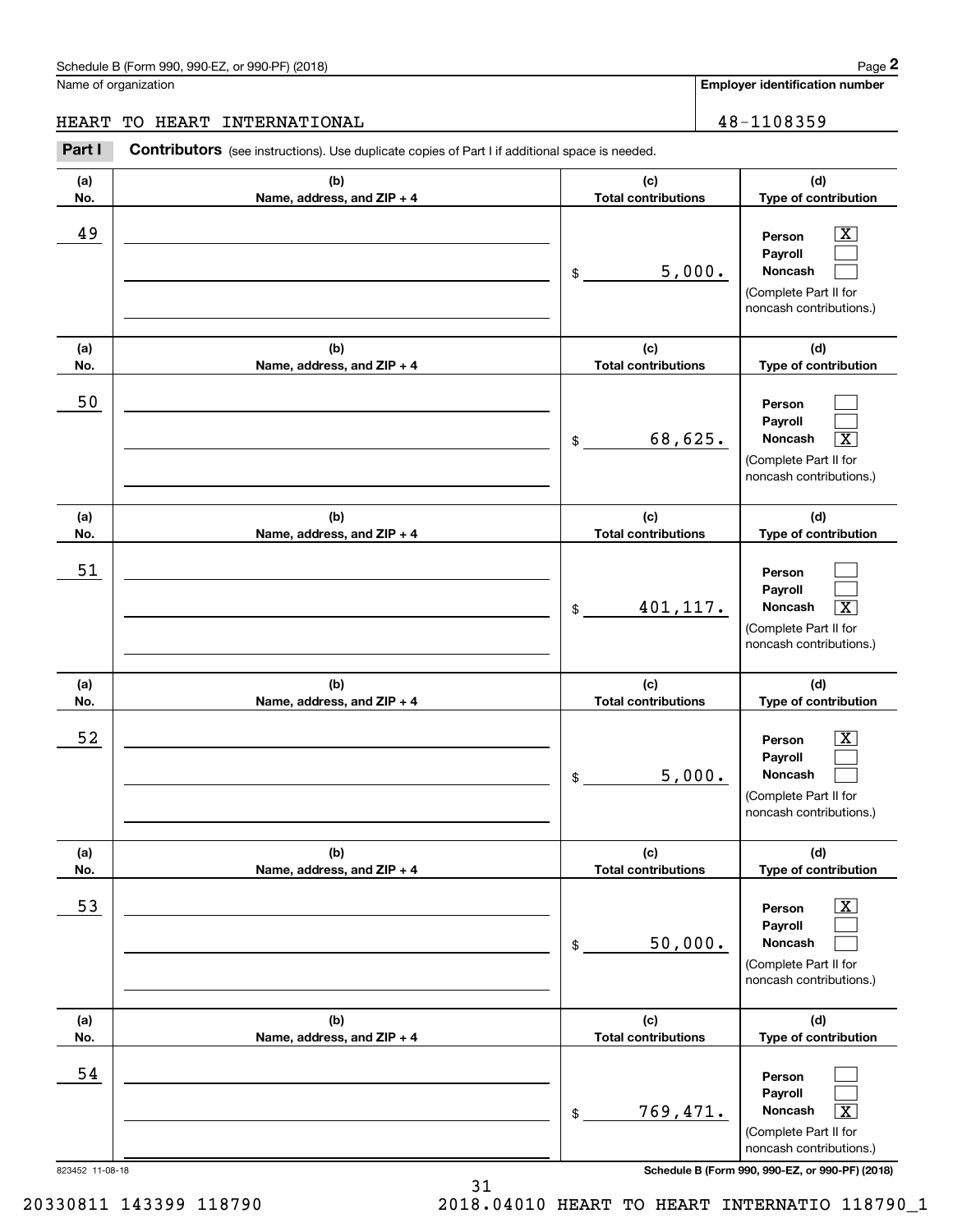# Schedule B (Form 990, 990-EZ, or 990-PF) (2018) Page 2

Name of organization

**Employer identification number**

**(d)**

# HEART TO HEART INTERNATIONAL 28-1108359

**(a) No.(b) Name, address, and ZIP + 4 (c) Total contributions** Contributors (see instructions). Use duplicate copies of Part I if additional space is needed. Chedule B (Form 990, 990-EZ, or 990-PF) (2018)<br>Iame of organization<br>**IEART TO HEART INTERNATIONAL**<br>**Part I** Contributors (see instructions). Use duplicate copies of Part I if additional space is needed.<br>**Part I** Contributo

| No.                   | Name, address, and ZIP + 4        | <b>Total contributions</b>        | Type of contribution                                                                                                                                                |
|-----------------------|-----------------------------------|-----------------------------------|---------------------------------------------------------------------------------------------------------------------------------------------------------------------|
| 55                    |                                   | 5,000.<br>\$                      | $\overline{\text{X}}$<br>Person<br>Payroll<br>Noncash<br>(Complete Part II for<br>noncash contributions.)                                                           |
| (a)                   | (b)                               | (c)                               | (d)                                                                                                                                                                 |
| No.                   | Name, address, and ZIP + 4        | <b>Total contributions</b>        | Type of contribution                                                                                                                                                |
| 56                    |                                   | 4,292,228.<br>$\frac{1}{2}$       | $\overline{\text{X}}$<br>Person<br>Payroll<br>$\overline{\mathbf{X}}$<br>Noncash<br>(Complete Part II for<br>noncash contributions.)                                |
| (a)                   | (b)                               | (c)                               | (d)                                                                                                                                                                 |
| No.                   | Name, address, and ZIP + 4        | <b>Total contributions</b>        | Type of contribution                                                                                                                                                |
| 57                    |                                   | 300,000.<br>$$\mathbb{S}$$        | $\overline{\text{X}}$<br>Person<br>Payroll<br>Noncash<br>(Complete Part II for<br>noncash contributions.)                                                           |
| (a)                   | (b)                               | (c)                               | (d)                                                                                                                                                                 |
| No.                   | Name, address, and ZIP + 4        | <b>Total contributions</b>        | Type of contribution                                                                                                                                                |
| 58                    |                                   | 30,565.<br>$$\mathbb{S}$$         | Person<br>Payroll<br>$\overline{\mathbf{X}}$<br>Noncash<br>(Complete Part II for<br>noncash contributions.)                                                         |
| (a)<br>No.            | (b)<br>Name, address, and ZIP + 4 | (c)<br><b>Total contributions</b> | (d)<br>Type of contribution                                                                                                                                         |
| 59                    |                                   | 10,800.<br>\$                     | $\overline{\text{X}}$<br>Person<br>Payroll<br><b>Noncash</b><br>(Complete Part II for<br>noncash contributions.)                                                    |
| (a)<br>No.            | (b)<br>Name, address, and ZIP + 4 | (c)<br><b>Total contributions</b> | (d)<br>Type of contribution                                                                                                                                         |
| 60<br>823452 11-08-18 |                                   | 30,000.<br>\$                     | $\overline{\text{X}}$<br>Person<br>Payroll<br><b>Noncash</b><br>(Complete Part II for<br>noncash contributions.)<br>Schedule B (Form 990, 990-EZ, or 990-PF) (2018) |
|                       |                                   |                                   |                                                                                                                                                                     |

32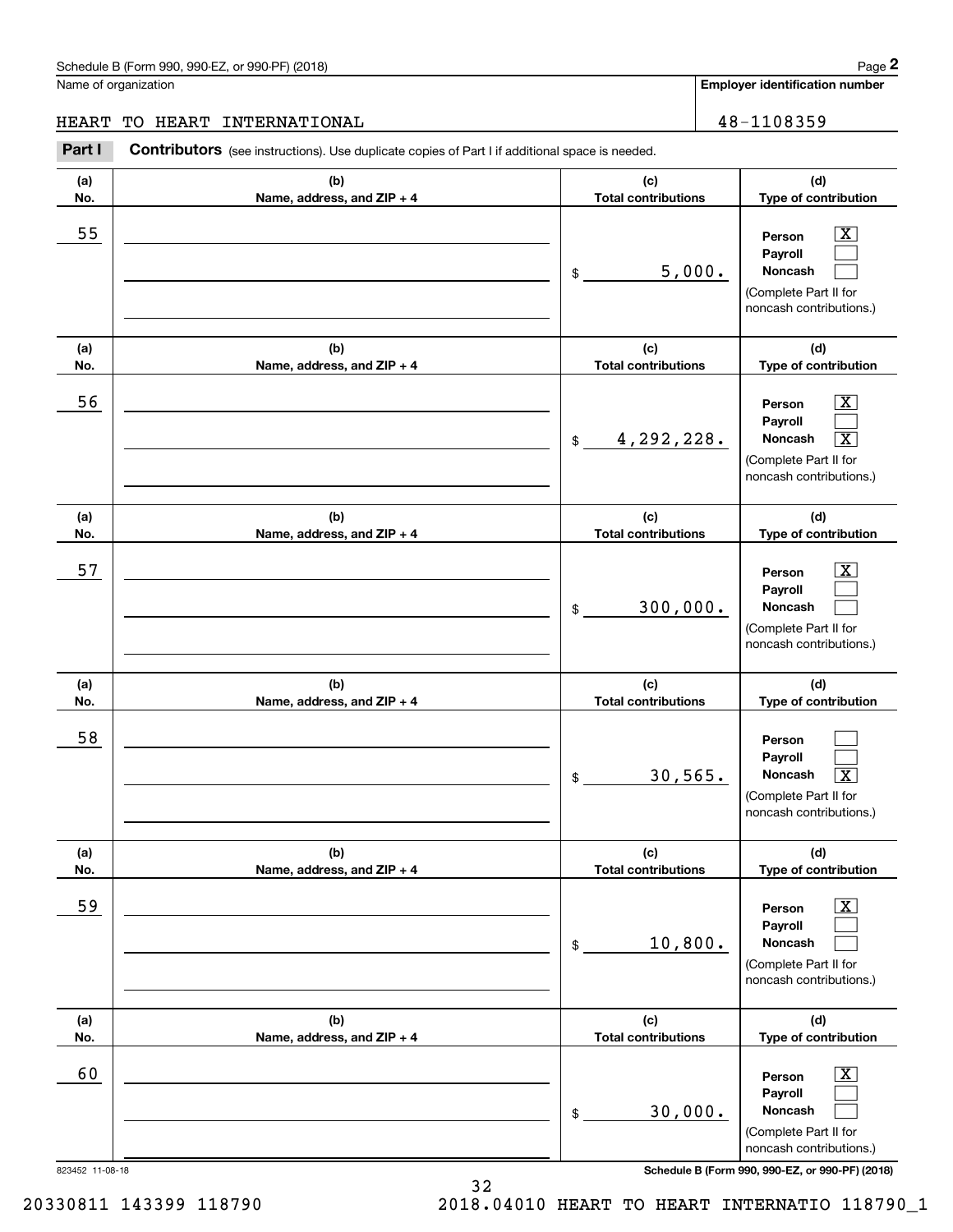#### Schedule B (Form 990, 990-EZ, or 990-PF) (2018) **Page 2** Page 1 and the state of the state of the state of the state of the state of the state of the state of the state of the state of the state of the state of the state o

Name of organization

**Employer identification number (a)No.(b)Name, address, and ZIP + 4 (c)Total contributions (d)Type of contribution PersonPayrollNoncash (a)No.(b)Name, address, and ZIP + 4 (c)Total contributions (d)Type of contribution PersonPayrollNoncash (a)No.(b)Name, address, and ZIP + 4 (c)Total contributions (d)Type of contribution PersonPayrollNoncash (a) No.(b) Name, address, and ZIP + 4 (c) Total contributions (d) Type of contribution PersonPayrollNoncash (a) No.(b) Name, address, and ZIP + 4 (c) Total contributions (d) Type of contribution PersonPayrollNoncash (a) No.(b)Name, address, and ZIP + 4 (c) Total contributions (d)Type of contribution PersonPayrollNoncash Contributors** (see instructions). Use duplicate copies of Part I if additional space is needed. \$(Complete Part II for noncash contributions.) \$(Complete Part II for noncash contributions.) \$(Complete Part II for noncash contributions.) \$(Complete Part II for noncash contributions.) \$(Complete Part II for noncash contributions.) \$Chedule B (Form 990, 990-EZ, or 990-PF) (2018)<br>Iame of organization<br>**IEART TO HEART INTERNATIONAL**<br>**Part I** Contributors (see instructions). Use duplicate copies of Part I if additional space is needed.<br>**Part I** Contributo  $|X|$  $\mathcal{L}^{\text{max}}$  $\mathcal{L}^{\text{max}}$  $\boxed{\text{X}}$  $\mathcal{L}^{\text{max}}$  $\mathcal{L}^{\text{max}}$  $|X|$  $\mathcal{L}^{\text{max}}$  $\mathcal{L}^{\text{max}}$  $\mathcal{L}^{\text{max}}$  $\mathcal{L}^{\text{max}}$  $\lceil \text{X} \rceil$  $\mathcal{L}^{\text{max}}$  $\mathcal{L}^{\text{max}}$  $\sqrt{X}$  $\boxed{\text{X}}$  $\mathcal{L}^{\text{max}}$  $\mathcal{L}^{\text{max}}$ 61 X 14,952. 62 X 7,381. 63 | Person X 10,000. 64  $31,016$ . 65 85,578. X 66 X 5,000. HEART TO HEART INTERNATIONAL 48-1108359

823452 11-08-18 **Schedule B (Form 990, 990-EZ, or 990-PF) (2018)**

(Complete Part II for noncash contributions.)

33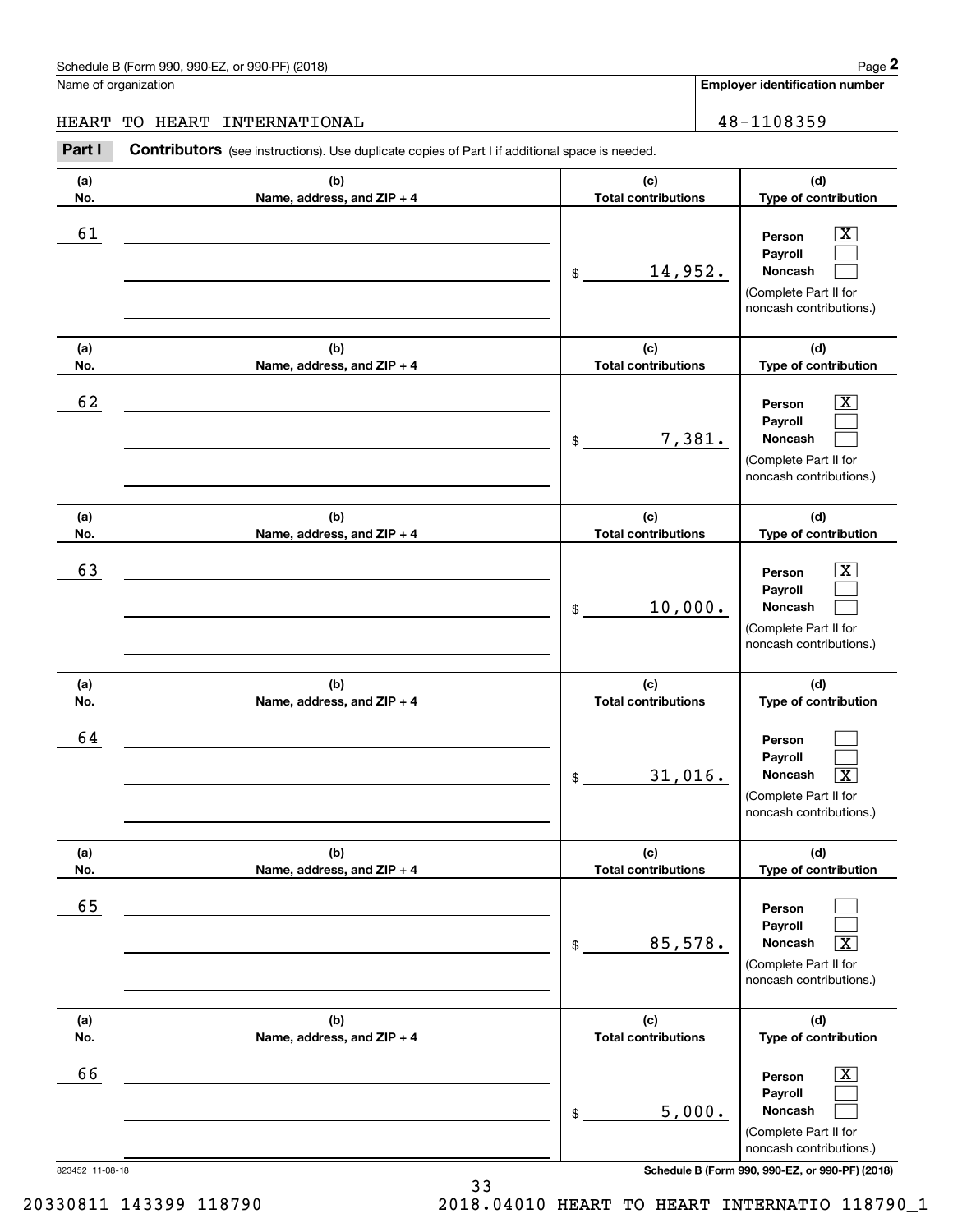$\boxed{\text{X}}$  $\mathcal{L}^{\text{max}}$  $\mathcal{L}^{\text{max}}$ 

 $\boxed{\text{X}}$  $\mathcal{L}^{\text{max}}$  $\mathcal{L}^{\text{max}}$ 

 $|X|$  $\mathcal{L}^{\text{max}}$  $\mathcal{L}^{\text{max}}$ 

 $\boxed{\text{X}}$  $\mathcal{L}^{\text{max}}$  $\mathcal{L}^{\text{max}}$ 

**(d)**

**Employer identification number (a)No.(b)Name, address, and ZIP + 4 (c)Total contributions (d)Type of contribution PersonPayrollNoncash (a)No.(b)Name, address, and ZIP + 4 (c)Total contributions (d)Type of contribution PersonPayrollNoncash (a)No.(b)Name, address, and ZIP + 4 (c)Total contributions (d)Type of contribution PersonPayrollNoncash (a) No.(b) Name, address, and ZIP + 4 (c) Total contributions Type of contribution PersonPayrollNoncash** Schedule B (Form 990, 990-EZ, or 990-PF) (2018) **Page 2** Name of organization Contributors (see instructions). Use duplicate copies of Part I if additional space is needed. \$(Complete Part II for noncash contributions.) \$(Complete Part II for noncash contributions.) \$(Complete Part II for noncash contributions.) \$(Complete Part II for Chedule B (Form 990, 990-EZ, or 990-PF) (2018)<br>Iame of organization<br>**IEART TO HEART INTERNATIONAL**<br>**Part I** Contributors (see instructions). Use duplicate copies of Part I if additional space is needed.<br>**Part I** Contributo 67 X 500,000. 68 X 224,169. 69 X 30,000. 70 X 125,000. HEART TO HEART INTERNATIONAL 48-1108359

|     |                              |                            | noncash contributions.)                                                                                   |
|-----|------------------------------|----------------------------|-----------------------------------------------------------------------------------------------------------|
| (a) | (b)                          | (c)                        | (d)                                                                                                       |
| No. | Name, address, and $ZIP + 4$ | <b>Total contributions</b> | Type of contribution                                                                                      |
| 71  |                              | 5,000.<br>\$               | $\overline{\text{X}}$<br>Person<br>Payroll<br>Noncash<br>(Complete Part II for<br>noncash contributions.) |
| (a) | (b)                          | (c)                        | (d)                                                                                                       |
| No. | Name, address, and ZIP + 4   | <b>Total contributions</b> | Type of contribution                                                                                      |
| 72  |                              | 20,000.<br>\$              | $\overline{\text{X}}$<br>Person<br>Payroll<br>Noncash<br>(Complete Part II for<br>noncash contributions.) |

823452 11-08-18 **Schedule B (Form 990, 990-EZ, or 990-PF) (2018)**

20330811 143399 118790 2018.04010 HEART TO HEART INTERNATIO 118790\_1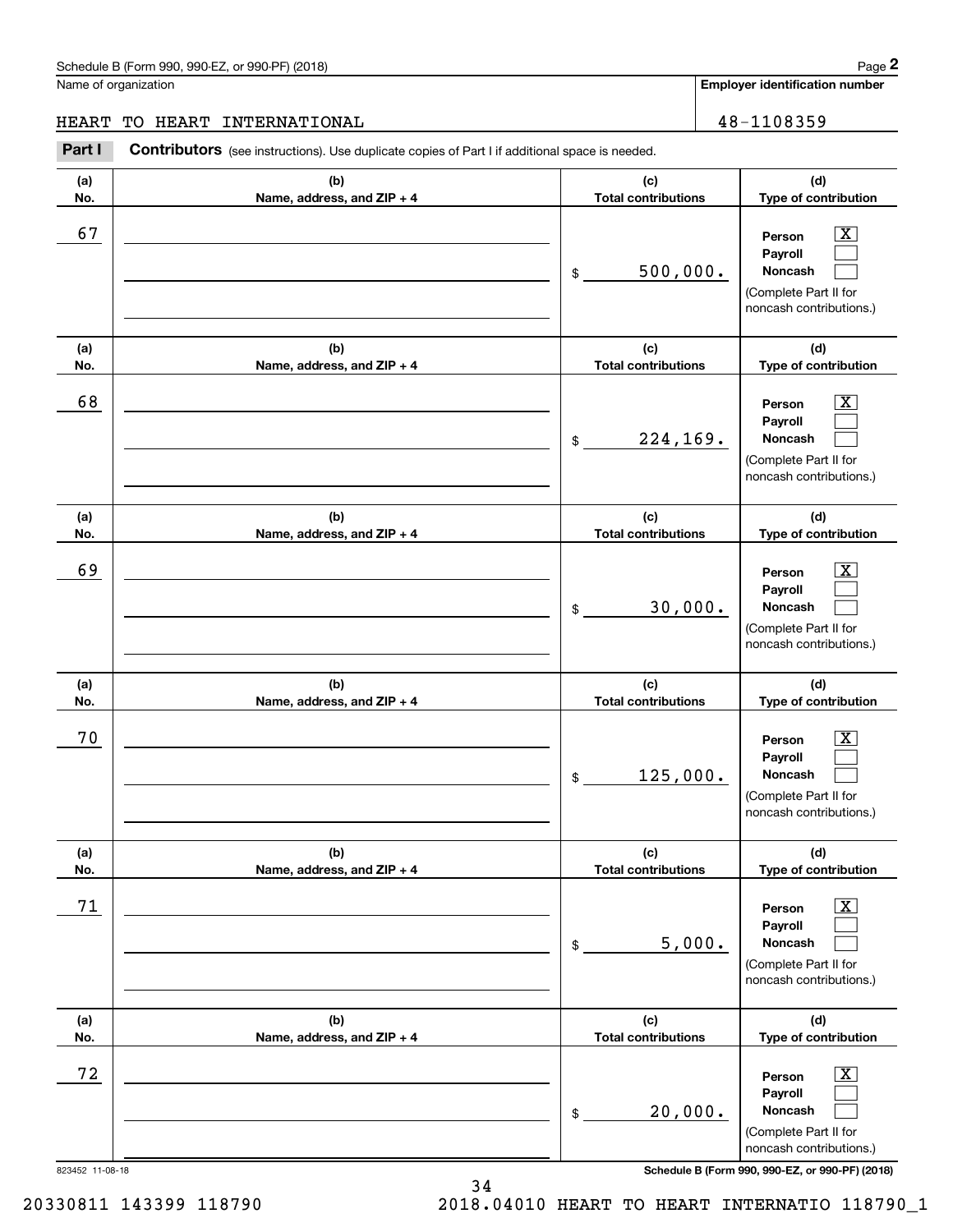# Schedule B (Form 990, 990-EZ, or 990-PF) (2018) **Page 2**

Name of organization

**Employer identification number**

**(d)**

 $\boxed{\text{X}}$  $\mathcal{L}^{\text{max}}$  $\mathcal{L}^{\text{max}}$ 

 $\boxed{\text{X}}$  $\mathcal{L}^{\text{max}}$  $\mathcal{L}^{\text{max}}$ 

 $\lfloor x \rfloor$ 

**(d)**

**(d)**

**(a) No.(b)Name, address, and ZIP + 4 (c) Total contributions Type of contribution Person PayrollNoncash (a) No.(b)Name, address, and ZIP + 4 (c)Total contributions Type of contribution PersonPayrollNoncash (a)No.(b)Name, address, and ZIP + 4 (c)Total contributions Type of contribution Person Payroll**Contributors (see instructions). Use duplicate copies of Part I if additional space is needed. \$(Complete Part II for noncash contributions.) \$(Complete Part II for noncash contributions.) \$Chedule B (Form 990, 990-EZ, or 990-PF) (2018)<br>Iame of organization<br>**IEART TO HEART INTERNATIONAL**<br>**Part I** Contributors (see instructions). Use duplicate copies of Part I if additional space is needed.<br>**Part I** Contributo 73 X 10,000. 74 X 7,500. 75 X 5,000. HEART TO HEART INTERNATIONAL 48-1108359

|            |                                   | 5,000.<br>$\frac{1}{2}$           | Payroll<br><b>Noncash</b><br>(Complete Part II for<br>noncash contributions.)                                                                                  |
|------------|-----------------------------------|-----------------------------------|----------------------------------------------------------------------------------------------------------------------------------------------------------------|
| (a)<br>No. | (b)<br>Name, address, and ZIP + 4 | (c)<br><b>Total contributions</b> | (d)<br>Type of contribution                                                                                                                                    |
| 76         |                                   | 6,000.<br>\$                      | $\overline{\text{X}}$<br>Person<br>Payroll<br><b>Noncash</b><br>(Complete Part II for<br>noncash contributions.)                                               |
| (a)<br>No. | (b)<br>Name, address, and ZIP + 4 | (c)<br><b>Total contributions</b> | (d)<br>Type of contribution                                                                                                                                    |
| 77         |                                   | 25,000.<br>\$                     | $\overline{\texttt{X}}$<br>Person<br>Payroll<br><b>Noncash</b><br>(Complete Part II for<br>noncash contributions.)                                             |
| (a)<br>No. | (b)<br>Name, address, and ZIP + 4 | (c)<br><b>Total contributions</b> | (d)<br>Type of contribution                                                                                                                                    |
| 78         |                                   | 5,000.<br>\$                      | $\overline{\texttt{X}}$<br>Person<br>Payroll<br>Noncash<br>(Complete Part II for<br>noncash contributions.)<br>Schedule B (Form 990, 990-EZ, or 990-PF) (2018) |

35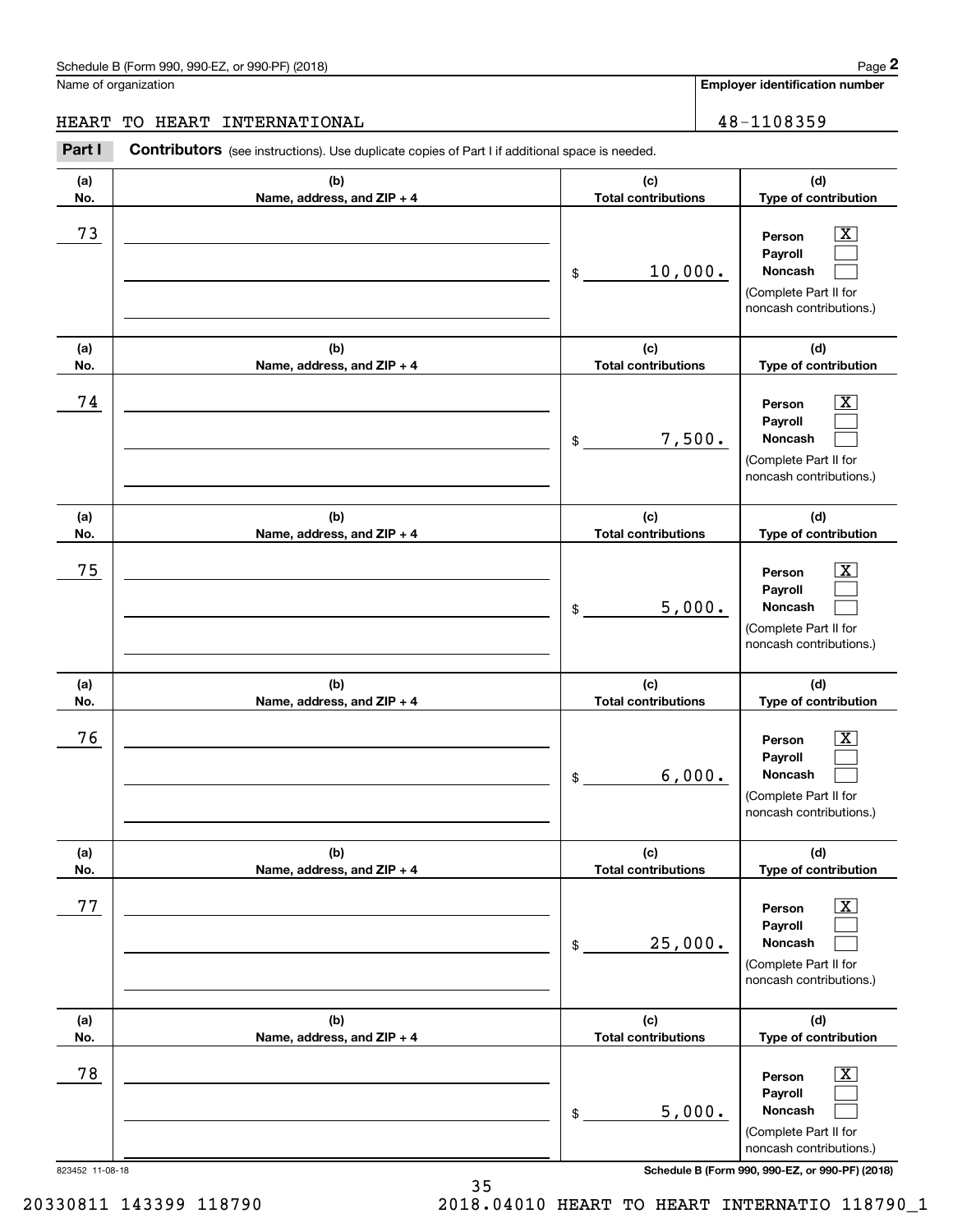# Schedule B (Form 990, 990-EZ, or 990-PF) (2018) **Page 2**

Name of organization

**Employer identification number**

**(d)**

 $\boxed{\text{X}}$ 

#### HEART TO HEART INTERNATIONAL 48-1108359

**(a) No.(b) Name, address, and ZIP + 4 (c) Total contributions Type of contribution Person**Contributors (see instructions). Use duplicate copies of Part I if additional space is needed. Chedule B (Form 990, 990-EZ, or 990-PF) (2018)<br>Iame of organization<br>**IEART TO HEART INTERNATIONAL**<br>**Part I** Contributors (see instructions). Use duplicate copies of Part I if additional space is needed.<br>**Part I** Contributo 79 X

|                       |                                   | 75,770.<br>\$                     | Payroll<br>Noncash<br>(Complete Part II for<br>noncash contributions.)                                                                                         |
|-----------------------|-----------------------------------|-----------------------------------|----------------------------------------------------------------------------------------------------------------------------------------------------------------|
| (a)<br>No.            | (b)<br>Name, address, and ZIP + 4 | (c)<br><b>Total contributions</b> | (d)<br>Type of contribution                                                                                                                                    |
| 80                    |                                   | 5,000.<br>\$                      | x<br>Person<br>Payroll<br>Noncash<br>(Complete Part II for<br>noncash contributions.)                                                                          |
| (a)<br>No.            | (b)<br>Name, address, and ZIP + 4 | (c)<br><b>Total contributions</b> | (d)<br>Type of contribution                                                                                                                                    |
| 81                    |                                   | \$197,909,041.                    | Person<br>Payroll<br>$\overline{\mathtt{x}}$<br>Noncash<br>(Complete Part II for<br>noncash contributions.)                                                    |
| (a)<br>No.            | (b)<br>Name, address, and ZIP + 4 | (c)<br><b>Total contributions</b> | (d)<br>Type of contribution                                                                                                                                    |
| 82                    |                                   | 6,867.<br>\$                      | Person<br>Payroll<br>$\overline{\mathtt{x}}$<br>Noncash<br>(Complete Part II for<br>noncash contributions.)                                                    |
| (a)<br>No.            | (b)<br>Name, address, and ZIP + 4 | (c)<br><b>Total contributions</b> | (d)<br>Type of contribution                                                                                                                                    |
| 83                    |                                   | 29,950.<br>\$                     | x<br>Person<br>Payroll<br>Noncash<br>لسيا<br>(Complete Part II for<br>noncash contributions.)                                                                  |
| (a)<br>No.            | (b)<br>Name, address, and ZIP + 4 | (c)<br><b>Total contributions</b> | (d)<br>Type of contribution                                                                                                                                    |
| 84<br>823452 11-08-18 |                                   | 232,603.<br>\$                    | Person<br>Payroll<br>$\overline{\mathbf{X}}$<br>Noncash<br>(Complete Part II for<br>noncash contributions.)<br>Schedule B (Form 990, 990-EZ, or 990-PF) (2018) |

# 20330811 143399 118790 2018.04010 HEART TO HEART INTERNATIO 118790\_1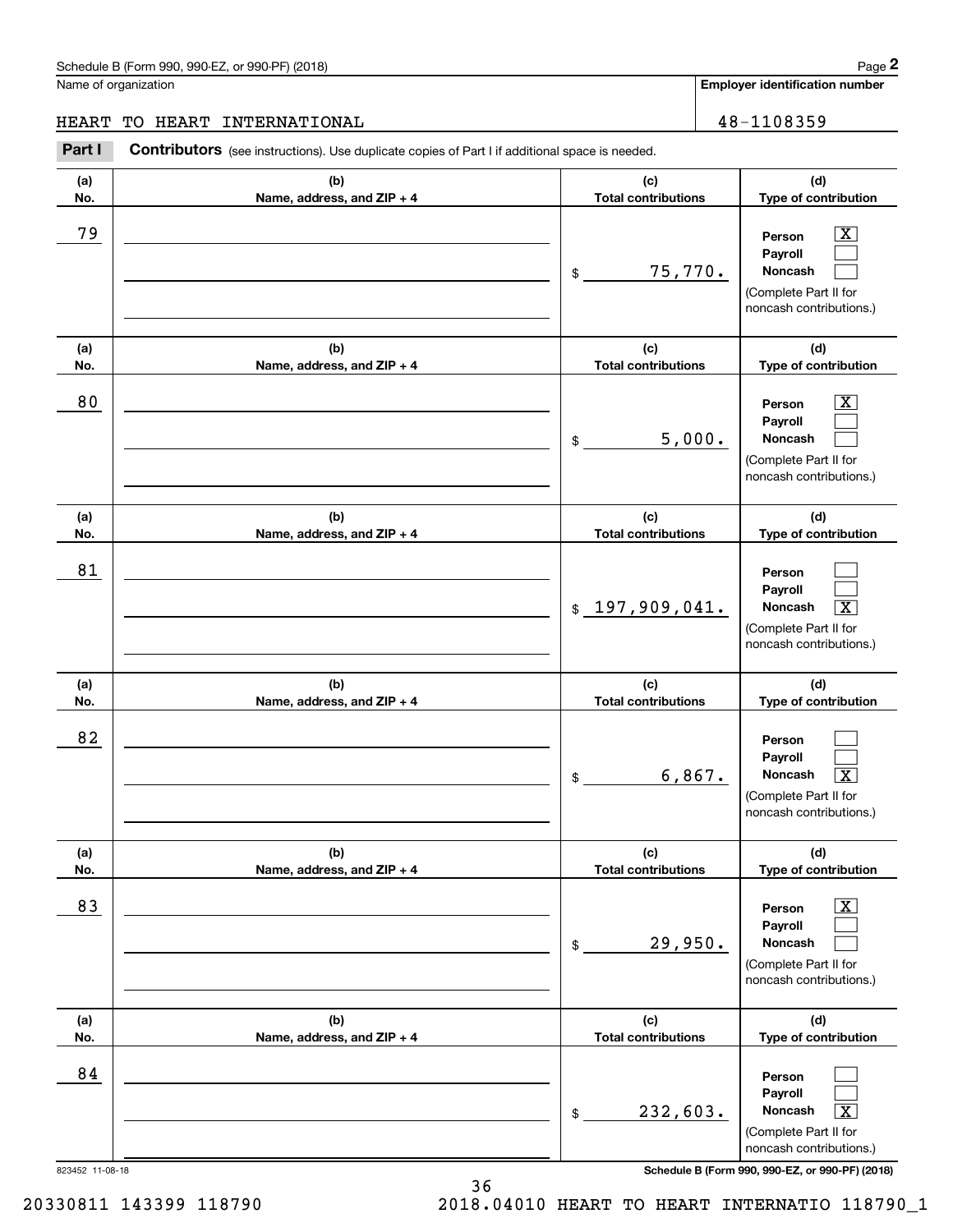**Employer identification number (a)No.(b)Name, address, and ZIP + 4 (c)Total contributions (d)Type of contribution PersonPayrollNoncash (a)No.(b)Name, address, and ZIP + 4 (c)Total contributions (d)Type of contribution PersonPayrollNoncash (a)No.(b)Name, address, and ZIP + 4 (c)Total contributions (d)Type of contribution PersonPayrollNoncash (a) No.(b) Name, address, and ZIP + 4 (c) Total contributions (d) Type of contribution PersonPayrollNoncash (a) No.(b) Name, address, and ZIP + 4 (c) Total contributions (d) Type of contribution PersonPayrollNoncash(a) No.(b)Name, address, and ZIP + 4 (c) Total contributions (d)Type of contribution PersonPayroll**Schedule B (Form 990, 990-EZ, or 990-PF) (2018) **Page 2** Page 1 and the state of the state of the state of the state of the state of the state of the state of the state of the state of the state of the state of the state o Name of organization **Contributors** (see instructions). Use duplicate copies of Part I if additional space is needed. \$(Complete Part II for noncash contributions.) \$(Complete Part II for noncash contributions.) \$(Complete Part II for noncash contributions.) \$(Complete Part II for noncash contributions.) \$(Complete Part II for noncash contributions.) Chedule B (Form 990, 990-EZ, or 990-PF) (2018)<br>Iame of organization<br>**IEART TO HEART INTERNATIONAL**<br>**Part I** Contributors (see instructions). Use duplicate copies of Part I if additional space is needed.<br>**Part I** Contributo  $|X|$  $\mathcal{L}^{\text{max}}$  $\mathcal{L}^{\text{max}}$  $\mathcal{L}^{\text{max}}$  $\mathcal{L}^{\text{max}}$  $\overline{\mathbf{X}}$  $|X|$  $\mathcal{L}^{\text{max}}$  $\mathcal{L}^{\text{max}}$  $\boxed{\text{X}}$  $\mathcal{L}^{\text{max}}$  $\mathcal{L}^{\text{max}}$  $\boxed{\text{X}}$  $\mathcal{L}^{\text{max}}$  $\mathcal{L}^{\text{max}}$  $\boxed{\text{X}}$  $\mathcal{L}^{\text{max}}$ 85 X 25,000. 86 18,450. X 87 X 25,000. 88 X 5,000. 89 X 15,000. 90 X HEART TO HEART INTERNATIONAL 48-1108359

> (Complete Part II for noncash contributions.)

**Noncash**

 $\mathcal{L}^{\text{max}}$ 

37 20330811 143399 118790 2018.04010 HEART TO HEART INTERNATIO 118790\_1

5,000.

\$

823452 11-08-18 **Schedule B (Form 990, 990-EZ, or 990-PF) (2018)**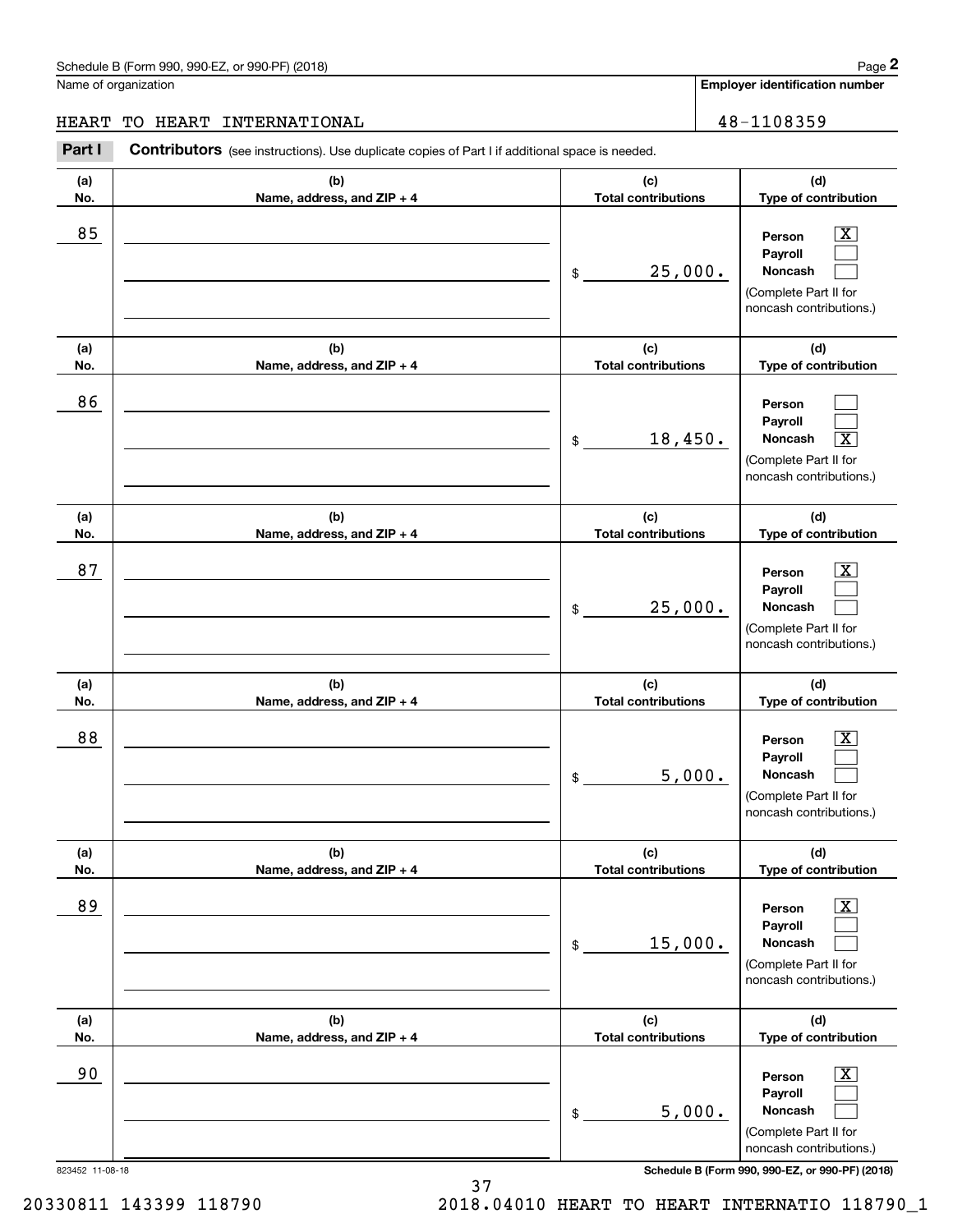#### Schedule B (Form 990, 990-EZ, or 990-PF) (2018) **Page 2** Page 1 and the state of the state of the state of the state of the state of the state of the state of the state of the state of the state of the state of the state o

 $|X|$  $\mathcal{L}^{\text{max}}$  $\mathcal{L}^{\text{max}}$ 

 $\boxed{\text{X}}$  $\mathcal{L}^{\text{max}}$  $\mathcal{L}^{\text{max}}$ 

 $|X|$  $\mathcal{L}^{\text{max}}$  $\mathcal{L}^{\text{max}}$ 

**Employer identification number (a)No.(b)Name, address, and ZIP + 4 (c)Total contributions (d)Type of contribution PersonPayrollNoncash (a)No.(b)Name, address, and ZIP + 4 (c)Total contributions (d)Type of contribution PersonPayrollNoncash (a)No.(b)Name, address, and ZIP + 4 (c)Total contributions (d)Type of contribution PersonPayrollNoncash (a) No.(b) Name, address, and ZIP + 4 (c) Total contributions (d) Type of contribution** Name of organization **Contributors** (see instructions). Use duplicate copies of Part I if additional space is needed. \$(Complete Part II for noncash contributions.) \$(Complete Part II for noncash contributions.) \$(Complete Part II for noncash contributions.) Chedule B (Form 990, 990-EZ, or 990-PF) (2018)<br>Iame of organization<br>**IEART TO HEART INTERNATIONAL**<br>**Part I** Contributors (see instructions). Use duplicate copies of Part I if additional space is needed.<br>**Part I** Contributo 91 X 10,000. 92 X 25,000. 93 | Person X 15,778. HEART TO HEART INTERNATIONAL 48-1108359

**PersonPayrollNoncash (a) No.(b) Name, address, and ZIP + 4 (c) Total contributions (d) Type of contribution PersonPayrollNoncash (a) No.(b)Name, address, and ZIP + 4 (c) Total contributions (d)Type of contribution PersonPayrollNoncash** \$(Complete Part II for noncash contributions.) \$(Complete Part II for noncash contributions.) \$(Complete Part II for  $\mathcal{L}^{\text{max}}$  $\mathcal{L}^{\text{max}}$  $\lceil \text{X} \rceil$  $\mathcal{L}^{\text{max}}$  $\mathcal{L}^{\text{max}}$  $\sqrt{X}$  $\boxed{\text{X}}$  $\mathcal{L}^{\text{max}}$  $\mathcal{L}^{\text{max}}$ 94 10,488. X 95 29,293. X 96 X 5,000.

823452 11-08-18 **Schedule B (Form 990, 990-EZ, or 990-PF) (2018)**

noncash contributions.)

20330811 143399 118790 2018.04010 HEART TO HEART INTERNATIO 118790\_1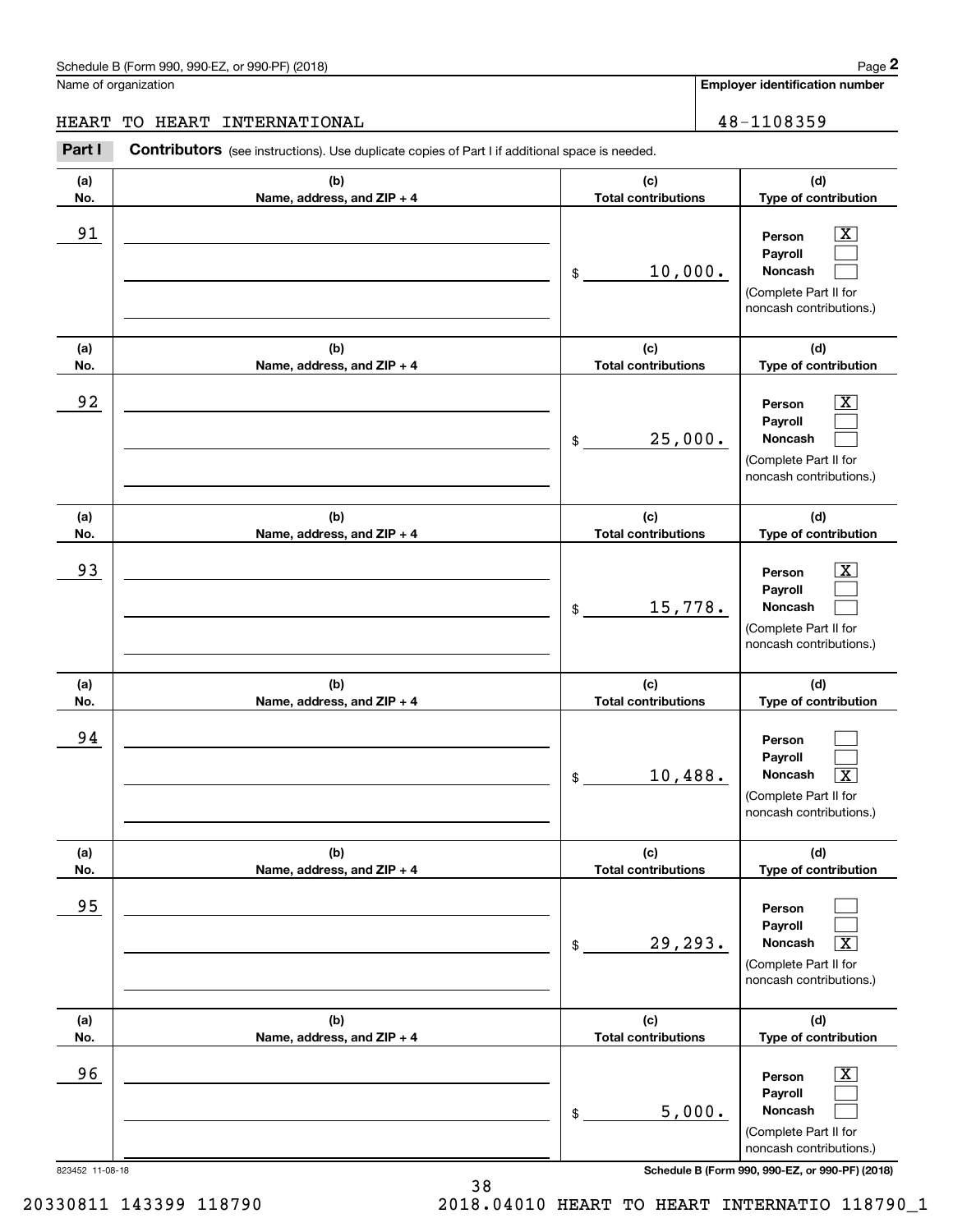#### Schedule B (Form 990, 990-EZ, or 990-PF) (2018) **Page 2** Page 1 and the state of the state of the state of the state of the state of the state of the state of the state of the state of the state of the state of the state o

Name of organization

**Employer identification number**

#### HEART TO HEART INTERNATIONAL 48-1108359

**(a)No.(b)Name, address, and ZIP + 4 (c)Total contributions (d)Type of contribution PersonPayrollNoncash (a)No.(b)Name, address, and ZIP + 4 (c)Total contributions (d)Type of contribution PersonPayrollNoncash (a)No.(b)Name, address, and ZIP + 4 (c)Total contributions (d)Type of contribution PersonPayrollNoncash (a) No.(b) Name, address, and ZIP + 4 (c) Total contributions (d) Type of contribution PersonPayrollNoncash(a) No.(b) Name, address, and ZIP + 4 (c) Total contributions (d) Type of contribution PersonPayrollNoncash(a) No.(b)Name, address, and ZIP + 4 (c) Total contributions (d)Type of contribution PersonPayrollNoncash Contributors** (see instructions). Use duplicate copies of Part I if additional space is needed. \$(Complete Part II for noncash contributions.) \$(Complete Part II for noncash contributions.) \$(Complete Part II for noncash contributions.) \$(Complete Part II for noncash contributions.) \$(Complete Part II for noncash contributions.) \$(Complete Part II for noncash contributions.) Chedule B (Form 990, 990-EZ, or 990-PF) (2018)<br>Iame of organization<br>**IEART TO HEART INTERNATIONAL**<br>**Part I** Contributors (see instructions). Use duplicate copies of Part I if additional space is needed.<br>**Part I** Contributo  $|X|$  $\mathcal{L}^{\text{max}}$  $\boxed{\text{X}}$  $\boxed{\text{X}}$  $\mathcal{L}^{\text{max}}$  $\mathcal{L}^{\text{max}}$  $\mathcal{L}^{\text{max}}$  $\mathcal{L}^{\text{max}}$  $\boxed{\text{X}}$  $\mathcal{L}^{\text{max}}$  $\mathcal{L}^{\text{max}}$  $\lceil \text{X} \rceil$  $\boxed{\text{X}}$  $\mathcal{L}^{\text{max}}$  $\mathcal{L}^{\text{max}}$  $\lfloor x \rfloor$  $\mathcal{L}^{\text{max}}$  $\mathcal{L}^{\text{max}}$ 97 X <u>409,472.</u> 98 X 5,000. 99 183,569. X 100 1,759,620. X 101 X 10,000.  $102$  Person  $\overline{\text{X}}$ 5,000.

823452 11-08-18 **Schedule B (Form 990, 990-EZ, or 990-PF) (2018)**

20330811 143399 118790 2018.04010 HEART TO HEART INTERNATIO 118790\_1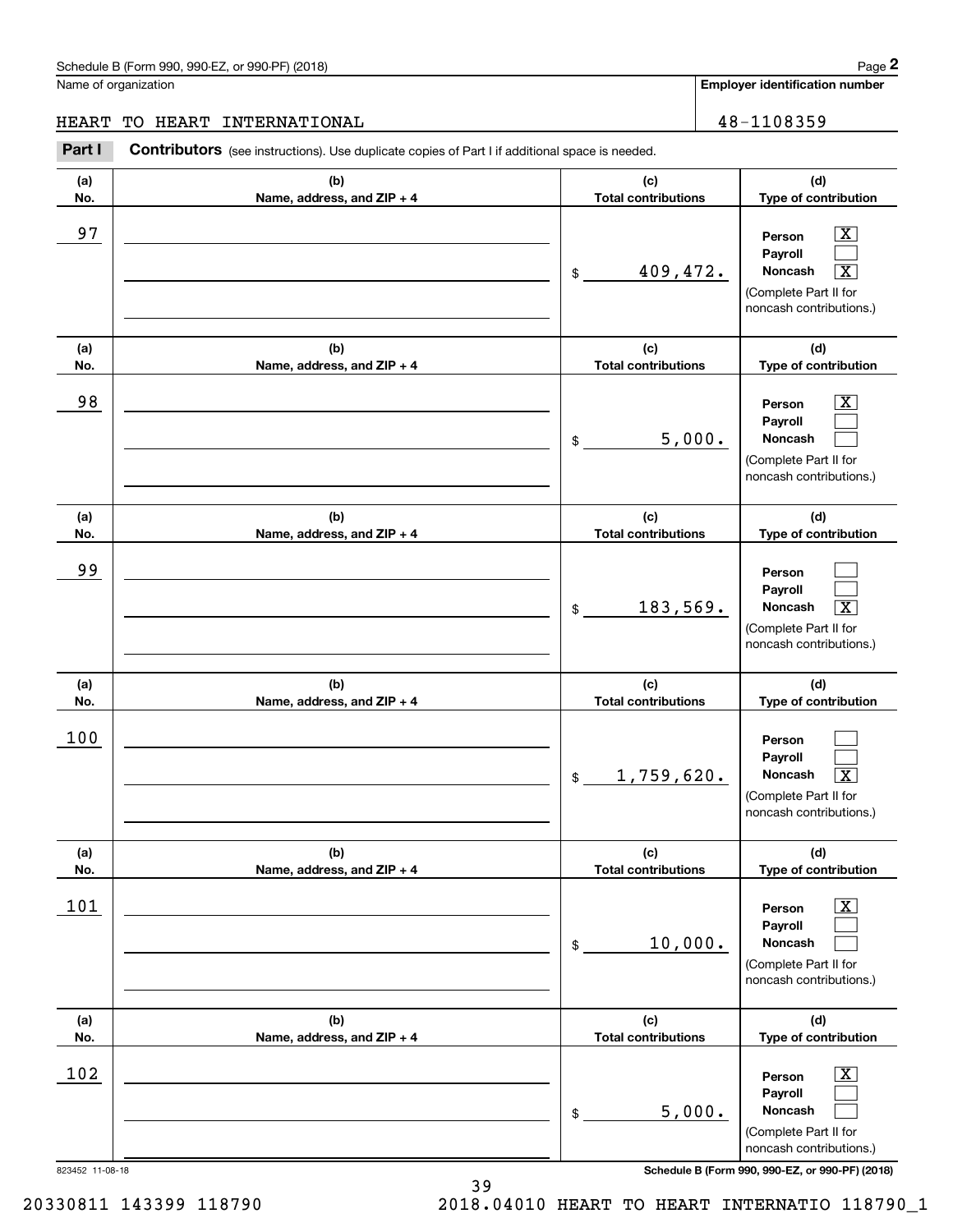#### Schedule B (Form 990, 990-EZ, or 990-PF) (2018) **Page 2** Page 1 and the state of the state of the state of the state of the state of the state of the state of the state of the state of the state of the state of the state o

Name of organization

**Employer identification number**

### HEART TO HEART INTERNATIONAL 48-1108359

**(a)No.(b)Name, address, and ZIP + 4 (c)Total contributions (d)Type of contribution PersonPayrollNoncash (a)No.(b)Name, address, and ZIP + 4 (c)Total contributions (d)Type of contribution PersonPayrollNoncash (a)No.(b)Name, address, and ZIP + 4 (c)Total contributions (d)Type of contribution PersonPayrollNoncash (a) No.(b) Name, address, and ZIP + 4 (c) Total contributions (d) Type of contribution PersonPayrollNoncash (a) No.(b) Name, address, and ZIP + 4 (c) Total contributions (d) Type of contribution PersonPayrollNoncash(a) No.(b)Name, address, and ZIP + 4 (c) Total contributions (d)Type of contribution PersonPayrollNoncash** Contributors (see instructions). Use duplicate copies of Part I if additional space is needed. \$(Complete Part II for noncash contributions.) \$(Complete Part II for noncash contributions.) \$(Complete Part II for noncash contributions.) \$(Complete Part II for noncash contributions.) \$(Complete Part II for noncash contributions.) \$(Complete Part II for noncash contributions.) Chedule B (Form 990, 990-EZ, or 990-PF) (2018)<br>Iame of organization<br>**IEART TO HEART INTERNATIONAL**<br>**Part I** Contributors (see instructions). Use duplicate copies of Part I if additional space is needed.<br>**Part I** Contributo  $\mathcal{L}^{\text{max}}$  $\mathcal{L}^{\text{max}}$  $\boxed{\text{X}}$  $\mathcal{L}^{\text{max}}$  $\mathcal{L}^{\text{max}}$  $\mathcal{L}^{\text{max}}$  $\mathcal{L}^{\text{max}}$  $\mathcal{L}^{\text{max}}$  $\mathcal{L}^{\text{max}}$  $\mathcal{L}^{\text{max}}$  $\mathcal{L}^{\text{max}}$  $\mathcal{L}^{\text{max}}$  $\mathcal{L}^{\text{max}}$  $\mathcal{L}^{\text{max}}$  $\mathcal{L}^{\text{max}}$  $\mathcal{L}^{\text{max}}$  $\mathcal{L}^{\text{max}}$  $\mathcal{L}^{\text{max}}$ 103  $442,550.$ 

823452 11-08-18 **Schedule B (Form 990, 990-EZ, or 990-PF) (2018)**

20330811 143399 118790 2018.04010 HEART TO HEART INTERNATIO 118790\_1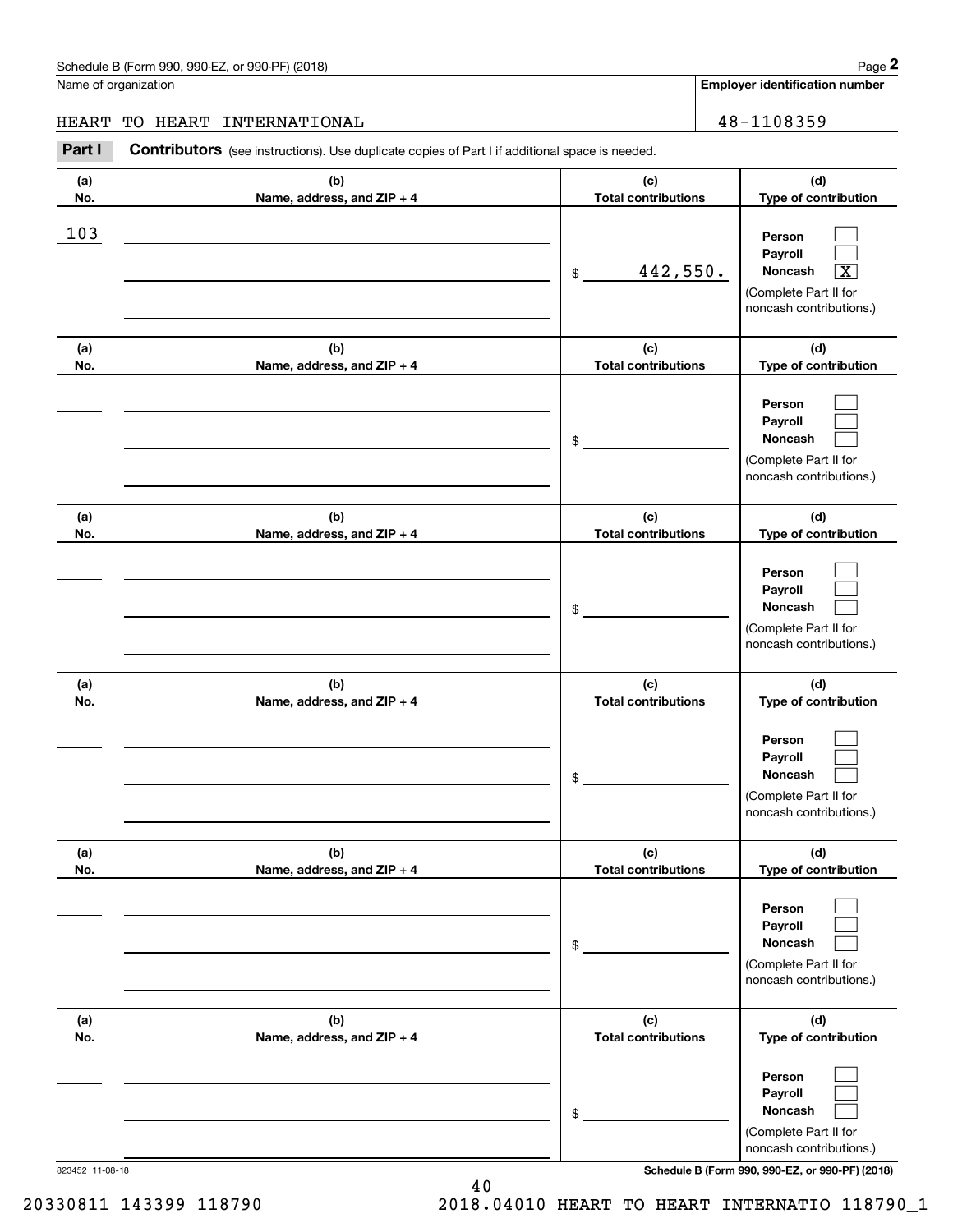| Schedule B (Form 990, 990-EZ, or 990-PF) (2018) | Page |
|-------------------------------------------------|------|
|-------------------------------------------------|------|

**Employer identification number**

# HEART TO HEART INTERNATIONAL 28-1108359

Fage 3 Employer identification pumber<br>
Idme of organization<br> **18 Employer identification number**<br> **18 ART TO HEART INTERNATIONAL**<br> **Part II Noncash Property** (see instructions). Use duplicate copies of Part II if additio

| (a)<br>No.      | (b)                                          | (c)<br>FMV (or estimate)    | (d)                                             |
|-----------------|----------------------------------------------|-----------------------------|-------------------------------------------------|
| from<br>Part I  | Description of noncash property given        | (See instructions.)         | Date received                                   |
|                 | PHARMACEUTICAL AND MEDICAL SUPPLIES          |                             |                                                 |
| 1               |                                              |                             |                                                 |
|                 |                                              | 257,919.<br>\$              | 12/31/18                                        |
| (a)             |                                              | (c)                         |                                                 |
| No.<br>from     | (b)<br>Description of noncash property given | FMV (or estimate)           | (d)<br>Date received                            |
| Part I          |                                              | (See instructions.)         |                                                 |
|                 | PHARMACEUTICAL AND MEDICAL SUPPLIES          |                             |                                                 |
| 2               |                                              |                             |                                                 |
|                 |                                              | 6,579,726.<br>\$            | 12/31/18                                        |
| (a)             |                                              | (c)                         |                                                 |
| No.<br>from     | (b)                                          | FMV (or estimate)           | (d)                                             |
| Part I          | Description of noncash property given        | (See instructions.)         | Date received                                   |
|                 | PHARMACEUTICAL AND MEDICAL SUPPLIES          |                             |                                                 |
| 5               |                                              |                             |                                                 |
|                 |                                              | 59,454.<br>\$               | 12/31/18                                        |
|                 |                                              |                             |                                                 |
| (a)             |                                              | (c)                         |                                                 |
| No.<br>from     | (b)                                          | FMV (or estimate)           | (d)<br>Date received                            |
| Part I          | Description of noncash property given        | (See instructions.)         |                                                 |
|                 | PHARMACEUTICAL AND MEDICAL SUPPLIES          |                             |                                                 |
| 12              |                                              |                             |                                                 |
|                 |                                              | 1,020,178.<br>$\mathsf{\$}$ | 12/31/18                                        |
|                 |                                              |                             |                                                 |
| (a)             |                                              | (c)                         |                                                 |
| No.<br>from     | (b)<br>Description of noncash property given | FMV (or estimate)           | (d)<br>Date received                            |
| Part I          |                                              | (See instructions.)         |                                                 |
|                 | PHARMACEUTICAL AND MEDICAL SUPPLIES          |                             |                                                 |
| 14              |                                              |                             |                                                 |
|                 |                                              | 10,136.<br>\$               | 12/31/18                                        |
|                 |                                              |                             |                                                 |
| (a)             |                                              | (c)                         |                                                 |
| No.<br>from     | (b)<br>Description of noncash property given | FMV (or estimate)           | (d)<br>Date received                            |
| Part I          |                                              | (See instructions.)         |                                                 |
|                 | PHARMACEUTICAL AND MEDICAL SUPPLIES          |                             |                                                 |
| 15              |                                              |                             |                                                 |
|                 |                                              | 139,718.<br>\$              | 12/31/18                                        |
| 823453 11-08-18 |                                              |                             | Schedule B (Form 990, 990-EZ, or 990-PF) (2018) |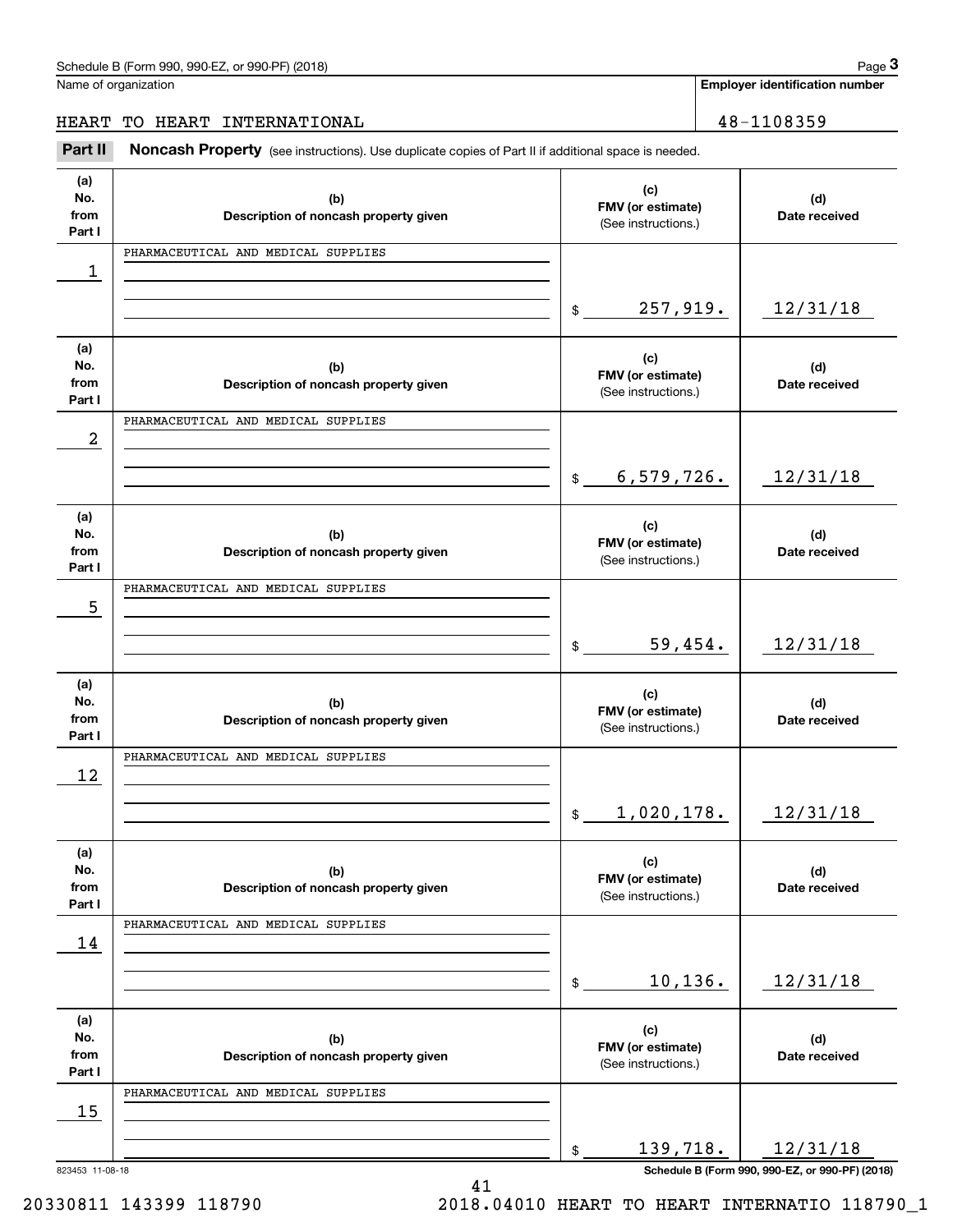| Schedule B (Form 990, 990-EZ, or 990-PF) (2018) | Page |
|-------------------------------------------------|------|
|-------------------------------------------------|------|

**Employer identification number**

# HEART TO HEART INTERNATIONAL 48-1108359

Fage 3 Employer identification pumber<br>
Idme of organization<br> **18 Employer identification number**<br> **18 ART TO HEART INTERNATIONAL**<br> **Part II Noncash Property** (see instructions). Use duplicate copies of Part II if additio

| (a)             |                                              | (c)                                      |                                                 |
|-----------------|----------------------------------------------|------------------------------------------|-------------------------------------------------|
| No.<br>from     | (b)<br>Description of noncash property given | FMV (or estimate)                        | (d)<br>Date received                            |
| Part I          |                                              | (See instructions.)                      |                                                 |
|                 | PHARMACEUTICAL AND MEDICAL SUPPLIES          |                                          |                                                 |
| 17              |                                              |                                          |                                                 |
|                 |                                              | 14,385.<br>$\frac{1}{2}$                 | 12/31/18                                        |
|                 |                                              |                                          |                                                 |
| (a)<br>No.      | (b)                                          | (c)                                      | (d)                                             |
| from            | Description of noncash property given        | FMV (or estimate)<br>(See instructions.) | Date received                                   |
| Part I          | PHARMACEUTICAL AND MEDICAL SUPPLIES          |                                          |                                                 |
| 38              |                                              |                                          |                                                 |
|                 |                                              |                                          |                                                 |
|                 |                                              | 303,936.<br>$\frac{1}{2}$                | 12/31/18                                        |
| (a)             |                                              |                                          |                                                 |
| No.             | (b)                                          | (c)<br>FMV (or estimate)                 | (d)                                             |
| from<br>Part I  | Description of noncash property given        | (See instructions.)                      | Date received                                   |
|                 | PHARMACEUTICAL AND MEDICAL SUPPLIES          |                                          |                                                 |
| 39              |                                              |                                          |                                                 |
|                 |                                              | 232,500.<br>$\frac{1}{2}$                | 12/31/18                                        |
|                 |                                              |                                          |                                                 |
| (a)             |                                              | (c)                                      |                                                 |
| No.<br>from     | (b)<br>Description of noncash property given | FMV (or estimate)                        | (d)<br>Date received                            |
| Part I          |                                              | (See instructions.)                      |                                                 |
|                 | PHARMACEUTICAL AND MEDICAL SUPPLIES          |                                          |                                                 |
| 47              |                                              |                                          |                                                 |
|                 |                                              | 277,854.<br>$\frac{1}{2}$                | 12/31/18                                        |
|                 |                                              |                                          |                                                 |
| (a)<br>No.      | (b)                                          | (c)                                      | (d)                                             |
| from            | Description of noncash property given        | FMV (or estimate)<br>(See instructions.) | Date received                                   |
| Part I          |                                              |                                          |                                                 |
| 48              | PHARMACEUTICAL AND MEDICAL SUPPLIES          |                                          |                                                 |
|                 |                                              |                                          |                                                 |
|                 |                                              | 77,419.<br>\$                            | 12/31/18                                        |
| (a)             |                                              |                                          |                                                 |
| No.             | (b)                                          | (c)<br>FMV (or estimate)                 | (d)                                             |
| from<br>Part I  | Description of noncash property given        | (See instructions.)                      | Date received                                   |
|                 | PHARMACEUTICAL AND MEDICAL SUPPLIES          |                                          |                                                 |
| 50              |                                              |                                          |                                                 |
|                 |                                              | 68,625.                                  | 12/31/18                                        |
| 823453 11-08-18 |                                              | \$                                       | Schedule B (Form 990, 990-EZ, or 990-PF) (2018) |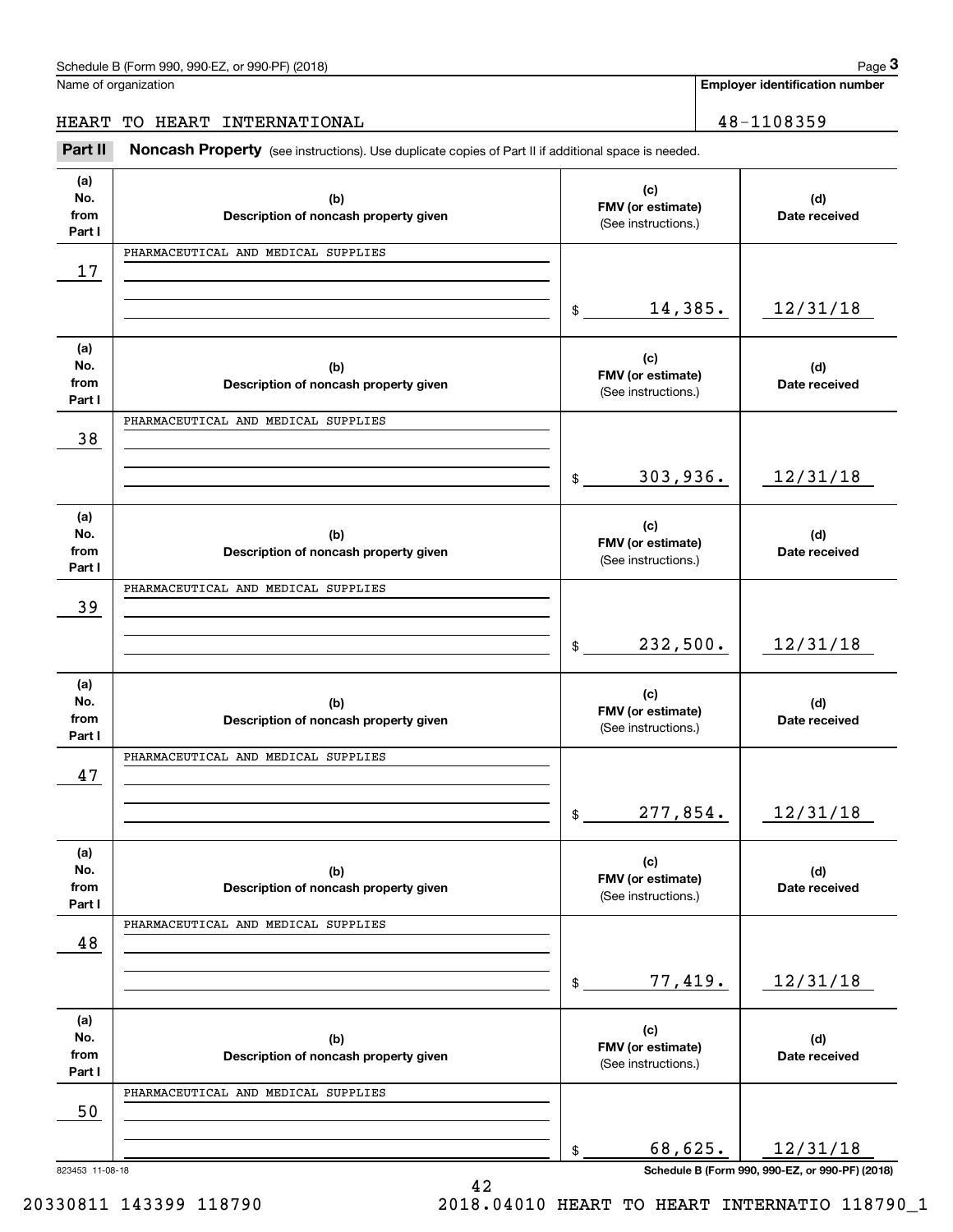| Schedule B (Form 990, 990-EZ, or 990-PF) (2018) | Page |
|-------------------------------------------------|------|
|-------------------------------------------------|------|

**Employer identification number**

# HEART TO HEART INTERNATIONAL 28-1108359

Fage 3 Employer identification pumber<br>
Idme of organization<br> **18 Employer identification number**<br> **18 ART TO HEART INTERNATIONAL**<br> **Part II Noncash Property** (see instructions). Use duplicate copies of Part II if additio

| (a)            |                                              |                                          |                                                             |
|----------------|----------------------------------------------|------------------------------------------|-------------------------------------------------------------|
| No.            | (b)                                          | (c)<br>FMV (or estimate)                 | (d)                                                         |
| from<br>Part I | Description of noncash property given        | (See instructions.)                      | Date received                                               |
|                | PHARMACEUTICAL AND MEDICAL SUPPLIES          |                                          |                                                             |
| 51             |                                              |                                          |                                                             |
|                |                                              |                                          |                                                             |
|                |                                              | 401,117.<br>\$                           | 12/31/18                                                    |
| (a)            |                                              |                                          |                                                             |
| No.            | (b)                                          | (c)                                      | (d)                                                         |
| from           | Description of noncash property given        | FMV (or estimate)<br>(See instructions.) | Date received                                               |
| Part I         | PHARMACEUTICAL AND MEDICAL SUPPLIES          |                                          |                                                             |
| 54             |                                              |                                          |                                                             |
|                |                                              |                                          |                                                             |
|                |                                              | 769,471.<br>\$                           | 12/31/18                                                    |
|                |                                              |                                          |                                                             |
| (a)<br>No.     | (b)                                          | (c)                                      | (d)                                                         |
| from           | Description of noncash property given        | FMV (or estimate)                        | Date received                                               |
| Part I         |                                              | (See instructions.)                      |                                                             |
|                | PHARMACEUTICAL AND MEDICAL SUPPLIES          |                                          |                                                             |
| 56             |                                              |                                          |                                                             |
|                |                                              | 4,008,366.<br>$\frac{1}{2}$              | 12/31/18                                                    |
|                |                                              |                                          |                                                             |
| (a)            |                                              | (c)                                      |                                                             |
| No.<br>from    | (b)<br>Description of noncash property given | FMV (or estimate)                        | (d)<br>Date received                                        |
| Part I         |                                              | (See instructions.)                      |                                                             |
|                | PHARMACEUTICAL AND MEDICAL SUPPLIES          |                                          |                                                             |
| 58             |                                              |                                          |                                                             |
|                |                                              |                                          |                                                             |
|                |                                              |                                          |                                                             |
|                |                                              | 30,565.<br>$\frac{1}{2}$                 | 12/31/18                                                    |
| (a)            |                                              |                                          |                                                             |
| No.            | (b)                                          | (c)                                      | (d)                                                         |
| from           | Description of noncash property given        | FMV (or estimate)<br>(See instructions.) | Date received                                               |
| Part I         | PHARMACEUTICAL AND MEDICAL SUPPLIES          |                                          |                                                             |
| 64             |                                              |                                          |                                                             |
|                |                                              |                                          |                                                             |
|                |                                              | 31,016.<br>\$                            | 12/31/18                                                    |
|                |                                              |                                          |                                                             |
| (a)<br>No.     | (b)                                          | (c)                                      | (d)                                                         |
| from           | Description of noncash property given        | FMV (or estimate)<br>(See instructions.) | Date received                                               |
| Part I         |                                              |                                          |                                                             |
|                | PHARMACEUTICAL AND MEDICAL SUPPLIES          |                                          |                                                             |
| 65             |                                              |                                          |                                                             |
|                |                                              | 85,578.<br>\$                            | 12/31/18<br>Schedule B (Form 990, 990-EZ, or 990-PF) (2018) |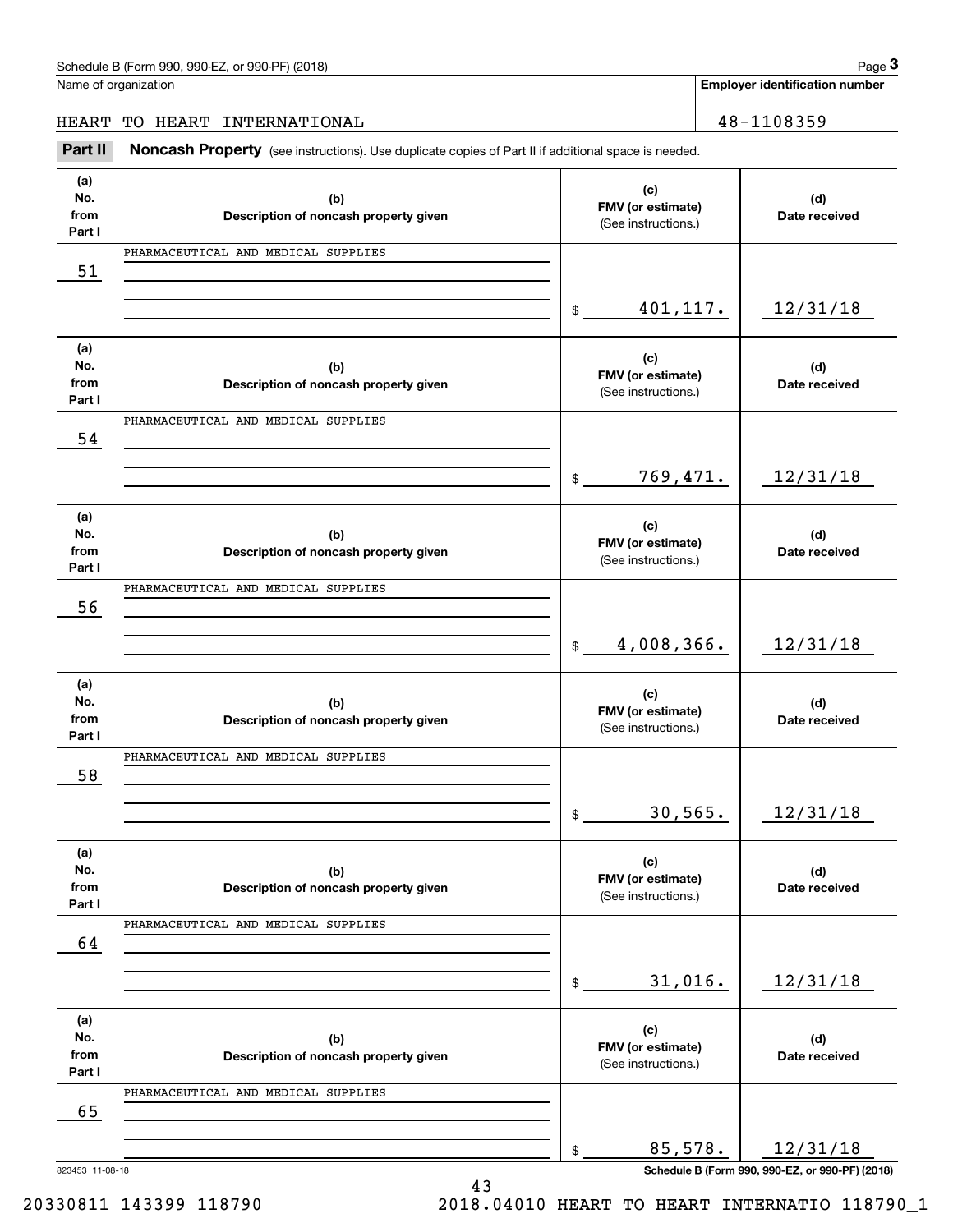| Schedule B (Form 990, 990-EZ, or 990-PF) (2018) | Page |
|-------------------------------------------------|------|
|-------------------------------------------------|------|

**Employer identification number**

HEART TO HEART INTERNATIONAL 28-1108359

Fage 3 Employer identification pumber<br>
Idme of organization<br> **18 Employer identification number**<br> **18 ART TO HEART INTERNATIONAL**<br> **Part II Noncash Property** (see instructions). Use duplicate copies of Part II if additio

| (a)<br>(c)<br>No.<br>(b)<br>(d)<br>FMV (or estimate)<br>from<br>Description of noncash property given<br>Date received<br>(See instructions.)<br>Part I<br>PHARMACEUTICAL AND MEDICAL SUPPLIES<br>81<br>\$197,909,041.<br>12/31/18<br>(a)<br>(c)<br>No.<br>(d)<br>(b)<br>FMV (or estimate)<br>from<br>Date received<br>Description of noncash property given<br>(See instructions.)<br>Part I<br>PHARMACEUTICAL AND MEDICAL SUPPLIES<br>82<br>6,867.<br>12/31/18<br>$\frac{1}{2}$<br>(a)<br>(c)<br>No.<br>(d)<br>(b)<br>FMV (or estimate)<br>from<br>Description of noncash property given<br>Date received<br>(See instructions.)<br>Part I<br>PHARMACEUTICAL AND MEDICAL SUPPLIES<br>84<br>232,603.<br>12/31/18<br>$\frac{1}{2}$<br>(a)<br>(c)<br>No.<br>(d)<br>(b)<br>FMV (or estimate)<br>from<br>Description of noncash property given<br>Date received<br>(See instructions.)<br>Part I<br>PHARMACEUTICAL AND MEDICAL SUPPLIES<br>86<br>18,450.<br>12/31/18<br>\$<br>(a)<br>(c)<br>No.<br>(b)<br>(d)<br>FMV (or estimate)<br>from<br>Description of noncash property given<br>Date received<br>(See instructions.)<br>Part I<br>PHARMACEUTICAL AND MEDICAL SUPPLIES<br>94<br>10,488.<br>12/31/18<br>\$<br>(a)<br>(c)<br>No.<br>(d)<br>(b)<br>FMV (or estimate)<br>from<br>Description of noncash property given<br>Date received<br>(See instructions.)<br>Part I<br>PHARMACEUTICAL AND MEDICAL SUPPLIES<br>95<br>29,293.<br>12/31/18<br>\$<br>Schedule B (Form 990, 990-EZ, or 990-PF) (2018)<br>823453 11-08-18 |  |  |
|-------------------------------------------------------------------------------------------------------------------------------------------------------------------------------------------------------------------------------------------------------------------------------------------------------------------------------------------------------------------------------------------------------------------------------------------------------------------------------------------------------------------------------------------------------------------------------------------------------------------------------------------------------------------------------------------------------------------------------------------------------------------------------------------------------------------------------------------------------------------------------------------------------------------------------------------------------------------------------------------------------------------------------------------------------------------------------------------------------------------------------------------------------------------------------------------------------------------------------------------------------------------------------------------------------------------------------------------------------------------------------------------------------------------------------------------------------------------------------------------------------------------------|--|--|
|                                                                                                                                                                                                                                                                                                                                                                                                                                                                                                                                                                                                                                                                                                                                                                                                                                                                                                                                                                                                                                                                                                                                                                                                                                                                                                                                                                                                                                                                                                                         |  |  |
|                                                                                                                                                                                                                                                                                                                                                                                                                                                                                                                                                                                                                                                                                                                                                                                                                                                                                                                                                                                                                                                                                                                                                                                                                                                                                                                                                                                                                                                                                                                         |  |  |
|                                                                                                                                                                                                                                                                                                                                                                                                                                                                                                                                                                                                                                                                                                                                                                                                                                                                                                                                                                                                                                                                                                                                                                                                                                                                                                                                                                                                                                                                                                                         |  |  |
|                                                                                                                                                                                                                                                                                                                                                                                                                                                                                                                                                                                                                                                                                                                                                                                                                                                                                                                                                                                                                                                                                                                                                                                                                                                                                                                                                                                                                                                                                                                         |  |  |
|                                                                                                                                                                                                                                                                                                                                                                                                                                                                                                                                                                                                                                                                                                                                                                                                                                                                                                                                                                                                                                                                                                                                                                                                                                                                                                                                                                                                                                                                                                                         |  |  |
|                                                                                                                                                                                                                                                                                                                                                                                                                                                                                                                                                                                                                                                                                                                                                                                                                                                                                                                                                                                                                                                                                                                                                                                                                                                                                                                                                                                                                                                                                                                         |  |  |
|                                                                                                                                                                                                                                                                                                                                                                                                                                                                                                                                                                                                                                                                                                                                                                                                                                                                                                                                                                                                                                                                                                                                                                                                                                                                                                                                                                                                                                                                                                                         |  |  |
|                                                                                                                                                                                                                                                                                                                                                                                                                                                                                                                                                                                                                                                                                                                                                                                                                                                                                                                                                                                                                                                                                                                                                                                                                                                                                                                                                                                                                                                                                                                         |  |  |
|                                                                                                                                                                                                                                                                                                                                                                                                                                                                                                                                                                                                                                                                                                                                                                                                                                                                                                                                                                                                                                                                                                                                                                                                                                                                                                                                                                                                                                                                                                                         |  |  |
|                                                                                                                                                                                                                                                                                                                                                                                                                                                                                                                                                                                                                                                                                                                                                                                                                                                                                                                                                                                                                                                                                                                                                                                                                                                                                                                                                                                                                                                                                                                         |  |  |
|                                                                                                                                                                                                                                                                                                                                                                                                                                                                                                                                                                                                                                                                                                                                                                                                                                                                                                                                                                                                                                                                                                                                                                                                                                                                                                                                                                                                                                                                                                                         |  |  |
|                                                                                                                                                                                                                                                                                                                                                                                                                                                                                                                                                                                                                                                                                                                                                                                                                                                                                                                                                                                                                                                                                                                                                                                                                                                                                                                                                                                                                                                                                                                         |  |  |
|                                                                                                                                                                                                                                                                                                                                                                                                                                                                                                                                                                                                                                                                                                                                                                                                                                                                                                                                                                                                                                                                                                                                                                                                                                                                                                                                                                                                                                                                                                                         |  |  |
|                                                                                                                                                                                                                                                                                                                                                                                                                                                                                                                                                                                                                                                                                                                                                                                                                                                                                                                                                                                                                                                                                                                                                                                                                                                                                                                                                                                                                                                                                                                         |  |  |
|                                                                                                                                                                                                                                                                                                                                                                                                                                                                                                                                                                                                                                                                                                                                                                                                                                                                                                                                                                                                                                                                                                                                                                                                                                                                                                                                                                                                                                                                                                                         |  |  |
|                                                                                                                                                                                                                                                                                                                                                                                                                                                                                                                                                                                                                                                                                                                                                                                                                                                                                                                                                                                                                                                                                                                                                                                                                                                                                                                                                                                                                                                                                                                         |  |  |
|                                                                                                                                                                                                                                                                                                                                                                                                                                                                                                                                                                                                                                                                                                                                                                                                                                                                                                                                                                                                                                                                                                                                                                                                                                                                                                                                                                                                                                                                                                                         |  |  |
|                                                                                                                                                                                                                                                                                                                                                                                                                                                                                                                                                                                                                                                                                                                                                                                                                                                                                                                                                                                                                                                                                                                                                                                                                                                                                                                                                                                                                                                                                                                         |  |  |
|                                                                                                                                                                                                                                                                                                                                                                                                                                                                                                                                                                                                                                                                                                                                                                                                                                                                                                                                                                                                                                                                                                                                                                                                                                                                                                                                                                                                                                                                                                                         |  |  |
|                                                                                                                                                                                                                                                                                                                                                                                                                                                                                                                                                                                                                                                                                                                                                                                                                                                                                                                                                                                                                                                                                                                                                                                                                                                                                                                                                                                                                                                                                                                         |  |  |
|                                                                                                                                                                                                                                                                                                                                                                                                                                                                                                                                                                                                                                                                                                                                                                                                                                                                                                                                                                                                                                                                                                                                                                                                                                                                                                                                                                                                                                                                                                                         |  |  |
|                                                                                                                                                                                                                                                                                                                                                                                                                                                                                                                                                                                                                                                                                                                                                                                                                                                                                                                                                                                                                                                                                                                                                                                                                                                                                                                                                                                                                                                                                                                         |  |  |
|                                                                                                                                                                                                                                                                                                                                                                                                                                                                                                                                                                                                                                                                                                                                                                                                                                                                                                                                                                                                                                                                                                                                                                                                                                                                                                                                                                                                                                                                                                                         |  |  |
|                                                                                                                                                                                                                                                                                                                                                                                                                                                                                                                                                                                                                                                                                                                                                                                                                                                                                                                                                                                                                                                                                                                                                                                                                                                                                                                                                                                                                                                                                                                         |  |  |
|                                                                                                                                                                                                                                                                                                                                                                                                                                                                                                                                                                                                                                                                                                                                                                                                                                                                                                                                                                                                                                                                                                                                                                                                                                                                                                                                                                                                                                                                                                                         |  |  |
|                                                                                                                                                                                                                                                                                                                                                                                                                                                                                                                                                                                                                                                                                                                                                                                                                                                                                                                                                                                                                                                                                                                                                                                                                                                                                                                                                                                                                                                                                                                         |  |  |
|                                                                                                                                                                                                                                                                                                                                                                                                                                                                                                                                                                                                                                                                                                                                                                                                                                                                                                                                                                                                                                                                                                                                                                                                                                                                                                                                                                                                                                                                                                                         |  |  |
|                                                                                                                                                                                                                                                                                                                                                                                                                                                                                                                                                                                                                                                                                                                                                                                                                                                                                                                                                                                                                                                                                                                                                                                                                                                                                                                                                                                                                                                                                                                         |  |  |
|                                                                                                                                                                                                                                                                                                                                                                                                                                                                                                                                                                                                                                                                                                                                                                                                                                                                                                                                                                                                                                                                                                                                                                                                                                                                                                                                                                                                                                                                                                                         |  |  |
|                                                                                                                                                                                                                                                                                                                                                                                                                                                                                                                                                                                                                                                                                                                                                                                                                                                                                                                                                                                                                                                                                                                                                                                                                                                                                                                                                                                                                                                                                                                         |  |  |
|                                                                                                                                                                                                                                                                                                                                                                                                                                                                                                                                                                                                                                                                                                                                                                                                                                                                                                                                                                                                                                                                                                                                                                                                                                                                                                                                                                                                                                                                                                                         |  |  |
|                                                                                                                                                                                                                                                                                                                                                                                                                                                                                                                                                                                                                                                                                                                                                                                                                                                                                                                                                                                                                                                                                                                                                                                                                                                                                                                                                                                                                                                                                                                         |  |  |
|                                                                                                                                                                                                                                                                                                                                                                                                                                                                                                                                                                                                                                                                                                                                                                                                                                                                                                                                                                                                                                                                                                                                                                                                                                                                                                                                                                                                                                                                                                                         |  |  |
|                                                                                                                                                                                                                                                                                                                                                                                                                                                                                                                                                                                                                                                                                                                                                                                                                                                                                                                                                                                                                                                                                                                                                                                                                                                                                                                                                                                                                                                                                                                         |  |  |
|                                                                                                                                                                                                                                                                                                                                                                                                                                                                                                                                                                                                                                                                                                                                                                                                                                                                                                                                                                                                                                                                                                                                                                                                                                                                                                                                                                                                                                                                                                                         |  |  |
|                                                                                                                                                                                                                                                                                                                                                                                                                                                                                                                                                                                                                                                                                                                                                                                                                                                                                                                                                                                                                                                                                                                                                                                                                                                                                                                                                                                                                                                                                                                         |  |  |
|                                                                                                                                                                                                                                                                                                                                                                                                                                                                                                                                                                                                                                                                                                                                                                                                                                                                                                                                                                                                                                                                                                                                                                                                                                                                                                                                                                                                                                                                                                                         |  |  |
|                                                                                                                                                                                                                                                                                                                                                                                                                                                                                                                                                                                                                                                                                                                                                                                                                                                                                                                                                                                                                                                                                                                                                                                                                                                                                                                                                                                                                                                                                                                         |  |  |
|                                                                                                                                                                                                                                                                                                                                                                                                                                                                                                                                                                                                                                                                                                                                                                                                                                                                                                                                                                                                                                                                                                                                                                                                                                                                                                                                                                                                                                                                                                                         |  |  |
|                                                                                                                                                                                                                                                                                                                                                                                                                                                                                                                                                                                                                                                                                                                                                                                                                                                                                                                                                                                                                                                                                                                                                                                                                                                                                                                                                                                                                                                                                                                         |  |  |
|                                                                                                                                                                                                                                                                                                                                                                                                                                                                                                                                                                                                                                                                                                                                                                                                                                                                                                                                                                                                                                                                                                                                                                                                                                                                                                                                                                                                                                                                                                                         |  |  |
|                                                                                                                                                                                                                                                                                                                                                                                                                                                                                                                                                                                                                                                                                                                                                                                                                                                                                                                                                                                                                                                                                                                                                                                                                                                                                                                                                                                                                                                                                                                         |  |  |
|                                                                                                                                                                                                                                                                                                                                                                                                                                                                                                                                                                                                                                                                                                                                                                                                                                                                                                                                                                                                                                                                                                                                                                                                                                                                                                                                                                                                                                                                                                                         |  |  |
|                                                                                                                                                                                                                                                                                                                                                                                                                                                                                                                                                                                                                                                                                                                                                                                                                                                                                                                                                                                                                                                                                                                                                                                                                                                                                                                                                                                                                                                                                                                         |  |  |
|                                                                                                                                                                                                                                                                                                                                                                                                                                                                                                                                                                                                                                                                                                                                                                                                                                                                                                                                                                                                                                                                                                                                                                                                                                                                                                                                                                                                                                                                                                                         |  |  |
|                                                                                                                                                                                                                                                                                                                                                                                                                                                                                                                                                                                                                                                                                                                                                                                                                                                                                                                                                                                                                                                                                                                                                                                                                                                                                                                                                                                                                                                                                                                         |  |  |

44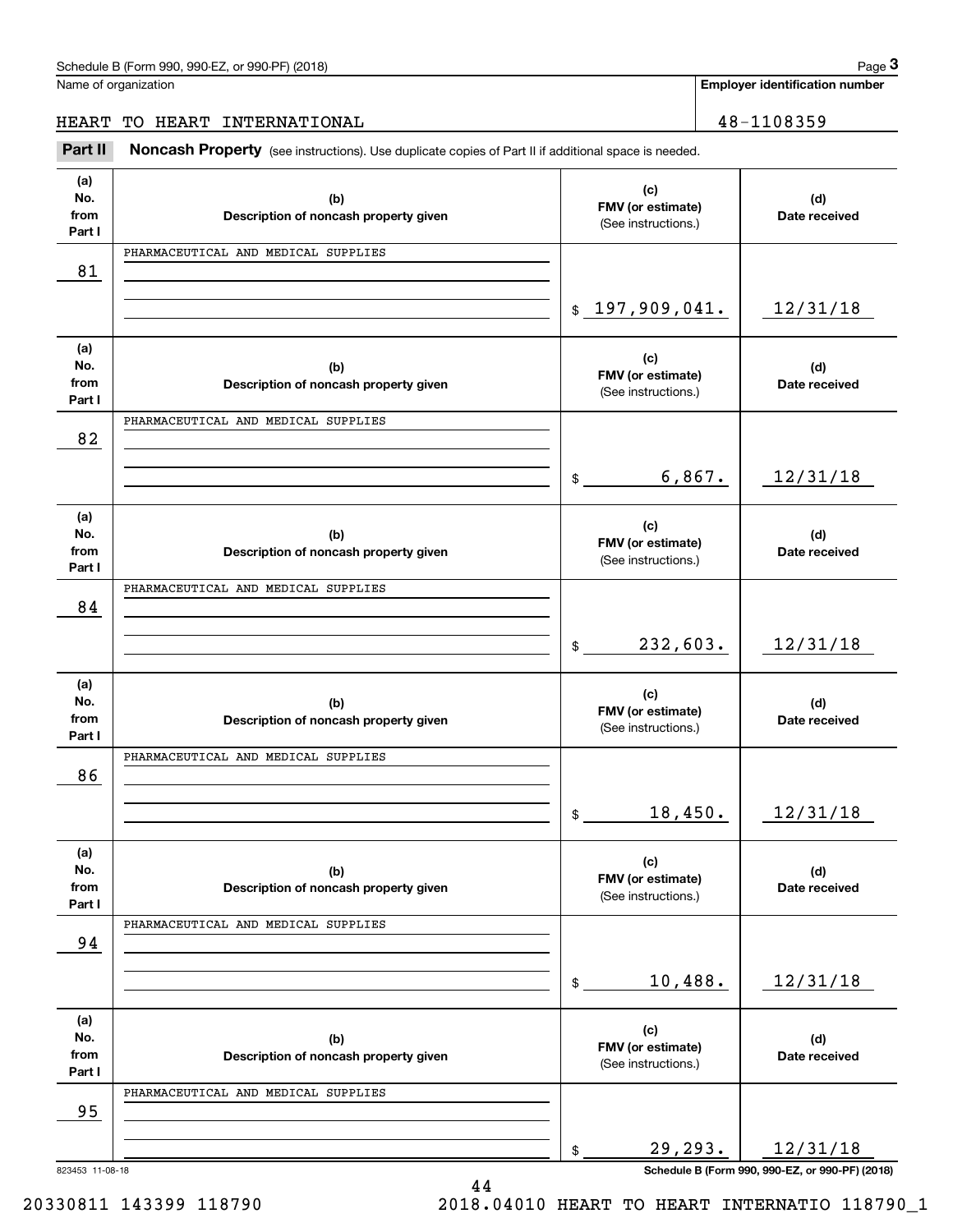| Schedule B (Form 990, 990-EZ, or 990-PF) (2018) | Page |
|-------------------------------------------------|------|
|-------------------------------------------------|------|

**Employer identification number**

# HEART TO HEART INTERNATIONAL 28-1108359

Fage 3 Employer identification pumber<br>
Idme of organization<br> **18 Employer identification number**<br> **18 ART TO HEART INTERNATIONAL**<br> **Part II Noncash Property** (see instructions). Use duplicate copies of Part II if additio

| (a)             |                                              | (c)                          |                                                 |
|-----------------|----------------------------------------------|------------------------------|-------------------------------------------------|
| No.             | (b)                                          | FMV (or estimate)            | (d)                                             |
| from            | Description of noncash property given        | (See instructions.)          | Date received                                   |
| Part I          |                                              |                              |                                                 |
|                 | PHARMACEUTICAL AND MEDICAL SUPPLIES          |                              |                                                 |
| 97              |                                              |                              |                                                 |
|                 |                                              |                              |                                                 |
|                 |                                              | 384,472.<br>$\mathbf{\$}$    | 12/31/18                                        |
|                 |                                              |                              |                                                 |
| (a)             |                                              |                              |                                                 |
| No.             |                                              | (c)                          | (d)                                             |
| from            | (b)<br>Description of noncash property given | FMV (or estimate)            | Date received                                   |
| Part I          |                                              | (See instructions.)          |                                                 |
|                 |                                              |                              |                                                 |
|                 | PHARMACEUTICAL AND MEDICAL SUPPLIES          |                              |                                                 |
| 99              |                                              |                              |                                                 |
|                 |                                              |                              |                                                 |
|                 |                                              | 183,569.<br>$$\mathbb{S}$$   | 12/31/18                                        |
|                 |                                              |                              |                                                 |
| (a)             |                                              |                              |                                                 |
| No.             | (b)                                          | (c)                          | (d)                                             |
| from            | Description of noncash property given        | FMV (or estimate)            | Date received                                   |
| Part I          |                                              | (See instructions.)          |                                                 |
|                 | PHARMACEUTICAL AND MEDICAL SUPPLIES          |                              |                                                 |
| 100             |                                              |                              |                                                 |
|                 |                                              |                              |                                                 |
|                 |                                              | 1,759,620.<br>$\mathfrak{S}$ | 12/31/18                                        |
|                 |                                              |                              |                                                 |
|                 |                                              |                              |                                                 |
| (a)             |                                              | (c)                          |                                                 |
| No.             | (b)                                          | FMV (or estimate)            | (d)                                             |
| from<br>Part I  | Description of noncash property given        | (See instructions.)          | Date received                                   |
|                 |                                              |                              |                                                 |
|                 | PHARMACEUTICAL AND MEDICAL SUPPLIES          |                              |                                                 |
| 103             |                                              |                              |                                                 |
|                 |                                              |                              |                                                 |
|                 |                                              | 442,550.<br>$$\mathbb{S}$$   | 12/31/18                                        |
|                 |                                              |                              |                                                 |
| (a)             |                                              |                              |                                                 |
| No.             | (b)                                          | (c)                          | (d)                                             |
| from            | Description of noncash property given        | FMV (or estimate)            | Date received                                   |
| Part I          |                                              | (See instructions.)          |                                                 |
|                 |                                              |                              |                                                 |
|                 |                                              |                              |                                                 |
|                 |                                              |                              |                                                 |
|                 |                                              |                              |                                                 |
|                 |                                              | \$                           |                                                 |
|                 |                                              |                              |                                                 |
| (a)             |                                              | (c)                          |                                                 |
| No.             | (b)                                          | FMV (or estimate)            | (d)                                             |
| from            | Description of noncash property given        | (See instructions.)          | Date received                                   |
| Part I          |                                              |                              |                                                 |
|                 |                                              |                              |                                                 |
|                 |                                              |                              |                                                 |
|                 |                                              |                              |                                                 |
|                 |                                              | \$                           |                                                 |
| 823453 11-08-18 |                                              |                              | Schedule B (Form 990, 990-EZ, or 990-PF) (2018) |

45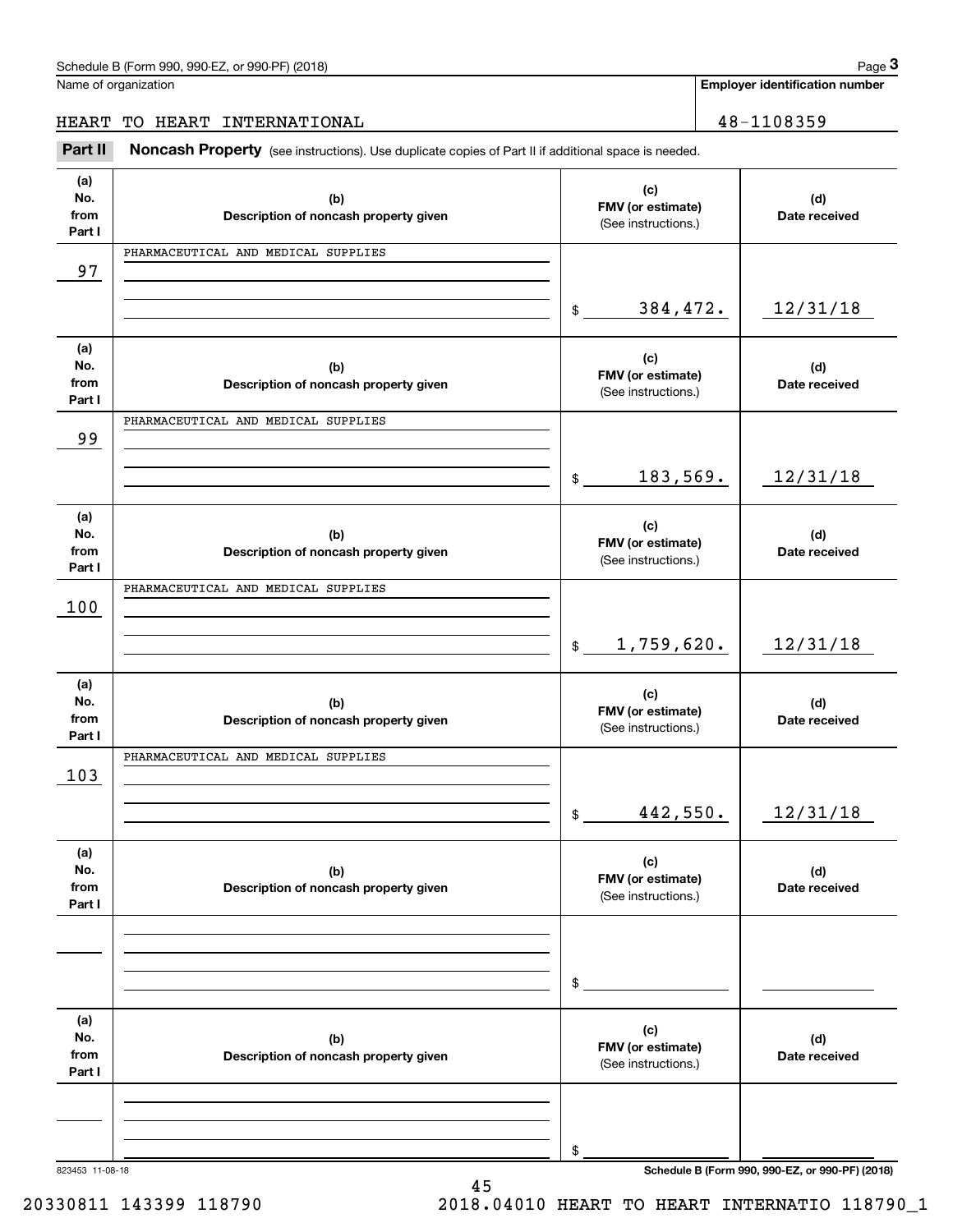|                 | Schedule B (Form 990, 990-EZ, or 990-PF) (2018)                                                                                                                                                                                                                              |                      |  | Page 4                                          |  |  |
|-----------------|------------------------------------------------------------------------------------------------------------------------------------------------------------------------------------------------------------------------------------------------------------------------------|----------------------|--|-------------------------------------------------|--|--|
|                 | Name of organization                                                                                                                                                                                                                                                         |                      |  | <b>Employer identification number</b>           |  |  |
| <b>HEART</b>    | TO HEART INTERNATIONAL                                                                                                                                                                                                                                                       |                      |  | 48-1108359                                      |  |  |
| Part III        | Exclusively religious, charitable, etc., contributions to organizations described in section 501(c)(7), (8), or (10) that total more than \$1,000 for the year<br>from any one contributor. Complete columns (a) through (e) and the following line entry. For organizations |                      |  |                                                 |  |  |
|                 | completing Part III, enter the total of exclusively religious, charitable, etc., contributions of \$1,000 or less for the year. (Enter this info. once.) $\blacktriangleright$ \$                                                                                            |                      |  |                                                 |  |  |
| (a) No.         | Use duplicate copies of Part III if additional space is needed.                                                                                                                                                                                                              |                      |  |                                                 |  |  |
| from<br>Part I  | (b) Purpose of gift                                                                                                                                                                                                                                                          | (c) Use of gift      |  | (d) Description of how gift is held             |  |  |
|                 |                                                                                                                                                                                                                                                                              |                      |  |                                                 |  |  |
|                 |                                                                                                                                                                                                                                                                              |                      |  |                                                 |  |  |
|                 |                                                                                                                                                                                                                                                                              |                      |  |                                                 |  |  |
|                 |                                                                                                                                                                                                                                                                              | (e) Transfer of gift |  |                                                 |  |  |
|                 |                                                                                                                                                                                                                                                                              |                      |  |                                                 |  |  |
|                 | Transferee's name, address, and ZIP + 4                                                                                                                                                                                                                                      |                      |  | Relationship of transferor to transferee        |  |  |
|                 |                                                                                                                                                                                                                                                                              |                      |  |                                                 |  |  |
|                 |                                                                                                                                                                                                                                                                              |                      |  |                                                 |  |  |
|                 |                                                                                                                                                                                                                                                                              |                      |  |                                                 |  |  |
| (a) No.<br>from | (b) Purpose of gift                                                                                                                                                                                                                                                          | (c) Use of gift      |  | (d) Description of how gift is held             |  |  |
| Part I          |                                                                                                                                                                                                                                                                              |                      |  |                                                 |  |  |
|                 |                                                                                                                                                                                                                                                                              |                      |  |                                                 |  |  |
|                 |                                                                                                                                                                                                                                                                              |                      |  |                                                 |  |  |
|                 |                                                                                                                                                                                                                                                                              |                      |  |                                                 |  |  |
|                 | (e) Transfer of gift                                                                                                                                                                                                                                                         |                      |  |                                                 |  |  |
|                 | Transferee's name, address, and ZIP + 4                                                                                                                                                                                                                                      |                      |  | Relationship of transferor to transferee        |  |  |
|                 |                                                                                                                                                                                                                                                                              |                      |  |                                                 |  |  |
|                 |                                                                                                                                                                                                                                                                              |                      |  |                                                 |  |  |
|                 |                                                                                                                                                                                                                                                                              |                      |  |                                                 |  |  |
| (a) No.<br>from | (b) Purpose of gift                                                                                                                                                                                                                                                          | (c) Use of gift      |  | (d) Description of how gift is held             |  |  |
| Part I          |                                                                                                                                                                                                                                                                              |                      |  |                                                 |  |  |
|                 |                                                                                                                                                                                                                                                                              |                      |  |                                                 |  |  |
|                 |                                                                                                                                                                                                                                                                              |                      |  |                                                 |  |  |
|                 |                                                                                                                                                                                                                                                                              |                      |  |                                                 |  |  |
|                 |                                                                                                                                                                                                                                                                              | (e) Transfer of gift |  |                                                 |  |  |
|                 | Transferee's name, address, and ZIP + 4                                                                                                                                                                                                                                      |                      |  | Relationship of transferor to transferee        |  |  |
|                 |                                                                                                                                                                                                                                                                              |                      |  |                                                 |  |  |
|                 |                                                                                                                                                                                                                                                                              |                      |  |                                                 |  |  |
|                 |                                                                                                                                                                                                                                                                              |                      |  |                                                 |  |  |
| (a) No.<br>from |                                                                                                                                                                                                                                                                              |                      |  |                                                 |  |  |
| Part I          | (b) Purpose of gift                                                                                                                                                                                                                                                          | (c) Use of gift      |  | (d) Description of how gift is held             |  |  |
|                 |                                                                                                                                                                                                                                                                              |                      |  |                                                 |  |  |
|                 |                                                                                                                                                                                                                                                                              |                      |  |                                                 |  |  |
|                 |                                                                                                                                                                                                                                                                              |                      |  |                                                 |  |  |
|                 | (e) Transfer of gift                                                                                                                                                                                                                                                         |                      |  |                                                 |  |  |
|                 | Transferee's name, address, and ZIP + 4                                                                                                                                                                                                                                      |                      |  | Relationship of transferor to transferee        |  |  |
|                 |                                                                                                                                                                                                                                                                              |                      |  |                                                 |  |  |
|                 |                                                                                                                                                                                                                                                                              |                      |  |                                                 |  |  |
|                 |                                                                                                                                                                                                                                                                              |                      |  |                                                 |  |  |
| 823454 11-08-18 |                                                                                                                                                                                                                                                                              |                      |  | Schedule B (Form 990, 990-EZ, or 990-PF) (2018) |  |  |

46

**Schedule B (Form 990, 990-EZ, or 990-PF) (2018)**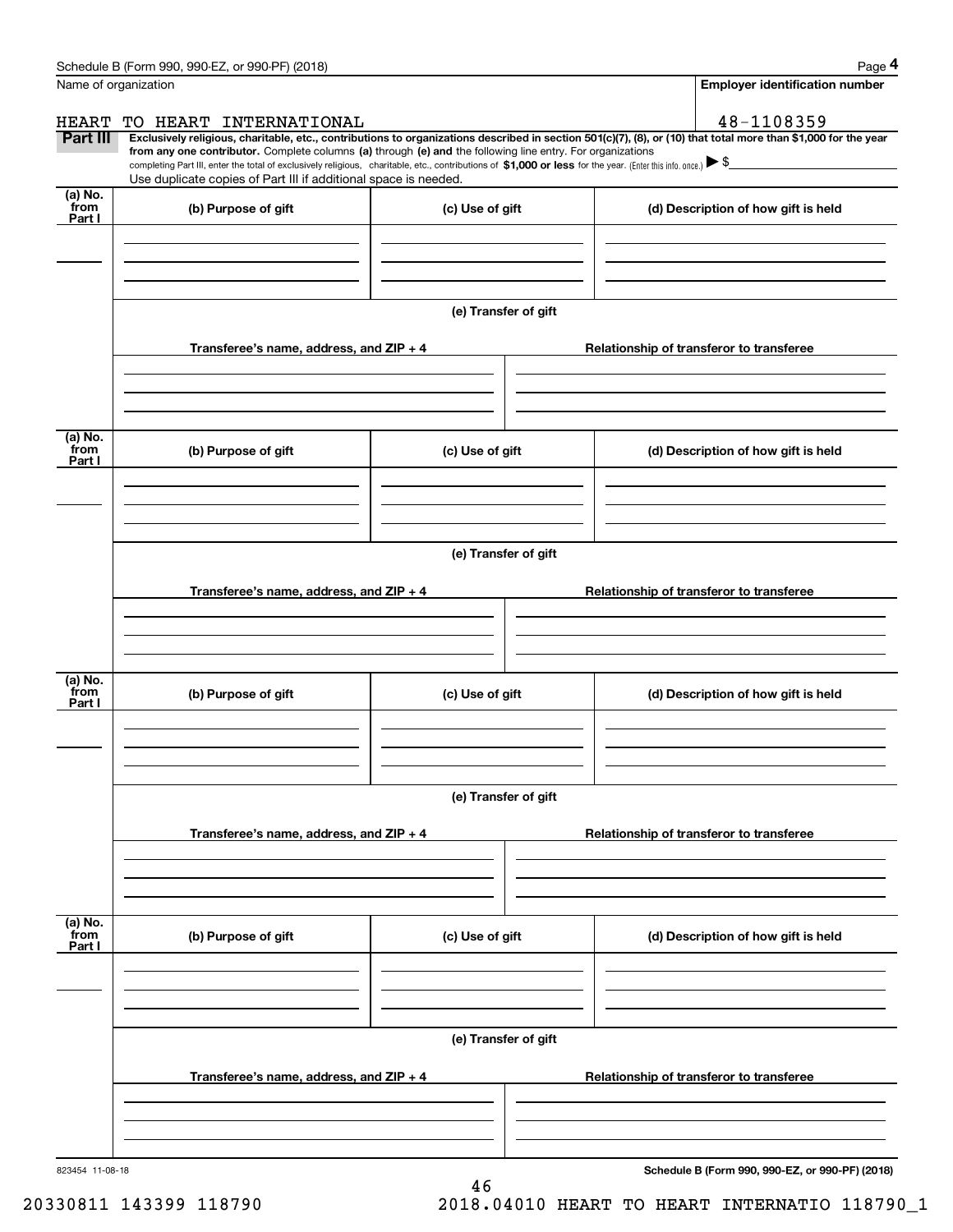| <b>SCHEDULE D</b> |  |
|-------------------|--|
|-------------------|--|

# **SCHEDULE D Supplemental Financial Statements**

(Form 990)<br>
Pepartment of the Treasury<br>
Department of the Treasury<br>
Department of the Treasury<br>
Department of the Treasury<br> **Co to www.irs.gov/Form990 for instructions and the latest information.**<br> **Co to www.irs.gov/Form9** 

Department of the Treasury Internal Revenue Service

**Name of the organization**<br>**Name of the organization ELEANE INCORPRETATION INTO THE ONLY THE OF THE ORIGINAL TEAMER DESCRIPTION ASSESSED.** 

|         | HEART TO HEART INTERNATIONAL                                                                                                                               |                                                | 48-1108359                                         |
|---------|------------------------------------------------------------------------------------------------------------------------------------------------------------|------------------------------------------------|----------------------------------------------------|
| Part I  | Organizations Maintaining Donor Advised Funds or Other Similar Funds or Accounts. Complete if the                                                          |                                                |                                                    |
|         | organization answered "Yes" on Form 990, Part IV, line 6.                                                                                                  |                                                |                                                    |
|         |                                                                                                                                                            | (a) Donor advised funds                        | (b) Funds and other accounts                       |
| 1       |                                                                                                                                                            |                                                |                                                    |
| 2       | Aggregate value of contributions to (during year)                                                                                                          |                                                |                                                    |
| з       | Aggregate value of grants from (during year)                                                                                                               |                                                |                                                    |
| 4       |                                                                                                                                                            |                                                |                                                    |
| 5       | Did the organization inform all donors and donor advisors in writing that the assets held in donor advised funds                                           |                                                |                                                    |
|         |                                                                                                                                                            |                                                | Yes<br>No                                          |
| 6       | Did the organization inform all grantees, donors, and donor advisors in writing that grant funds can be used only                                          |                                                |                                                    |
|         | for charitable purposes and not for the benefit of the donor or donor advisor, or for any other purpose conferring                                         |                                                |                                                    |
|         | impermissible private benefit?                                                                                                                             |                                                | Yes<br>No                                          |
| Part II | Conservation Easements. Complete if the organization answered "Yes" on Form 990, Part IV, line 7.                                                          |                                                |                                                    |
| 1       | Purpose(s) of conservation easements held by the organization (check all that apply).                                                                      |                                                |                                                    |
|         | Preservation of land for public use (e.g., recreation or education)                                                                                        |                                                | Preservation of a historically important land area |
|         | Protection of natural habitat                                                                                                                              | Preservation of a certified historic structure |                                                    |
|         | Preservation of open space                                                                                                                                 |                                                |                                                    |
| 2       | Complete lines 2a through 2d if the organization held a qualified conservation contribution in the form of a conservation easement on the last             |                                                |                                                    |
|         | day of the tax year.                                                                                                                                       |                                                | Held at the End of the Tax Year                    |
|         |                                                                                                                                                            |                                                | 2a                                                 |
|         | <b>b</b> Total acreage restricted by conservation easements                                                                                                |                                                | 2b                                                 |
|         |                                                                                                                                                            |                                                | 2c                                                 |
|         | d Number of conservation easements included in (c) acquired after 7/25/06, and not on a historic structure                                                 |                                                |                                                    |
|         |                                                                                                                                                            |                                                | 2d                                                 |
| 3       | Number of conservation easements modified, transferred, released, extinguished, or terminated by the organization during the tax                           |                                                |                                                    |
|         | $year \blacktriangleright$                                                                                                                                 |                                                |                                                    |
| 4       | Number of states where property subject to conservation easement is located >                                                                              |                                                |                                                    |
| 5       | Does the organization have a written policy regarding the periodic monitoring, inspection, handling of                                                     |                                                |                                                    |
|         | violations, and enforcement of the conservation easements it holds?                                                                                        |                                                | Yes<br><b>No</b>                                   |
| 6       | Staff and volunteer hours devoted to monitoring, inspecting, handling of violations, and enforcing conservation easements during the year                  |                                                |                                                    |
|         |                                                                                                                                                            |                                                |                                                    |
| 7       | Amount of expenses incurred in monitoring, inspecting, handling of violations, and enforcing conservation easements during the year                        |                                                |                                                    |
|         | $\blacktriangleright$ \$                                                                                                                                   |                                                |                                                    |
| 8       | Does each conservation easement reported on line 2(d) above satisfy the requirements of section 170(h)(4)(B)(i)                                            |                                                |                                                    |
|         |                                                                                                                                                            |                                                | Yes<br>No                                          |
| 9       | In Part XIII, describe how the organization reports conservation easements in its revenue and expense statement, and balance sheet, and                    |                                                |                                                    |
|         | include, if applicable, the text of the footnote to the organization's financial statements that describes the organization's accounting for               |                                                |                                                    |
|         | conservation easements.                                                                                                                                    |                                                |                                                    |
|         | Organizations Maintaining Collections of Art, Historical Treasures, or Other Similar Assets.<br>Part III                                                   |                                                |                                                    |
|         | Complete if the organization answered "Yes" on Form 990, Part IV, line 8.                                                                                  |                                                |                                                    |
|         | 1a If the organization elected, as permitted under SFAS 116 (ASC 958), not to report in its revenue statement and balance sheet works of art,              |                                                |                                                    |
|         | historical treasures, or other similar assets held for public exhibition, education, or research in furtherance of public service, provide, in Part XIII,  |                                                |                                                    |
|         | the text of the footnote to its financial statements that describes these items.                                                                           |                                                |                                                    |
|         | <b>b</b> If the organization elected, as permitted under SFAS 116 (ASC 958), to report in its revenue statement and balance sheet works of art, historical |                                                |                                                    |
|         | treasures, or other similar assets held for public exhibition, education, or research in furtherance of public service, provide the following amounts      |                                                |                                                    |
|         | relating to these items:                                                                                                                                   |                                                |                                                    |
|         |                                                                                                                                                            |                                                |                                                    |
|         | (ii) Assets included in Form 990, Part X                                                                                                                   |                                                |                                                    |
| 2       | If the organization received or held works of art, historical treasures, or other similar assets for financial gain, provide                               |                                                |                                                    |
|         | the following amounts required to be reported under SFAS 116 (ASC 958) relating to these items:                                                            |                                                |                                                    |
| a       | Revenue included on Form 990, Part VIII, line 1 [2000] [2000] [2000] [2000] [3000] [3000] [3000] [3000] [3000                                              |                                                | -\$<br>▶                                           |
|         | <b>b</b> Assets included in Form 990, Part X                                                                                                               |                                                | $\blacktriangleright$ \$                           |
|         | LHA For Paperwork Reduction Act Notice, see the Instructions for Form 990.                                                                                 |                                                | Schedule D (Form 990) 2018                         |
|         | 832051 10-29-18                                                                                                                                            |                                                |                                                    |

47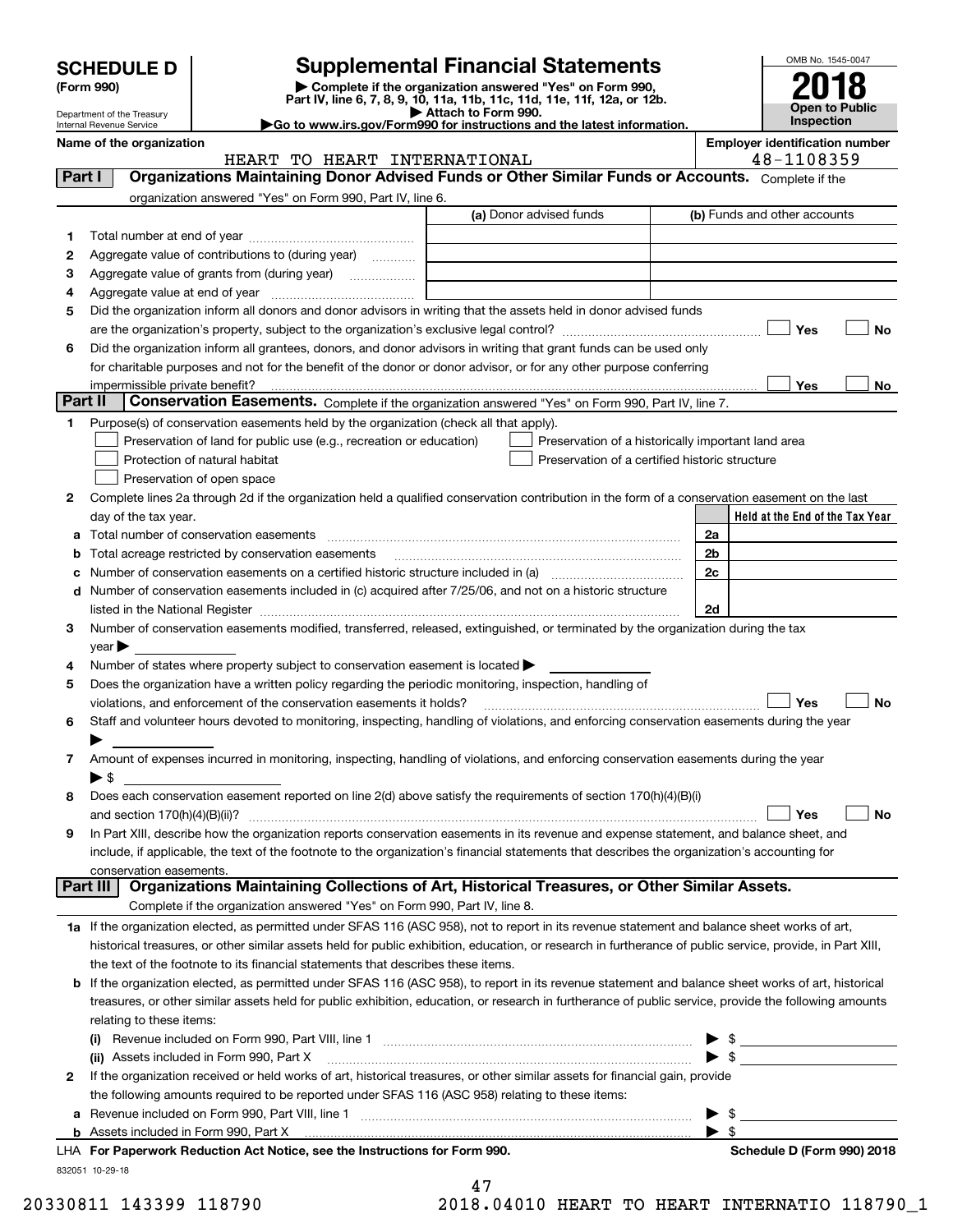|    | Schedule D (Form 990) 2018                                                                                                                                                                                                     | HEART TO HEART INTERNATIONAL |                |                                                                                                                                                                                                                               |                 |                      | 48-1108359 Page 2 |                     |
|----|--------------------------------------------------------------------------------------------------------------------------------------------------------------------------------------------------------------------------------|------------------------------|----------------|-------------------------------------------------------------------------------------------------------------------------------------------------------------------------------------------------------------------------------|-----------------|----------------------|-------------------|---------------------|
|    | Part III<br>Organizations Maintaining Collections of Art, Historical Treasures, or Other Similar Assets (continued)                                                                                                            |                              |                |                                                                                                                                                                                                                               |                 |                      |                   |                     |
| з  | Using the organization's acquisition, accession, and other records, check any of the following that are a significant use of its collection items                                                                              |                              |                |                                                                                                                                                                                                                               |                 |                      |                   |                     |
|    | (check all that apply):                                                                                                                                                                                                        |                              |                |                                                                                                                                                                                                                               |                 |                      |                   |                     |
| a  | Public exhibition                                                                                                                                                                                                              |                              |                | Loan or exchange programs                                                                                                                                                                                                     |                 |                      |                   |                     |
| b  | Scholarly research                                                                                                                                                                                                             |                              |                | Other and the contract of the contract of the contract of the contract of the contract of the contract of the contract of the contract of the contract of the contract of the contract of the contract of the contract of the |                 |                      |                   |                     |
| c  | Preservation for future generations                                                                                                                                                                                            |                              |                |                                                                                                                                                                                                                               |                 |                      |                   |                     |
| 4  | Provide a description of the organization's collections and explain how they further the organization's exempt purpose in Part XIII.                                                                                           |                              |                |                                                                                                                                                                                                                               |                 |                      |                   |                     |
| 5  | During the year, did the organization solicit or receive donations of art, historical treasures, or other similar assets                                                                                                       |                              |                |                                                                                                                                                                                                                               |                 |                      |                   |                     |
|    | to be sold to raise funds rather than to be maintained as part of the organization's collection?                                                                                                                               |                              |                |                                                                                                                                                                                                                               |                 |                      | Yes               | No                  |
|    | <b>Part IV</b><br>Escrow and Custodial Arrangements. Complete if the organization answered "Yes" on Form 990, Part IV, line 9, or                                                                                              |                              |                |                                                                                                                                                                                                                               |                 |                      |                   |                     |
|    | reported an amount on Form 990, Part X, line 21.                                                                                                                                                                               |                              |                |                                                                                                                                                                                                                               |                 |                      |                   |                     |
|    | 1a Is the organization an agent, trustee, custodian or other intermediary for contributions or other assets not included                                                                                                       |                              |                |                                                                                                                                                                                                                               |                 |                      |                   |                     |
|    | on Form 990, Part X? <b>Process Constitution Construction Construction</b> Construction Construction Construction Cons                                                                                                         |                              |                |                                                                                                                                                                                                                               |                 |                      | Yes               | No                  |
|    | b If "Yes," explain the arrangement in Part XIII and complete the following table:                                                                                                                                             |                              |                |                                                                                                                                                                                                                               |                 |                      |                   |                     |
|    |                                                                                                                                                                                                                                |                              |                |                                                                                                                                                                                                                               |                 |                      | Amount            |                     |
| c  | Beginning balance material continuum contracts and contact the contract of the contract of the contract of the                                                                                                                 |                              |                |                                                                                                                                                                                                                               | 1c              |                      |                   |                     |
|    | Additions during the year manufactured and an according to the year manufactured and according the year manufactured and according the year manufactured and according the year manufactured and according the year manufactur |                              |                |                                                                                                                                                                                                                               | 1d              |                      |                   |                     |
| е  | Distributions during the year manufactured and an account of the year manufactured and the year manufactured and the year manufactured and the year manufactured and the year manufactured and the year manufactured and the y |                              |                |                                                                                                                                                                                                                               | 1e              |                      |                   |                     |
| Ť. | Ending balance manufactured and contact the contract of the contract of the contract of the contract of the contract of the contract of the contract of the contract of the contract of the contract of the contract of the co |                              |                |                                                                                                                                                                                                                               | 1f              |                      |                   |                     |
|    | 2a Did the organization include an amount on Form 990, Part X, line 21, for escrow or custodial account liability?                                                                                                             |                              |                |                                                                                                                                                                                                                               |                 |                      | Yes               | No                  |
|    | <b>b</b> If "Yes," explain the arrangement in Part XIII. Check here if the explanation has been provided on Part XIII<br>Part V                                                                                                |                              |                |                                                                                                                                                                                                                               |                 |                      |                   |                     |
|    | Endowment Funds. Complete if the organization answered "Yes" on Form 990, Part IV, line 10.                                                                                                                                    |                              |                |                                                                                                                                                                                                                               |                 |                      |                   |                     |
|    |                                                                                                                                                                                                                                | (a) Current year             | (b) Prior year | (c) Two years back                                                                                                                                                                                                            |                 | (d) Three years back |                   | (e) Four years back |
| 1a | Beginning of year balance                                                                                                                                                                                                      | 16,502.                      | 14,688.        | 13,922.                                                                                                                                                                                                                       |                 | 14,166.              |                   | 13,557.             |
|    |                                                                                                                                                                                                                                | $-948.$                      |                | 766.                                                                                                                                                                                                                          |                 | $-244.$              |                   | 609.                |
|    | Net investment earnings, gains, and losses                                                                                                                                                                                     |                              | 1,814.         |                                                                                                                                                                                                                               |                 |                      |                   |                     |
| d  |                                                                                                                                                                                                                                |                              |                |                                                                                                                                                                                                                               |                 |                      |                   |                     |
|    | e Other expenditures for facilities                                                                                                                                                                                            |                              |                |                                                                                                                                                                                                                               |                 |                      |                   |                     |
|    | and programs                                                                                                                                                                                                                   |                              |                |                                                                                                                                                                                                                               |                 |                      |                   |                     |
|    |                                                                                                                                                                                                                                | 15,554.                      | 16,502.        | 14,688.                                                                                                                                                                                                                       |                 | 13,922.              |                   | 14,166.             |
| g  | End of year balance<br>Provide the estimated percentage of the current year end balance (line 1g, column (a)) held as:                                                                                                         |                              |                |                                                                                                                                                                                                                               |                 |                      |                   |                     |
| 2  | Board designated or quasi-endowment                                                                                                                                                                                            |                              | %              |                                                                                                                                                                                                                               |                 |                      |                   |                     |
| а  | Permanent endowment ▶                                                                                                                                                                                                          | %                            |                |                                                                                                                                                                                                                               |                 |                      |                   |                     |
|    | Temporarily restricted endowment                                                                                                                                                                                               | %                            |                |                                                                                                                                                                                                                               |                 |                      |                   |                     |
|    | The percentages on lines 2a, 2b, and 2c should equal 100%.                                                                                                                                                                     |                              |                |                                                                                                                                                                                                                               |                 |                      |                   |                     |
|    | 3a Are there endowment funds not in the possession of the organization that are held and administered for the organization                                                                                                     |                              |                |                                                                                                                                                                                                                               |                 |                      |                   |                     |
|    | by:                                                                                                                                                                                                                            |                              |                |                                                                                                                                                                                                                               |                 |                      |                   | Yes<br>No           |
|    | (i)                                                                                                                                                                                                                            |                              |                |                                                                                                                                                                                                                               |                 |                      | 3a(i)             | X                   |
|    |                                                                                                                                                                                                                                |                              |                |                                                                                                                                                                                                                               |                 |                      | 3a(ii)            | $\mathbf X$         |
|    |                                                                                                                                                                                                                                |                              |                |                                                                                                                                                                                                                               |                 |                      | 3b                |                     |
| 4  | Describe in Part XIII the intended uses of the organization's endowment funds.                                                                                                                                                 |                              |                |                                                                                                                                                                                                                               |                 |                      |                   |                     |
|    | Land, Buildings, and Equipment.<br>Part VI                                                                                                                                                                                     |                              |                |                                                                                                                                                                                                                               |                 |                      |                   |                     |
|    | Complete if the organization answered "Yes" on Form 990, Part IV, line 11a. See Form 990, Part X, line 10.                                                                                                                     |                              |                |                                                                                                                                                                                                                               |                 |                      |                   |                     |
|    | Description of property                                                                                                                                                                                                        | (a) Cost or other            |                | (b) Cost or other                                                                                                                                                                                                             | (c) Accumulated |                      | (d) Book value    |                     |
|    |                                                                                                                                                                                                                                | basis (investment)           | basis (other)  |                                                                                                                                                                                                                               | depreciation    |                      |                   |                     |
|    |                                                                                                                                                                                                                                |                              |                | 86,000.                                                                                                                                                                                                                       |                 |                      |                   | 86,000.             |
| b  |                                                                                                                                                                                                                                |                              |                | 9,813,670.                                                                                                                                                                                                                    | 107,663.        |                      | 9,706,007.        |                     |
|    |                                                                                                                                                                                                                                |                              |                | 259,737.                                                                                                                                                                                                                      | 110,421.        |                      |                   | 149,316.            |
|    |                                                                                                                                                                                                                                |                              |                | 853,192.                                                                                                                                                                                                                      | 756,010.        |                      |                   | 97,182.             |
|    |                                                                                                                                                                                                                                |                              |                | 720,155.                                                                                                                                                                                                                      | 454,439.        |                      |                   | 265,716.            |
|    | Total. Add lines 1a through 1e. (Column (d) must equal Form 990. Part X, column (B), line 10c.)                                                                                                                                |                              |                |                                                                                                                                                                                                                               |                 |                      | 10,304,221.       |                     |

**Schedule D (Form 990) 2018**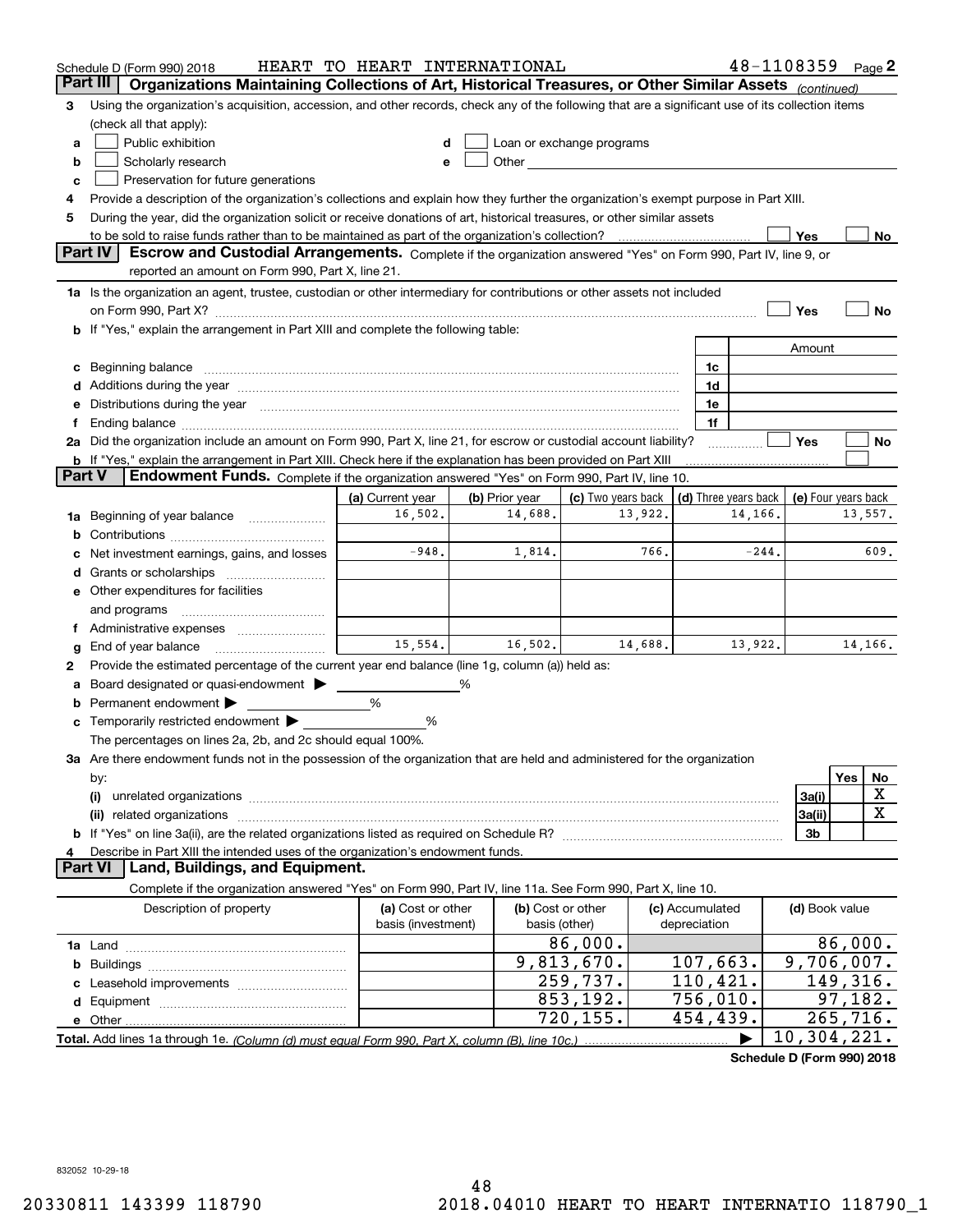| Schedule D (Form 990) 2018<br>Part VII Investments - Other Securities.                                                                                                             | HEART TO HEART INTERNATIONAL |                                                           | $48 - 1108359$ Page 3 |
|------------------------------------------------------------------------------------------------------------------------------------------------------------------------------------|------------------------------|-----------------------------------------------------------|-----------------------|
|                                                                                                                                                                                    |                              |                                                           |                       |
| Complete if the organization answered "Yes" on Form 990, Part IV, line 11b. See Form 990, Part X, line 12.<br>(a) Description of security or category (including name of security) | (b) Book value               | (c) Method of valuation: Cost or end-of-year market value |                       |
| (1) Financial derivatives                                                                                                                                                          |                              |                                                           |                       |
|                                                                                                                                                                                    |                              |                                                           |                       |
| $(3)$ Other                                                                                                                                                                        |                              |                                                           |                       |
| (A)                                                                                                                                                                                |                              |                                                           |                       |
| (B)                                                                                                                                                                                |                              |                                                           |                       |
| (C)                                                                                                                                                                                |                              |                                                           |                       |
| (D)                                                                                                                                                                                |                              |                                                           |                       |
| (E)                                                                                                                                                                                |                              |                                                           |                       |
| (F)                                                                                                                                                                                |                              |                                                           |                       |
| (G)                                                                                                                                                                                |                              |                                                           |                       |
| (H)                                                                                                                                                                                |                              |                                                           |                       |
| Total. (Col. (b) must equal Form 990, Part X, col. (B) line 12.)                                                                                                                   |                              |                                                           |                       |
| Part VIII Investments - Program Related.                                                                                                                                           |                              |                                                           |                       |
| Complete if the organization answered "Yes" on Form 990, Part IV, line 11c. See Form 990, Part X, line 13.                                                                         |                              |                                                           |                       |
| (a) Description of investment                                                                                                                                                      | (b) Book value               | (c) Method of valuation: Cost or end-of-year market value |                       |
| (1)                                                                                                                                                                                |                              |                                                           |                       |
| (2)                                                                                                                                                                                |                              |                                                           |                       |
| (3)                                                                                                                                                                                |                              |                                                           |                       |
| (4)                                                                                                                                                                                |                              |                                                           |                       |
| (5)<br>(6)                                                                                                                                                                         |                              |                                                           |                       |
| (7)                                                                                                                                                                                |                              |                                                           |                       |
| (8)                                                                                                                                                                                |                              |                                                           |                       |
| (9)                                                                                                                                                                                |                              |                                                           |                       |
| Total. (Col. (b) must equal Form 990, Part X, col. (B) line 13.)                                                                                                                   |                              |                                                           |                       |
| <b>Other Assets.</b><br>Part IX                                                                                                                                                    |                              |                                                           |                       |
| Complete if the organization answered "Yes" on Form 990, Part IV, line 11d. See Form 990, Part X, line 15.                                                                         |                              |                                                           |                       |
|                                                                                                                                                                                    | (a) Description              |                                                           | (b) Book value        |
| (1)                                                                                                                                                                                |                              |                                                           |                       |
| (2)                                                                                                                                                                                |                              |                                                           |                       |
| (3)                                                                                                                                                                                |                              |                                                           |                       |
| (4)                                                                                                                                                                                |                              |                                                           |                       |
| (5)                                                                                                                                                                                |                              |                                                           |                       |
| (6)                                                                                                                                                                                |                              |                                                           |                       |
| (7)                                                                                                                                                                                |                              |                                                           |                       |
| (8)                                                                                                                                                                                |                              |                                                           |                       |
| (9)                                                                                                                                                                                |                              |                                                           |                       |
| <b>Other Liabilities.</b><br>Part X                                                                                                                                                |                              |                                                           |                       |
| Complete if the organization answered "Yes" on Form 990, Part IV, line 11e or 11f. See Form 990, Part X, line 25.                                                                  |                              |                                                           |                       |
| (a) Description of liability                                                                                                                                                       |                              | (b) Book value                                            |                       |
|                                                                                                                                                                                    |                              |                                                           |                       |
| Federal income taxes<br>(1)                                                                                                                                                        |                              |                                                           |                       |
| (2)                                                                                                                                                                                |                              |                                                           |                       |
| (3)                                                                                                                                                                                |                              |                                                           |                       |
| (4)<br>(5)                                                                                                                                                                         |                              |                                                           |                       |

**Total.**  *(Column (b) must equal Form 990, Part X, col. (B) line 25.)* . . . . . . . . . . . . . . .  $\blacktriangleright$ 

**2.**Liability for uncertain tax positions. In Part XIII, provide the text of the footnote to the organization's financial statements that reports the

organization's liability for uncertain tax positions under FIN 48 (ASC 740). Check here if the text of the footnote has been provided in Part XIII  $~\boxed{\rm X}$ 

(7) (8)(9)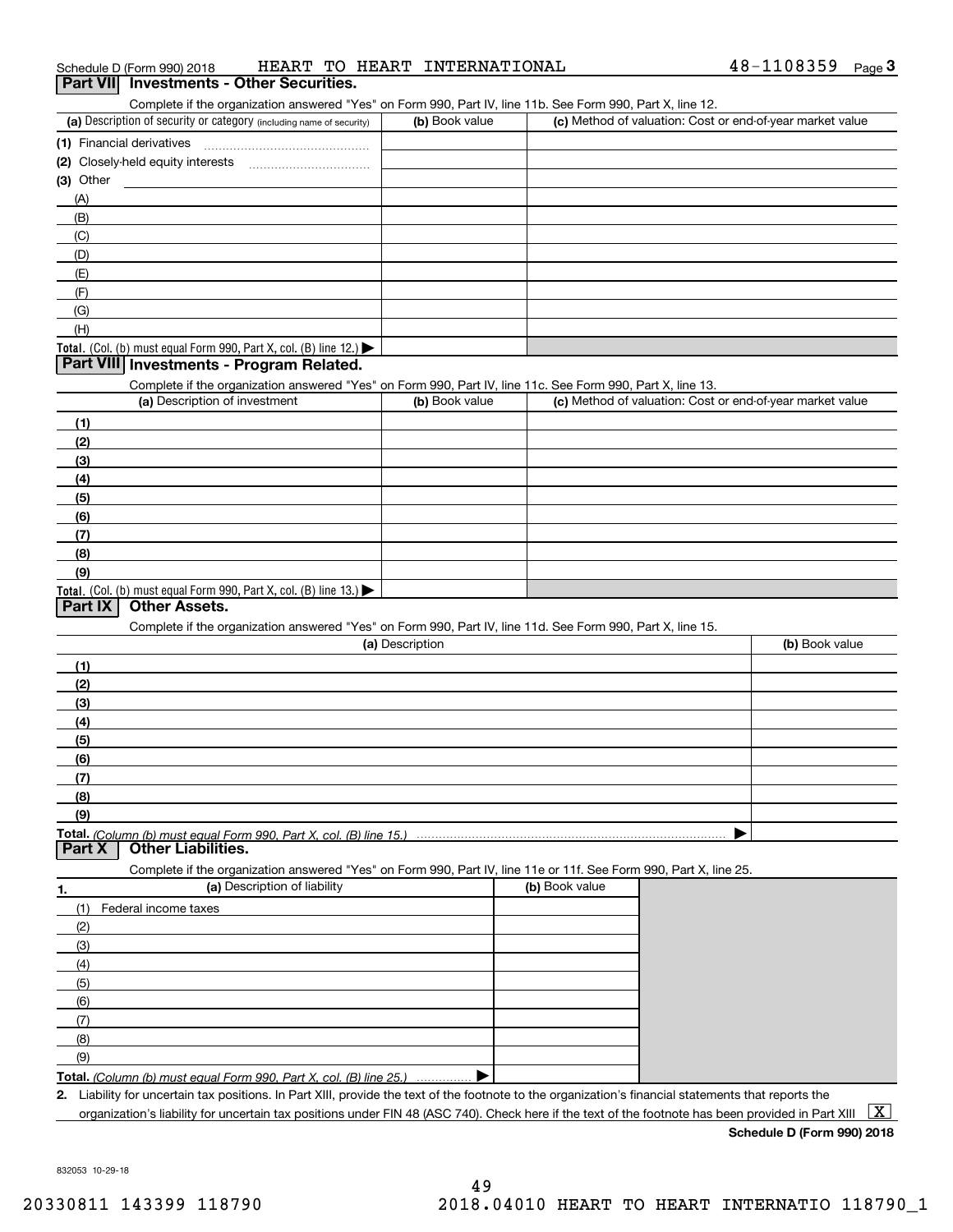|    | HEART TO HEART INTERNATIONAL<br>Schedule D (Form 990) 2018                                                                                                                                                                          |                |              |                         | $48 - 1108359$ Page 4        |             |
|----|-------------------------------------------------------------------------------------------------------------------------------------------------------------------------------------------------------------------------------------|----------------|--------------|-------------------------|------------------------------|-------------|
|    | Reconciliation of Revenue per Audited Financial Statements With Revenue per Return.<br><b>Part XI</b>                                                                                                                               |                |              |                         |                              |             |
|    | Complete if the organization answered "Yes" on Form 990, Part IV, line 12a.                                                                                                                                                         |                |              |                         |                              |             |
| 1  | Total revenue, gains, and other support per audited financial statements                                                                                                                                                            |                |              |                         | $1 \overline{230,778,754}$ . |             |
| 2  | Amounts included on line 1 but not on Form 990, Part VIII, line 12:                                                                                                                                                                 |                |              |                         |                              |             |
| a  | Net unrealized gains (losses) on investments [11] [12] [12] [13] [14] [14] [15] [16] [16] [16] [16] [16] [16] [                                                                                                                     | 2a             | $-1, 135.$   |                         |                              |             |
| b  |                                                                                                                                                                                                                                     | 2 <sub>b</sub> | 1, 262, 216. |                         |                              |             |
| c  |                                                                                                                                                                                                                                     | 2c             |              |                         |                              |             |
| d  | Other (Describe in Part XIII.)                                                                                                                                                                                                      | 2d             |              |                         |                              |             |
| е  | Add lines 2a through 2d                                                                                                                                                                                                             |                |              | 2e                      | 1,261,081.                   |             |
| З. |                                                                                                                                                                                                                                     |                |              |                         | $3 \vert 229, 517, 673.$     |             |
|    | Amounts included on Form 990, Part VIII, line 12, but not on line 1:                                                                                                                                                                |                |              |                         |                              |             |
| a  | Investment expenses not included on Form 990, Part VIII, line 7b                                                                                                                                                                    | 4a             | 250.         |                         |                              |             |
| b  | Other (Describe in Part XIII.) [100] [100] [100] [100] [100] [100] [100] [100] [100] [100] [100] [100] [100] [                                                                                                                      | 4b             | $-207, 350.$ |                         |                              |             |
|    | Add lines 4a and 4b                                                                                                                                                                                                                 |                |              | 4c                      |                              | $-207,100.$ |
|    |                                                                                                                                                                                                                                     |                |              |                         |                              |             |
| 5  |                                                                                                                                                                                                                                     |                |              | $5\phantom{a}$          | 229, 310, 573.               |             |
|    | Part XII   Reconciliation of Expenses per Audited Financial Statements With Expenses per Return.                                                                                                                                    |                |              |                         |                              |             |
|    | Complete if the organization answered "Yes" on Form 990, Part IV, line 12a.                                                                                                                                                         |                |              |                         |                              |             |
| 1  |                                                                                                                                                                                                                                     |                |              |                         | $1 \overline{250,939,928}$   |             |
| 2  | Amounts included on line 1 but not on Form 990, Part IX, line 25:                                                                                                                                                                   |                |              |                         |                              |             |
| a  |                                                                                                                                                                                                                                     | 2a             | 1,262,216.   |                         |                              |             |
|    |                                                                                                                                                                                                                                     | 2 <sub>b</sub> |              |                         |                              |             |
| c  |                                                                                                                                                                                                                                     | 2c             |              |                         |                              |             |
| d  |                                                                                                                                                                                                                                     | 2d             |              |                         |                              |             |
| е  | Add lines 2a through 2d <b>manufactures</b> and contract the contract of the contract of the contract of the contract of the contract of the contract of the contract of the contract of the contract of the contract of the contra |                |              | 2e                      | <u>1,262,216.</u>            |             |
| 3  |                                                                                                                                                                                                                                     |                |              | $\overline{\mathbf{3}}$ | 249,677,712.                 |             |
| 4  | Amounts included on Form 990, Part IX, line 25, but not on line 1:                                                                                                                                                                  |                |              |                         |                              |             |
| a  |                                                                                                                                                                                                                                     | 4a             | 250.         |                         |                              |             |
|    | Other (Describe in Part XIII.)                                                                                                                                                                                                      | 4 <sub>b</sub> | $-207, 350.$ |                         |                              |             |
|    | Add lines 4a and 4b                                                                                                                                                                                                                 |                |              | 4c                      |                              | $-207,100.$ |
|    | Part XIII Supplemental Information.                                                                                                                                                                                                 |                |              | 5                       | 249,470,612.                 |             |

Provide the descriptions required for Part II, lines 3, 5, and 9; Part III, lines 1a and 4; Part IV, lines 1b and 2b; Part V, line 4; Part X, line 2; Part XI, lines 2d and 4b; and Part XII, lines 2d and 4b. Also complete this part to provide any additional information.

# PART X, LINE 2:

| THE ORGANIZATION IS EXEMPT FROM INCOME TAXES UNDER SECTION 501(C)(3) OF    |
|----------------------------------------------------------------------------|
| THE INTERNAL REVENUE CODE AS A NOT-FOR-PROFIT ORGANIZATION. IN ADDITION,   |
| THE ORGANIZATION HAS BEEN CLASSIFIED AS A PUBLICLY-SUPPORTED ORGANIZATION  |
| WHICH IS NOT A PRIVATE FOUNDATION WITHIN THE MEANING OF SECTION 509(A)(1)  |
| OF THE CODE. ACCORDINGLY, NO PROVISION HAS BEEN MADE FOR FEDERAL INCOME    |
| TAX. THE ORGANIZATION'S PRESENT ACCOUNTING POLICY FOR THE EVALUATION OF    |
| UNCERTAIN TAX POSITIONS IS TO REVIEW THOSE POSITIONS ON AN ANNUAL BASIS. A |
| LIABILITY WOULD BE RECORDED IN THE FINANCIAL STATEMENTS DURING THE PERIOD  |
| WHICH, BASED ON ALL AVAILABLE EVIDENCE, BELIEVES IT IS MORE LIKELY THAN    |
| NOT THAT THE TAX POSITION WOULD NOT BE SUSTAINED UPON EXAMINATION BY       |
| TAXING AUTHORITIES AND THE LIABILITY WOULD BE INCURRED BY THE              |
| Schedule D (Form 990) 2018<br>832054 10-29-18<br>50                        |
| 20330811 143399 118790<br>2018.04010 HEART TO HEART INTERNATIO 118790 1    |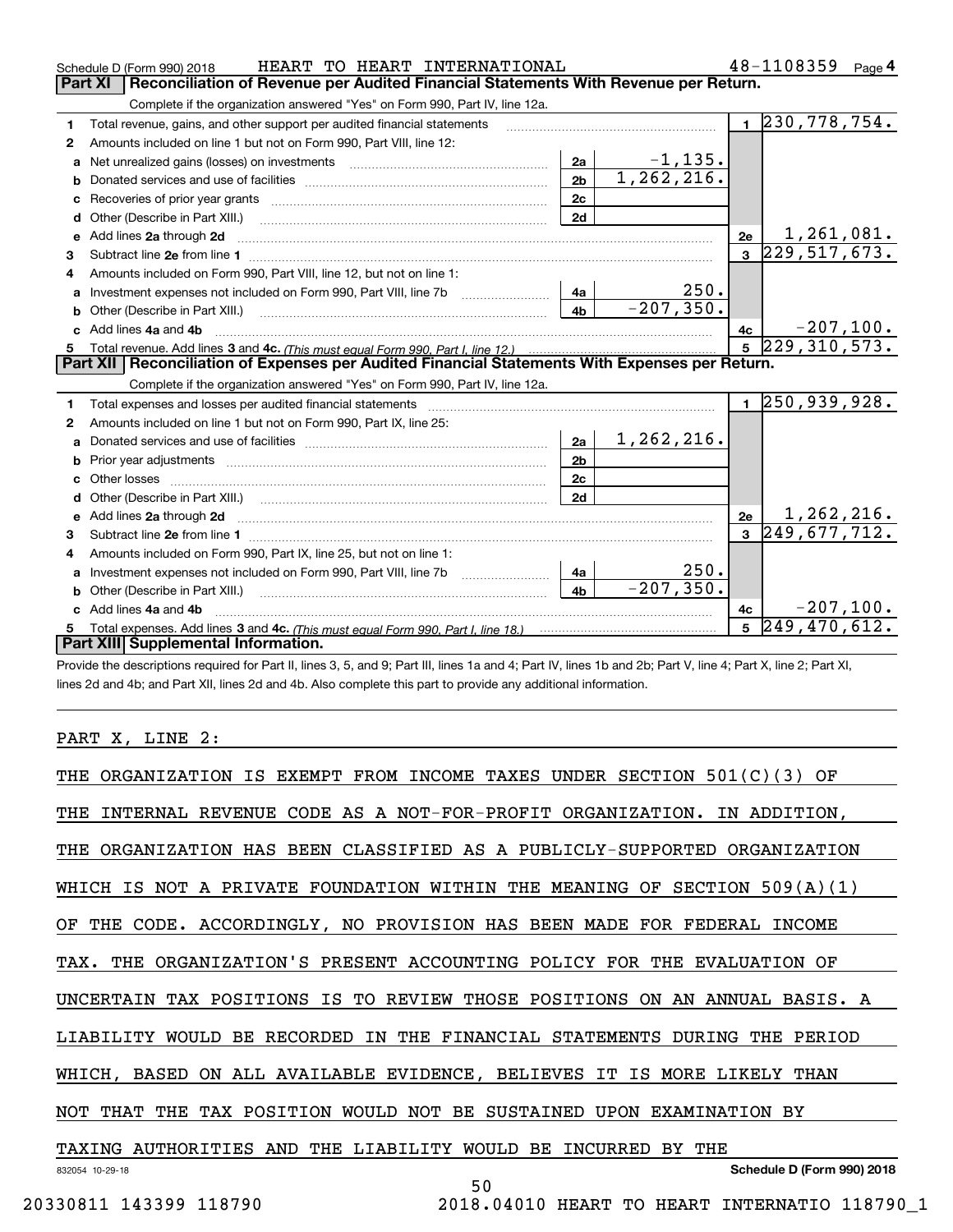| Schedule D (Form 990) 2018 HEART TO HEART INTERNATIONAL<br><b>Part XIII   Supplemental Information</b> (continued) | $48 - 1108359$ Page 5 |
|--------------------------------------------------------------------------------------------------------------------|-----------------------|
|                                                                                                                    |                       |
| ORGANIZATION. NO ACCRUAL HAS BEEN RECORDED AT DECEMBER 31, 2018 OR 2017,                                           |                       |
| AS MANAGEMENT DOES NOT BELIEVE ANY MATERIAL UNCERTAINTIES EXIST.                                                   |                       |
|                                                                                                                    |                       |
| PART XI, LINE 4B - OTHER ADJUSTMENTS:                                                                              |                       |
| FUNDRAISING EXPENSES                                                                                               | $-207,350.$           |
|                                                                                                                    |                       |
| PART XII, LINE 4B - OTHER ADJUSTMENTS:                                                                             |                       |
| FUNDRAISING EXPENSES                                                                                               | $-207,350.$           |
|                                                                                                                    |                       |
|                                                                                                                    |                       |
|                                                                                                                    |                       |
|                                                                                                                    |                       |
|                                                                                                                    |                       |
|                                                                                                                    |                       |
|                                                                                                                    |                       |
|                                                                                                                    |                       |
|                                                                                                                    |                       |
|                                                                                                                    |                       |
|                                                                                                                    |                       |
|                                                                                                                    |                       |
|                                                                                                                    |                       |
|                                                                                                                    |                       |
|                                                                                                                    |                       |
|                                                                                                                    |                       |
|                                                                                                                    |                       |
|                                                                                                                    |                       |
|                                                                                                                    |                       |
|                                                                                                                    |                       |
|                                                                                                                    |                       |
|                                                                                                                    |                       |

**Schedule D (Form 990) 2018**

832055 10-29-18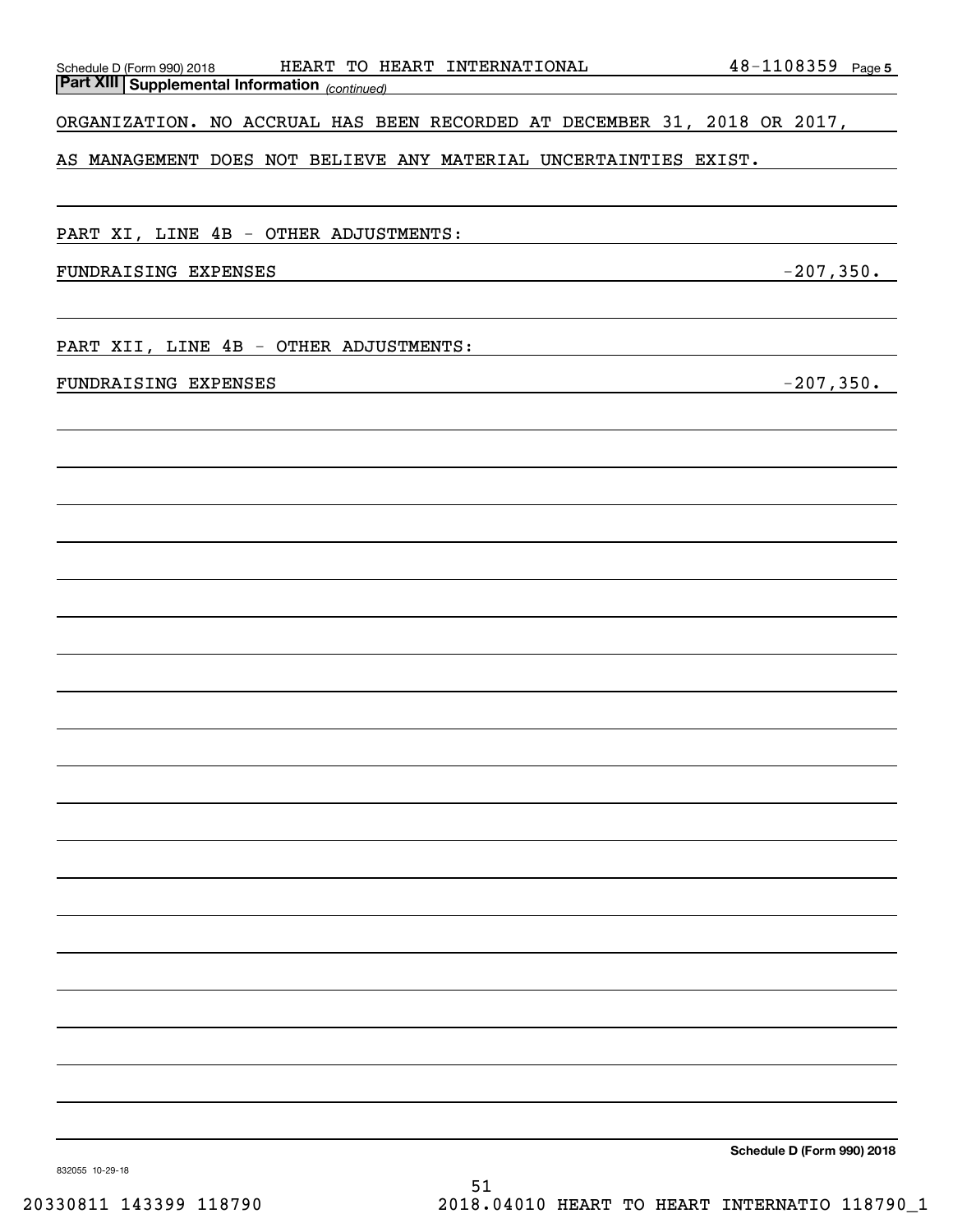# HEART TO HEART INTERNATIONAL 48-1108359

**Part I**  $\parallel$  General Information on Activities Outside the United States. Complete if the organization answered "Yes" on Form 990, Part IV, line 14b.

- **1For grantmakers.**  Does the organization maintain records to substantiate the amount of its grants and other assistance, **Yes No** X the grantees' eligibility for the grants or assistance, and the selection criteria used to award the grants or assistance?
- **2For grantmakers.**  Describe in Part V the organization's procedures for monitoring the use of its grants and other assistance outside the United States.
- **3** Activities per Region. (The following Part I, line 3 table can be duplicated if additional space is needed.)

| (a) Region                                       | (b) Number of<br>offices<br>in the region | (c) Number of<br>employees,<br>agents, and<br>independent<br>contractors<br>in the region | (d) Activities conducted in the region<br>(by type) (such as, fundraising, pro-<br>gram services, investments, grants to<br>recipients located in the region) | (e) If activity listed in (d)<br>is a program service,<br>describe specific type<br>of service(s) in the region | (f) Total<br>expenditures<br>for and<br>investments<br>in the region |
|--------------------------------------------------|-------------------------------------------|-------------------------------------------------------------------------------------------|---------------------------------------------------------------------------------------------------------------------------------------------------------------|-----------------------------------------------------------------------------------------------------------------|----------------------------------------------------------------------|
| CENTRAL AMERICA AND                              |                                           |                                                                                           |                                                                                                                                                               |                                                                                                                 |                                                                      |
| THE CARIBBEAN -                                  |                                           |                                                                                           |                                                                                                                                                               |                                                                                                                 |                                                                      |
| ANTIGUA & BARBUDA,                               |                                           |                                                                                           |                                                                                                                                                               | DISTRIBUTION OF MEDICAL                                                                                         |                                                                      |
| ARUBA, BAHAMAS,                                  | $\mathbf{1}$                              | $\mathbf{1}$                                                                              | PROGRAM SERVICES                                                                                                                                              | AID                                                                                                             | 190915053.                                                           |
| RUSSIA AND                                       |                                           |                                                                                           |                                                                                                                                                               |                                                                                                                 |                                                                      |
| NEIGHBORING STATES -                             |                                           |                                                                                           |                                                                                                                                                               |                                                                                                                 |                                                                      |
| ARMENIA, AZERBIJAN,                              |                                           |                                                                                           |                                                                                                                                                               | DISTRIBUTION OF MEDICAL                                                                                         |                                                                      |
| BELARUS,                                         | 0                                         | 0                                                                                         | PROGRAM SERVICES                                                                                                                                              | AID                                                                                                             | 314,491.                                                             |
| SOUTH ASIA -                                     |                                           |                                                                                           |                                                                                                                                                               |                                                                                                                 |                                                                      |
| AFGHANISTAN,                                     |                                           |                                                                                           |                                                                                                                                                               |                                                                                                                 |                                                                      |
| BANGLADESH, BHUTAN,                              |                                           |                                                                                           |                                                                                                                                                               | DISTRIBUTION OF MEDICAL                                                                                         |                                                                      |
| INDIA, MALDIVES,                                 | 0                                         | 0                                                                                         | PROGRAM SERVICES                                                                                                                                              | AID                                                                                                             | 9,987.                                                               |
| SUB-SAHARAN AFRICA -                             |                                           |                                                                                           |                                                                                                                                                               |                                                                                                                 |                                                                      |
| ANGOLA, BENIN,                                   |                                           |                                                                                           |                                                                                                                                                               |                                                                                                                 |                                                                      |
| BOTSWANA, BURKINA,                               |                                           |                                                                                           |                                                                                                                                                               | DISTRIBUTION OF MEDICAL                                                                                         |                                                                      |
| FASO,                                            | 0                                         | 0                                                                                         | PROGRAM SERVICES                                                                                                                                              | AID                                                                                                             | 16,592,024.                                                          |
| EAST ASIA AND THE                                |                                           |                                                                                           |                                                                                                                                                               |                                                                                                                 |                                                                      |
| PACIFIC - AUSTRALIA,                             |                                           |                                                                                           |                                                                                                                                                               |                                                                                                                 |                                                                      |
| BRUNEI, BURMA,                                   |                                           |                                                                                           |                                                                                                                                                               | DISTRIBUTION OF MEDICAL                                                                                         |                                                                      |
| CAMBODIA,                                        | 0                                         | 0                                                                                         | PROGRAM SERVICES                                                                                                                                              | AID                                                                                                             | 5,785,140.                                                           |
| MIDDLE EAST AND                                  |                                           |                                                                                           |                                                                                                                                                               |                                                                                                                 |                                                                      |
| NORTH AFRICA -                                   |                                           |                                                                                           |                                                                                                                                                               |                                                                                                                 |                                                                      |
| ALGERIA, BAHRAIN,                                |                                           |                                                                                           |                                                                                                                                                               | DISTRIBUTION OF MEDICAL                                                                                         |                                                                      |
| DJIBOUTI, EGYPT,                                 | 0                                         | 0                                                                                         | PROGRAM SERVICES                                                                                                                                              | AID                                                                                                             | 128,285.                                                             |
| SOUTH AMERICA -                                  |                                           |                                                                                           |                                                                                                                                                               |                                                                                                                 |                                                                      |
| ARGENTINA, BOLIVIA,                              |                                           |                                                                                           |                                                                                                                                                               |                                                                                                                 |                                                                      |
| BRAZIL, CHILE,                                   |                                           |                                                                                           |                                                                                                                                                               | DISTRIBUTION OF MEDICAL                                                                                         |                                                                      |
| COLUMBIA, ECUADOR,                               | 0                                         | 0                                                                                         | PROGRAM SERVICES                                                                                                                                              | AID                                                                                                             | 4,522,432.                                                           |
| NORTH AMERICA -                                  |                                           |                                                                                           |                                                                                                                                                               |                                                                                                                 |                                                                      |
| CANADA AND MEXICO,                               |                                           |                                                                                           |                                                                                                                                                               |                                                                                                                 |                                                                      |
| BUT NOT THE UNITED                               |                                           |                                                                                           |                                                                                                                                                               | DISTRIBUTION OF MEDICAL                                                                                         |                                                                      |
| <b>STATES</b>                                    | 0                                         | 0                                                                                         | PROGRAM SERVICES                                                                                                                                              | AID                                                                                                             | 18,028.                                                              |
|                                                  | $\mathbf 1$                               | $\mathbf{1}$                                                                              |                                                                                                                                                               |                                                                                                                 | 218, 285, 440.                                                       |
| 3 a Subtotal<br><b>b</b> Total from continuation |                                           |                                                                                           |                                                                                                                                                               |                                                                                                                 |                                                                      |
|                                                  | 0                                         | 0                                                                                         |                                                                                                                                                               |                                                                                                                 | 0.                                                                   |
| sheets to Part I                                 |                                           |                                                                                           |                                                                                                                                                               |                                                                                                                 |                                                                      |
| c Totals (add lines 3a                           | $\mathbf 1$                               | 1                                                                                         |                                                                                                                                                               |                                                                                                                 | 218,285,440.                                                         |
| and 3b)<br>.                                     |                                           |                                                                                           |                                                                                                                                                               |                                                                                                                 |                                                                      |

**For Paperwork Reduction Act Notice, see the Instructions for Form 990. Schedule F (Form 990) 2018** LHA

# **| Complete if the organization answered "Yes" on Form 990, Part IV, line 14b, 15, or 16. | Attach to Form 990.**

**| Go to www.irs.gov/Form990 for instructions and the latest information.**

**(Form 990) SCHEDULE F Statement of Activities Outside the United States**

Department of the Treasury Internal Revenue Service

Name of the organization



**Employer identification number**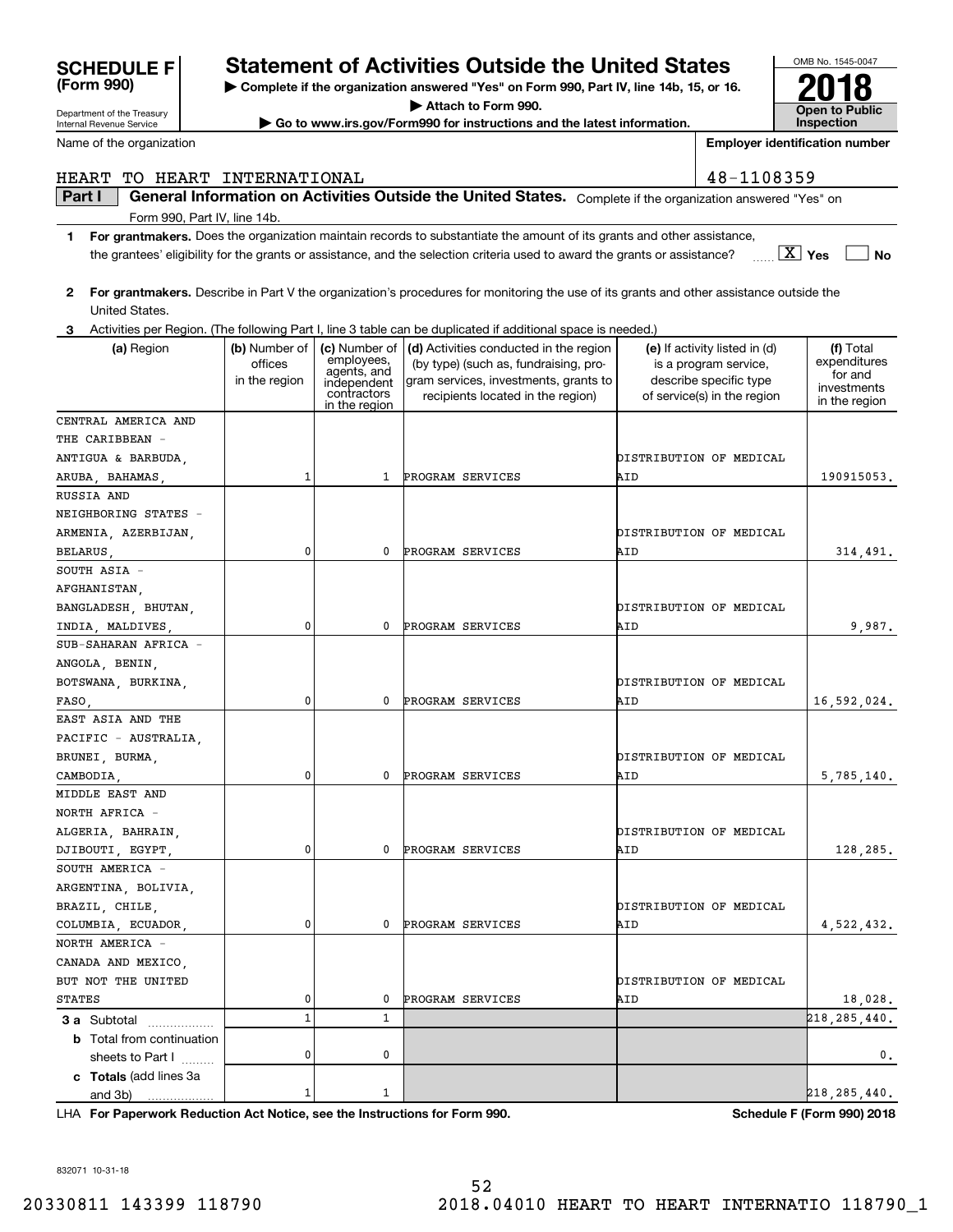Schedule F (Form 990) 2018 Page HEART TO HEART INTERNATIONAL 48-1108359

Part II | Grants and Other Assistance to Organizations or Entities Outside the United States. Complete if the organization answered "Yes" on Form 990, Part IV, line 15, for any recipient who received more than \$5,000. Part II can be duplicated if additional space is needed.

| 1.<br>(a) Name of organization                                                                                                                                                                                                                      | (b) IRS code section<br>and EIN (if applicable) | (c) Region      | (d) Purpose of<br>grant | (e) Amount<br>of cash grant | (f) Manner of<br>cash disbursement | (g) Amount of<br>noncash<br>assistance | (h) Description<br>of noncash<br>assistance | (i) Method of<br>valuation (book, FMV,<br>appraisal, other) |
|-----------------------------------------------------------------------------------------------------------------------------------------------------------------------------------------------------------------------------------------------------|-------------------------------------------------|-----------------|-------------------------|-----------------------------|------------------------------------|----------------------------------------|---------------------------------------------|-------------------------------------------------------------|
|                                                                                                                                                                                                                                                     |                                                 |                 |                         |                             |                                    |                                        |                                             |                                                             |
|                                                                                                                                                                                                                                                     |                                                 |                 |                         |                             |                                    |                                        | PHARMACEUTICALS,                            |                                                             |
|                                                                                                                                                                                                                                                     |                                                 | CENTRAL AMERICA |                         |                             |                                    |                                        | MEDICAL SUPPLIES                            |                                                             |
|                                                                                                                                                                                                                                                     |                                                 | CARB            | MEDICAL ASSISTANCE      | 0.                          |                                    |                                        | 136,920. AND HYGIENE ITEMS                  | FMV                                                         |
|                                                                                                                                                                                                                                                     |                                                 |                 |                         |                             |                                    |                                        |                                             |                                                             |
|                                                                                                                                                                                                                                                     |                                                 | CENTRAL AMERICA |                         |                             |                                    |                                        | PHARMACEUTICALS,<br>MEDICAL SUPPLIES        |                                                             |
|                                                                                                                                                                                                                                                     |                                                 | CARB            | MEDICAL ASSISTANCE      | 0.                          |                                    |                                        |                                             |                                                             |
|                                                                                                                                                                                                                                                     |                                                 |                 |                         |                             |                                    |                                        | 452,561. AND HYGIENE ITEMS                  | FMV                                                         |
|                                                                                                                                                                                                                                                     |                                                 |                 |                         |                             |                                    |                                        | PHARMACEUTICALS,                            |                                                             |
|                                                                                                                                                                                                                                                     |                                                 | CENTRAL AMERICA |                         |                             |                                    |                                        | MEDICAL SUPPLIES                            |                                                             |
|                                                                                                                                                                                                                                                     |                                                 | CARB            | MEDICAL ASSISTANCE      | 0.                          |                                    |                                        | 376,676. AND HYGIENE ITEMS                  | FMV                                                         |
|                                                                                                                                                                                                                                                     |                                                 |                 |                         |                             |                                    |                                        |                                             |                                                             |
|                                                                                                                                                                                                                                                     |                                                 |                 |                         |                             |                                    |                                        | PHARMACEUTICALS,                            |                                                             |
|                                                                                                                                                                                                                                                     |                                                 | CENTRAL AMERICA |                         |                             |                                    |                                        | MEDICAL SUPPLIES                            |                                                             |
|                                                                                                                                                                                                                                                     |                                                 | CARB            | MEDICAL ASSISTANCE      | 0.                          |                                    |                                        | 43,795. AND HYGIENE ITEMS                   | FMV                                                         |
|                                                                                                                                                                                                                                                     |                                                 |                 |                         |                             |                                    |                                        |                                             |                                                             |
|                                                                                                                                                                                                                                                     |                                                 |                 |                         |                             |                                    |                                        | PHARMACEUTICALS,                            |                                                             |
|                                                                                                                                                                                                                                                     |                                                 | CENTRAL AMERICA |                         |                             |                                    |                                        | MEDICAL SUPPLIES                            |                                                             |
|                                                                                                                                                                                                                                                     |                                                 | CARB            | MEDICAL ASSISTANCE      | $\mathfrak o$ .             |                                    |                                        | 50,656. AND HYGIENE ITEMS FMV               |                                                             |
|                                                                                                                                                                                                                                                     |                                                 |                 |                         |                             |                                    |                                        |                                             |                                                             |
|                                                                                                                                                                                                                                                     |                                                 |                 |                         |                             |                                    |                                        | PHARMACEUTICALS,                            |                                                             |
|                                                                                                                                                                                                                                                     |                                                 | CENTRAL AMERICA |                         |                             |                                    |                                        | MEDICAL SUPPLIES                            |                                                             |
|                                                                                                                                                                                                                                                     |                                                 | CARB            | MEDICAL ASSISTANCE      | 0,                          |                                    |                                        | 56,108. AND HYGIENE ITEMS                   | FMV                                                         |
|                                                                                                                                                                                                                                                     |                                                 |                 |                         |                             |                                    |                                        |                                             |                                                             |
|                                                                                                                                                                                                                                                     |                                                 |                 |                         |                             |                                    |                                        | PHARMACEUTICALS,                            |                                                             |
|                                                                                                                                                                                                                                                     |                                                 | CENTRAL AMERICA |                         |                             |                                    |                                        | MEDICAL SUPPLIES                            |                                                             |
|                                                                                                                                                                                                                                                     |                                                 | CARB            | MEDICAL ASSISTANCE      | 0                           |                                    |                                        | 506,802. AND HYGIENE ITEMS                  | FMV                                                         |
|                                                                                                                                                                                                                                                     |                                                 |                 |                         |                             |                                    |                                        |                                             |                                                             |
|                                                                                                                                                                                                                                                     |                                                 |                 |                         |                             |                                    |                                        | PHARMACEUTICALS,                            |                                                             |
|                                                                                                                                                                                                                                                     |                                                 | CENTRAL AMERICA |                         |                             |                                    |                                        | MEDICAL SUPPLIES                            |                                                             |
|                                                                                                                                                                                                                                                     |                                                 | CARB            | MEDICAL ASSISTANCE      | 0.                          |                                    |                                        | 231,812. AND HYGIENE ITEMS FMV              |                                                             |
| 2                                                                                                                                                                                                                                                   |                                                 |                 |                         |                             |                                    |                                        |                                             |                                                             |
| Enter total number of recipient organizations listed above that are recognized as charities by the foreign country, recognized as tax-exempt<br>by the IRS, or for which the grantee or counsel has provided a section 501(c)(3) equivalency letter |                                                 |                 |                         |                             |                                    | <u>64</u>                              |                                             |                                                             |
| Enter total number of other organizations or entities<br>3                                                                                                                                                                                          |                                                 |                 |                         |                             |                                    |                                        |                                             | $\overline{11}$                                             |
|                                                                                                                                                                                                                                                     |                                                 |                 |                         |                             |                                    |                                        |                                             |                                                             |

**Schedule F (Form 990) 2018**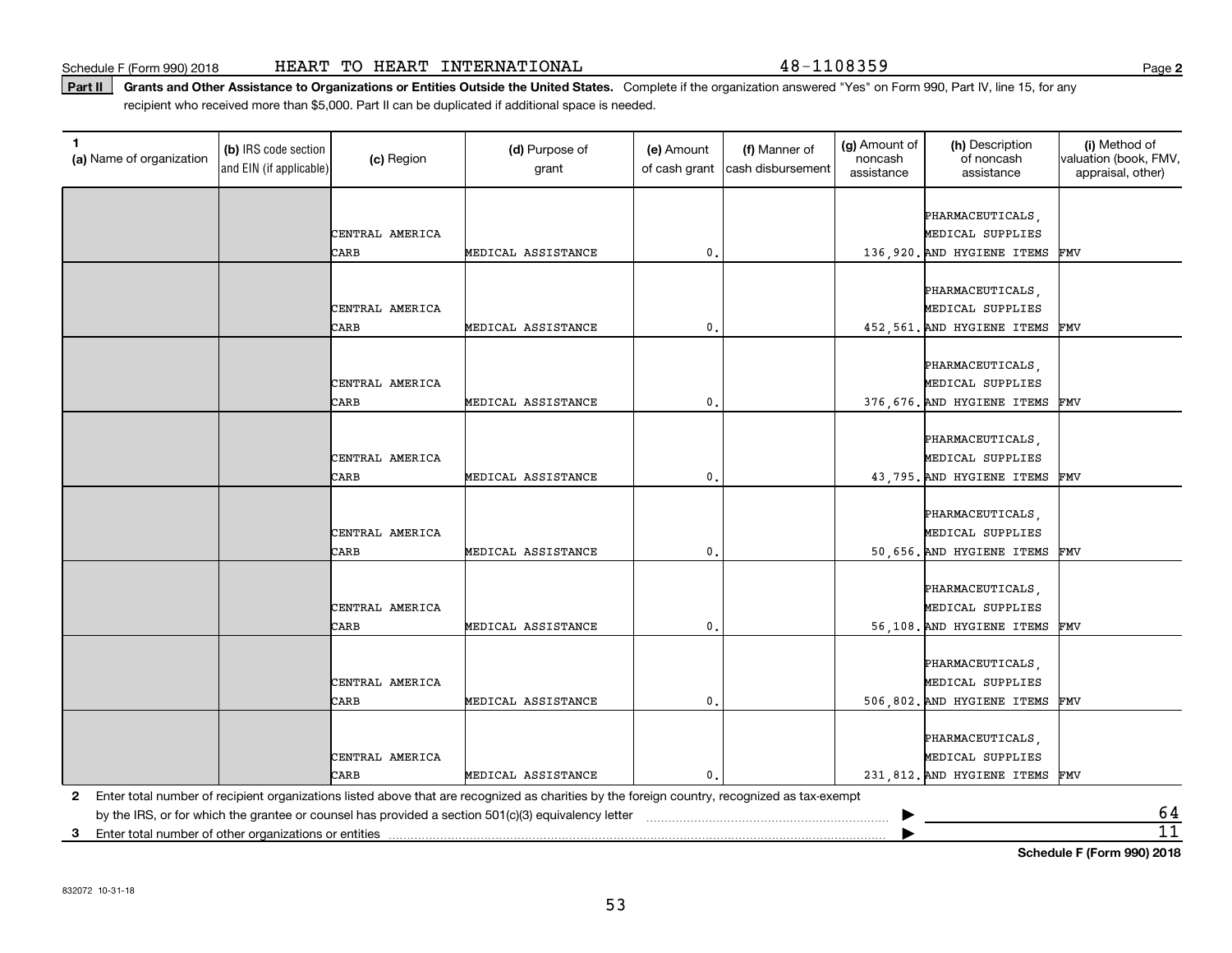|              | Schedule F (Form 990)                                                                                                                        |                                                 | HEART TO HEART INTERNATIONAL |                         |                             | 48-1108359                         |                                         |                                                                       | Page 2                                                      |  |
|--------------|----------------------------------------------------------------------------------------------------------------------------------------------|-------------------------------------------------|------------------------------|-------------------------|-----------------------------|------------------------------------|-----------------------------------------|-----------------------------------------------------------------------|-------------------------------------------------------------|--|
| Part II      | Continuation of Grants and Other Assistance to Organizations or Entities Outside the United States. (Schedule F (Form 990), Part II, line 1) |                                                 |                              |                         |                             |                                    |                                         |                                                                       |                                                             |  |
| $\mathbf{1}$ | (a) Name of organization                                                                                                                     | (b) IRS code section<br>and EIN (if applicable) | (c) Region                   | (d) Purpose of<br>grant | (e) Amount<br>of cash grant | (f) Manner of<br>cash disbursement | (g) Amount of<br>non-cash<br>assistance | (h) Description<br>of non-cash<br>assistance                          | (i) Method of<br>valuation (book, FMV,<br>appraisal, other) |  |
|              |                                                                                                                                              |                                                 | CENTRAL AMERICA              |                         |                             |                                    |                                         | PHARMACEUTICALS,<br>MEDICAL SUPPLIES                                  |                                                             |  |
|              |                                                                                                                                              |                                                 | CARB                         | MEDICAL ASSISTANCE      | 0                           |                                    |                                         | 50,591. AND HYGIENE ITEMS                                             | FMV                                                         |  |
|              |                                                                                                                                              |                                                 | CENTRAL AMERICA<br>CARB      | MEDICAL ASSISTANCE      | 0.                          |                                    |                                         | PHARMACEUTICALS,<br>MEDICAL SUPPLIES<br>60,512. AND HYGIENE ITEMS     | FMV                                                         |  |
|              |                                                                                                                                              |                                                 |                              |                         |                             |                                    |                                         |                                                                       |                                                             |  |
|              |                                                                                                                                              |                                                 | CENTRAL AMERICA              |                         |                             |                                    |                                         | PHARMACEUTICALS,<br>MEDICAL SUPPLIES                                  |                                                             |  |
|              |                                                                                                                                              |                                                 | CARB                         | MEDICAL ASSISTANCE      | 0.                          |                                    |                                         | 196,858. AND HYGIENE ITEMS                                            | FMV                                                         |  |
|              |                                                                                                                                              |                                                 | CENTRAL AMERICA              |                         |                             |                                    |                                         | PHARMACEUTICALS,<br>MEDICAL SUPPLIES                                  |                                                             |  |
|              |                                                                                                                                              |                                                 | CARB                         | MEDICAL ASSISTANCE      | 0                           |                                    |                                         | 61,563. AND HYGIENE ITEMS                                             | FMV                                                         |  |
|              |                                                                                                                                              |                                                 | CENTRAL AMERICA<br>CARB      | MEDICAL ASSISTANCE      | 0.                          |                                    |                                         | PHARMACEUTICALS,<br>MEDICAL SUPPLIES<br>77,406. AND HYGIENE ITEMS     | FMV                                                         |  |
|              |                                                                                                                                              |                                                 | CENTRAL AMERICA<br>CARB      | MEDICAL ASSISTANCE      | $\mathbf{0}$ .              |                                    |                                         | PHARMACEUTICALS,<br>MEDICAL SUPPLIES<br>40313687 AND HYGIENE ITEMS    | FMV                                                         |  |
|              |                                                                                                                                              |                                                 | CENTRAL AMERICA<br>CARB      | MEDICAL ASSISTANCE      | 0                           |                                    |                                         | PHARMACEUTICALS,<br>MEDICAL SUPPLIES<br>8,823. AND HYGIENE ITEMS      | FMV                                                         |  |
|              |                                                                                                                                              |                                                 | CENTRAL AMERICA<br>CARB      | MEDICAL ASSISTANCE      | 0.                          |                                    |                                         | PHARMACEUTICALS,<br>MEDICAL SUPPLIES<br>77,894. AND HYGIENE ITEMS     | FMV                                                         |  |
|              |                                                                                                                                              |                                                 | CENTRAL AMERICA<br>CARB      | MEDICAL ASSISTANCE      | $\mathbf{0}$ .              |                                    |                                         | PHARMACEUTICALS,<br>MEDICAL SUPPLIES<br>71,694. AND HYGIENE ITEMS FMV |                                                             |  |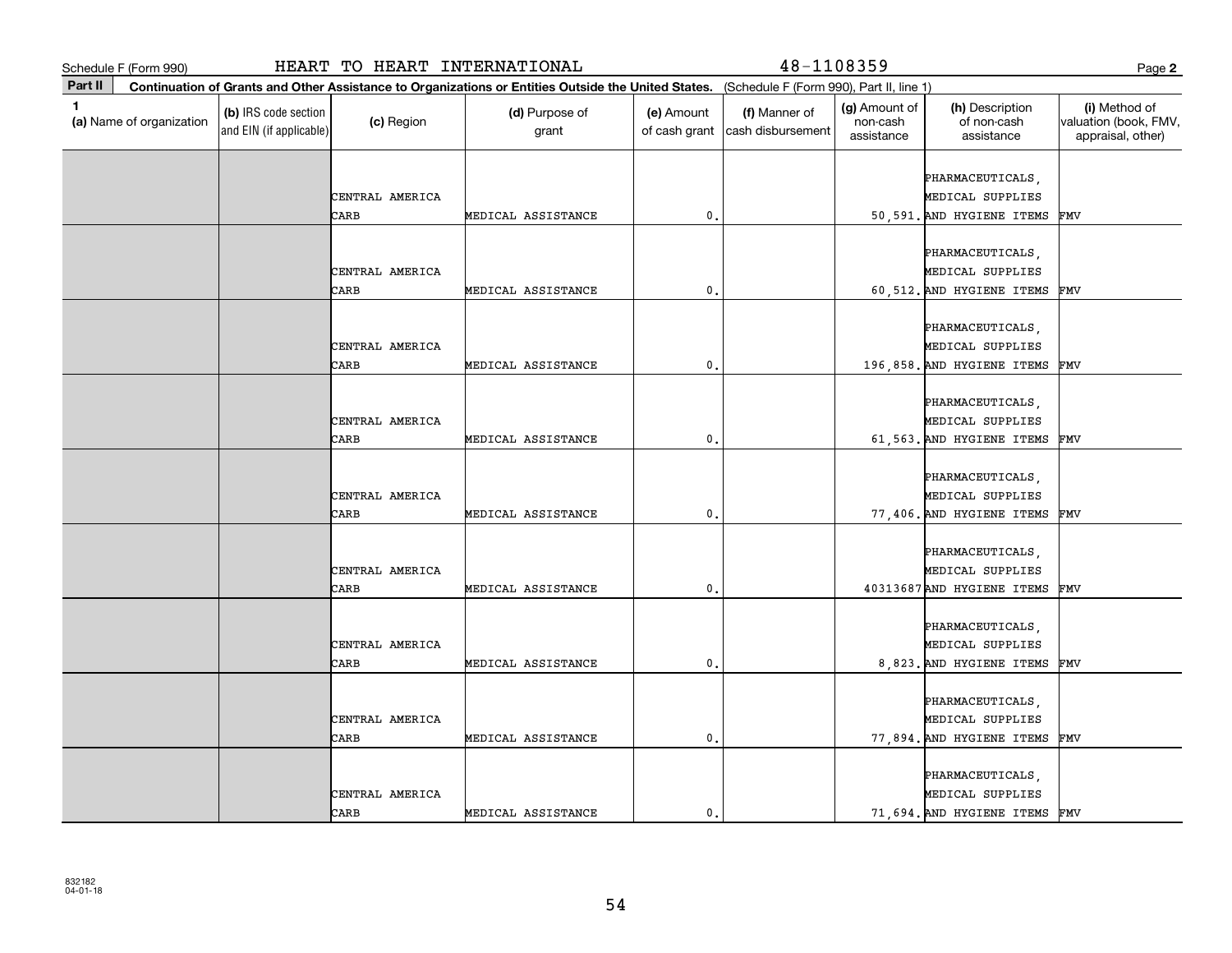| Schedule F (Form 990)                                                                                                                                   |                                                 | HEART TO HEART INTERNATIONAL |                         |                             | 48-1108359                         |                                         |                                                                    | Page 2                                                      |
|---------------------------------------------------------------------------------------------------------------------------------------------------------|-------------------------------------------------|------------------------------|-------------------------|-----------------------------|------------------------------------|-----------------------------------------|--------------------------------------------------------------------|-------------------------------------------------------------|
| Part II<br>Continuation of Grants and Other Assistance to Organizations or Entities Outside the United States. (Schedule F (Form 990), Part II, line 1) |                                                 |                              |                         |                             |                                    |                                         |                                                                    |                                                             |
| 1.<br>(a) Name of organization                                                                                                                          | (b) IRS code section<br>and EIN (if applicable) | (c) Region                   | (d) Purpose of<br>grant | (e) Amount<br>of cash grant | (f) Manner of<br>cash disbursement | (g) Amount of<br>non-cash<br>assistance | (h) Description<br>of non-cash<br>assistance                       | (i) Method of<br>valuation (book, FMV,<br>appraisal, other) |
|                                                                                                                                                         |                                                 | CENTRAL AMERICA<br>CARB      | MEDICAL ASSISTANCE      | $\mathbf{0}$                |                                    |                                         | PHARMACEUTICALS,<br>MEDICAL SUPPLIES<br>82,610. AND HYGIENE ITEMS  | FMV                                                         |
|                                                                                                                                                         |                                                 |                              |                         |                             |                                    |                                         | PHARMACEUTICALS,                                                   |                                                             |
|                                                                                                                                                         |                                                 | CENTRAL AMERICA<br>CARB      | MEDICAL ASSISTANCE      | 0.                          |                                    |                                         | MEDICAL SUPPLIES<br>62161635 AND HYGIENE ITEMS                     | FMV                                                         |
|                                                                                                                                                         |                                                 | CENTRAL AMERICA              |                         |                             |                                    |                                         | PHARMACEUTICALS,<br>MEDICAL SUPPLIES                               |                                                             |
|                                                                                                                                                         |                                                 | CARB                         | MEDICAL ASSISTANCE      | $\mathfrak o$ .             |                                    |                                         | 9,592. AND HYGIENE ITEMS<br>PHARMACEUTICALS,                       | FMV                                                         |
|                                                                                                                                                         |                                                 | CENTRAL AMERICA<br>CARB      | MEDICAL ASSISTANCE      | $\mathbf{0}$                |                                    |                                         | MEDICAL SUPPLIES<br>6,392. AND HYGIENE ITEMS                       | FMV                                                         |
|                                                                                                                                                         |                                                 | CENTRAL AMERICA<br>CARB      | MEDICAL ASSISTANCE      | 0.                          |                                    |                                         | PHARMACEUTICALS,<br>MEDICAL SUPPLIES<br>6,483. AND HYGIENE ITEMS   | FMV                                                         |
|                                                                                                                                                         |                                                 | CENTRAL AMERICA<br>CARB      | MEDICAL ASSISTANCE      | $\mathfrak o$ .             |                                    |                                         | PHARMACEUTICALS,<br>MEDICAL SUPPLIES<br>7930186. AND HYGIENE ITEMS | FMV                                                         |
|                                                                                                                                                         |                                                 | CENTRAL AMERICA<br>CARB      | MEDICAL ASSISTANCE      | $\mathbf{0}$                |                                    |                                         | PHARMACEUTICALS,<br>MEDICAL SUPPLIES<br>7,270. AND HYGIENE ITEMS   | FMV                                                         |
|                                                                                                                                                         |                                                 | CENTRAL AMERICA<br>CARB      | MEDICAL ASSISTANCE      | $\mathbf{0}$ .              |                                    |                                         | PHARMACEUTICALS,<br>MEDICAL SUPPLIES<br>973,605. AND HYGIENE ITEMS | FMV                                                         |
|                                                                                                                                                         |                                                 | CENTRAL AMERICA<br>CARB      | MEDICAL ASSISTANCE      | $\mathbf{0}$ .              |                                    |                                         | PHARMACEUTICALS,<br>MEDICAL SUPPLIES<br>571,759. AND HYGIENE ITEMS | FMV                                                         |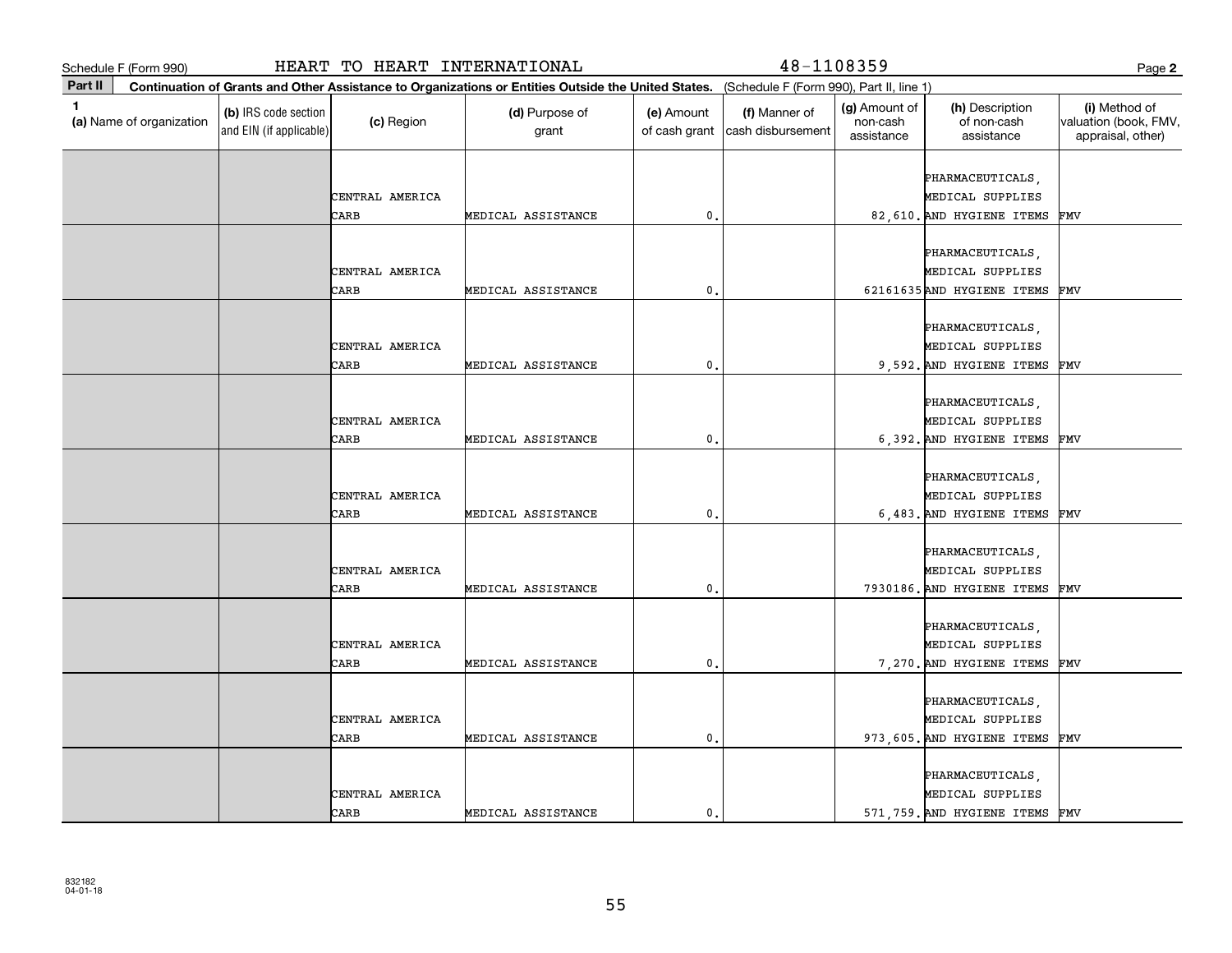|              | Schedule F (Form 990)                                                                                                                        |                                                 | HEART TO HEART INTERNATIONAL |                         |                             | 48-1108359                         |                                         |                                                                        | Page 2                                                      |  |
|--------------|----------------------------------------------------------------------------------------------------------------------------------------------|-------------------------------------------------|------------------------------|-------------------------|-----------------------------|------------------------------------|-----------------------------------------|------------------------------------------------------------------------|-------------------------------------------------------------|--|
| Part II      | Continuation of Grants and Other Assistance to Organizations or Entities Outside the United States. (Schedule F (Form 990), Part II, line 1) |                                                 |                              |                         |                             |                                    |                                         |                                                                        |                                                             |  |
| $\mathbf{1}$ | (a) Name of organization                                                                                                                     | (b) IRS code section<br>and EIN (if applicable) | (c) Region                   | (d) Purpose of<br>grant | (e) Amount<br>of cash grant | (f) Manner of<br>cash disbursement | (g) Amount of<br>non-cash<br>assistance | (h) Description<br>of non-cash<br>assistance                           | (i) Method of<br>valuation (book, FMV,<br>appraisal, other) |  |
|              |                                                                                                                                              |                                                 | CENTRAL AMERICA<br>CARB      | MEDICAL ASSISTANCE      | 0                           |                                    |                                         | PHARMACEUTICALS,<br>MEDICAL SUPPLIES<br>20401622AND HYGIENE ITEMS      | FMV                                                         |  |
|              |                                                                                                                                              |                                                 | CENTRAL AMERICA<br>CARB      | MEDICAL ASSISTANCE      | 0.                          |                                    |                                         | PHARMACEUTICALS,<br>MEDICAL SUPPLIES<br>2312952. AND HYGIENE ITEMS     | FMV                                                         |  |
|              |                                                                                                                                              |                                                 | CENTRAL AMERICA<br>CARB      | MEDICAL ASSISTANCE      | 0.                          |                                    |                                         | PHARMACEUTICALS,<br>MEDICAL SUPPLIES<br>10,488. AND HYGIENE ITEMS      | FMV                                                         |  |
|              |                                                                                                                                              |                                                 | CENTRAL AMERICA<br>CARB      | MEDICAL ASSISTANCE      | 0                           |                                    |                                         | PHARMACEUTICALS,<br>MEDICAL SUPPLIES<br>1865819. AND HYGIENE ITEMS     | FMV                                                         |  |
|              |                                                                                                                                              |                                                 | CENTRAL AMERICA<br>CARB      | MEDICAL ASSISTANCE      | $\mathbf{0}$ .              |                                    |                                         | PHARMACEUTICALS,<br>MEDICAL SUPPLIES<br>1458466. AND HYGIENE ITEMS     | FMV                                                         |  |
|              |                                                                                                                                              |                                                 | CENTRAL AMERICA<br>CARB      | MEDICAL ASSISTANCE      | 0.                          |                                    |                                         | PHARMACEUTICALS,<br>MEDICAL SUPPLIES<br>1220350. AND HYGIENE ITEMS     | FMV                                                         |  |
|              |                                                                                                                                              |                                                 | CENTRAL AMERICA<br>CARB      | MEDICAL ASSISTANCE      | $\mathbf{0}$                |                                    |                                         | PHARMACEUTICALS,<br>MEDICAL SUPPLIES<br>1019501. AND HYGIENE ITEMS     | FMV                                                         |  |
|              |                                                                                                                                              |                                                 | CENTRAL AMERICA<br>CARB      | MEDICAL ASSISTANCE      | 0.                          |                                    |                                         | PHARMACEUTICALS,<br>MEDICAL SUPPLIES<br>22,924. AND HYGIENE ITEMS      | FMV                                                         |  |
|              |                                                                                                                                              |                                                 | CENTRAL AMERICA<br>CARB      | MEDICAL ASSISTANCE      | $\mathbf{0}$ .              |                                    |                                         | PHARMACEUTICALS,<br>MEDICAL SUPPLIES<br>34968403 AND HYGIENE ITEMS FMV |                                                             |  |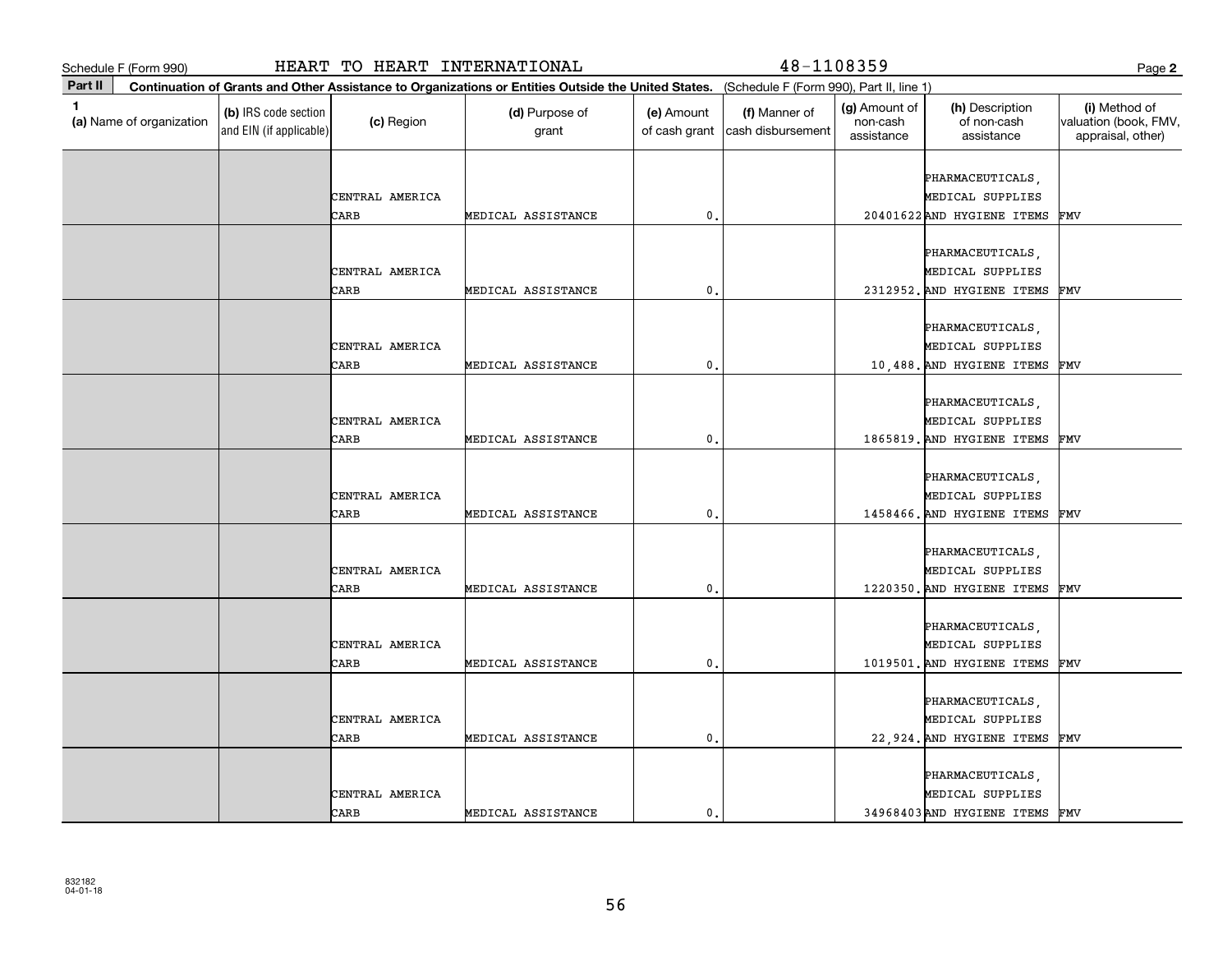|              | Schedule F (Form 990)                                                                                                                        |                                                 | HEART TO HEART INTERNATIONAL |                         |                             | 48-1108359                         |                                         |                                                                       | Page 2                                                      |
|--------------|----------------------------------------------------------------------------------------------------------------------------------------------|-------------------------------------------------|------------------------------|-------------------------|-----------------------------|------------------------------------|-----------------------------------------|-----------------------------------------------------------------------|-------------------------------------------------------------|
| Part II      | Continuation of Grants and Other Assistance to Organizations or Entities Outside the United States. (Schedule F (Form 990), Part II, line 1) |                                                 |                              |                         |                             |                                    |                                         |                                                                       |                                                             |
| $\mathbf{1}$ | (a) Name of organization                                                                                                                     | (b) IRS code section<br>and EIN (if applicable) | (c) Region                   | (d) Purpose of<br>grant | (e) Amount<br>of cash grant | (f) Manner of<br>cash disbursement | (g) Amount of<br>non-cash<br>assistance | (h) Description<br>of non-cash<br>assistance                          | (i) Method of<br>valuation (book, FMV,<br>appraisal, other) |
|              |                                                                                                                                              |                                                 | CENTRAL AMERICA<br>CARB      | MEDICAL ASSISTANCE      | 0                           |                                    |                                         | PHARMACEUTICALS,<br>MEDICAL SUPPLIES<br>119,774. AND HYGIENE ITEMS    | FMV                                                         |
|              |                                                                                                                                              |                                                 | CENTRAL AMERICA<br>CARB      | MEDICAL ASSISTANCE      | 0.                          |                                    |                                         | PHARMACEUTICALS,<br>MEDICAL SUPPLIES<br>12857045 AND HYGIENE ITEMS    | FMV                                                         |
|              |                                                                                                                                              |                                                 | CENTRAL AMERICA<br>CARB      | MEDICAL ASSISTANCE      | 0.                          |                                    |                                         | PHARMACEUTICALS,<br>MEDICAL SUPPLIES<br>67,555. AND HYGIENE ITEMS     | FMV                                                         |
|              |                                                                                                                                              |                                                 | EAST ASIA &<br>PACIFIC       | MEDICAL ASSISTANCE      | 10,000                      |                                    | $\mathbf 0$ .                           |                                                                       |                                                             |
|              |                                                                                                                                              |                                                 | EAST ASIA &<br>PACIFIC       | MEDICAL ASSISTANCE      | $\mathbf{0}$ .              |                                    |                                         | PHARMACEUTICALS,<br>MEDICAL SUPPLIES<br>6,953. AND HYGIENE ITEMS      | FMV                                                         |
|              |                                                                                                                                              |                                                 | EAST ASIA &<br>PACIFIC       | MEDICAL ASSISTANCE      | 0.                          |                                    |                                         | PHARMACEUTICALS,<br>MEDICAL SUPPLIES<br>5763299. AND HYGIENE ITEMS    | FMV                                                         |
|              |                                                                                                                                              |                                                 | MIDDLE<br>EAST/N.AFRICA      | MEDICAL ASSISTANCE      | $\mathbf{0}$                |                                    |                                         | PHARMACEUTICALS,<br>MEDICAL SUPPLIES<br>128, 285. AND HYGIENE ITEMS   | FMV                                                         |
|              |                                                                                                                                              |                                                 | NORTH AMERICA                | MEDICAL ASSISTANCE      | $\mathbf{0}$ .              |                                    |                                         | PHARMACEUTICALS,<br>MEDICAL SUPPLIES<br>13,371. AND HYGIENE ITEMS     | FMV                                                         |
|              |                                                                                                                                              |                                                 | RUSSIA & NIS                 | MEDICAL ASSISTANCE      | 0.                          |                                    |                                         | PHARMACEUTICALS,<br>MEDICAL SUPPLIES<br>11,700. AND HYGIENE ITEMS FMV |                                                             |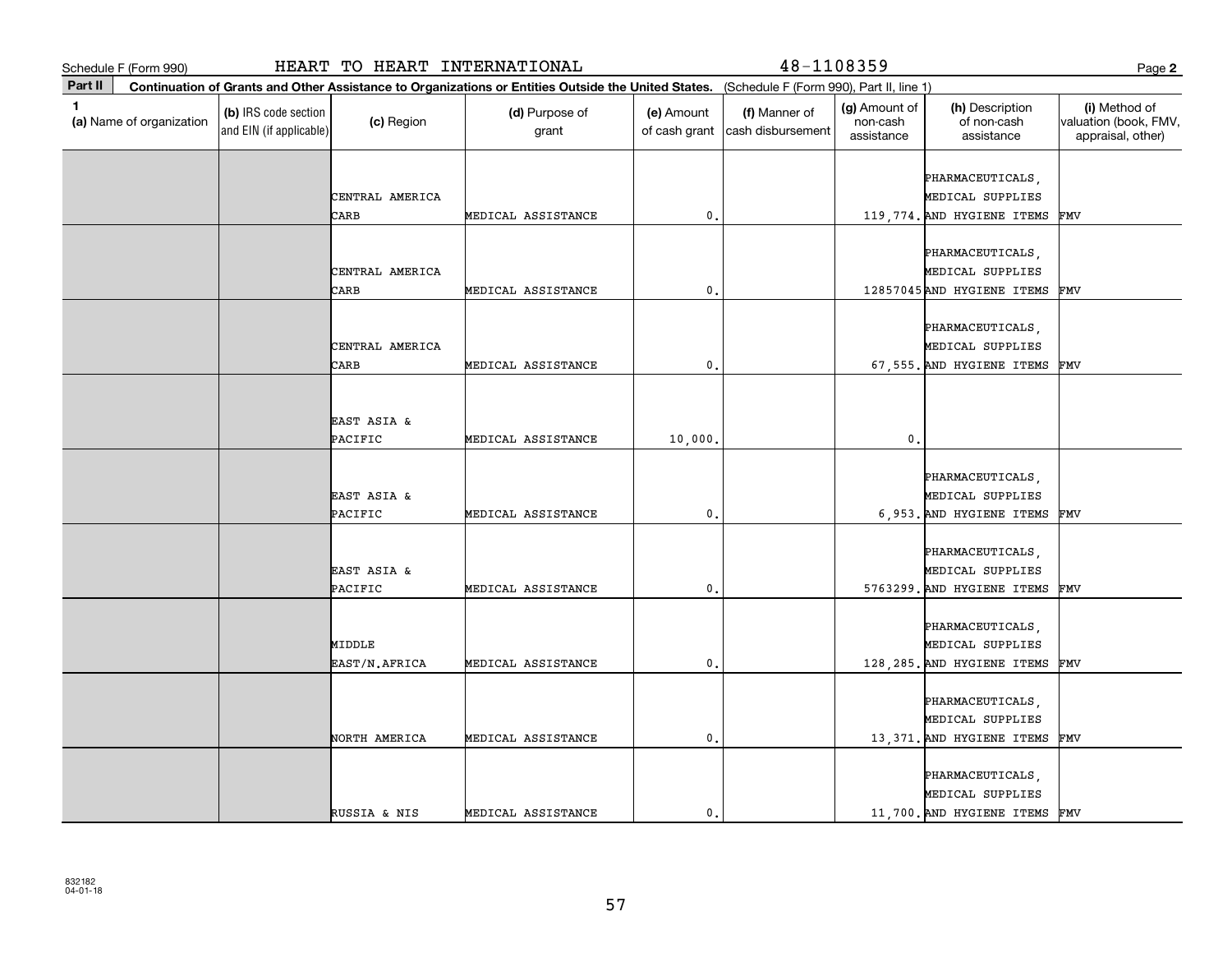|         | Schedule F (Form 990)    |                                                 | HEART TO HEART INTERNATIONAL |                                                                                                                                              |                             | 48-1108359                         |                                         |                                                                     | Page 2                                                      |
|---------|--------------------------|-------------------------------------------------|------------------------------|----------------------------------------------------------------------------------------------------------------------------------------------|-----------------------------|------------------------------------|-----------------------------------------|---------------------------------------------------------------------|-------------------------------------------------------------|
| Part II |                          |                                                 |                              | Continuation of Grants and Other Assistance to Organizations or Entities Outside the United States. (Schedule F (Form 990), Part II, line 1) |                             |                                    |                                         |                                                                     |                                                             |
| 1       | (a) Name of organization | (b) IRS code section<br>and EIN (if applicable) | (c) Region                   | (d) Purpose of<br>grant                                                                                                                      | (e) Amount<br>of cash grant | (f) Manner of<br>cash disbursement | (g) Amount of<br>non-cash<br>assistance | (h) Description<br>of non-cash<br>assistance                        | (i) Method of<br>valuation (book, FMV,<br>appraisal, other) |
|         |                          |                                                 |                              |                                                                                                                                              |                             |                                    |                                         | PHARMACEUTICALS,<br>MEDICAL SUPPLIES                                |                                                             |
|         |                          |                                                 | RUSSIA & NIS                 | MEDICAL ASSISTANCE                                                                                                                           | $\mathbf 0$ .               |                                    |                                         | 96,181. AND HYGIENE ITEMS                                           | FMV                                                         |
|         |                          |                                                 | RUSSIA & NIS                 | MEDICAL ASSISTANCE                                                                                                                           | 0.                          |                                    |                                         | PHARMACEUTICALS,<br>MEDICAL SUPPLIES<br>206, 610. AND HYGIENE ITEMS | FMV                                                         |
|         |                          |                                                 | SOUTH AMERICA                | MEDICAL ASSISTANCE                                                                                                                           | $\mathbf{0}$ .              |                                    |                                         | PHARMACEUTICALS,<br>MEDICAL SUPPLIES<br>286, 697. AND HYGIENE ITEMS | FMV                                                         |
|         |                          |                                                 |                              |                                                                                                                                              |                             |                                    |                                         | PHARMACEUTICALS,                                                    |                                                             |
|         |                          |                                                 | SOUTH AMERICA                | MEDICAL ASSISTANCE                                                                                                                           | $\mathbf{0}$                |                                    |                                         | MEDICAL SUPPLIES<br>21,368. AND HYGIENE ITEMS                       | FMV                                                         |
|         |                          |                                                 | SOUTH AMERICA                | MEDICAL ASSISTANCE                                                                                                                           | $\mathfrak{o}$ .            |                                    |                                         | PHARMACEUTICALS,<br>MEDICAL SUPPLIES<br>85,382. AND HYGIENE ITEMS   | FMV                                                         |
|         |                          |                                                 | SOUTH AMERICA                | MEDICAL ASSISTANCE                                                                                                                           | $\mathfrak{o}$ .            |                                    |                                         | PHARMACEUTICALS,<br>MEDICAL SUPPLIES<br>4103850. AND HYGIENE ITEMS  | FMV                                                         |
|         |                          |                                                 | SOUTH AMERICA                | MEDICAL ASSISTANCE                                                                                                                           | $\mathbf{0}$                |                                    |                                         | PHARMACEUTICALS,<br>MEDICAL SUPPLIES<br>20,457. AND HYGIENE ITEMS   | FMV                                                         |
|         |                          |                                                 | SOUTH ASIA                   | MEDICAL ASSISTANCE                                                                                                                           | $\mathbf{0}$ .              |                                    |                                         | PHARMACEUTICALS,<br>MEDICAL SUPPLIES<br>5,625. AND HYGIENE ITEMS    | FMV                                                         |
|         |                          |                                                 | SUB-SAHARAN<br>AFRICA        | MEDICAL ASSISTANCE                                                                                                                           | $\mathfrak o$ .             |                                    |                                         | PHARMACEUTICALS,<br>MEDICAL SUPPLIES<br>191,995. AND HYGIENE ITEMS  | FMV                                                         |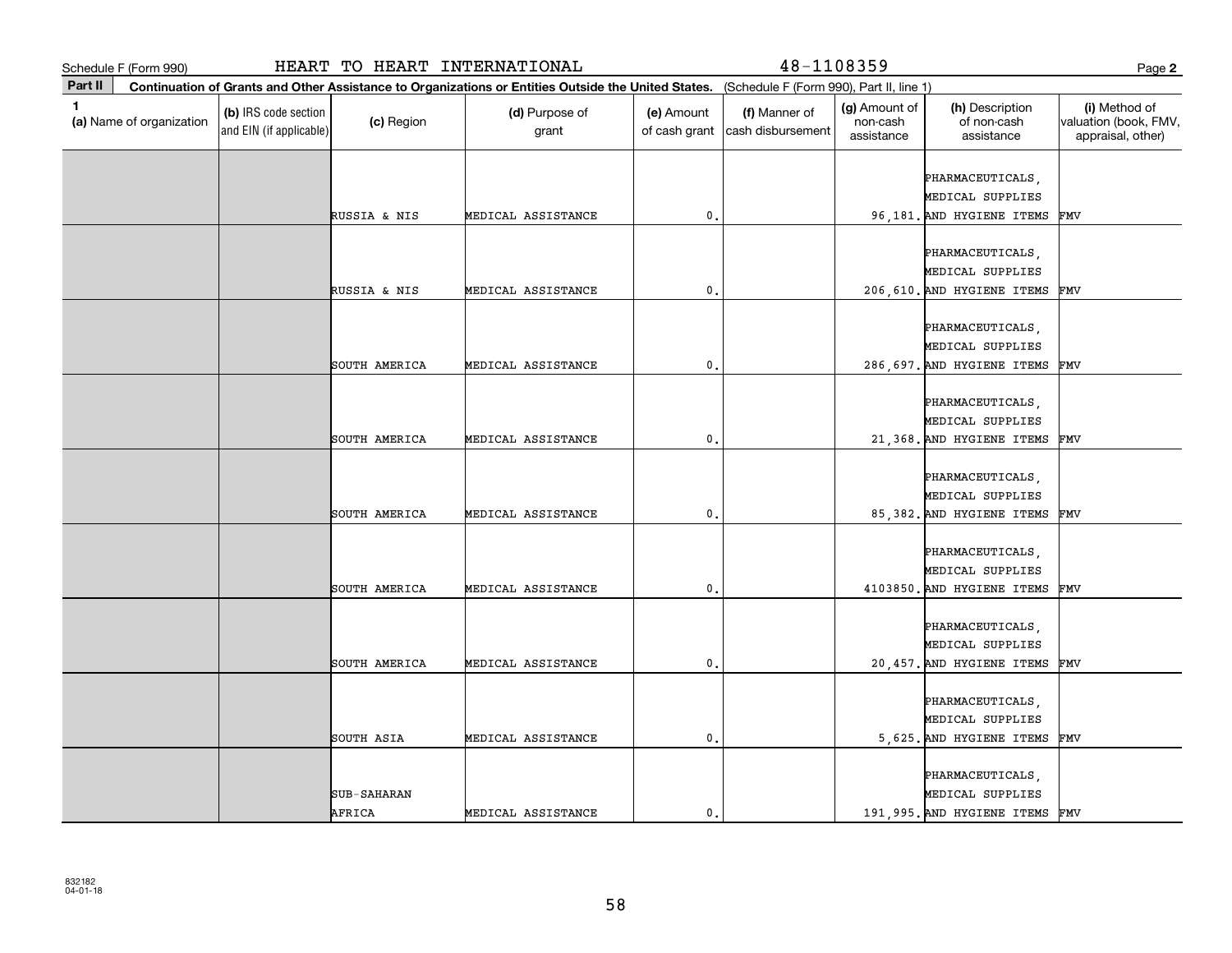| Schedule F (Form 990)                    |                                                                                                                                              | HEART TO HEART INTERNATIONAL |                         |                             | 48-1108359                         |                                         |                                                                    | Page 2                                                      |  |  |
|------------------------------------------|----------------------------------------------------------------------------------------------------------------------------------------------|------------------------------|-------------------------|-----------------------------|------------------------------------|-----------------------------------------|--------------------------------------------------------------------|-------------------------------------------------------------|--|--|
| Part II                                  | Continuation of Grants and Other Assistance to Organizations or Entities Outside the United States. (Schedule F (Form 990), Part II, line 1) |                              |                         |                             |                                    |                                         |                                                                    |                                                             |  |  |
| $\mathbf{1}$<br>(a) Name of organization | (b) IRS code section<br>and EIN (if applicable)                                                                                              | (c) Region                   | (d) Purpose of<br>grant | (e) Amount<br>of cash grant | (f) Manner of<br>cash disbursement | (g) Amount of<br>non-cash<br>assistance | (h) Description<br>of non-cash<br>assistance                       | (i) Method of<br>valuation (book, FMV,<br>appraisal, other) |  |  |
|                                          |                                                                                                                                              |                              |                         |                             |                                    |                                         | PHARMACEUTICALS,                                                   |                                                             |  |  |
|                                          |                                                                                                                                              | <b>SUB-SAHARAN</b><br>AFRICA | MEDICAL ASSISTANCE      | 0                           |                                    |                                         | MEDICAL SUPPLIES<br>333,681. AND HYGIENE ITEMS                     | FMV                                                         |  |  |
|                                          |                                                                                                                                              |                              |                         |                             |                                    |                                         |                                                                    |                                                             |  |  |
|                                          |                                                                                                                                              | <b>SUB-SAHARAN</b>           |                         |                             |                                    |                                         | PHARMACEUTICALS,<br>MEDICAL SUPPLIES                               |                                                             |  |  |
|                                          |                                                                                                                                              | AFRICA                       | MEDICAL ASSISTANCE      | 0.                          |                                    |                                         | 9,084. AND HYGIENE ITEMS                                           | FMV                                                         |  |  |
|                                          |                                                                                                                                              | <b>SUB-SAHARAN</b>           |                         |                             |                                    |                                         | PHARMACEUTICALS,<br>MEDICAL SUPPLIES                               |                                                             |  |  |
|                                          |                                                                                                                                              | AFRICA                       | MEDICAL ASSISTANCE      | $\mathbf{0}$ .              |                                    |                                         | 3670089. AND HYGIENE ITEMS                                         | FMV                                                         |  |  |
|                                          |                                                                                                                                              |                              |                         |                             |                                    |                                         | PHARMACEUTICALS,                                                   |                                                             |  |  |
|                                          |                                                                                                                                              | <b>SUB-SAHARAN</b><br>AFRICA | MEDICAL ASSISTANCE      | 0                           |                                    |                                         | MEDICAL SUPPLIES<br>10,647. AND HYGIENE ITEMS                      | FMV                                                         |  |  |
|                                          |                                                                                                                                              | <b>SUB-SAHARAN</b>           |                         |                             |                                    |                                         | PHARMACEUTICALS,<br>MEDICAL SUPPLIES                               |                                                             |  |  |
|                                          |                                                                                                                                              | AFRICA                       | MEDICAL ASSISTANCE      | 0.                          |                                    |                                         | 23, 673. AND HYGIENE ITEMS                                         | FMV                                                         |  |  |
|                                          |                                                                                                                                              | <b>SUB-SAHARAN</b><br>AFRICA | MEDICAL ASSISTANCE      | $\mathbf{0}$ .              |                                    |                                         | PHARMACEUTICALS,<br>MEDICAL SUPPLIES<br>535,873. AND HYGIENE ITEMS | FMV                                                         |  |  |
|                                          |                                                                                                                                              | <b>SUB-SAHARAN</b><br>AFRICA | MEDICAL ASSISTANCE      | $\mathbf{0}$                |                                    |                                         | PHARMACEUTICALS,<br>MEDICAL SUPPLIES<br>5,105. AND HYGIENE ITEMS   | FMV                                                         |  |  |
|                                          |                                                                                                                                              | <b>SUB-SAHARAN</b>           |                         |                             |                                    |                                         | PHARMACEUTICALS,<br>MEDICAL SUPPLIES                               |                                                             |  |  |
|                                          |                                                                                                                                              | AFRICA                       | MEDICAL ASSISTANCE      | 0.                          |                                    |                                         | 6,299. AND HYGIENE ITEMS                                           | FMV                                                         |  |  |
|                                          |                                                                                                                                              | <b>SUB-SAHARAN</b>           |                         |                             |                                    |                                         | PHARMACEUTICALS,<br>MEDICAL SUPPLIES                               |                                                             |  |  |
|                                          |                                                                                                                                              | AFRICA                       | MEDICAL ASSISTANCE      | $\mathbf{0}$ .              |                                    |                                         | 8,398. AND HYGIENE ITEMS FMV                                       |                                                             |  |  |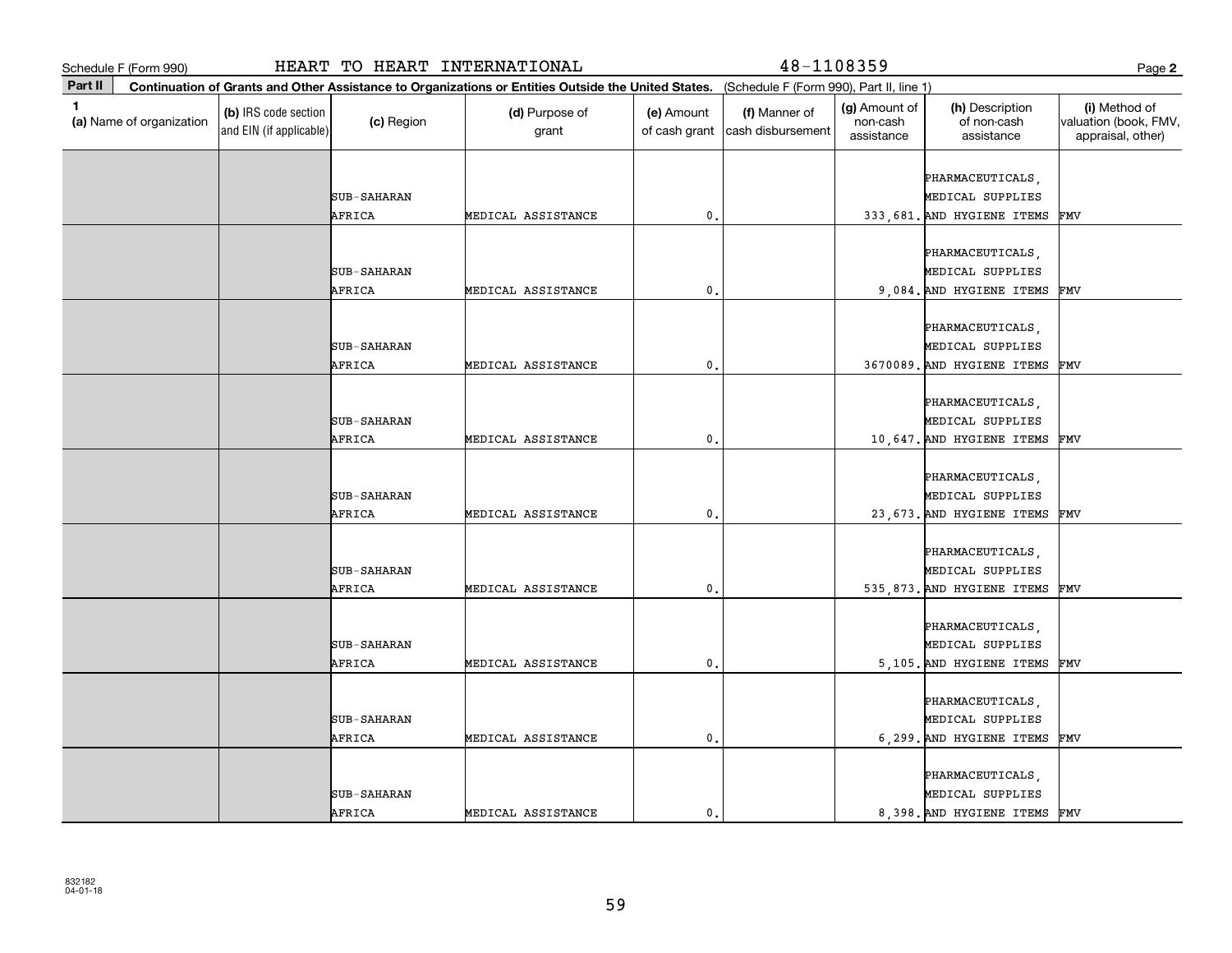|              | Schedule F (Form 990)                                                                                                                        |                                                 | HEART TO HEART INTERNATIONAL |                         |                             | 48-1108359                         |                                         |                                                                       | Page 2                                                      |  |
|--------------|----------------------------------------------------------------------------------------------------------------------------------------------|-------------------------------------------------|------------------------------|-------------------------|-----------------------------|------------------------------------|-----------------------------------------|-----------------------------------------------------------------------|-------------------------------------------------------------|--|
| Part II      | Continuation of Grants and Other Assistance to Organizations or Entities Outside the United States. (Schedule F (Form 990), Part II, line 1) |                                                 |                              |                         |                             |                                    |                                         |                                                                       |                                                             |  |
| $\mathbf{1}$ | (a) Name of organization                                                                                                                     | (b) IRS code section<br>and EIN (if applicable) | (c) Region                   | (d) Purpose of<br>grant | (e) Amount<br>of cash grant | (f) Manner of<br>cash disbursement | (g) Amount of<br>non-cash<br>assistance | (h) Description<br>of non-cash<br>assistance                          | (i) Method of<br>valuation (book, FMV,<br>appraisal, other) |  |
|              |                                                                                                                                              |                                                 | <b>SUB-SAHARAN</b><br>AFRICA | MEDICAL ASSISTANCE      | 0                           |                                    |                                         | PHARMACEUTICALS,<br>MEDICAL SUPPLIES<br>1348739. AND HYGIENE ITEMS    | FMV                                                         |  |
|              |                                                                                                                                              |                                                 | <b>SUB-SAHARAN</b><br>AFRICA | MEDICAL ASSISTANCE      | 0.                          |                                    |                                         | PHARMACEUTICALS,<br>MEDICAL SUPPLIES<br>2620453. AND HYGIENE ITEMS    | FMV                                                         |  |
|              |                                                                                                                                              |                                                 | <b>SUB-SAHARAN</b><br>AFRICA | MEDICAL ASSISTANCE      | 0.                          |                                    |                                         | PHARMACEUTICALS,<br>MEDICAL SUPPLIES<br>2304868. AND HYGIENE ITEMS    | FMV                                                         |  |
|              |                                                                                                                                              |                                                 | <b>SUB-SAHARAN</b><br>AFRICA | MEDICAL ASSISTANCE      | $\mathbf{0}$                |                                    |                                         | PHARMACEUTICALS,<br>MEDICAL SUPPLIES<br>1535496. AND HYGIENE ITEMS    | FMV                                                         |  |
|              |                                                                                                                                              |                                                 | <b>SUB-SAHARAN</b><br>AFRICA | MEDICAL ASSISTANCE      | $\mathbf{0}$ .              |                                    |                                         | PHARMACEUTICALS,<br>MEDICAL SUPPLIES<br>1503567. AND HYGIENE ITEMS    | FMV                                                         |  |
|              |                                                                                                                                              |                                                 | <b>SUB-SAHARAN</b><br>AFRICA | MEDICAL ASSISTANCE      | 0.                          |                                    |                                         | PHARMACEUTICALS,<br>MEDICAL SUPPLIES<br>47, 452. AND HYGIENE ITEMS    | FMV                                                         |  |
|              |                                                                                                                                              |                                                 | <b>SUB-SAHARAN</b><br>AFRICA | MEDICAL ASSISTANCE      | $\mathbf{0}$                |                                    |                                         | PHARMACEUTICALS,<br>MEDICAL SUPPLIES<br>15,599. AND HYGIENE ITEMS     | FMV                                                         |  |
|              |                                                                                                                                              |                                                 | <b>SUB-SAHARAN</b><br>AFRICA | MEDICAL ASSISTANCE      | 0.                          |                                    |                                         | PHARMACEUTICALS,<br>MEDICAL SUPPLIES<br>1009835. AND HYGIENE ITEMS    | FMV                                                         |  |
|              |                                                                                                                                              |                                                 | <b>SUB-SAHARAN</b><br>AFRICA | MEDICAL ASSISTANCE      | $\mathsf{o}\,$ .            |                                    |                                         | PHARMACEUTICALS,<br>MEDICAL SUPPLIES<br>43,702. AND HYGIENE ITEMS FMV |                                                             |  |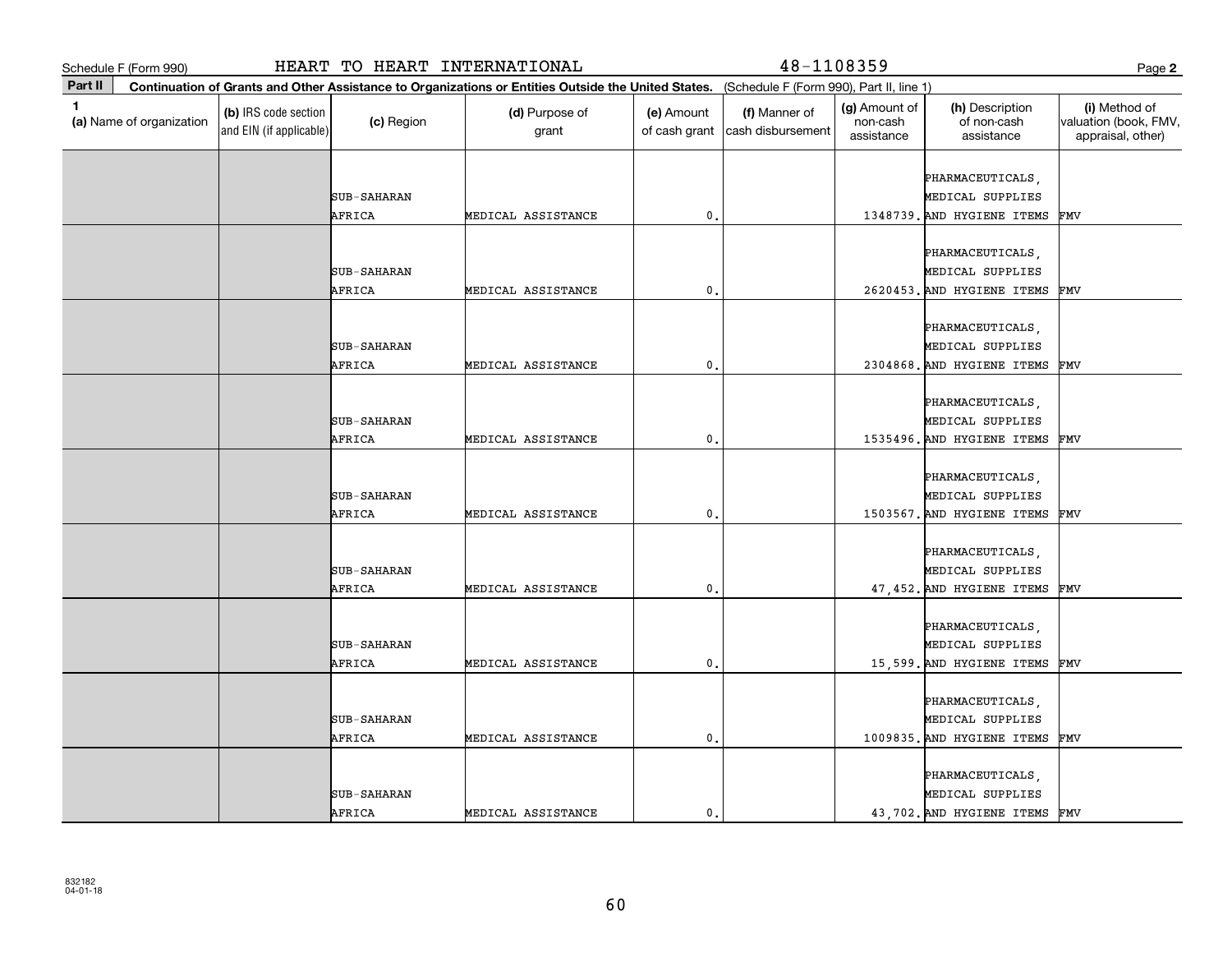| Schedule F (Form 990)                    |                                                 | HEART TO HEART INTERNATIONAL |                                                                                                                                              |                             | 48-1108359                         |                                         |                                                                    | Page 2                                                      |
|------------------------------------------|-------------------------------------------------|------------------------------|----------------------------------------------------------------------------------------------------------------------------------------------|-----------------------------|------------------------------------|-----------------------------------------|--------------------------------------------------------------------|-------------------------------------------------------------|
| Part II                                  |                                                 |                              | Continuation of Grants and Other Assistance to Organizations or Entities Outside the United States. (Schedule F (Form 990), Part II, line 1) |                             |                                    |                                         |                                                                    |                                                             |
| $\mathbf{1}$<br>(a) Name of organization | (b) IRS code section<br>and EIN (if applicable) | (c) Region                   | (d) Purpose of<br>grant                                                                                                                      | (e) Amount<br>of cash grant | (f) Manner of<br>cash disbursement | (g) Amount of<br>non-cash<br>assistance | (h) Description<br>of non-cash<br>assistance                       | (i) Method of<br>valuation (book, FMV,<br>appraisal, other) |
|                                          |                                                 | <b>SUB-SAHARAN</b><br>AFRICA | MEDICAL ASSISTANCE                                                                                                                           | $\mathbf{0}$                |                                    |                                         | PHARMACEUTICALS,<br>MEDICAL SUPPLIES<br>954,034. AND HYGIENE ITEMS | FMV                                                         |
|                                          |                                                 | <b>SUB-SAHARAN</b><br>AFRICA | MEDICAL ASSISTANCE                                                                                                                           | $\mathfrak o$ .             |                                    |                                         | PHARMACEUTICALS,<br>MEDICAL SUPPLIES<br>33, 273. AND HYGIENE ITEMS | FMV                                                         |
|                                          |                                                 | <b>SUB-SAHARAN</b><br>AFRICA | MEDICAL ASSISTANCE                                                                                                                           | 0.                          |                                    |                                         | PHARMACEUTICALS,<br>MEDICAL SUPPLIES<br>305,510. AND HYGIENE ITEMS | FMV                                                         |
|                                          |                                                 | SUB-SAHARAN<br>AFRICA        | MEDICAL ASSISTANCE                                                                                                                           | $\mathbf{0}$ .              |                                    |                                         | PHARMACEUTICALS,<br>MEDICAL SUPPLIES<br>65,748. AND HYGIENE ITEMS  | FMV                                                         |
|                                          |                                                 |                              |                                                                                                                                              |                             |                                    |                                         |                                                                    |                                                             |
|                                          |                                                 |                              |                                                                                                                                              |                             |                                    |                                         |                                                                    |                                                             |
|                                          |                                                 |                              |                                                                                                                                              |                             |                                    |                                         |                                                                    |                                                             |
|                                          |                                                 |                              |                                                                                                                                              |                             |                                    |                                         |                                                                    |                                                             |
|                                          |                                                 |                              |                                                                                                                                              |                             |                                    |                                         |                                                                    |                                                             |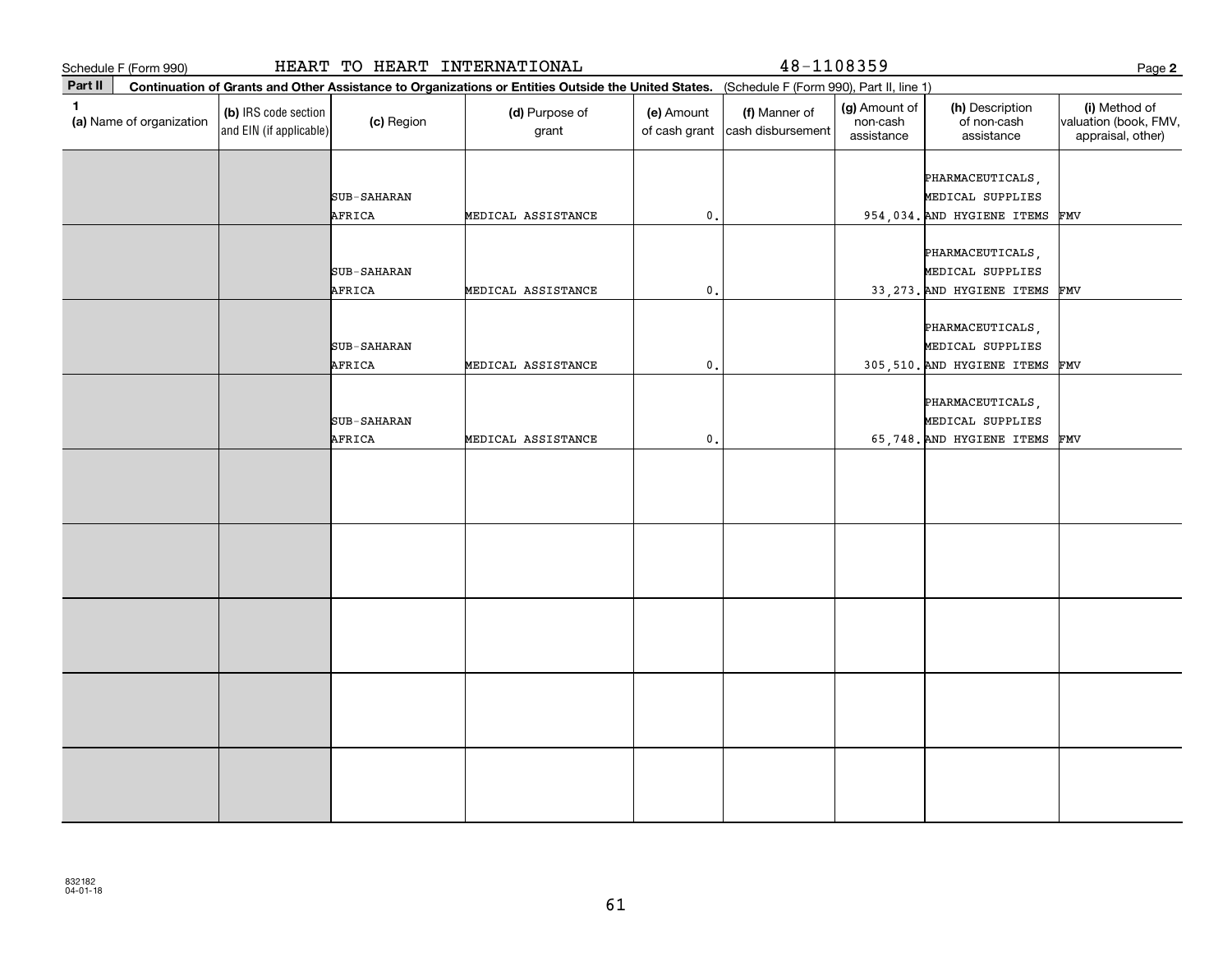| HEART TO HEART INTERNATIONAL |  |  |
|------------------------------|--|--|
|------------------------------|--|--|

48-1108359

#### Part III Grants and Other Assistance to Individuals Outside the United States. Complete if the organization answered "Yes" on Form 990, Part IV, line 16.

Part III can be duplicated if additional space is needed.

| (a) Type of grant or assistance | (b) Region | (c) Number of<br>recipients | (d) Amount of<br>cash grant | (e) Manner of<br>cash disbursement | (f) Amount of<br>noncash<br>assistance | (g) Description of<br>noncash assistance | (h) Method of<br>valuation<br>(book, FMV,<br>appraisal, other) |
|---------------------------------|------------|-----------------------------|-----------------------------|------------------------------------|----------------------------------------|------------------------------------------|----------------------------------------------------------------|
|                                 |            |                             |                             |                                    |                                        |                                          |                                                                |
|                                 |            |                             |                             |                                    |                                        |                                          |                                                                |
|                                 |            |                             |                             |                                    |                                        |                                          |                                                                |
|                                 |            |                             |                             |                                    |                                        |                                          |                                                                |
|                                 |            |                             |                             |                                    |                                        |                                          |                                                                |
|                                 |            |                             |                             |                                    |                                        |                                          |                                                                |
|                                 |            |                             |                             |                                    |                                        |                                          |                                                                |
|                                 |            |                             |                             |                                    |                                        |                                          |                                                                |
|                                 |            |                             |                             |                                    |                                        |                                          |                                                                |
|                                 |            |                             |                             |                                    |                                        |                                          |                                                                |
|                                 |            |                             |                             |                                    |                                        |                                          |                                                                |
|                                 |            |                             |                             |                                    |                                        |                                          |                                                                |
|                                 |            |                             |                             |                                    |                                        |                                          |                                                                |
|                                 |            |                             |                             |                                    |                                        |                                          |                                                                |
|                                 |            |                             |                             |                                    |                                        |                                          |                                                                |

**Schedule F (Form 990) 2018**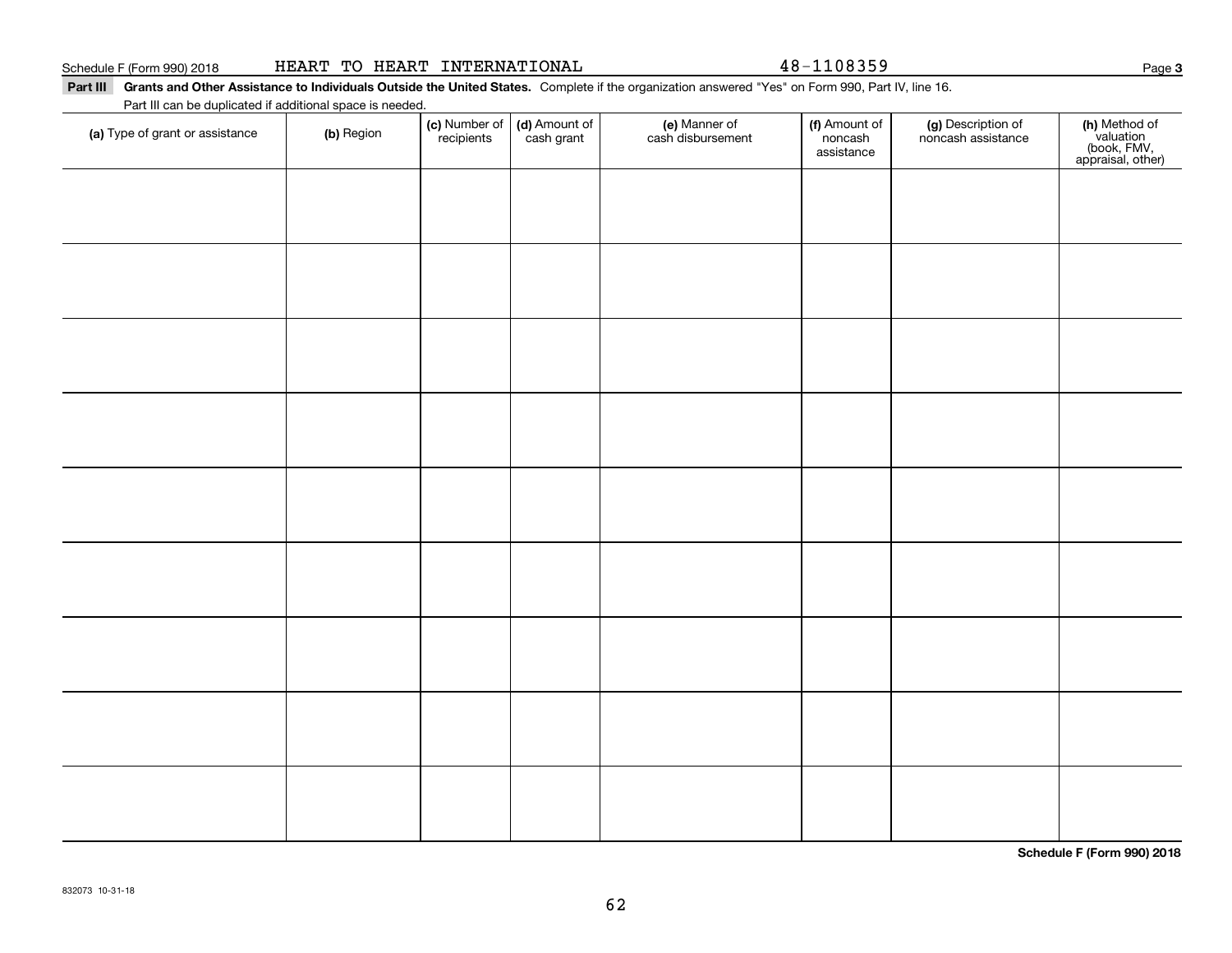| 1            | Was the organization a U.S. transferor of property to a foreign corporation during the tax year? If "Yes." the<br>organization may be required to file Form 926, Return by a U.S. Transferor of Property to a Foreign<br>Corporation (see Instructions for Form 926) (and the content of the corporation of the international content of                       | $\boxed{\text{X}}$ Yes | Nο           |
|--------------|----------------------------------------------------------------------------------------------------------------------------------------------------------------------------------------------------------------------------------------------------------------------------------------------------------------------------------------------------------------|------------------------|--------------|
| $\mathbf{2}$ | Did the organization have an interest in a foreign trust during the tax year? If "Yes." the organization<br>may be required to separately file Form 3520, Annual Return To Report Transactions With Foreign<br>Trusts and Receipt of Certain Foreign Gifts, and/or Form 3520-A, Annual Information Return of Foreign                                           | Yes                    | $X \mid N_0$ |
| 3            | Did the organization have an ownership interest in a foreign corporation during the tax year? If "Yes."<br>the organization may be required to file Form 5471, Information Return of U.S. Persons With Respect To                                                                                                                                              | Yes                    | $X $ No      |
| 4            | Was the organization a direct or indirect shareholder of a passive foreign investment company or a<br>qualified electing fund during the tax year? If "Yes," the organization may be required to file Form 8621.<br>Information Return by a Shareholder of a Passive Foreign Investment Company or Qualified Electing Fund<br>(see Instructions for Form 8621) | Yes                    | X∣No         |
| 5            | Did the organization have an ownership interest in a foreign partnership during the tax year? If "Yes."<br>the organization may be required to file Form 8865, Return of U.S. Persons With Respect to Certain<br>Foreign Partnerships (see Instructions for Form 8865) <i>manual content content content content content content</i> co                        | Yes                    | X∣No         |
| 6            | Did the organization have any operations in or related to any boycotting countries during the tax year? If<br>"Yes," the organization may be required to separately file Form 5713, International Boycott Report (see                                                                                                                                          | Yes                    |              |

**Schedule F (Form 990) 2018**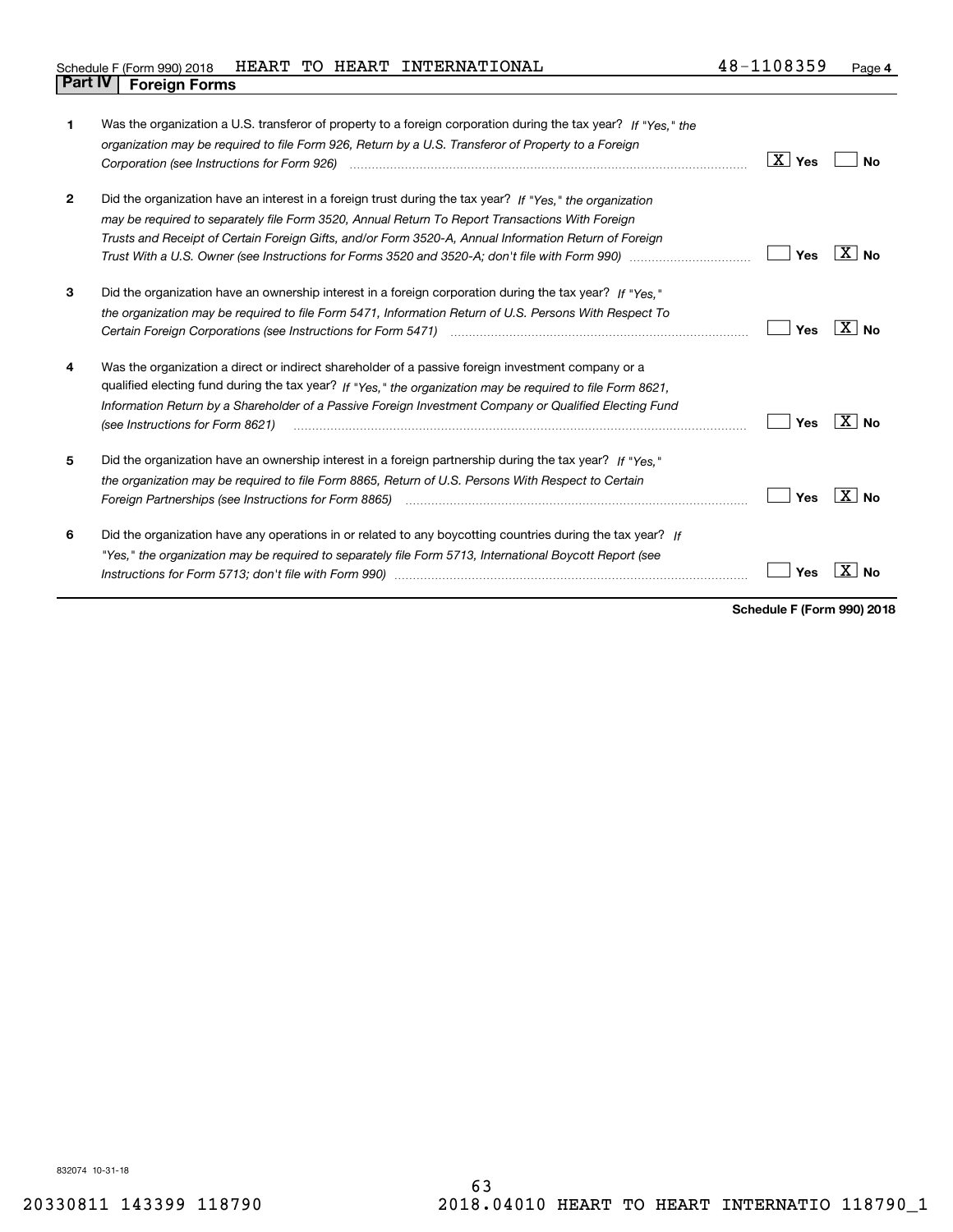PART I, LINE 3:

FAIR MARKET VALUE OF NONCASH ITEMS DISTRIBUTED.

SCHEDULE F, PART IV, LINE 1

THE TRANSFERS REFERENCED IN THIS LINE RELATE TO THE GRANTS TO

CHARITABLE ORGANIZATIONS NOTED IN PART II OF SCHEDULE F. FORM 926 IS

NOT REQUIRED FOR THIS TYPE OF TRANSACTION.

#### Schedule F (Form 990) 2018 HEART TO HEART INTERNATIONAL 4 8-1108359 Page **Part V Supplemental Information**

Provide the information required by Part I, line 2 (monitoring of funds); Part I, line 3, column (f) (accounting method; amounts of investments vs. expenditures per region); Part II, line 1 (accounting method); Part III (accounting method); and Part III, column (c) (estimated number of recipients), as applicable. Also complete this part to provide any additional information. See instructions.

PART I, LINE 2:

RECIPIENT ORGANIZATIONS ARE REQUIRED TO PROVIDE HEART TO HEART WITH

DISTRIBUTION REPORTS AND OTHER DOCUMENTATION SUCH AS PHOTOGRAPHS

DETAILING THE HUMANITARIAN IMPACT OF THE DONATION. HEART TO HEART AND/OR

DISTRIBUTION PARTNER ORGANIZATION STAFF PERSONALLY CONDUCT SITE VISITS

AND FIELD INVESTIGATIONS FOR SPECIFIED RECIPIENTS EACH YEAR.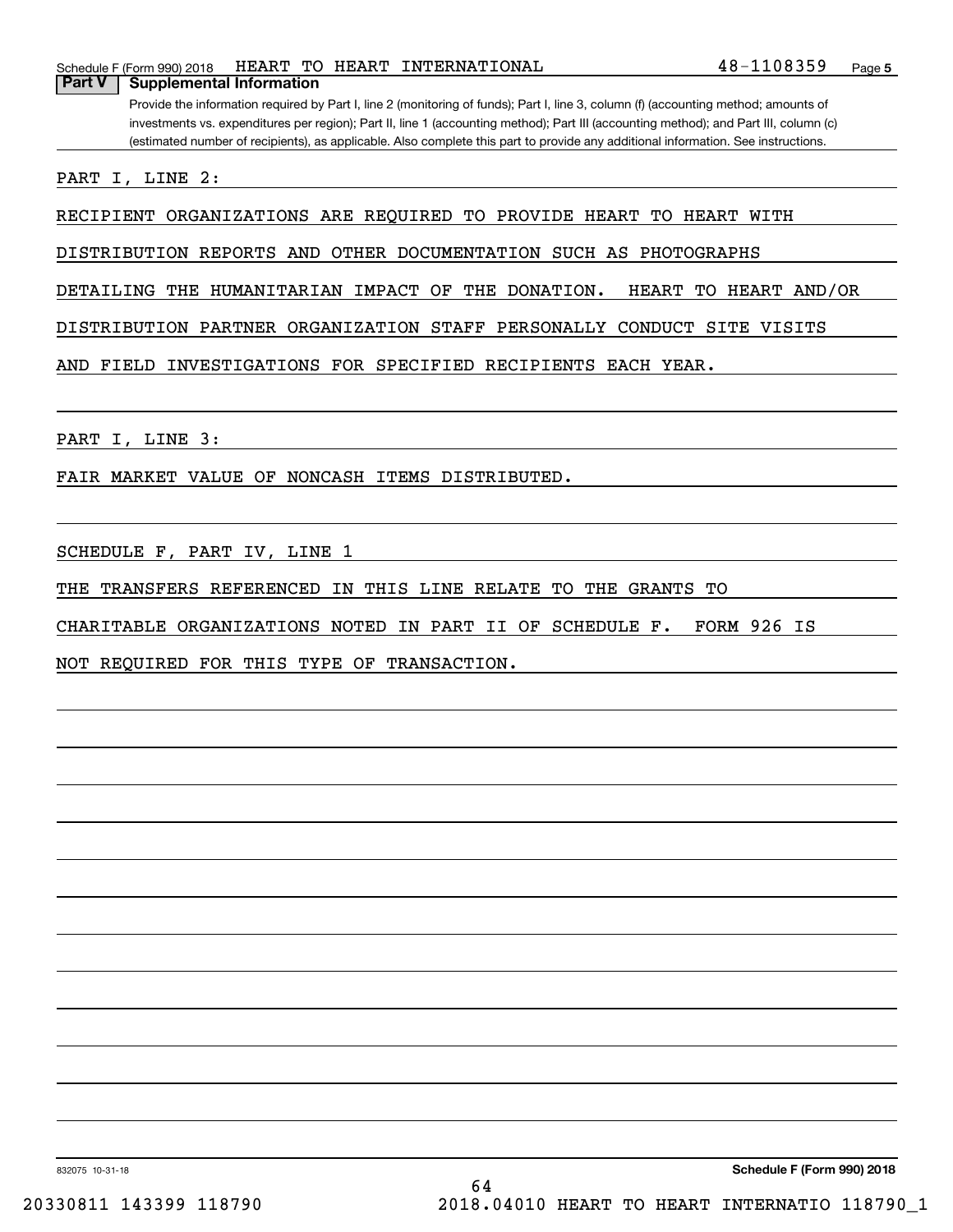| <b>SCHEDULE G</b>                                        | <b>Supplemental Information Regarding Fundraising or Gaming Activities</b>                                                                                          |                                                                                                                                                                                                                                           |     |                                                 |                                                                            | OMB No. 1545-0047                |            |                                                     |  |
|----------------------------------------------------------|---------------------------------------------------------------------------------------------------------------------------------------------------------------------|-------------------------------------------------------------------------------------------------------------------------------------------------------------------------------------------------------------------------------------------|-----|-------------------------------------------------|----------------------------------------------------------------------------|----------------------------------|------------|-----------------------------------------------------|--|
| (Form 990 or 990-EZ)                                     | Complete if the organization answered "Yes" on Form 990, Part IV, line 17, 18, or 19, or if the<br>organization entered more than \$15,000 on Form 990-EZ, line 6a. |                                                                                                                                                                                                                                           |     |                                                 |                                                                            |                                  |            | 2018                                                |  |
| Department of the Treasury                               | Attach to Form 990 or Form 990-EZ.                                                                                                                                  |                                                                                                                                                                                                                                           |     |                                                 |                                                                            |                                  |            | <b>Open to Public</b>                               |  |
| Internal Revenue Service<br>Name of the organization     | Go to www.irs.gov/Form990 for instructions and the latest information.                                                                                              |                                                                                                                                                                                                                                           |     |                                                 |                                                                            |                                  |            | Inspection<br><b>Employer identification number</b> |  |
|                                                          |                                                                                                                                                                     | HEART TO HEART INTERNATIONAL                                                                                                                                                                                                              |     |                                                 |                                                                            |                                  | 48-1108359 |                                                     |  |
| Part I                                                   |                                                                                                                                                                     | Fundraising Activities. Complete if the organization answered "Yes" on Form 990, Part IV, line 17. Form 990-EZ filers are not                                                                                                             |     |                                                 |                                                                            |                                  |            |                                                     |  |
|                                                          | required to complete this part.                                                                                                                                     |                                                                                                                                                                                                                                           |     |                                                 |                                                                            |                                  |            |                                                     |  |
| Mail solicitations<br>a<br>b                             | Internet and email solicitations                                                                                                                                    | 1 Indicate whether the organization raised funds through any of the following activities. Check all that apply.<br>e<br>f                                                                                                                 |     |                                                 | Solicitation of non-government grants<br>Solicitation of government grants |                                  |            |                                                     |  |
| Phone solicitations<br>c<br>In-person solicitations<br>d |                                                                                                                                                                     | Special fundraising events<br>g                                                                                                                                                                                                           |     |                                                 |                                                                            |                                  |            |                                                     |  |
|                                                          |                                                                                                                                                                     | 2 a Did the organization have a written or oral agreement with any individual (including officers, directors, trustees, or<br>key employees listed in Form 990, Part VII) or entity in connection with professional fundraising services? |     |                                                 |                                                                            |                                  | Yes        | No                                                  |  |
| compensated at least \$5,000 by the organization.        |                                                                                                                                                                     | <b>b</b> If "Yes," list the 10 highest paid individuals or entities (fundraisers) pursuant to agreements under which the fundraiser is to be                                                                                              |     |                                                 |                                                                            |                                  |            |                                                     |  |
|                                                          | (iii) Did<br>fundraiser<br>(iv) Gross receipts<br>(i) Name and address of individual                                                                                |                                                                                                                                                                                                                                           |     |                                                 | (v) Amount paid<br>to (or retained by)                                     | (vi) Amount paid                 |            |                                                     |  |
| or entity (fundraiser)                                   |                                                                                                                                                                     | (ii) Activity                                                                                                                                                                                                                             |     | have custody<br>or control of<br>contributions? | from activity                                                              | fundraiser<br>listed in col. (i) |            | to (or retained by)<br>organization                 |  |
|                                                          |                                                                                                                                                                     |                                                                                                                                                                                                                                           | Yes | No                                              |                                                                            |                                  |            |                                                     |  |
|                                                          |                                                                                                                                                                     |                                                                                                                                                                                                                                           |     |                                                 |                                                                            |                                  |            |                                                     |  |
|                                                          |                                                                                                                                                                     |                                                                                                                                                                                                                                           |     |                                                 |                                                                            |                                  |            |                                                     |  |
|                                                          |                                                                                                                                                                     |                                                                                                                                                                                                                                           |     |                                                 |                                                                            |                                  |            |                                                     |  |
|                                                          |                                                                                                                                                                     |                                                                                                                                                                                                                                           |     |                                                 |                                                                            |                                  |            |                                                     |  |
|                                                          |                                                                                                                                                                     |                                                                                                                                                                                                                                           |     |                                                 |                                                                            |                                  |            |                                                     |  |
|                                                          |                                                                                                                                                                     |                                                                                                                                                                                                                                           |     |                                                 |                                                                            |                                  |            |                                                     |  |
|                                                          |                                                                                                                                                                     |                                                                                                                                                                                                                                           |     |                                                 |                                                                            |                                  |            |                                                     |  |
|                                                          |                                                                                                                                                                     |                                                                                                                                                                                                                                           |     |                                                 |                                                                            |                                  |            |                                                     |  |
|                                                          |                                                                                                                                                                     |                                                                                                                                                                                                                                           |     |                                                 |                                                                            |                                  |            |                                                     |  |
|                                                          |                                                                                                                                                                     |                                                                                                                                                                                                                                           |     |                                                 |                                                                            |                                  |            |                                                     |  |
|                                                          |                                                                                                                                                                     |                                                                                                                                                                                                                                           |     |                                                 |                                                                            |                                  |            |                                                     |  |
| Total                                                    |                                                                                                                                                                     | 3 List all states in which the organization is registered or licensed to solicit contributions or has been notified it is exempt from registration                                                                                        |     |                                                 |                                                                            |                                  |            |                                                     |  |
| or licensing.                                            |                                                                                                                                                                     |                                                                                                                                                                                                                                           |     |                                                 |                                                                            |                                  |            |                                                     |  |
|                                                          |                                                                                                                                                                     |                                                                                                                                                                                                                                           |     |                                                 |                                                                            |                                  |            |                                                     |  |
|                                                          |                                                                                                                                                                     |                                                                                                                                                                                                                                           |     |                                                 |                                                                            |                                  |            |                                                     |  |
|                                                          |                                                                                                                                                                     |                                                                                                                                                                                                                                           |     |                                                 |                                                                            |                                  |            |                                                     |  |
|                                                          |                                                                                                                                                                     |                                                                                                                                                                                                                                           |     |                                                 |                                                                            |                                  |            |                                                     |  |
|                                                          |                                                                                                                                                                     |                                                                                                                                                                                                                                           |     |                                                 |                                                                            |                                  |            |                                                     |  |
|                                                          |                                                                                                                                                                     |                                                                                                                                                                                                                                           |     |                                                 |                                                                            |                                  |            |                                                     |  |
|                                                          |                                                                                                                                                                     | LHA For Paperwork Reduction Act Notice, see the Instructions for Form 990 or 990-EZ.                                                                                                                                                      |     |                                                 |                                                                            |                                  |            | Schedule G (Form 990 or 990-EZ) 2018                |  |

832081 10-03-18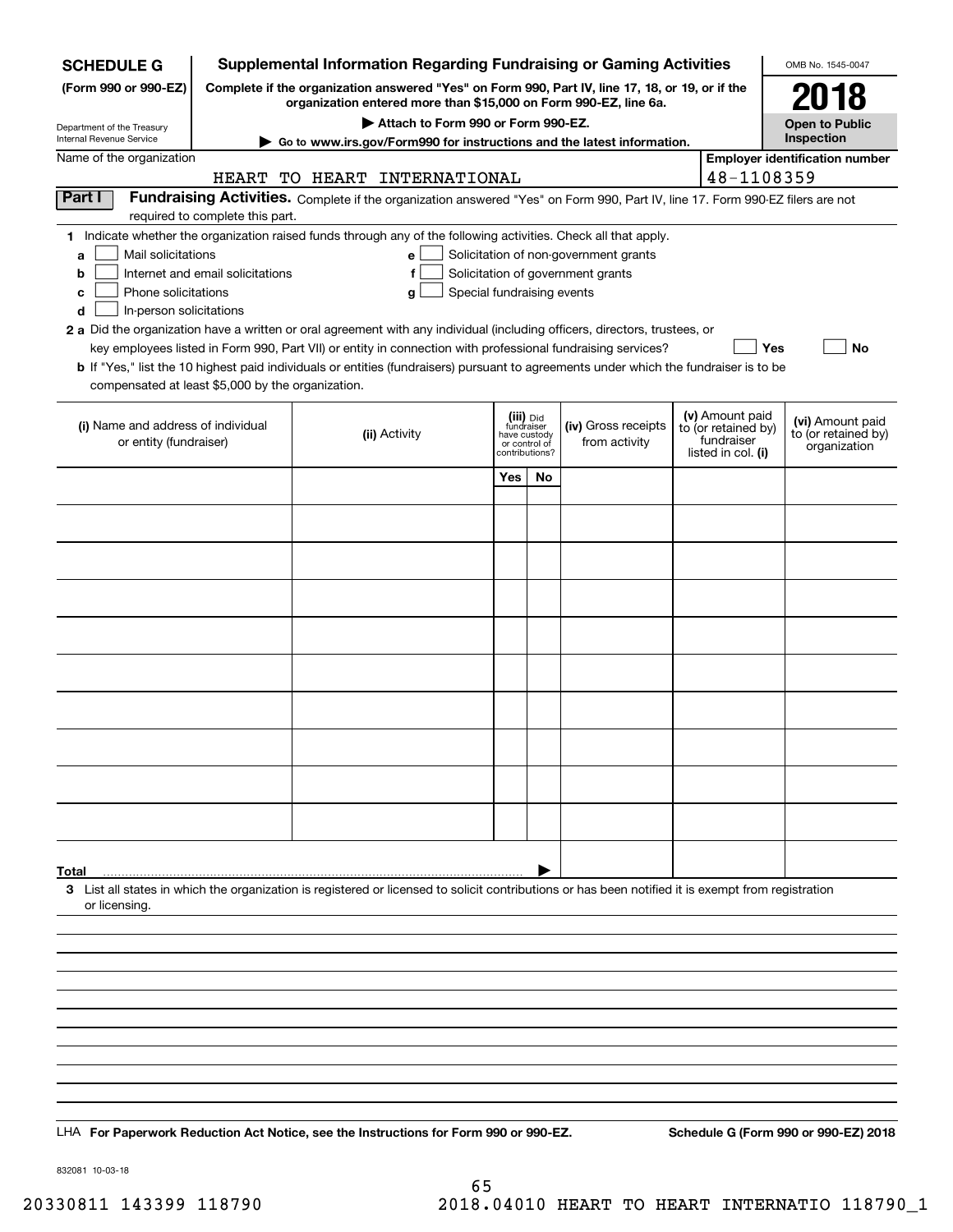#### Schedule G (Form 990 or 990-EZ) 2018  $\rm HEART$   $\rm TO$   $\rm HEART$   $\rm INTERNATIONAL$   $\rm 48-1108359$   $\rm Page$

**2**

**Part II** | Fundraising Events. Complete if the organization answered "Yes" on Form 990, Part IV, line 18, or reported more than \$15,000

|                |          | of fundraising event contributions and gross income on Form 990-EZ, lines 1 and 6b. List events with gross receipts greater than \$5,000. |                                          |                                                  |                                 |                                                     |
|----------------|----------|-------------------------------------------------------------------------------------------------------------------------------------------|------------------------------------------|--------------------------------------------------|---------------------------------|-----------------------------------------------------|
|                |          |                                                                                                                                           | (a) Event $#1$<br>$(b)$ Event #2<br>GALA |                                                  | (c) Other events<br><b>NONE</b> | (d) Total events<br>(add col. (a) through           |
|                |          |                                                                                                                                           | (event type)                             | (event type)                                     | (total number)                  | col. (c)                                            |
|                |          |                                                                                                                                           |                                          |                                                  |                                 |                                                     |
| Revenue        |          |                                                                                                                                           | 184, 177.                                |                                                  |                                 | <u>184, 177.</u>                                    |
|                |          |                                                                                                                                           | 152,077.                                 |                                                  |                                 | <u> 152,077.</u>                                    |
|                |          | 3 Gross income (line 1 minus line 2)                                                                                                      | 32,100.                                  |                                                  |                                 | 32,100.                                             |
|                |          |                                                                                                                                           | 0.                                       |                                                  |                                 |                                                     |
|                | 5        |                                                                                                                                           | 9,142.                                   |                                                  |                                 | 9,142.                                              |
|                |          |                                                                                                                                           | 41,302.                                  |                                                  |                                 | 41,302.                                             |
| Direct Expense |          | 7 Food and beverages                                                                                                                      | 16,761.                                  |                                                  |                                 | 16,761.                                             |
|                |          |                                                                                                                                           | 1,895.                                   |                                                  |                                 | 1,895.                                              |
|                | 9        |                                                                                                                                           | 138, 250.                                |                                                  |                                 | 138, 250.                                           |
|                | 10       | Direct expense summary. Add lines 4 through 9 in column (d)                                                                               |                                          |                                                  |                                 | 207,350.                                            |
|                |          | 11 Net income summary. Subtract line 10 from line 3, column (d)                                                                           |                                          |                                                  |                                 | $-175, 250.$                                        |
|                | Part III | Gaming. Complete if the organization answered "Yes" on Form 990, Part IV, line 19, or reported more than                                  |                                          |                                                  |                                 |                                                     |
|                |          | \$15,000 on Form 990-EZ, line 6a.                                                                                                         |                                          |                                                  |                                 |                                                     |
| Revenue        |          |                                                                                                                                           | (a) Bingo                                | (b) Pull tabs/instant<br>bingo/progressive bingo | (c) Other gaming                | (d) Total gaming (add<br>col. (a) through col. (c)) |
|                |          |                                                                                                                                           |                                          |                                                  |                                 |                                                     |
|                |          |                                                                                                                                           |                                          |                                                  |                                 |                                                     |
|                |          |                                                                                                                                           |                                          |                                                  |                                 |                                                     |
| Expenses       |          |                                                                                                                                           |                                          |                                                  |                                 |                                                     |
| Direct         |          |                                                                                                                                           |                                          |                                                  |                                 |                                                     |
|                |          | 5 Other direct expenses                                                                                                                   |                                          |                                                  |                                 |                                                     |
|                | 6        | Volunteer labor                                                                                                                           | %<br>Yes<br>No                           | %<br>Yes<br>No                                   | %<br>Yes<br>No                  |                                                     |
|                | 7        |                                                                                                                                           |                                          |                                                  |                                 |                                                     |
|                |          |                                                                                                                                           |                                          |                                                  |                                 |                                                     |
|                |          |                                                                                                                                           |                                          |                                                  |                                 |                                                     |
|                |          | 9 Enter the state(s) in which the organization conducts gaming activities:                                                                |                                          |                                                  |                                 |                                                     |
| Yes            |          |                                                                                                                                           |                                          |                                                  |                                 |                                                     |
|                |          |                                                                                                                                           |                                          |                                                  |                                 |                                                     |
|                |          | <b>b</b> If "Yes," explain:                                                                                                               |                                          |                                                  |                                 | Yes<br>No                                           |

832082 10-03-18

**Schedule G (Form 990 or 990-EZ) 2018**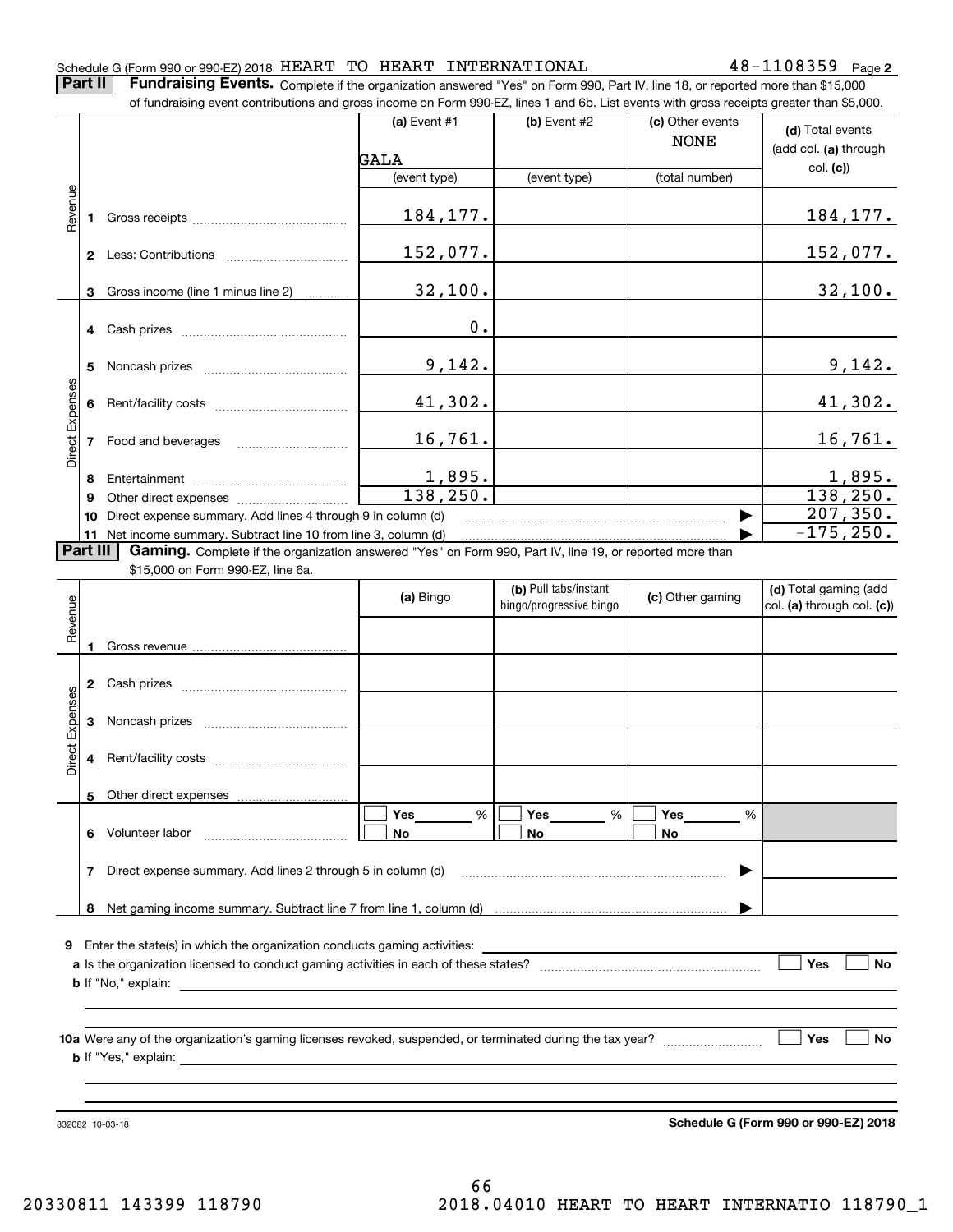|    | Schedule G (Form 990 or 990-EZ) 2018 HEART TO HEART INTERNATIONAL                                                                                                                                                   | 48-1108359      | Page 3    |
|----|---------------------------------------------------------------------------------------------------------------------------------------------------------------------------------------------------------------------|-----------------|-----------|
|    |                                                                                                                                                                                                                     | Yes             | No        |
|    | 12 Is the organization a grantor, beneficiary or trustee of a trust, or a member of a partnership or other entity formed                                                                                            |                 |           |
|    |                                                                                                                                                                                                                     | Yes             | No        |
|    | 13 Indicate the percentage of gaming activity conducted in:                                                                                                                                                         |                 |           |
|    |                                                                                                                                                                                                                     | 13а             | %         |
|    | <b>b</b> An outside facility <i>www.communicality www.communicality.communicality www.communicality www.communicality.communicality www.communicality.com</i>                                                       | 13 <sub>b</sub> | %         |
|    | 14 Enter the name and address of the person who prepares the organization's gaming/special events books and records:                                                                                                |                 |           |
|    | Name $\triangleright$ $\square$                                                                                                                                                                                     |                 |           |
|    |                                                                                                                                                                                                                     |                 |           |
|    | 15a Does the organization have a contract with a third party from whom the organization receives gaming revenue?                                                                                                    | Yes             | <b>No</b> |
|    |                                                                                                                                                                                                                     |                 |           |
|    |                                                                                                                                                                                                                     |                 |           |
|    | c If "Yes," enter name and address of the third party:                                                                                                                                                              |                 |           |
|    |                                                                                                                                                                                                                     |                 |           |
|    |                                                                                                                                                                                                                     |                 |           |
|    |                                                                                                                                                                                                                     |                 |           |
| 16 | Gaming manager information:                                                                                                                                                                                         |                 |           |
|    | Name $\blacktriangleright$                                                                                                                                                                                          |                 |           |
|    | Gaming manager compensation > \$                                                                                                                                                                                    |                 |           |
|    |                                                                                                                                                                                                                     |                 |           |
|    | $Description of services provided$ $\triangleright$                                                                                                                                                                 |                 |           |
|    |                                                                                                                                                                                                                     |                 |           |
|    |                                                                                                                                                                                                                     |                 |           |
|    | Director/officer<br>Employee<br>Independent contractor                                                                                                                                                              |                 |           |
|    |                                                                                                                                                                                                                     |                 |           |
|    | 17 Mandatory distributions:                                                                                                                                                                                         |                 |           |
|    | a Is the organization required under state law to make charitable distributions from the gaming proceeds to                                                                                                         |                 |           |
|    | retain the state gaming license?                                                                                                                                                                                    | $\Box$ Yes      | $\Box$ No |
|    | <b>b</b> Enter the amount of distributions required under state law to be distributed to other exempt organizations or spent in the<br>organization's own exempt activities during the tax year $\triangleright$ \$ |                 |           |
|    | Supplemental Information. Provide the explanations required by Part I, line 2b, columns (iii) and (v); and Part III, lines 9, 9b, 10b,<br> Part IV                                                                  |                 |           |
|    | 15b, 15c, 16, and 17b, as applicable. Also provide any additional information. See instructions.                                                                                                                    |                 |           |
|    |                                                                                                                                                                                                                     |                 |           |
|    |                                                                                                                                                                                                                     |                 |           |
|    |                                                                                                                                                                                                                     |                 |           |
|    |                                                                                                                                                                                                                     |                 |           |
|    |                                                                                                                                                                                                                     |                 |           |
|    |                                                                                                                                                                                                                     |                 |           |
|    |                                                                                                                                                                                                                     |                 |           |
|    |                                                                                                                                                                                                                     |                 |           |
|    |                                                                                                                                                                                                                     |                 |           |
|    |                                                                                                                                                                                                                     |                 |           |
|    |                                                                                                                                                                                                                     |                 |           |
|    |                                                                                                                                                                                                                     |                 |           |
|    |                                                                                                                                                                                                                     |                 |           |
|    |                                                                                                                                                                                                                     |                 |           |
|    | Schedule G (Form 990 or 990-EZ) 2018<br>832083 10-03-18                                                                                                                                                             |                 |           |
|    | 67                                                                                                                                                                                                                  |                 |           |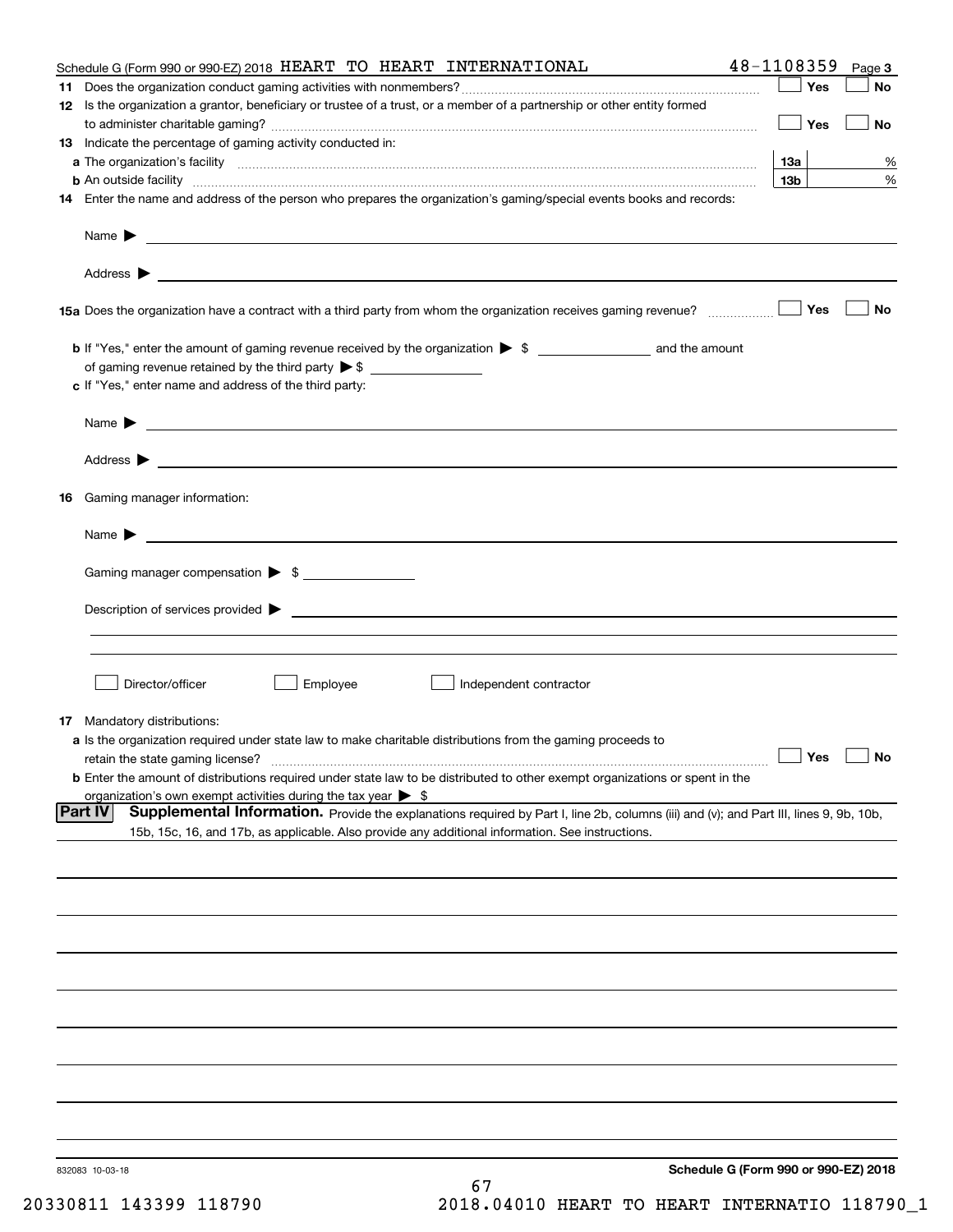| <b>Part IV   Supplemental Information</b> (continued) |
|-------------------------------------------------------|
|                                                       |
|                                                       |
|                                                       |
|                                                       |
|                                                       |
|                                                       |
|                                                       |
|                                                       |
|                                                       |
|                                                       |
|                                                       |
|                                                       |
|                                                       |
|                                                       |
|                                                       |
|                                                       |
|                                                       |
|                                                       |
|                                                       |
|                                                       |
|                                                       |
|                                                       |
|                                                       |
|                                                       |
|                                                       |
|                                                       |
|                                                       |
|                                                       |
| Schedule G (Form 990 or 990-F7)                       |

**Schedule G (Form 990 or 990-EZ)**

832084 04-01-18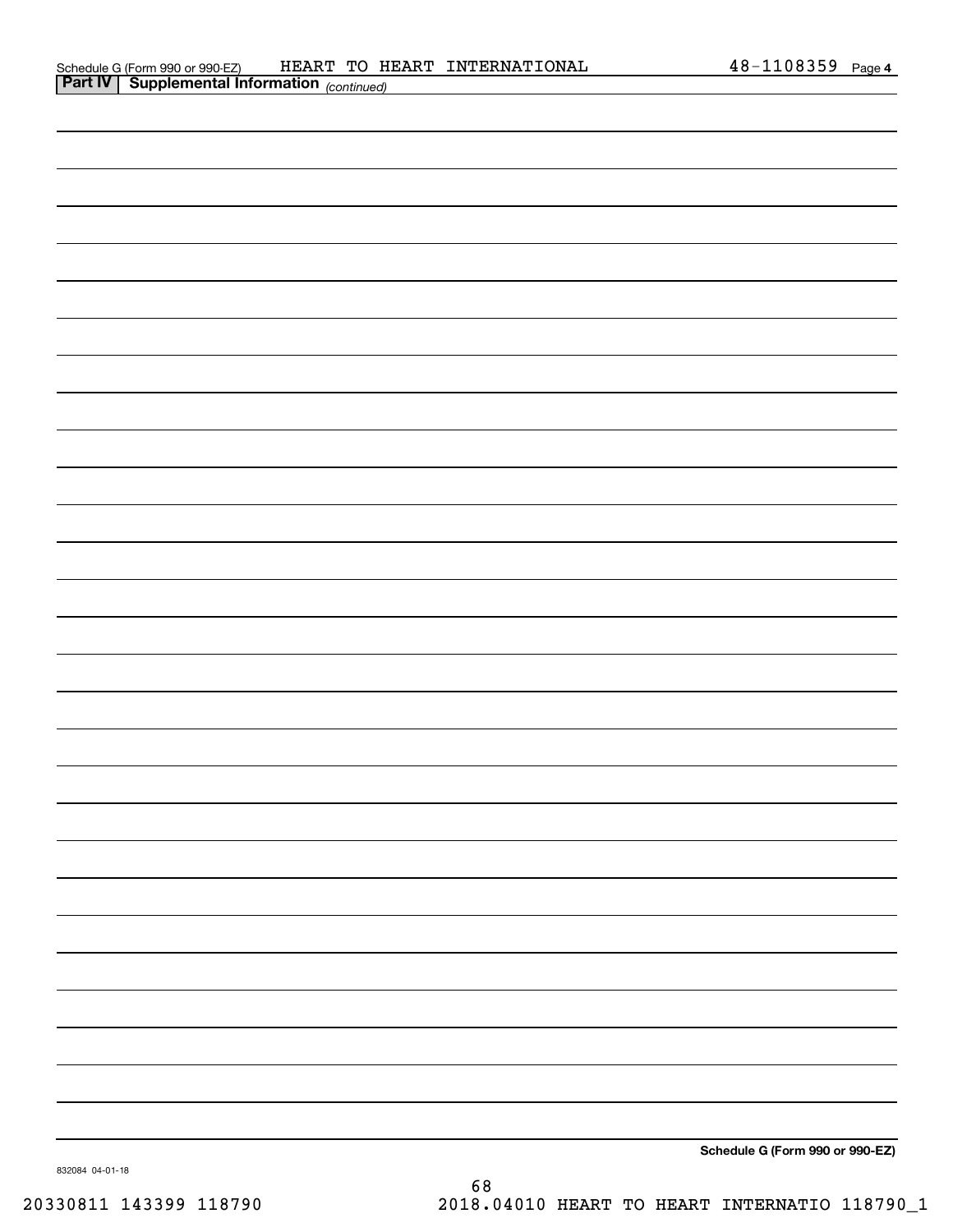| <b>SCHEDULE I</b><br>(Form 990)                                                                                                                                                | <b>Grants and Other Assistance to Organizations,</b><br>Governments, and Individuals in the United States |                                                                                  |                             |                                         |                                               |                                          |                                                       |
|--------------------------------------------------------------------------------------------------------------------------------------------------------------------------------|-----------------------------------------------------------------------------------------------------------|----------------------------------------------------------------------------------|-----------------------------|-----------------------------------------|-----------------------------------------------|------------------------------------------|-------------------------------------------------------|
|                                                                                                                                                                                |                                                                                                           | Complete if the organization answered "Yes" on Form 990, Part IV, line 21 or 22. |                             |                                         |                                               |                                          |                                                       |
| Attach to Form 990.<br>Department of the Treasury<br>Internal Revenue Service                                                                                                  |                                                                                                           |                                                                                  |                             |                                         |                                               | <b>Open to Public</b><br>Inspection      |                                                       |
| Go to www.irs.gov/Form990 for the latest information.                                                                                                                          |                                                                                                           |                                                                                  |                             |                                         |                                               |                                          | <b>Employer identification number</b>                 |
| Name of the organization<br>48-1108359<br>HEART TO HEART INTERNATIONAL                                                                                                         |                                                                                                           |                                                                                  |                             |                                         |                                               |                                          |                                                       |
| <b>General Information on Grants and Assistance</b><br>Part I                                                                                                                  |                                                                                                           |                                                                                  |                             |                                         |                                               |                                          |                                                       |
| Does the organization maintain records to substantiate the amount of the grants or assistance, the grantees' eligibility for the grants or assistance, and the selection<br>1. |                                                                                                           |                                                                                  |                             |                                         |                                               |                                          |                                                       |
|                                                                                                                                                                                |                                                                                                           |                                                                                  |                             |                                         |                                               |                                          | $\boxed{\text{X}}$ Yes<br>$\overline{\phantom{a}}$ No |
| 2 Describe in Part IV the organization's procedures for monitoring the use of grant funds in the United States.                                                                |                                                                                                           |                                                                                  |                             |                                         |                                               |                                          |                                                       |
| Part II<br>Grants and Other Assistance to Domestic Organizations and Domestic Governments. Complete if the organization answered "Yes" on Form 990, Part IV, line 21, for any  |                                                                                                           |                                                                                  |                             |                                         |                                               |                                          |                                                       |
| recipient that received more than \$5,000. Part II can be duplicated if additional space is needed.                                                                            |                                                                                                           |                                                                                  |                             |                                         | (f) Method of                                 |                                          |                                                       |
| 1 (a) Name and address of organization<br>or government                                                                                                                        | $(b)$ EIN                                                                                                 | (c) IRC section<br>(if applicable)                                               | (d) Amount of<br>cash grant | (e) Amount of<br>non-cash<br>assistance | valuation (book,<br>FMV, appraisal,<br>other) | (g) Description of<br>noncash assistance | (h) Purpose of grant<br>or assistance                 |
| WORLD VISION                                                                                                                                                                   |                                                                                                           |                                                                                  |                             |                                         |                                               |                                          |                                                       |
| PO BOX 9716                                                                                                                                                                    |                                                                                                           |                                                                                  |                             |                                         |                                               |                                          |                                                       |
| FEDERAL WAY, WA 98063                                                                                                                                                          | $95-1922279$ $501(C)(3)$                                                                                  |                                                                                  | 0.                          | 632,960                                 |                                               |                                          | MEDICAL ASSISTANCE                                    |
|                                                                                                                                                                                |                                                                                                           |                                                                                  |                             |                                         |                                               |                                          |                                                       |
| CONVOY OF HOPE                                                                                                                                                                 |                                                                                                           |                                                                                  |                             |                                         |                                               |                                          |                                                       |
| 330 SOUTH PATTERSON                                                                                                                                                            |                                                                                                           |                                                                                  |                             |                                         |                                               |                                          |                                                       |
| SPRINGFIELD, MO 65802                                                                                                                                                          | 68-0051386 501(C)(3)                                                                                      |                                                                                  | $\mathbf{0}$ .              | 237,431                                 |                                               |                                          | MEDICAL ASSISTANCE                                    |
| WATER MISSION                                                                                                                                                                  |                                                                                                           |                                                                                  |                             |                                         |                                               |                                          |                                                       |
| PO BOX 71489                                                                                                                                                                   |                                                                                                           |                                                                                  |                             |                                         |                                               |                                          |                                                       |
| N CHARLESTON, SC 29415                                                                                                                                                         | $57-1116978$ $501(C)(3)$                                                                                  |                                                                                  | 226,350.                    | $\mathbf{0}$ .                          |                                               |                                          | MEDICAL ASSISTANCE                                    |
|                                                                                                                                                                                |                                                                                                           |                                                                                  |                             |                                         |                                               |                                          |                                                       |
| HEART TO HEART INTERNATIONAL                                                                                                                                                   |                                                                                                           |                                                                                  |                             |                                         |                                               |                                          |                                                       |
| 15500 RENNER BLVD                                                                                                                                                              |                                                                                                           |                                                                                  |                             |                                         |                                               |                                          |                                                       |
| LENEXA, KS 66219                                                                                                                                                               | $48-1108359$ 501(C)(3)                                                                                    |                                                                                  | $\mathfrak{o}$ .            | 181,349                                 |                                               |                                          | MEDICAL ASSISTANCE                                    |
|                                                                                                                                                                                |                                                                                                           |                                                                                  |                             |                                         |                                               |                                          |                                                       |
| UNITED HEALTH PARTNERS                                                                                                                                                         |                                                                                                           |                                                                                  |                             |                                         |                                               |                                          |                                                       |
| 6846 ANTOINE DR.<br>HOUSTON, TX 77091                                                                                                                                          | 61-1757254 $501(C)(3)$                                                                                    |                                                                                  | 0.                          |                                         |                                               |                                          | MEDICAL ASSISTANCE                                    |
|                                                                                                                                                                                |                                                                                                           |                                                                                  |                             | 165,154                                 |                                               |                                          |                                                       |
| BREAD OF LIFE                                                                                                                                                                  |                                                                                                           |                                                                                  |                             |                                         |                                               |                                          |                                                       |
| 2019 CRAWFORD ST                                                                                                                                                               |                                                                                                           |                                                                                  |                             |                                         |                                               |                                          |                                                       |
| HOUSTON, TX 77002                                                                                                                                                              | $76 - 0386510$ $501(C)(3)$                                                                                |                                                                                  | $\mathfrak{o}$ .            | 148,849.                                |                                               |                                          | MEDICAL ASSISTANCE                                    |
| Enter total number of section 501(c)(3) and government organizations listed in the line 1 table<br>$\mathbf{2}$                                                                |                                                                                                           |                                                                                  |                             |                                         |                                               |                                          | 49.                                                   |
| 3                                                                                                                                                                              |                                                                                                           |                                                                                  |                             |                                         |                                               |                                          | 0.                                                    |
|                                                                                                                                                                                | .                                                                                                         |                                                                                  |                             |                                         |                                               |                                          |                                                       |

**For Paperwork Reduction Act Notice, see the Instructions for Form 990. Schedule I (Form 990) (2018)** LHA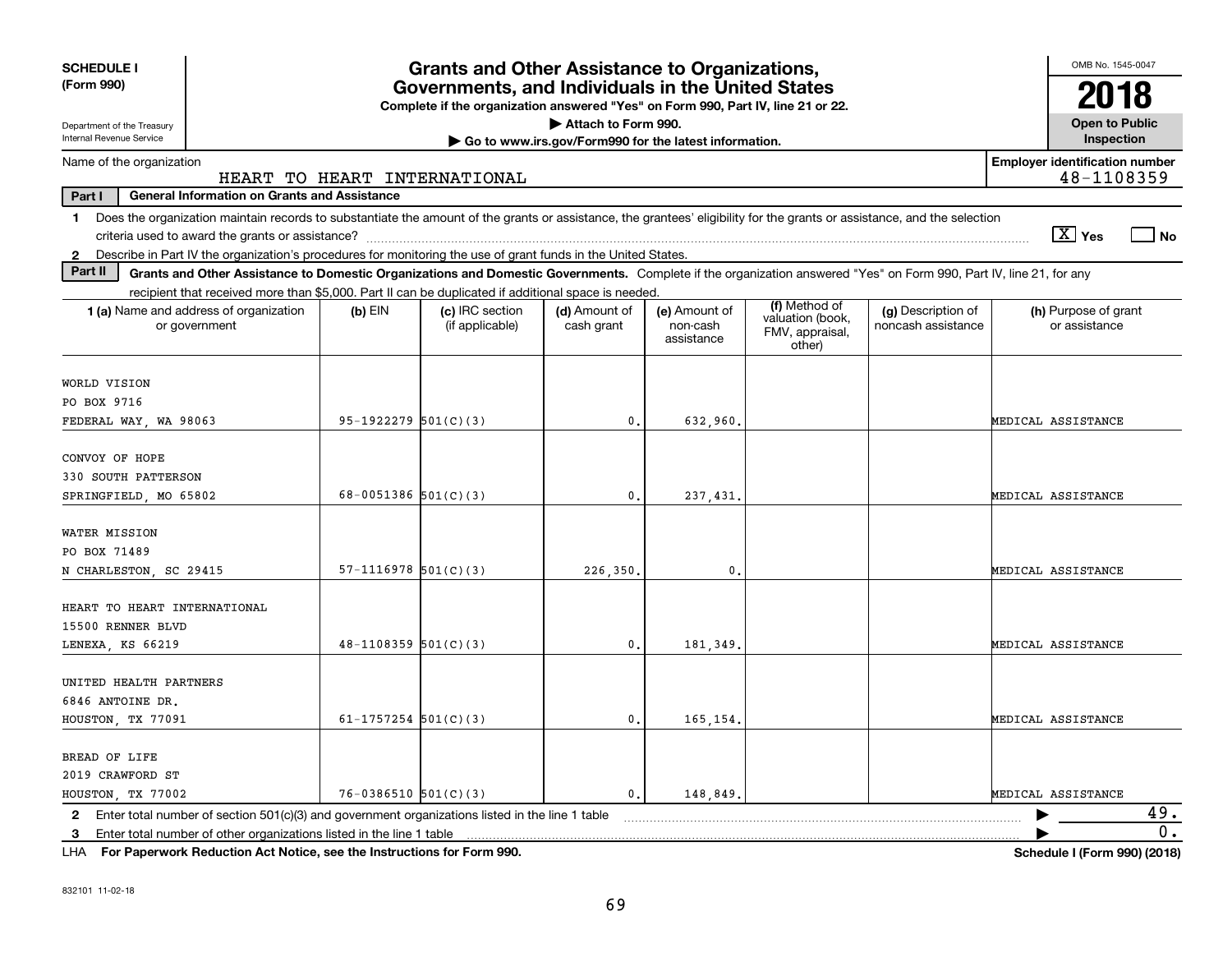| Part II   Continuation of Grants and Other Assistance to Governments and Organizations in the United States (Schedule I (Form 990), Part II.) |                            |                                  |                             |                                         |                                                                |                                           |                                       |
|-----------------------------------------------------------------------------------------------------------------------------------------------|----------------------------|----------------------------------|-----------------------------|-----------------------------------------|----------------------------------------------------------------|-------------------------------------------|---------------------------------------|
| (a) Name and address of<br>organization or government                                                                                         | $(b)$ EIN                  | (c) IRC section<br>if applicable | (d) Amount of<br>cash grant | (e) Amount of<br>non-cash<br>assistance | (f) Method of<br>valuation<br>(book, FMV,<br>appraisal, other) | (g) Description of<br>non-cash assistance | (h) Purpose of grant<br>or assistance |
|                                                                                                                                               |                            |                                  |                             |                                         |                                                                |                                           |                                       |
| HOPELIGHT MEDICAL CLINIC                                                                                                                      |                            |                                  |                             |                                         |                                                                |                                           |                                       |
| 1327 COLLYER ST                                                                                                                               |                            |                                  |                             |                                         |                                                                |                                           |                                       |
| LONGMONT, CO 80501                                                                                                                            | $46 - 4657471$ 501(C)(3)   |                                  | 0.                          | 116,765.                                |                                                                |                                           | MEDICAL ASSISTANCE                    |
| CAMBODIAN HEALTH PROFESSIONALS                                                                                                                |                            |                                  |                             |                                         |                                                                |                                           |                                       |
| ASSOCIATION AMERICA - 1025                                                                                                                    |                            |                                  |                             |                                         |                                                                |                                           |                                       |
| ATLANTIC AVENUE - LONG BEACH, CA                                                                                                              |                            |                                  |                             |                                         |                                                                |                                           |                                       |
| 90813                                                                                                                                         | $90-0546021$ $501(C)(3)$   |                                  | 0.                          | 112,076.                                |                                                                |                                           | MEDICAL ASSISTANCE                    |
|                                                                                                                                               |                            |                                  |                             |                                         |                                                                |                                           |                                       |
| COSSAO                                                                                                                                        |                            |                                  |                             |                                         |                                                                |                                           |                                       |
| PO BOX 2113                                                                                                                                   |                            |                                  |                             |                                         |                                                                |                                           |                                       |
| UTUADO, PR 00641                                                                                                                              | 66-0812599 $501(C)(3)$     |                                  | 75,080.                     | $\mathbf{0}$                            |                                                                |                                           | MEDICAL ASSISTANCE                    |
|                                                                                                                                               |                            |                                  |                             |                                         |                                                                |                                           |                                       |
| SAVE THE CHILDREN FEDERATION                                                                                                                  |                            |                                  |                             |                                         |                                                                |                                           |                                       |
| 501 KINGS HIGHWAY EAST, SUITE 400                                                                                                             |                            |                                  |                             |                                         |                                                                |                                           |                                       |
| FAIRFIELD, CT 06825                                                                                                                           | $06 - 0726487$ 501(C)(3)   |                                  | $\mathbf{0}$ .              | 84,299.                                 |                                                                |                                           | MEDICAL ASSISTANCE                    |
|                                                                                                                                               |                            |                                  |                             |                                         |                                                                |                                           |                                       |
| CASA EL BUEN SAMARITANO                                                                                                                       |                            |                                  |                             |                                         |                                                                |                                           |                                       |
| 14060 DUBLIN ST                                                                                                                               |                            |                                  |                             |                                         |                                                                |                                           |                                       |
| HOUSTON, TX 77085                                                                                                                             | $37-1546805$ 501(C)(3)     |                                  | 108,307.                    | $\mathbf{0}$ .                          |                                                                |                                           | MEDICAL ASSISTANCE                    |
|                                                                                                                                               |                            |                                  |                             |                                         |                                                                |                                           |                                       |
| CHRIST CLINIC                                                                                                                                 |                            |                                  |                             |                                         |                                                                |                                           |                                       |
| 25722 KINGSLAND BLVE                                                                                                                          |                            |                                  |                             |                                         |                                                                |                                           |                                       |
| KATY, TX 77494                                                                                                                                | $35 - 2179708$ $501(C)(3)$ |                                  | 0.                          | 72,785.                                 |                                                                |                                           | MEDICAL ASSISTANCE                    |
|                                                                                                                                               |                            |                                  |                             |                                         |                                                                |                                           |                                       |
| WOMEN OF WORTH, INC.                                                                                                                          |                            |                                  |                             |                                         |                                                                |                                           |                                       |
| 1513 DEAN STREET                                                                                                                              |                            |                                  |                             |                                         |                                                                |                                           |                                       |
| ROME, GA 30161                                                                                                                                | $80-0306378$ $501(C)(3)$   |                                  | 0.                          | 49,576.                                 |                                                                |                                           | MEDICAL ASSISTANCE                    |
|                                                                                                                                               |                            |                                  |                             |                                         |                                                                |                                           |                                       |
| COMMUNITY HEALTH SERVICES OF UNION                                                                                                            |                            |                                  |                             |                                         |                                                                |                                           |                                       |

| COMMUNITY HEALTH SERVICES OF UNION |                            |  |         |  |                    |
|------------------------------------|----------------------------|--|---------|--|--------------------|
| COUNTY - 1338-C EAST SUNSET DRIVE  |                            |  |         |  |                    |
| - MONROE, NC 28112                 | $46 - 0495947$ $501(C)(3)$ |  | 46.110. |  | MEDICAL ASSISTANCE |
|                                    |                            |  |         |  |                    |
| HOPE HEALTH CLINIC                 |                            |  |         |  |                    |
| 1025 SANIBEL WAY SUITE E           |                            |  |         |  |                    |
| LA GRANGE, KY 40031                | $45 - 2340606$ $501(C)(3)$ |  | 42,485. |  | MEDICAL ASSISTANCE |

**Schedule I (Form 990)**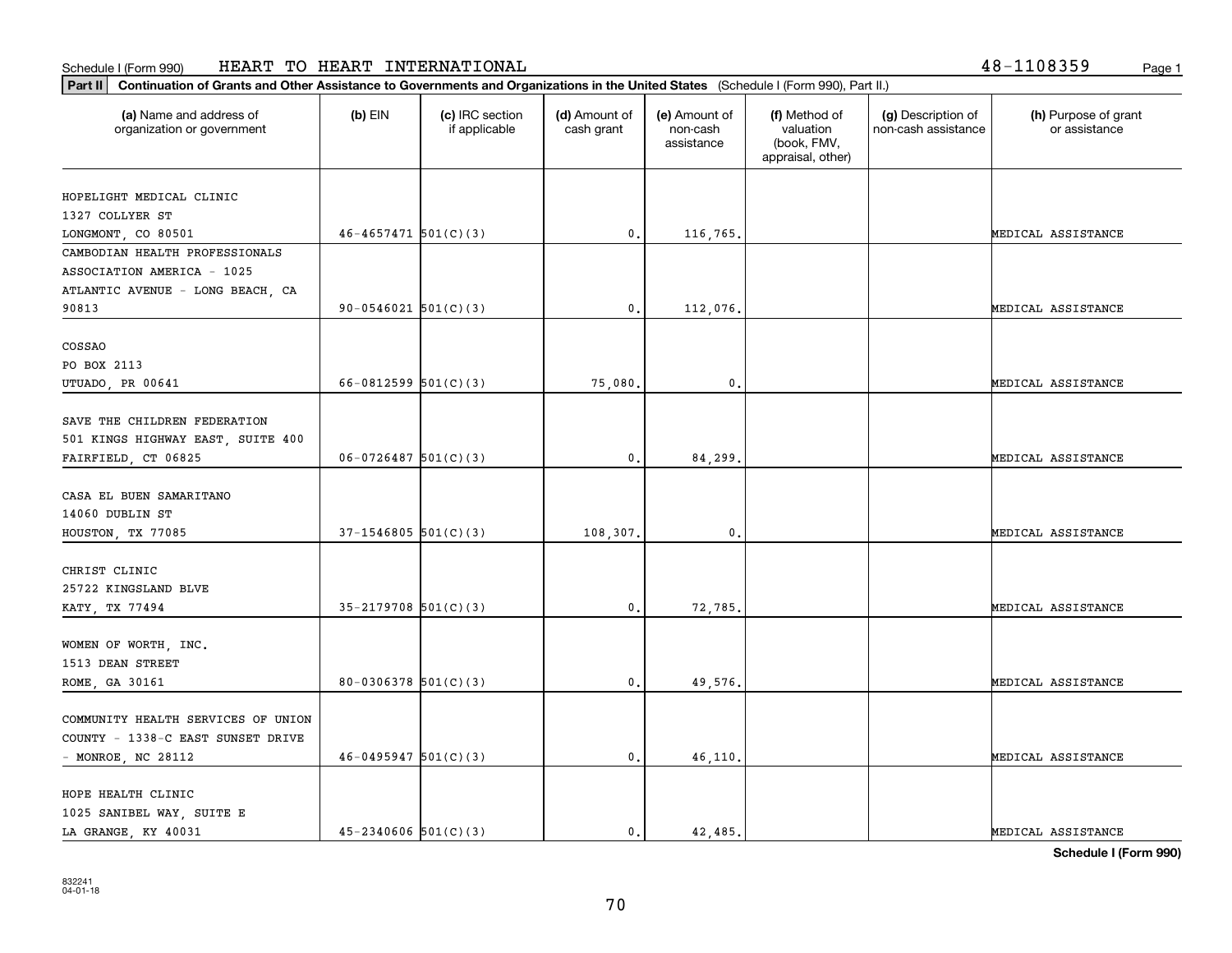**Part II Continuation of Grants and Other Assistance to Governments and Organizations in the United States**  (Schedule I (Form 990), Part II.)

1171 FRANKLIN STREET

| (a) Name and address of<br>organization or government | $(b)$ EIN                | (c) IRC section<br>if applicable | (d) Amount of<br>cash grant | (e) Amount of<br>non-cash<br>assistance | (f) Method of<br>valuation<br>(book, FMV,<br>appraisal, other) | (g) Description of<br>non-cash assistance | (h) Purpose of grant<br>or assistance |
|-------------------------------------------------------|--------------------------|----------------------------------|-----------------------------|-----------------------------------------|----------------------------------------------------------------|-------------------------------------------|---------------------------------------|
| OHIO VALLEY HEALTH CENTER                             |                          |                                  |                             |                                         |                                                                |                                           |                                       |
| ONE ROSS PARK, SUITE 202                              |                          |                                  |                             |                                         |                                                                |                                           |                                       |
| STEUBENVILLE, OH 43952                                | $20-3924355$ $501(C)(3)$ |                                  | 0.                          | 41,699.                                 |                                                                |                                           | MEDICAL ASSISTANCE                    |
|                                                       |                          |                                  |                             |                                         |                                                                |                                           |                                       |
| HEALTHFINDERS COLLABORATIVE                           |                          |                                  |                             |                                         |                                                                |                                           |                                       |
| 710 DIVISION STREET                                   |                          |                                  |                             |                                         |                                                                |                                           |                                       |
| NORTHFIELD, MN 55057                                  | $20-1805262$ 501(C)(3)   |                                  | 0.                          | 40,735.                                 |                                                                |                                           | MEDICAL ASSISTANCE                    |
|                                                       |                          |                                  |                             |                                         |                                                                |                                           |                                       |
| GOOCHLAND FREE CLINIC AND FAMILY                      |                          |                                  |                             |                                         |                                                                |                                           |                                       |
| SERVICES - 3001 RIVER ROAD WEST -                     |                          |                                  |                             |                                         |                                                                |                                           |                                       |
| GOOCHLAND, VA 23063                                   | 54-1967650 $501(C)(3)$   |                                  | 0.                          | 36,252.                                 |                                                                |                                           | MEDICAL ASSISTANCE                    |
|                                                       |                          |                                  |                             |                                         |                                                                |                                           |                                       |
| OUR LADY OF HOPE                                      |                          |                                  |                             |                                         |                                                                |                                           |                                       |
| 4232 MERCIER                                          |                          |                                  |                             |                                         |                                                                |                                           |                                       |
| KANSAS CITY, MO 64111                                 | $44-0546494$ 501(C)(3)   |                                  | 0.                          | 32,746.                                 |                                                                |                                           | MEDICAL ASSISTANCE                    |
|                                                       |                          |                                  |                             |                                         |                                                                |                                           |                                       |
| KANSAS CITY CARE CLINIC                               |                          |                                  |                             |                                         |                                                                |                                           |                                       |
| 3515 BROADWAY                                         |                          |                                  |                             |                                         |                                                                |                                           |                                       |
| KANSAS CITY, MO 64111                                 | $43-0967292$ $501(C)(3)$ |                                  | 0.                          | 28,875.                                 |                                                                |                                           | MEDICAL ASSISTANCE                    |
| SNEADS PHARMACY                                       |                          |                                  |                             |                                         |                                                                |                                           |                                       |
| 7995 US 90                                            |                          |                                  |                             |                                         |                                                                |                                           |                                       |
| SNEADS, FL 32460                                      | $45 - 4699980$ 501(C)(3) |                                  | 0.                          | 26,653.                                 |                                                                |                                           | MEDICAL ASSISTANCE                    |
|                                                       |                          |                                  |                             |                                         |                                                                |                                           |                                       |
| PARAMORES PHARMACY                                    |                          |                                  |                             |                                         |                                                                |                                           |                                       |
| 4314 5TH AVENUE                                       |                          |                                  |                             |                                         |                                                                |                                           |                                       |
| MARIANNA, FL 32446                                    | 59-2478742 $501(C)(3)$   |                                  | 0.                          | 26,642.                                 |                                                                |                                           | MEDICAL ASSISTANCE                    |
|                                                       |                          |                                  |                             |                                         |                                                                |                                           |                                       |
| DOWNTOWN CLINIC                                       |                          |                                  |                             |                                         |                                                                |                                           |                                       |
| 611 S. 2ND STREET                                     |                          |                                  |                             |                                         |                                                                |                                           |                                       |
| LARAMIE, WY 82070                                     | 83-0326354 $501(C)(3)$   |                                  | 0.                          | 25,878.                                 |                                                                |                                           | MEDICAL ASSISTANCE                    |
|                                                       |                          |                                  |                             |                                         |                                                                |                                           |                                       |
| FREE CLINIC OF FRANKLIN COUNTY                        |                          |                                  |                             |                                         |                                                                |                                           |                                       |
|                                                       |                          |                                  |                             |                                         |                                                                |                                           |                                       |

**Schedule I (Form 990)**

ROCKY MOUNT, VA 24151  $\begin{vmatrix} 54-1634138 & 501(C)(3) \end{vmatrix}$  0. 24,878.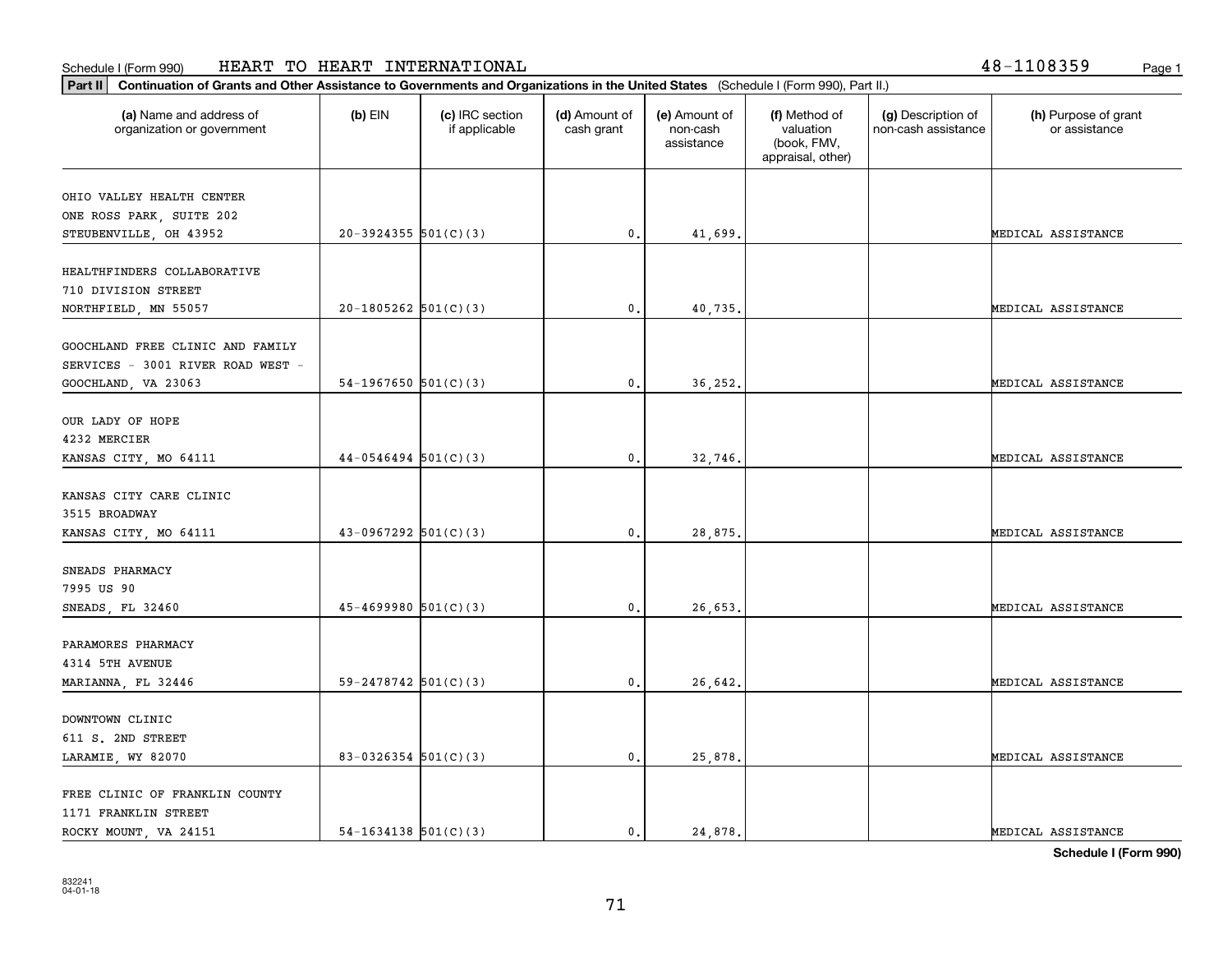**Part II Continuation of Grants and Other Assistance to Governments and Organizations in the United States**  (Schedule I (Form 990), Part II.)

| (a) Name and address of<br>organization or government                                              | (b) EIN                    | (c) IRC section<br>if applicable | (d) Amount of<br>cash grant | (e) Amount of<br>non-cash<br>assistance | (f) Method of<br>valuation<br>(book, FMV,<br>appraisal, other) | (g) Description of<br>non-cash assistance | (h) Purpose of grant<br>or assistance |
|----------------------------------------------------------------------------------------------------|----------------------------|----------------------------------|-----------------------------|-----------------------------------------|----------------------------------------------------------------|-------------------------------------------|---------------------------------------|
| EAST HARRIS COUNTY EMPOWERMENT                                                                     |                            |                                  |                             |                                         |                                                                |                                           |                                       |
| COUNCIL - 12305 CROSBY LYNCHBURG                                                                   |                            |                                  |                             |                                         |                                                                |                                           |                                       |
| RD. - CROSBY, TX 77532                                                                             | $27-0377576$ 501(C)(3)     |                                  | $\mathfrak o$ .             | 17,832.                                 |                                                                |                                           | MEDICAL ASSISTANCE                    |
| DUPLIN COUNTY HEALTH DEPARTMENT<br>340 SEMINARY STREET                                             |                            |                                  |                             |                                         |                                                                |                                           |                                       |
| KENANSVILLE, NC 28349                                                                              | $56 - 6000296$ $501(C)(3)$ |                                  | $\mathbf{0}$                | 16,935.                                 |                                                                |                                           | MEDICAL ASSISTANCE                    |
| CLINIC WITH A HEART<br>PO BOX 22851                                                                |                            |                                  |                             |                                         |                                                                |                                           |                                       |
| LINCOLN, NE 68542                                                                                  | $20-2850139$ $501(C)(3)$   |                                  | $\mathbf{0}$ .              | 14,689                                  |                                                                |                                           | MEDICAL ASSISTANCE                    |
| WYANDOTTE COUNTY JUVENILE<br>DETENTION - 710 NORTH 7TH STREET<br>SUITE 20 - KANSAS CITY, KS 66101  | $48 - 1194075$ 501(C)(3)   |                                  | $\mathfrak{o}$ .            | 14,103                                  |                                                                |                                           | MEDICAL ASSISTANCE                    |
| <b>AMERICARES</b><br>88 HAMILTON AVENUE                                                            |                            |                                  |                             |                                         |                                                                |                                           |                                       |
| STAMFORD, CT 06902                                                                                 | $06-1008595$ 501(C)(3)     |                                  | $\mathbf{0}$ .              | 13,866.                                 |                                                                |                                           | MEDICAL ASSISTANCE                    |
| HOUSTON HEALTH FOUNDATION/ HOUSTON<br>HEALTH DEP - 8000 NORTH STADIUM<br>DRIVE - HOUSTON, TX 77054 | $27-2920745$ 501(C)(3)     |                                  | $\mathfrak o$ .             | 13,709                                  |                                                                |                                           | MEDICAL ASSISTANCE                    |
|                                                                                                    |                            |                                  |                             |                                         |                                                                |                                           |                                       |
| RIVERVIEW HEALTH SERVICES, INC.<br>722 REYNOLDS AVENUE<br>KANSAS CITY, KS 66101                    | $48-1072716$ 501(C)(3)     |                                  | $\mathbf{0}$ .              | 13,196.                                 |                                                                |                                           | MEDICAL ASSISTANCE                    |
| MAP INTERNATIONAL<br>4700 GLYNCO PARKWAY<br>BRUNSWICK, GA 31525                                    | $36 - 2586390$ $501(C)(3)$ |                                  | $\mathfrak{o}$ .            | 12,987                                  |                                                                |                                           | MEDICAL ASSISTANCE                    |
|                                                                                                    |                            |                                  |                             |                                         |                                                                |                                           |                                       |
| CDC FOUNDATION<br>600 W PEACHTREE ST NW                                                            |                            |                                  |                             |                                         |                                                                |                                           |                                       |

**Schedule I (Form 990)**

ATLANTA, GA 30308  $\begin{vmatrix} 75-1326866 & 501(C)(3) \end{vmatrix}$  0. 11,293.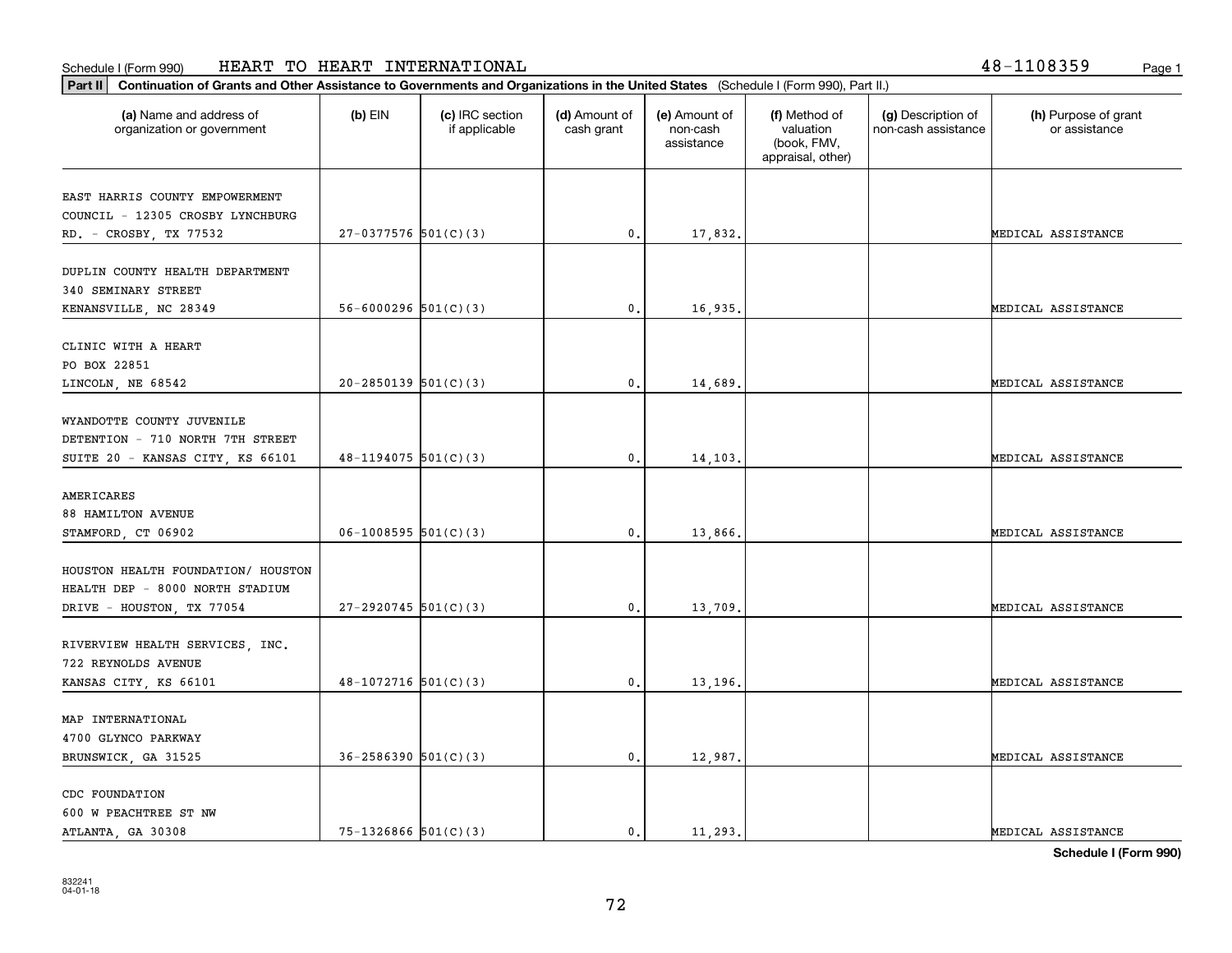**Part II Continuation of Grants and Other Assistance to Governments and Organizations in the United States**  (Schedule I (Form 990), Part II.)

1940 TRAYLOR BOULEVARD

| (a) Name and address of<br>organization or government                                               | $(b)$ EIN                  | (c) IRC section<br>if applicable | (d) Amount of<br>cash grant | (e) Amount of<br>non-cash<br>assistance | (f) Method of<br>valuation<br>(book, FMV,<br>appraisal, other) | (g) Description of<br>non-cash assistance | (h) Purpose of grant<br>or assistance |
|-----------------------------------------------------------------------------------------------------|----------------------------|----------------------------------|-----------------------------|-----------------------------------------|----------------------------------------------------------------|-------------------------------------------|---------------------------------------|
| TRI-CITY HEALTH CENTER<br>40910 FREMONT BLVD<br>FREMONT, CA 94538                                   | $23 - 7255435$ 501(C)(3)   |                                  | $\mathbf{0}$ .              | 10,548                                  |                                                                |                                           | MEDICAL ASSISTANCE                    |
| PATHOLOGIST OVERSEAS<br>1727 ROCKY RD<br>FULLERTON, CA 92831                                        | $33-0523930$ $501(C)(3)$   |                                  | 10,000.                     | $\mathbf{0}$ .                          |                                                                |                                           | MEDICAL ASSISTANCE                    |
| SOCIEDAD PUERTORRIQUENA DE<br>EPILEPSIA - 1100 CALLE MARGINAL<br>RUIZ SOLER - BAYAMN, PR 00959-7365 | $66 - 0312587$ 501(C)(3)   |                                  | $\mathbf{0}$ .              | 9,226.                                  |                                                                |                                           | MEDICAL ASSISTANCE                    |
| VIRGINIA B. ANDES VOLUNTEER CLINIC<br>21297 OLEAN BLVD<br>PORT CHARLOTTE, FL 33952                  | 65-0958042 $501(C)(3)$     |                                  | $\mathbf{0}$ .              | 9,181.                                  |                                                                |                                           | MEDICAL ASSISTANCE                    |
| OROVILLE HOPE CENTER<br>1950 KITRICK AVENUE, BLD A<br>CROVILLE, CA 95966                            | $47 - 5315046$ 501(C)(3)   |                                  | $\mathbf{0}$ .              | 8,056,                                  |                                                                |                                           | MEDICAL ASSISTANCE                    |
| GOOD HEALTH CLINIC<br>91555 OVERSEAS HIGHWAY, SUITE 2<br>TAVERNIER, FL 33070                        | $04-3745805$ 501(C)(3)     |                                  | $\mathbf{0}$ .              | 7,700.                                  |                                                                |                                           | MEDICAL ASSISTANCE                    |
| TOMAGWA HEALTHCARE MINISTRIES<br>455 SCHOOL STREET, SUITE 30<br>TOMBALL, TX 77375                   | $76 - 0280324$ $501(C)(3)$ |                                  | $\mathbf{0}$ .              | 7,378.                                  |                                                                |                                           | MEDICAL ASSISTANCE                    |
| THE HOUSTON AREA WOMEN'S CENTER<br>1010 WAUGH DR.<br>HOUSTON, TX 77019                              | $74 - 2029166$ $501(C)(3)$ |                                  | $\mathbf{0}$ .              | 7,167                                   |                                                                |                                           | MEDICAL ASSISTANCE                    |
| HEART OF FLORIDA UNITED WAY                                                                         |                            |                                  |                             |                                         |                                                                |                                           |                                       |

**Schedule I (Form 990)**

ORLANDO, FL 32804 59-0808854 501(C)(3) (0. 6,855.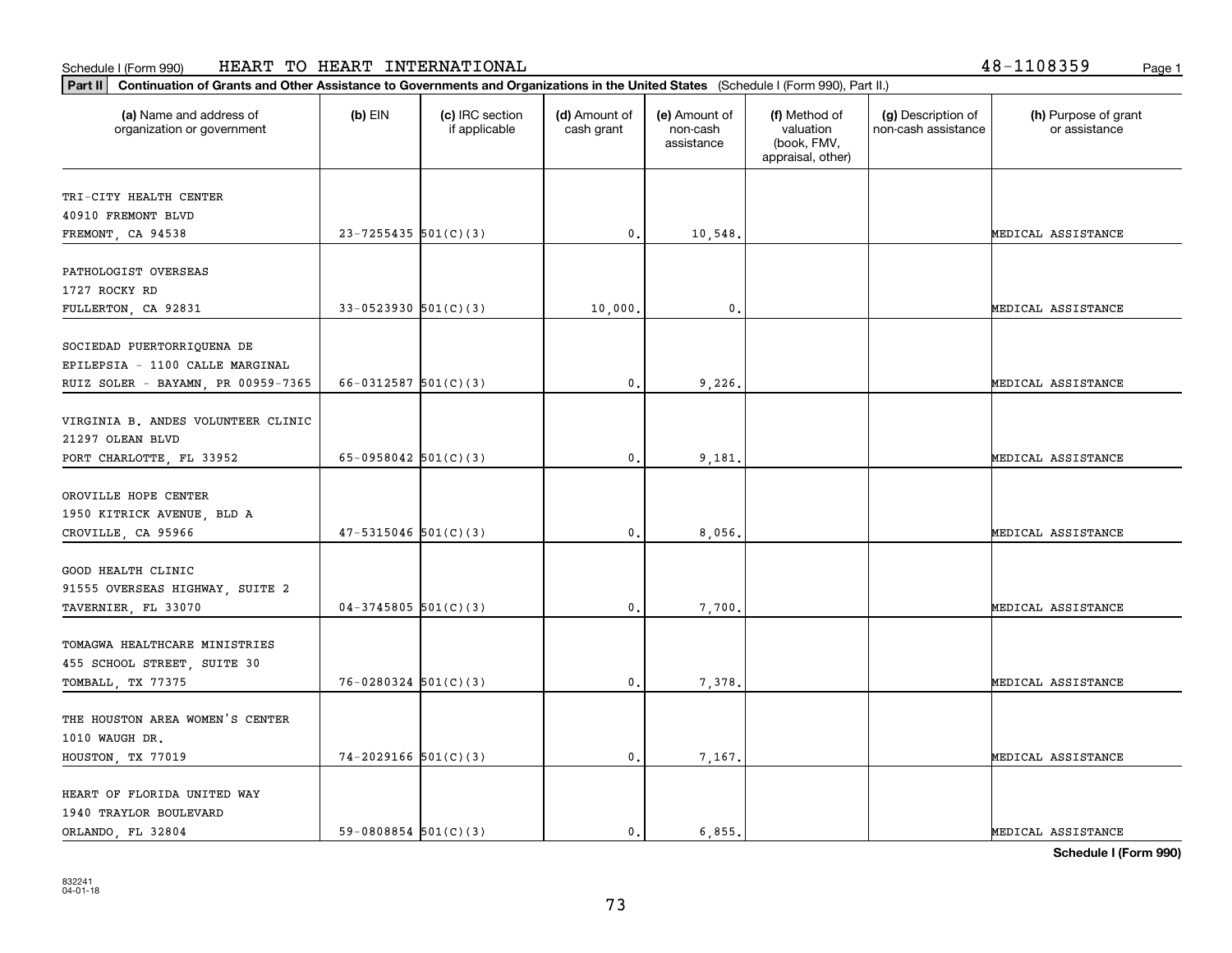⊤

**Part II Continuation of Grants and Other Assistance to Governments and Organizations in the United States**  (Schedule I (Form 990), Part II.)

т

| (a) Name and address of<br>organization or government                                                       | $(b)$ EIN                  | (c) IRC section<br>if applicable | (d) Amount of<br>cash grant | (e) Amount of<br>non-cash<br>assistance | (f) Method of<br>valuation<br>(book, FMV,<br>appraisal, other) | (g) Description of<br>non-cash assistance | (h) Purpose of grant<br>or assistance |
|-------------------------------------------------------------------------------------------------------------|----------------------------|----------------------------------|-----------------------------|-----------------------------------------|----------------------------------------------------------------|-------------------------------------------|---------------------------------------|
| NO TOWN LEFT BEHIND, INC.<br>1437 AVE. ALVARADO                                                             |                            |                                  |                             |                                         |                                                                |                                           |                                       |
| PLACENTIA, CA 92870                                                                                         | $82 - 5073937$ $501(C)(3)$ |                                  | $\mathbf{0}$ .              | 6,415.                                  |                                                                |                                           | MEDICAL ASSISTANCE                    |
| MERCY SHIPS<br>PO BOX 2020                                                                                  |                            |                                  |                             |                                         |                                                                |                                           |                                       |
| LINDALE, TX 75771                                                                                           | $26 - 2414132$ 501(C)(3)   |                                  | $\mathbf{0}$ .              | 6, 159.                                 |                                                                |                                           | MEDICAL ASSISTANCE                    |
| ELLIS CARE<br>11918 EAST 59TH STREET<br>KANSAS CITY, MO 64133                                               | $61-1661285$ 501(C)(3)     |                                  | 0.                          | 6,052.                                  |                                                                |                                           | MEDICAL ASSISTANCE                    |
| CITY UNION MISSION<br>1100 EAST 11TH STREET<br>KANSAS CITY, MO 64106-3095                                   | $44 - 6005481$ 501(C)(3)   |                                  | $\mathbf{0}$                | 5,982.                                  |                                                                |                                           | MEDICAL ASSISTANCE                    |
| CARDINAL HEALTH REMOTE PHARMACY<br>SERVICES - 136 QUADE DRIVE - CARY,<br>NC 27513                           | $26 - 4679035$ 501(C)(3)   |                                  | 0.                          | 5,571.                                  |                                                                |                                           | MEDICAL ASSISTANCE                    |
| SOCIAL WELFARE BOARD<br>904 S. 10TH, SUITE A<br>ST. JOSEPH, MO 64503-2406                                   | $80 - 0308973$ $501(C)(3)$ |                                  | 0.                          | 5,284.                                  |                                                                |                                           | MEDICAL ASSISTANCE                    |
| VOCES: COALICION DE VACUNACION DE<br>PUERTO RICO - PMB 290 JUAN BORBON<br># 35 STE. 67 - GUAYNABO, PR 00969 | $66-0798610$ 501(C)(3)     |                                  | $\mathbf{0}$ .              | 5,267.                                  |                                                                |                                           | MEDICAL ASSISTANCE                    |
|                                                                                                             |                            |                                  |                             |                                         |                                                                |                                           |                                       |
|                                                                                                             |                            |                                  |                             |                                         |                                                                |                                           |                                       |

48-1108359

Т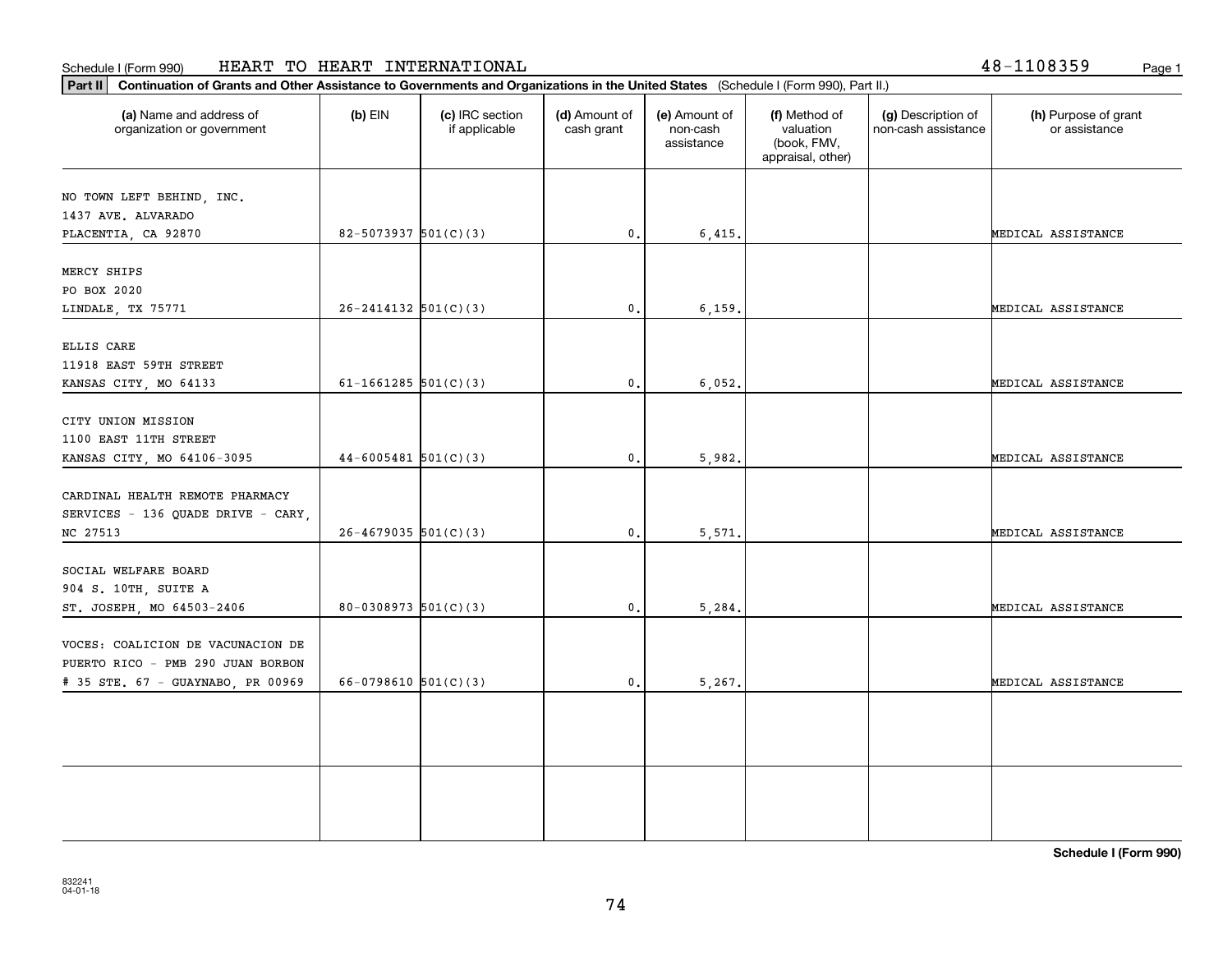#### 832102 11-02-18

#### Schedule I (Form 990) (2018) Page HEART TO HEART INTERNATIONAL 48-1108359

Part III can be duplicated if additional space is needed.

(a) Type of grant or assistance **Audity Commet Audio Commet Commet Commet Commet Commet Commet Commet Commet Comme** (e) Method of valuation (book, FMV, appraisal, other) recipients(c) Amount of cash grant (d) Amount of noncash assistance (f) Description of noncash assistance

Part IV | Supplemental Information. Provide the information required in Part I, line 2; Part III, column (b); and any other additional information.

**Part III | Grants and Other Assistance to Domestic Individuals. Complete if the organization answered "Yes" on Form 990, Part IV, line 22.** 

PART I, LINE 2:

RECIPIENT ORGANIZATIONS ARE REQUIRED TO PROVIDE HEART TO HEART WITH

DISTRIBUTION REPORTS AND OTHER DOCUMENTATION SUCH AS PHOTOGRAPHS DETAILING

THE HUMANITARIAN IMPACT OF THE DONATION. HEART TO HEART AND/OR

DISTRIBUTION PARTNER ORGANIZATION STAFF PERSONALLY CONDUCT SITE VISITS AND

FIELD INVESTIGATIONS FOR SPECIFIED RECIPIENTS EACH YEAR.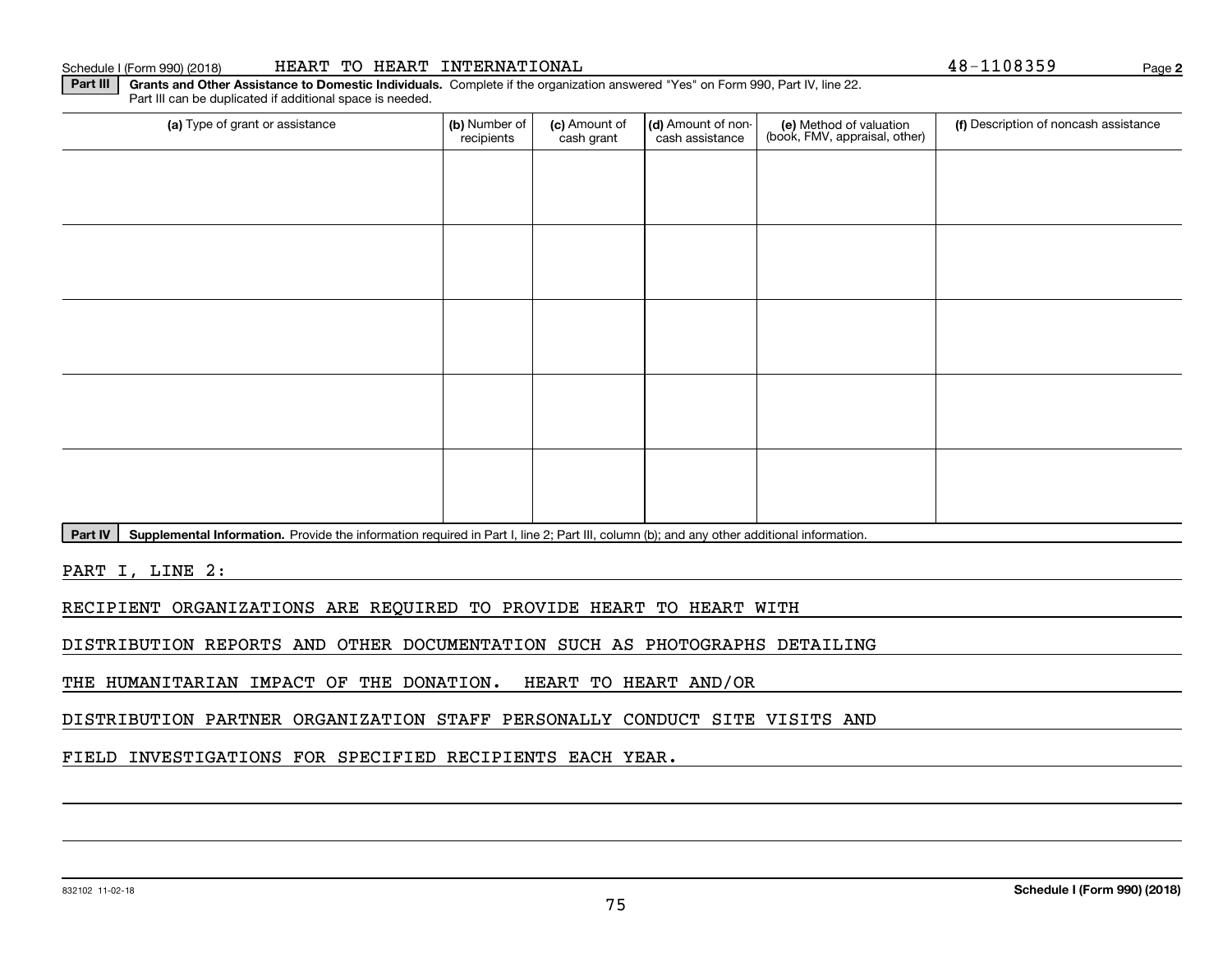|    | <b>SCHEDULE J</b>                                                                                                               | <b>Compensation Information</b>                                                                                                                                                                                              |                                       | OMB No. 1545-0047             |            |                                     |  |  |  |
|----|---------------------------------------------------------------------------------------------------------------------------------|------------------------------------------------------------------------------------------------------------------------------------------------------------------------------------------------------------------------------|---------------------------------------|-------------------------------|------------|-------------------------------------|--|--|--|
|    | (Form 990)                                                                                                                      | For certain Officers, Directors, Trustees, Key Employees, and Highest                                                                                                                                                        |                                       | 2018                          |            |                                     |  |  |  |
|    |                                                                                                                                 | <b>Compensated Employees</b>                                                                                                                                                                                                 |                                       |                               |            |                                     |  |  |  |
|    | Complete if the organization answered "Yes" on Form 990, Part IV, line 23.<br>Attach to Form 990.<br>Department of the Treasury |                                                                                                                                                                                                                              |                                       |                               |            |                                     |  |  |  |
|    | Go to www.irs.gov/Form990 for instructions and the latest information.<br>Internal Revenue Service                              |                                                                                                                                                                                                                              |                                       |                               |            |                                     |  |  |  |
|    | Name of the organization                                                                                                        |                                                                                                                                                                                                                              | <b>Employer identification number</b> |                               |            |                                     |  |  |  |
|    |                                                                                                                                 | TO HEART INTERNATIONAL<br>HEART                                                                                                                                                                                              |                                       | 48-1108359                    |            |                                     |  |  |  |
|    | Part I                                                                                                                          | <b>Questions Regarding Compensation</b>                                                                                                                                                                                      |                                       |                               |            |                                     |  |  |  |
|    |                                                                                                                                 |                                                                                                                                                                                                                              |                                       |                               | <b>Yes</b> | No                                  |  |  |  |
|    |                                                                                                                                 | <b>1a</b> Check the appropriate box(es) if the organization provided any of the following to or for a person listed on Form 990,                                                                                             |                                       |                               |            |                                     |  |  |  |
|    |                                                                                                                                 | Part VII, Section A, line 1a. Complete Part III to provide any relevant information regarding these items.                                                                                                                   |                                       |                               |            |                                     |  |  |  |
|    | First-class or charter travel                                                                                                   | Housing allowance or residence for personal use                                                                                                                                                                              |                                       |                               |            |                                     |  |  |  |
|    | Travel for companions                                                                                                           | Payments for business use of personal residence                                                                                                                                                                              |                                       |                               |            |                                     |  |  |  |
|    |                                                                                                                                 | Tax indemnification and gross-up payments<br>Health or social club dues or initiation fees                                                                                                                                   |                                       |                               |            |                                     |  |  |  |
|    |                                                                                                                                 | Discretionary spending account<br>Personal services (such as maid, chauffeur, chef)                                                                                                                                          |                                       |                               |            |                                     |  |  |  |
|    |                                                                                                                                 |                                                                                                                                                                                                                              |                                       |                               |            |                                     |  |  |  |
|    |                                                                                                                                 | <b>b</b> If any of the boxes on line 1a are checked, did the organization follow a written policy regarding payment or                                                                                                       |                                       |                               |            |                                     |  |  |  |
| 2  |                                                                                                                                 | reimbursement or provision of all of the expenses described above? If "No," complete Part III to explain<br>Did the organization require substantiation prior to reimbursing or allowing expenses incurred by all directors, |                                       | 1b                            |            |                                     |  |  |  |
|    |                                                                                                                                 |                                                                                                                                                                                                                              |                                       | $\mathbf{2}$                  |            |                                     |  |  |  |
|    |                                                                                                                                 |                                                                                                                                                                                                                              |                                       |                               |            |                                     |  |  |  |
| з  |                                                                                                                                 | Indicate which, if any, of the following the filing organization used to establish the compensation of the organization's                                                                                                    |                                       |                               |            |                                     |  |  |  |
|    |                                                                                                                                 | CEO/Executive Director. Check all that apply. Do not check any boxes for methods used by a related organization to                                                                                                           |                                       |                               |            |                                     |  |  |  |
|    |                                                                                                                                 | establish compensation of the CEO/Executive Director, but explain in Part III.                                                                                                                                               |                                       |                               |            |                                     |  |  |  |
|    | Compensation committee                                                                                                          | Written employment contract                                                                                                                                                                                                  |                                       |                               |            |                                     |  |  |  |
|    |                                                                                                                                 | Compensation survey or study<br>Independent compensation consultant                                                                                                                                                          |                                       |                               |            |                                     |  |  |  |
|    |                                                                                                                                 | Approval by the board or compensation committee<br>Form 990 of other organizations                                                                                                                                           |                                       |                               |            |                                     |  |  |  |
|    |                                                                                                                                 |                                                                                                                                                                                                                              |                                       |                               |            |                                     |  |  |  |
|    |                                                                                                                                 | During the year, did any person listed on Form 990, Part VII, Section A, line 1a, with respect to the filing                                                                                                                 |                                       |                               |            |                                     |  |  |  |
|    | organization or a related organization:                                                                                         |                                                                                                                                                                                                                              |                                       |                               |            |                                     |  |  |  |
|    |                                                                                                                                 | Receive a severance payment or change-of-control payment?                                                                                                                                                                    |                                       | 4a                            |            | x                                   |  |  |  |
| b  |                                                                                                                                 |                                                                                                                                                                                                                              |                                       | 4b                            |            | $\overline{\mathbf{x}}$             |  |  |  |
|    |                                                                                                                                 | Participate in, or receive payment from, an equity-based compensation arrangement?                                                                                                                                           |                                       | 4c                            |            | $\overline{\text{x}}$               |  |  |  |
|    |                                                                                                                                 | If "Yes" to any of lines 4a-c, list the persons and provide the applicable amounts for each item in Part III.                                                                                                                |                                       |                               |            |                                     |  |  |  |
|    |                                                                                                                                 |                                                                                                                                                                                                                              |                                       |                               |            |                                     |  |  |  |
|    |                                                                                                                                 | Only section 501(c)(3), 501(c)(4), and 501(c)(29) organizations must complete lines 5-9.                                                                                                                                     |                                       |                               |            |                                     |  |  |  |
| 5. |                                                                                                                                 | For persons listed on Form 990, Part VII, Section A, line 1a, did the organization pay or accrue any compensation                                                                                                            |                                       |                               |            |                                     |  |  |  |
|    | contingent on the revenues of:                                                                                                  |                                                                                                                                                                                                                              |                                       |                               |            |                                     |  |  |  |
|    |                                                                                                                                 | a The organization? <b>Manual Community Community</b> Community Community Community Community Community Community Community                                                                                                  |                                       | 5a                            |            | <u>x</u><br>$\overline{\mathbf{x}}$ |  |  |  |
|    |                                                                                                                                 |                                                                                                                                                                                                                              |                                       | 5b                            |            |                                     |  |  |  |
|    |                                                                                                                                 | If "Yes" on line 5a or 5b, describe in Part III.                                                                                                                                                                             |                                       |                               |            |                                     |  |  |  |
| 6. |                                                                                                                                 | For persons listed on Form 990, Part VII, Section A, line 1a, did the organization pay or accrue any compensation                                                                                                            |                                       |                               |            |                                     |  |  |  |
|    | contingent on the net earnings of:                                                                                              |                                                                                                                                                                                                                              |                                       |                               |            |                                     |  |  |  |
|    |                                                                                                                                 |                                                                                                                                                                                                                              |                                       | 6a                            |            | <u>x</u><br>$\overline{\mathbf{x}}$ |  |  |  |
|    |                                                                                                                                 |                                                                                                                                                                                                                              |                                       | 6b                            |            |                                     |  |  |  |
|    |                                                                                                                                 | If "Yes" on line 6a or 6b, describe in Part III.                                                                                                                                                                             |                                       |                               |            |                                     |  |  |  |
|    |                                                                                                                                 | 7 For persons listed on Form 990, Part VII, Section A, line 1a, did the organization provide any nonfixed payments                                                                                                           |                                       |                               |            | х                                   |  |  |  |
|    |                                                                                                                                 |                                                                                                                                                                                                                              |                                       | 7                             |            |                                     |  |  |  |
| 8  |                                                                                                                                 | Were any amounts reported on Form 990, Part VII, paid or accrued pursuant to a contract that was subject to the                                                                                                              |                                       |                               |            | х                                   |  |  |  |
|    |                                                                                                                                 |                                                                                                                                                                                                                              |                                       | 8                             |            |                                     |  |  |  |
| 9  |                                                                                                                                 | If "Yes" on line 8, did the organization also follow the rebuttable presumption procedure described in                                                                                                                       |                                       | 9                             |            |                                     |  |  |  |
|    |                                                                                                                                 | erwork Reduction Act Notice, see the Instructions for Form 000                                                                                                                                                               |                                       | Cabadula, L. (Earm 000), 2010 |            |                                     |  |  |  |

LHA For Paperwork Reduction Act Notice, see the Instructions for Form 990. Schedule J (Form 990) 2018

832111 10-26-18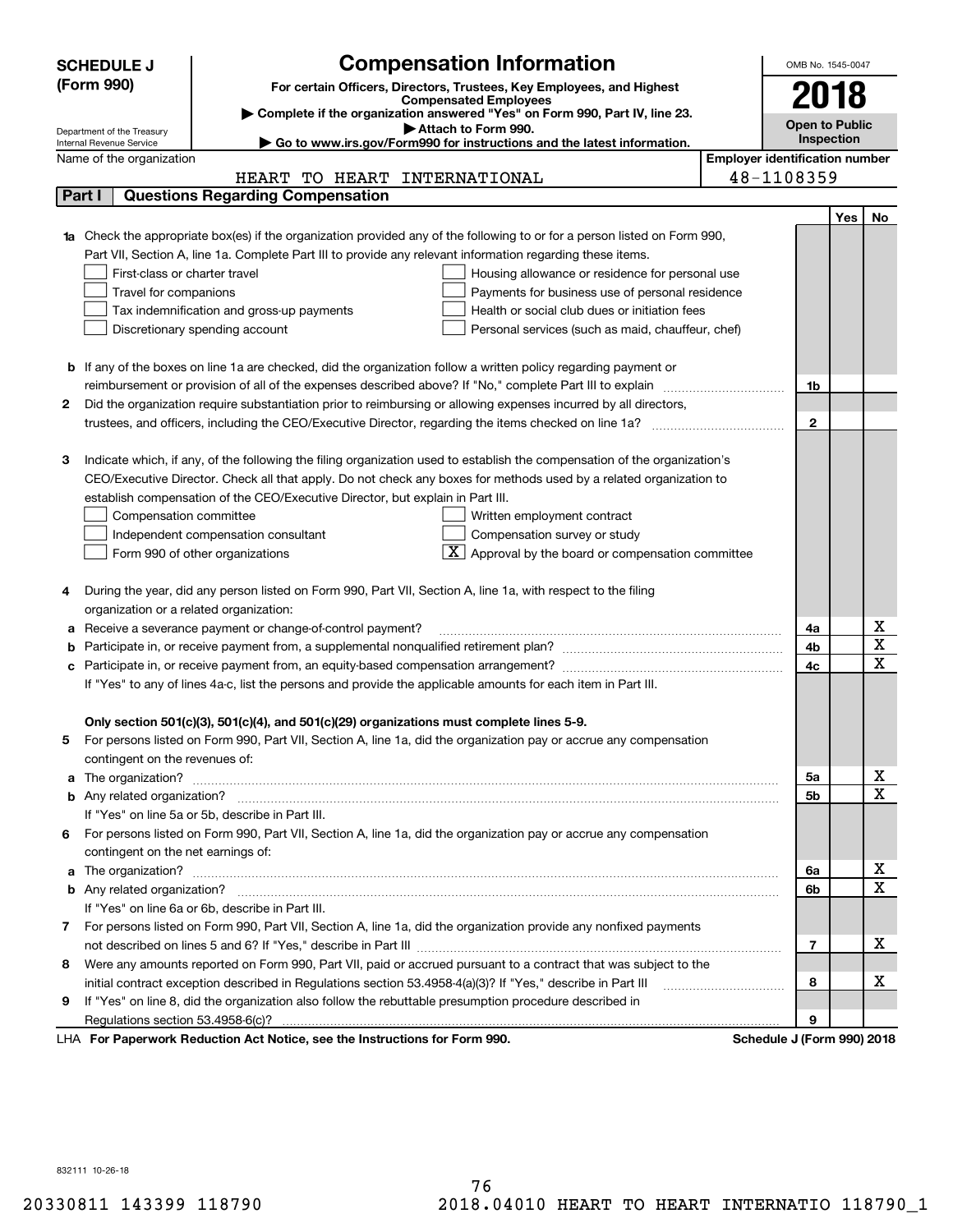**Note:**  The sum of columns (B)(i)-(iii) for each listed individual must equal the total amount of Form 990, Part VII, Section A, line 1a, applicable column (D) and (E) amounts for that individual.

HEART TO HEART INTERNATIONAL

|                                 |             |                             | (B) Breakdown of W-2 and/or 1099-MISC compensation |                                           | (C) Retirement and             | (D) Nontaxable              | (E) Total of columns | (F) Compensation                                           |
|---------------------------------|-------------|-----------------------------|----------------------------------------------------|-------------------------------------------|--------------------------------|-----------------------------|----------------------|------------------------------------------------------------|
| (A) Name and Title              |             | (i) Base<br>compensation    | (ii) Bonus &<br>incentive<br>compensation          | (iii) Other<br>reportable<br>compensation | other deferred<br>compensation | benefits                    | $(B)(i)-(D)$         | in column (B)<br>reported as deferred<br>on prior Form 990 |
| (1)<br>JIM MITCHUM (NON-VOTING) | (i)         | 154,119.                    | $\overline{0}$ .                                   | $\overline{0}$ .                          | 5,400.                         | $\overline{0}$ .            | 159,519.             | 0.                                                         |
| $\mathtt{CEO}$                  | (ii)        | $\overline{\mathfrak{o}}$ . | $\overline{0}$ .                                   | $\overline{0}$ .                          | $\overline{0}$ .               | $\overline{\mathfrak{o}}$ . | $\overline{0}$ .     | $\overline{0}$ .                                           |
|                                 | (i)         |                             |                                                    |                                           |                                |                             |                      |                                                            |
|                                 | (ii)        |                             |                                                    |                                           |                                |                             |                      |                                                            |
|                                 | (i)         |                             |                                                    |                                           |                                |                             |                      |                                                            |
|                                 | (ii)        |                             |                                                    |                                           |                                |                             |                      |                                                            |
|                                 | (i)         |                             |                                                    |                                           |                                |                             |                      |                                                            |
|                                 | (ii)        |                             |                                                    |                                           |                                |                             |                      |                                                            |
|                                 | $(\sf{i})$  |                             |                                                    |                                           |                                |                             |                      |                                                            |
|                                 | (ii)        |                             |                                                    |                                           |                                |                             |                      |                                                            |
|                                 | (i)         |                             |                                                    |                                           |                                |                             |                      |                                                            |
|                                 | (ii)        |                             |                                                    |                                           |                                |                             |                      |                                                            |
|                                 | (i)         |                             |                                                    |                                           |                                |                             |                      |                                                            |
|                                 | (ii)        |                             |                                                    |                                           |                                |                             |                      |                                                            |
|                                 | (i)         |                             |                                                    |                                           |                                |                             |                      |                                                            |
|                                 | (ii)        |                             |                                                    |                                           |                                |                             |                      |                                                            |
|                                 | (i)         |                             |                                                    |                                           |                                |                             |                      |                                                            |
|                                 | (ii)        |                             |                                                    |                                           |                                |                             |                      |                                                            |
|                                 | (i)         |                             |                                                    |                                           |                                |                             |                      |                                                            |
|                                 | (ii)        |                             |                                                    |                                           |                                |                             |                      |                                                            |
|                                 | (i)         |                             |                                                    |                                           |                                |                             |                      |                                                            |
|                                 | (ii)        |                             |                                                    |                                           |                                |                             |                      |                                                            |
|                                 | (i)         |                             |                                                    |                                           |                                |                             |                      |                                                            |
|                                 | (ii)        |                             |                                                    |                                           |                                |                             |                      |                                                            |
|                                 | (i)         |                             |                                                    |                                           |                                |                             |                      |                                                            |
|                                 | (ii)        |                             |                                                    |                                           |                                |                             |                      |                                                            |
|                                 | (i)         |                             |                                                    |                                           |                                |                             |                      |                                                            |
|                                 | (ii)        |                             |                                                    |                                           |                                |                             |                      |                                                            |
|                                 | (i)         |                             |                                                    |                                           |                                |                             |                      |                                                            |
|                                 | (ii)        |                             |                                                    |                                           |                                |                             |                      |                                                            |
|                                 | (i)<br>(ii) |                             |                                                    |                                           |                                |                             |                      |                                                            |
|                                 |             |                             |                                                    |                                           |                                |                             |                      |                                                            |

**Schedule J (Form 990) 2018**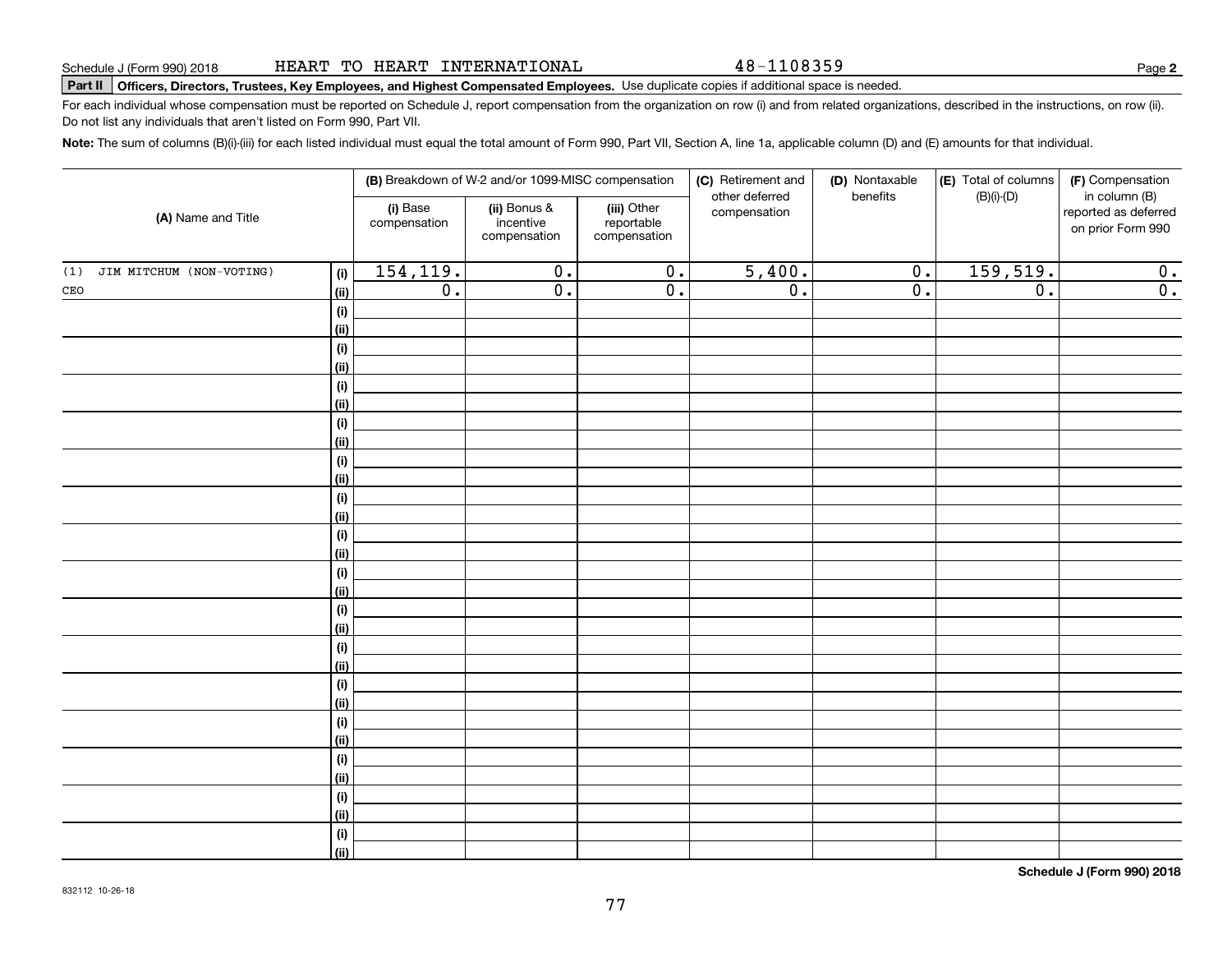### **Part III Supplemental Information**

Schedule J (Form 990) 2018 HEART TO HEART INTERNATIONAL 48-1108359<br>Part III Supplemental Information<br>Provide the information, explanation, or descriptions required for Part I, lines 1a, 1b, 3, 4a, 4b, 4c, 5a, 5b, 6a, 6b, 7

**Schedule J (Form 990) 2018**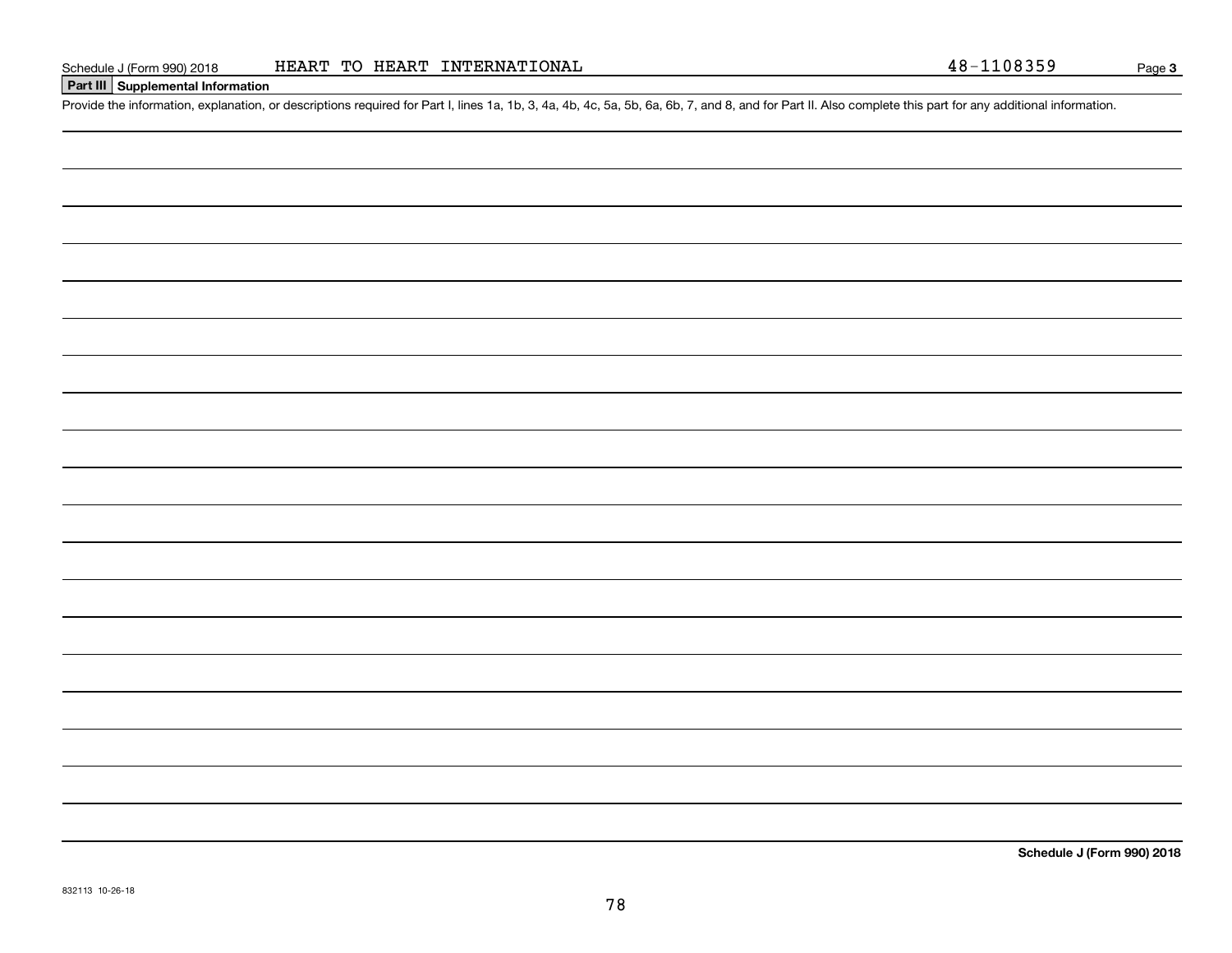### **SCHEDULE M (Form 990)**

# **Noncash Contributions**

OMB No. 1545-0047

| Department of the Treasury      |  |
|---------------------------------|--|
| <b>Internal Revenue Service</b> |  |

**Complete if the organizations answered "Yes" on Form 990, Part IV, lines 29 or 30.** <sup>J</sup>**2018 Attach to Form 990.** J

**Open to Public Inspection**

| Go to www.irs.gov/Form990 for instructions and the latest information. |
|------------------------------------------------------------------------|
|------------------------------------------------------------------------|

#### Name of the organization

 $\blacktriangleright$ 

| <b>Employer identification number</b> |
|---------------------------------------|
| 48-1108359                            |

|           |                   |  | HEART TO HEART INTERNATIONAL |
|-----------|-------------------|--|------------------------------|
| $3 - + 1$ | Tungo of Dronochu |  |                              |

| Part I | Types of Property                                                                                                                                                                                                                                                                                                                                                                                                                                                   |                         |                               |                                                |                                                       |     |     |    |
|--------|---------------------------------------------------------------------------------------------------------------------------------------------------------------------------------------------------------------------------------------------------------------------------------------------------------------------------------------------------------------------------------------------------------------------------------------------------------------------|-------------------------|-------------------------------|------------------------------------------------|-------------------------------------------------------|-----|-----|----|
|        |                                                                                                                                                                                                                                                                                                                                                                                                                                                                     | (a)                     | (b)                           | (c)                                            | (d)                                                   |     |     |    |
|        |                                                                                                                                                                                                                                                                                                                                                                                                                                                                     | Check if<br>applicable  | Number of<br>contributions or | Noncash contribution<br>amounts reported on    | Method of determining<br>noncash contribution amounts |     |     |    |
|        |                                                                                                                                                                                                                                                                                                                                                                                                                                                                     |                         |                               | items contributed Form 990, Part VIII, line 1g |                                                       |     |     |    |
| 1.     |                                                                                                                                                                                                                                                                                                                                                                                                                                                                     |                         |                               |                                                |                                                       |     |     |    |
| 2      |                                                                                                                                                                                                                                                                                                                                                                                                                                                                     |                         |                               |                                                |                                                       |     |     |    |
| з      | Art - Fractional interests                                                                                                                                                                                                                                                                                                                                                                                                                                          |                         |                               |                                                |                                                       |     |     |    |
| 4      | Books and publications                                                                                                                                                                                                                                                                                                                                                                                                                                              |                         |                               |                                                |                                                       |     |     |    |
| 5      | Clothing and household goods                                                                                                                                                                                                                                                                                                                                                                                                                                        |                         |                               |                                                |                                                       |     |     |    |
| 6      |                                                                                                                                                                                                                                                                                                                                                                                                                                                                     |                         |                               |                                                |                                                       |     |     |    |
| 7      |                                                                                                                                                                                                                                                                                                                                                                                                                                                                     |                         |                               |                                                |                                                       |     |     |    |
| 8      |                                                                                                                                                                                                                                                                                                                                                                                                                                                                     |                         |                               |                                                |                                                       |     |     |    |
| 9      | Securities - Publicly traded                                                                                                                                                                                                                                                                                                                                                                                                                                        |                         |                               |                                                |                                                       |     |     |    |
| 10     | Securities - Closely held stock                                                                                                                                                                                                                                                                                                                                                                                                                                     |                         |                               |                                                |                                                       |     |     |    |
| 11     | Securities - Partnership, LLC, or                                                                                                                                                                                                                                                                                                                                                                                                                                   |                         |                               |                                                |                                                       |     |     |    |
|        |                                                                                                                                                                                                                                                                                                                                                                                                                                                                     |                         |                               |                                                |                                                       |     |     |    |
| 12     |                                                                                                                                                                                                                                                                                                                                                                                                                                                                     |                         |                               |                                                |                                                       |     |     |    |
| 13     | Qualified conservation contribution -                                                                                                                                                                                                                                                                                                                                                                                                                               |                         |                               |                                                |                                                       |     |     |    |
|        | Historic structures                                                                                                                                                                                                                                                                                                                                                                                                                                                 |                         |                               |                                                |                                                       |     |     |    |
| 14     | Qualified conservation contribution - Other                                                                                                                                                                                                                                                                                                                                                                                                                         |                         |                               |                                                |                                                       |     |     |    |
| 15     | Real estate - Residential                                                                                                                                                                                                                                                                                                                                                                                                                                           |                         |                               |                                                |                                                       |     |     |    |
| 16     | Real estate - Commercial                                                                                                                                                                                                                                                                                                                                                                                                                                            |                         |                               |                                                |                                                       |     |     |    |
| 17     |                                                                                                                                                                                                                                                                                                                                                                                                                                                                     |                         |                               |                                                |                                                       |     |     |    |
| 18     |                                                                                                                                                                                                                                                                                                                                                                                                                                                                     |                         |                               |                                                |                                                       |     |     |    |
| 19     |                                                                                                                                                                                                                                                                                                                                                                                                                                                                     |                         |                               |                                                |                                                       |     |     |    |
| 20     | Drugs and medical supplies                                                                                                                                                                                                                                                                                                                                                                                                                                          | $\overline{\mathbf{x}}$ | 38                            | 215, 369, 477. AVERAGE WHOLESALE               |                                                       |     |     |    |
| 21     |                                                                                                                                                                                                                                                                                                                                                                                                                                                                     |                         |                               |                                                |                                                       |     |     |    |
| 22     |                                                                                                                                                                                                                                                                                                                                                                                                                                                                     |                         |                               |                                                |                                                       |     |     |    |
| 23     |                                                                                                                                                                                                                                                                                                                                                                                                                                                                     |                         |                               |                                                |                                                       |     |     |    |
| 24     |                                                                                                                                                                                                                                                                                                                                                                                                                                                                     |                         |                               |                                                |                                                       |     |     |    |
| 25     | Other $\blacktriangleright$<br>$($ )                                                                                                                                                                                                                                                                                                                                                                                                                                |                         |                               |                                                |                                                       |     |     |    |
| 26     | $(\begin{array}{cccccccccc} \textbf{0} & \textbf{0} & \textbf{0} & \textbf{0} & \textbf{0} & \textbf{0} & \textbf{0} & \textbf{0} & \textbf{0} & \textbf{0} & \textbf{0} & \textbf{0} & \textbf{0} & \textbf{0} & \textbf{0} & \textbf{0} & \textbf{0} & \textbf{0} & \textbf{0} & \textbf{0} & \textbf{0} & \textbf{0} & \textbf{0} & \textbf{0} & \textbf{0} & \textbf{0} & \textbf{0} & \textbf{0} & \textbf{0} & \textbf{0} & \$<br>Other $\blacktriangleright$ |                         |                               |                                                |                                                       |     |     |    |
| 27     | $($ $)$<br>Other $\blacktriangleright$                                                                                                                                                                                                                                                                                                                                                                                                                              |                         |                               |                                                |                                                       |     |     |    |
| 28     | Other $\blacktriangleright$                                                                                                                                                                                                                                                                                                                                                                                                                                         |                         |                               |                                                |                                                       |     |     |    |
| 29     | Number of Forms 8283 received by the organization during the tax year for contributions                                                                                                                                                                                                                                                                                                                                                                             |                         |                               |                                                |                                                       |     |     |    |
|        | for which the organization completed Form 8283, Part IV, Donee Acknowledgement<br>29                                                                                                                                                                                                                                                                                                                                                                                |                         |                               |                                                |                                                       |     |     |    |
|        |                                                                                                                                                                                                                                                                                                                                                                                                                                                                     |                         |                               |                                                |                                                       |     | Yes | No |
|        | 30a During the year, did the organization receive by contribution any property reported in Part I, lines 1 through 28, that it                                                                                                                                                                                                                                                                                                                                      |                         |                               |                                                |                                                       |     |     |    |
|        | must hold for at least three years from the date of the initial contribution, and which isn't required to be used for                                                                                                                                                                                                                                                                                                                                               |                         |                               |                                                |                                                       |     |     |    |
|        |                                                                                                                                                                                                                                                                                                                                                                                                                                                                     |                         |                               |                                                |                                                       | 30a |     | х  |
|        | <b>b</b> If "Yes," describe the arrangement in Part II.                                                                                                                                                                                                                                                                                                                                                                                                             |                         |                               |                                                |                                                       |     | х   |    |
| 31     | Does the organization have a gift acceptance policy that requires the review of any nonstandard contributions?<br>31                                                                                                                                                                                                                                                                                                                                                |                         |                               |                                                |                                                       |     |     |    |
|        | 32a Does the organization hire or use third parties or related organizations to solicit, process, or sell noncash                                                                                                                                                                                                                                                                                                                                                   |                         |                               |                                                |                                                       |     |     |    |
|        | contributions?                                                                                                                                                                                                                                                                                                                                                                                                                                                      |                         |                               |                                                |                                                       | 32a |     | х  |
| b      | If "Yes," describe in Part II.                                                                                                                                                                                                                                                                                                                                                                                                                                      |                         |                               |                                                |                                                       |     |     |    |
| 33     | If the organization didn't report an amount in column (c) for a type of property for which column (a) is checked,                                                                                                                                                                                                                                                                                                                                                   |                         |                               |                                                |                                                       |     |     |    |
|        | describe in Part II.                                                                                                                                                                                                                                                                                                                                                                                                                                                |                         |                               |                                                |                                                       |     |     |    |

**For Paperwork Reduction Act Notice, see the Instructions for Form 990. Schedule M (Form 990) 2018** LHA

832141 10-18-18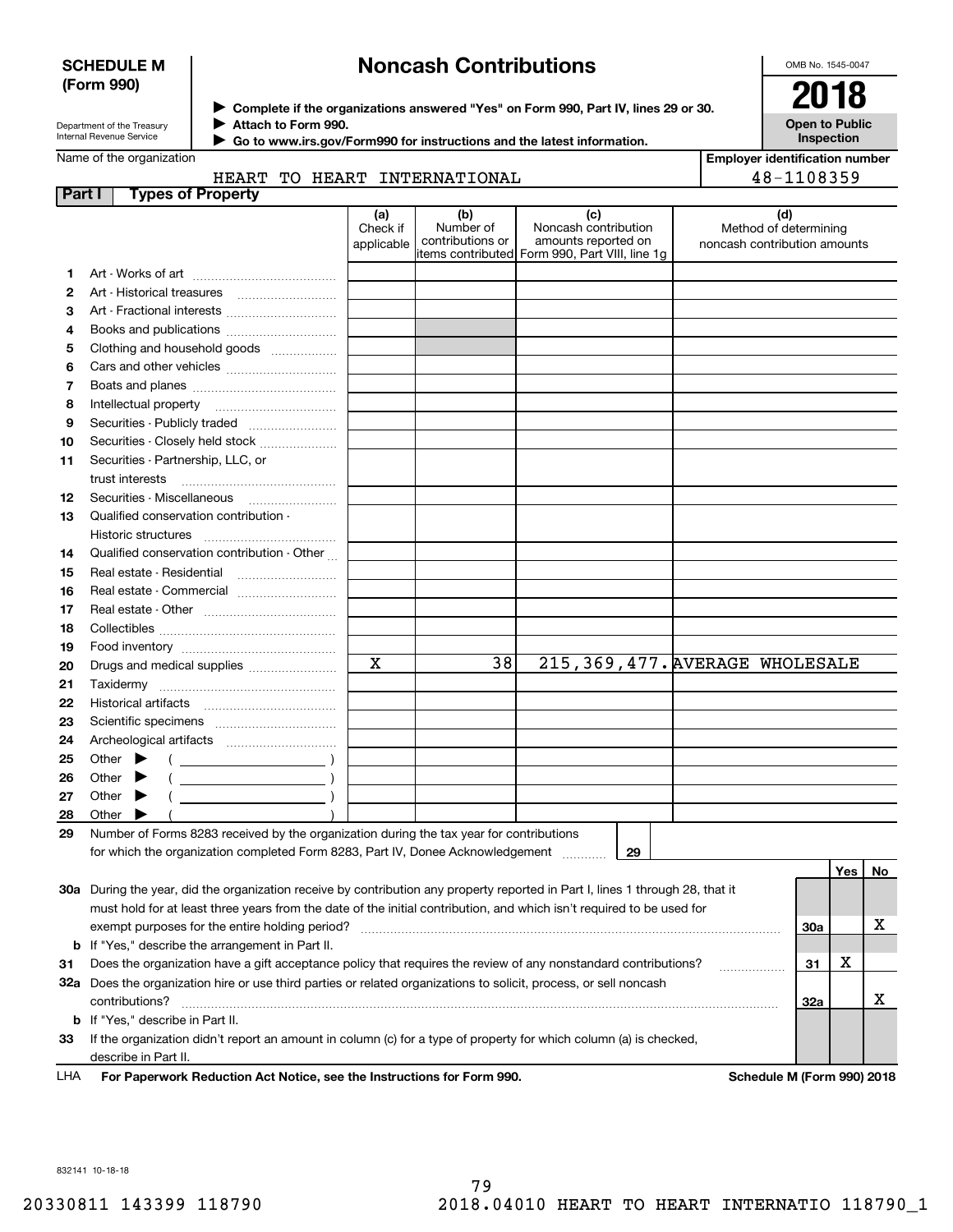| this part for any additional information. |    |                                            |
|-------------------------------------------|----|--------------------------------------------|
|                                           |    |                                            |
|                                           |    |                                            |
|                                           |    |                                            |
|                                           |    |                                            |
|                                           |    |                                            |
|                                           |    |                                            |
|                                           |    |                                            |
|                                           |    |                                            |
|                                           |    |                                            |
|                                           |    |                                            |
|                                           |    |                                            |
|                                           |    |                                            |
|                                           |    |                                            |
|                                           |    |                                            |
|                                           |    |                                            |
|                                           |    |                                            |
|                                           |    |                                            |
|                                           |    |                                            |
|                                           |    |                                            |
|                                           |    |                                            |
|                                           |    |                                            |
|                                           |    |                                            |
|                                           |    |                                            |
|                                           |    |                                            |
|                                           |    |                                            |
|                                           |    |                                            |
|                                           |    |                                            |
|                                           |    |                                            |
|                                           |    |                                            |
|                                           |    |                                            |
|                                           |    |                                            |
| 832142 10-18-18                           |    | Schedule M (Form 990) 2018                 |
| 30811 143399 118790                       | 80 | 2018 04010 HEART TO HEART INTERNATIO 11879 |
|                                           |    |                                            |

Part II | Supplemental Information. Provide the information required by Part I, lines 30b, 32b, and 33, and whether the organization is reporting in Part I, column (b), the number of contributions, the number of items received, or a combination of both. Also complete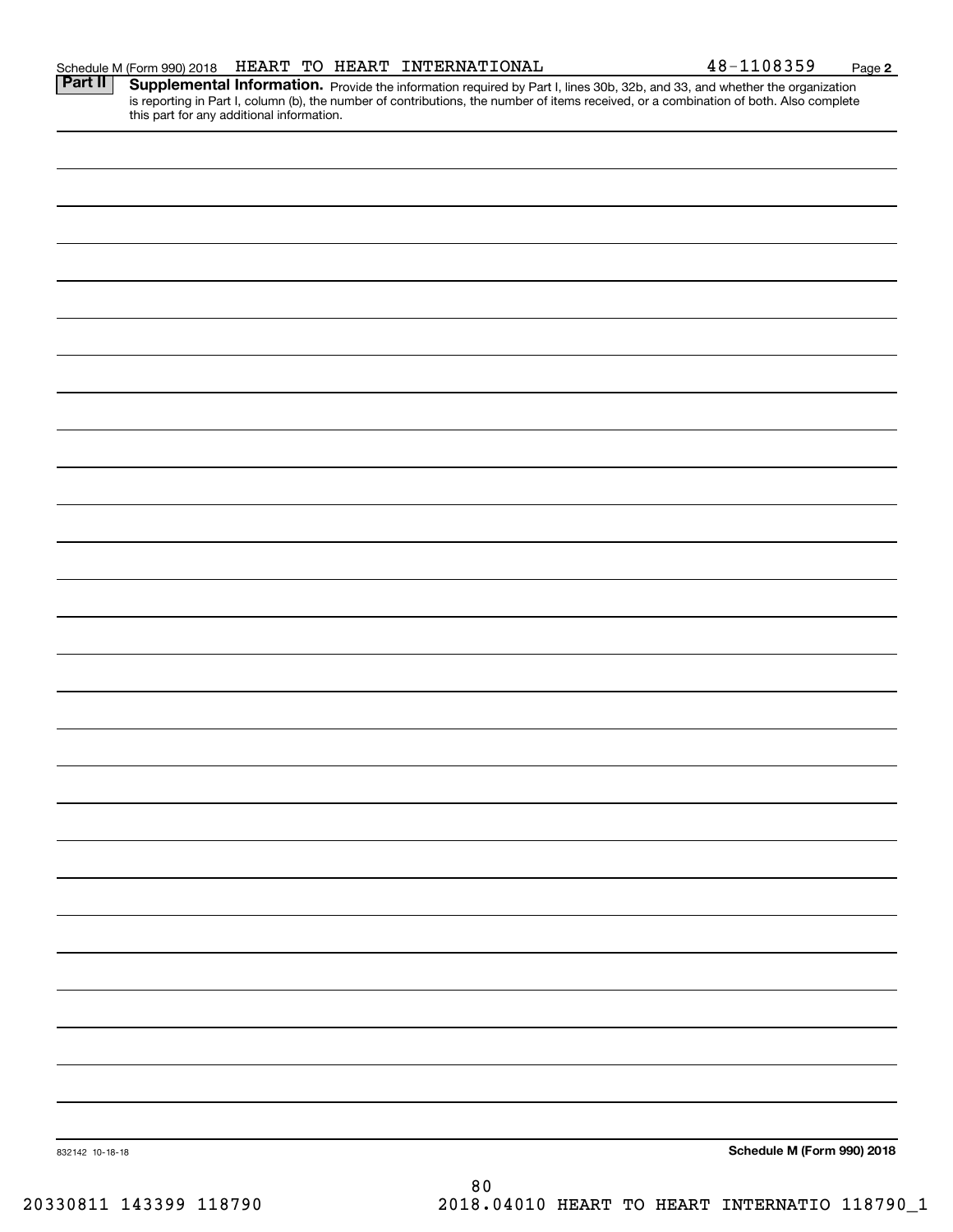**(Form 990 or 990-EZ)**

Department of the Treasury Internal Revenue Service Name of the organization

**SCHEDULE O Supplemental Information to Form 990 or 990-EZ**

**Complete to provide information for responses to specific questions on Form 990 or 990-EZ or to provide any additional information. | Attach to Form 990 or 990-EZ. | Go to www.irs.gov/Form990 for the latest information.**

OMB No. 1545-0047 **Open to Public Inspection2018**

**Employer identification number**

HEART TO HEART INTERNATIONAL  $\vert$  48-1108359

FORM 990, PART VI, SECTION B, LINE 11B:

THE RETURN IS REVIEWED BY THE CEO AND THE FINANCE/AUDIT COMMITTEE OF THE

BOARD. THE BOARD OF DIRECTORS WILL RECEIVE A COPY OF THE TAX RETURN.

FORM 990, PART VI, SECTION B, LINE 12C:

THE ORGANIZATION REQUIRES THAT DIRECTORS AND OFFICERS ANNUALLY DISCLOSE

INTERESTS THAT COULD GIVE RISE TO CONFLICTS. IF A DIRECTOR HAS AN INTEREST

THAT COULD GIVE RISE TO CONFLICT, THAT DIRECTOR RECUSES THEMSELVES FROM ANY

DISCUSSION AND VOTING THAT AFFECTS THEIR INTEREST.

FORM 990, PART VI, SECTION B, LINE 15A:

THE EXECUTIVE COMMITTEE OF THE BOARD REVIEWS AND APPROVES THE COMPENSATION FOR THE CEO AND USES THE SALARY AND BENEFITS SURVEY OF GREATER KANSAS CITY AREA NONPROFIT ORGANIZATIONS COMPILED BY THE MIDWEST CENTER FOR NONPROFIT ORGANIZATIONS WHICH PROVIDE THE SAME TYPES OF SERVICES THAT WE PROVIDE.

FORM 990, PART VI, LINE 17, LIST OF STATES RECEIVING COPY OF FORM 990: AL,AK,AR,CA,CT,DC,FL,GA,HI,IL,KS,KY,LA,ME,MD,MA,MI,MN,MS,NH,NJ,NM,NY,NC,OH OK,OR,PA,RI,SC,TN,UT,VA,WV,WI,CO,MO,ND,WA,NV

FORM 990, PART VI, SECTION C, LINE 19:

THE ORGANIZATION MAKES ITS ANNUAL REPORT AND FINANCIAL STATEMENTS AVAILABLE ON ITS WEBSITE. THE GOVERNING DOCUMENTS, FINANCIAL STATEMENTS AND CONFLICT OF INTEREST POLICY ARE ALL AVAILABLE UPON REQUEST.

81

832211 10-10-18 LHA For Paperwork Reduction Act Notice, see the Instructions for Form 990 or 990-EZ. Schedule O (Form 990 or 990-EZ) (2018)